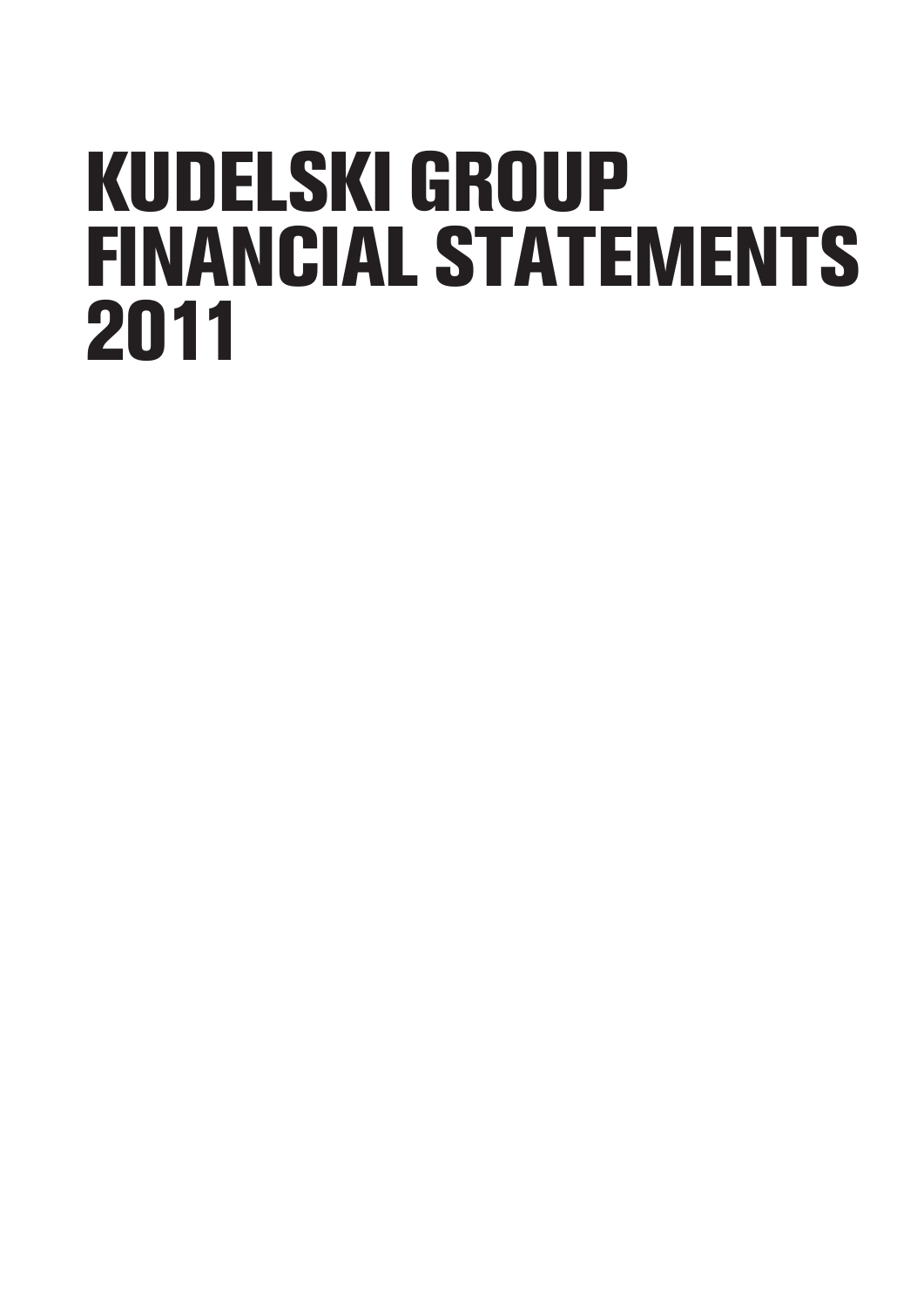**KUDELSKI GROUP** 

Consolidated financial Kudels s tatemen ts 2011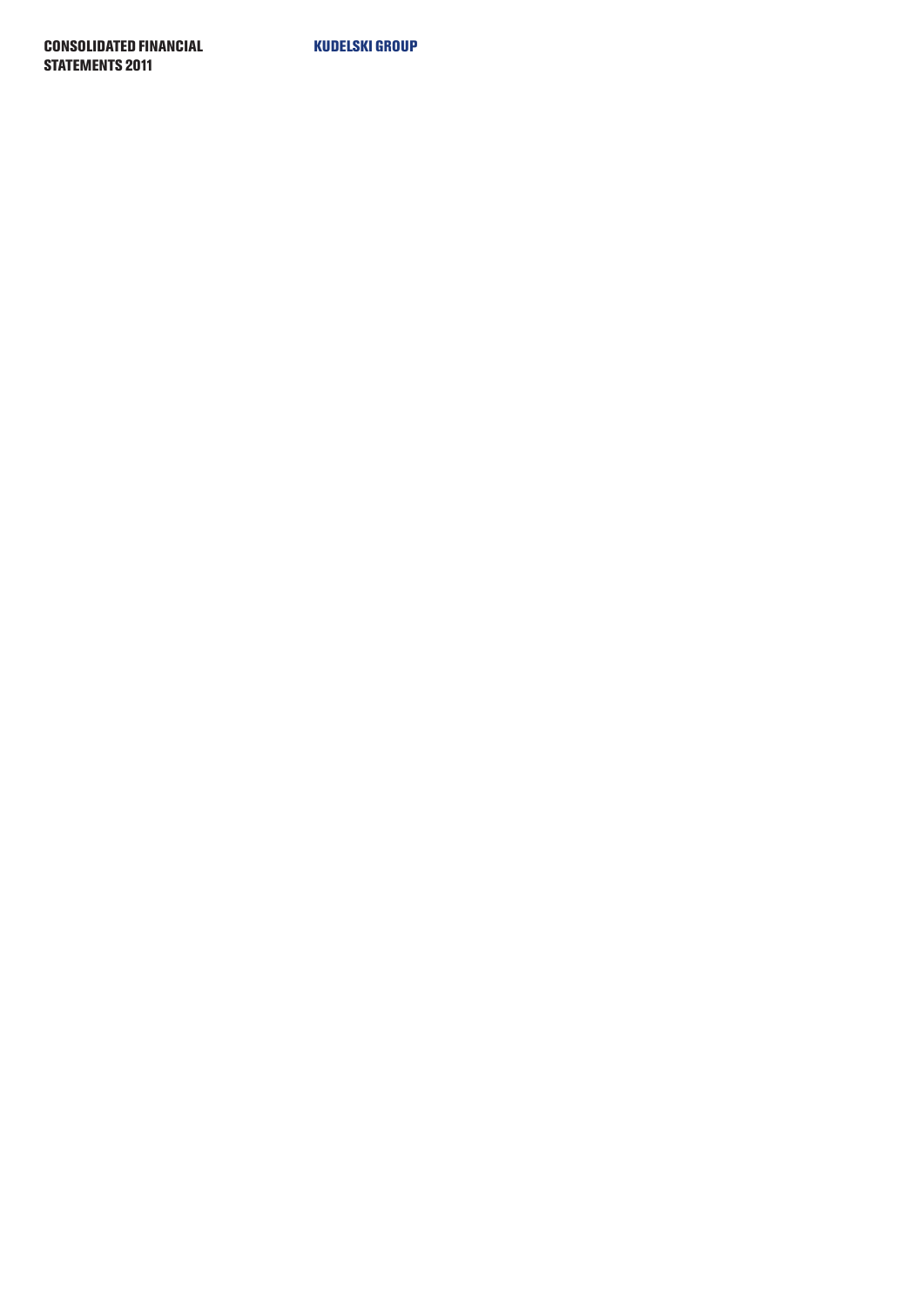# **CONTENTS**

### Kudelski Group consolidated financial statements

| <b>CONSOLIDATED INCOME STATEMENTS</b>                      | P  | 4  |
|------------------------------------------------------------|----|----|
| FOR THE YEARS ENDED DECEMBER 31, 2011 AND 2010             |    |    |
| <b>CONSOLIDATED STATEMENTS OF COMPREHENSIVE INCOME</b>     | Р. | 4  |
| FOR THE YEARS ENDED DECEMBER 31, 2011 AND 2010             |    |    |
| <b>CONSOLIDATED BALANCE SHEETS</b>                         | Р. | 5  |
| <b>AT DECEMBER 31, 2011 AND 2010</b>                       |    |    |
| <b>CONSOLIDATED CASH FLOW STATEMENTS</b>                   | Р. | 6  |
| FOR THE YEARS ENDED DECEMBER 31, 2011 AND 2010             |    |    |
| <b>CONSOLIDATED STATEMENTS OF CHANGES IN EQUITY</b>        | P. | 7  |
| FOR THE YEARS ENDED DECEMBER 31, 2011 AND 2010             |    |    |
| <b>NOTES TO THE CONSOLIDATED FINANCIAL STATEMENTS 2011</b> | Р. | 8  |
|                                                            |    |    |
| <b>REPORT OF THE STATUTORY AUDITOR</b>                     | P. | 64 |

### Kudelski SA financial statements

| <b>BALANCE SHEETS AT DECEMBER 31, 2011 AND 2010</b>                                                | Р. | 65           |
|----------------------------------------------------------------------------------------------------|----|--------------|
| <b>INCOME STATEMENTS AND PROPOSAL FOR APPROPRIATION</b><br>OF AVAILABLE EARNINGS FOR THE YEAR 2011 |    | P. 66        |
| <b>NOTES TO THE FINANCIAL STATEMENTS 2011</b>                                                      |    | <b>P.</b> 67 |
| <b>REPORT OF THE STATUTORY AUDITOR</b>                                                             | P. | 75           |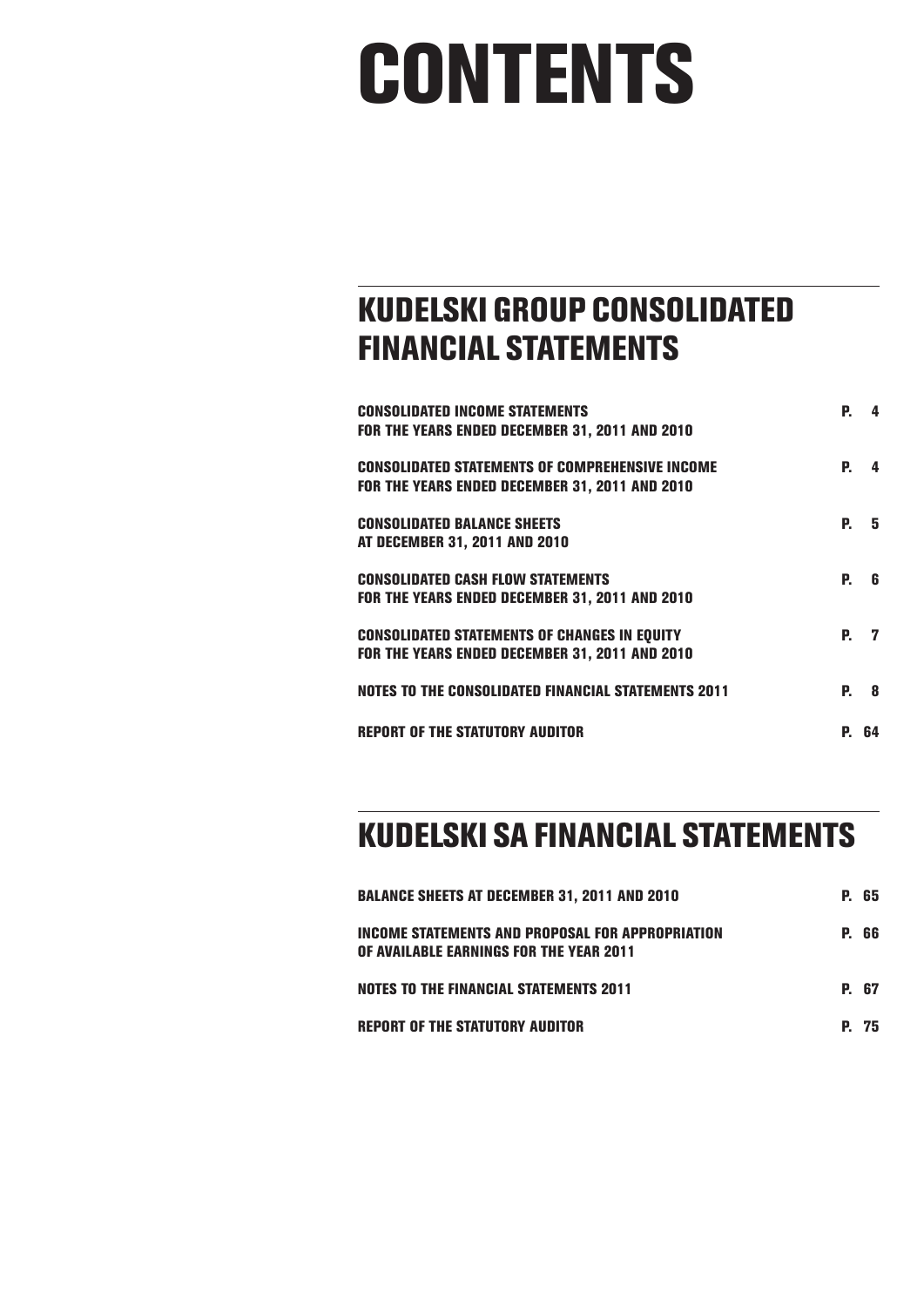4

### Consolidated income statements

(for the years ended December 31, 2011 and 2010)

| <b>In CHF'000</b>                                                 | <b>Notes</b> | 2011       | 2010      |
|-------------------------------------------------------------------|--------------|------------|-----------|
| Revenues                                                          | 6            | 873 863    | 035 172   |
| Other operating income                                            | 7            | 22 763     | 34 169    |
| Total revenues and other operating income                         |              | 896 626    | 1 069 341 |
| Cost of material                                                  |              | $-240414$  | $-260220$ |
| Employee benefits expense                                         |              | $-376$ 155 | $-402160$ |
| Other operating expenses                                          | 8            | $-189062$  | $-233975$ |
| Operating income before depreciation, amortization and impairment |              | 90 995     | 172 986   |
| Depreciation, amortization and impairment                         | 9            | $-65560$   | $-62974$  |
| <b>Operating income</b>                                           |              | 25 435     | 110 012   |
| Interest expense                                                  | 10           | $-16578$   | $-16709$  |
| Other finance income/(expense), net                               | 11           | $-17649$   | $-16677$  |
| Share of results of associates                                    | 17           | $-281$     | 4897      |
| (Loss) / Income before tax                                        |              | $-9073$    | 81 523    |
| Income tax expense                                                | 12           | $-8615$    | $-14846$  |
| Net (loss) / Income for the year                                  |              | $-17688$   | 66 677    |
| <b>Attributable to:</b>                                           |              |            |           |
| - Equity holders of the company                                   |              | $-18121$   | 65 689    |
| - Non controlling interests                                       |              | 433        | 988       |
|                                                                   |              | $-17688$   | 66 677    |

| <b>Notes</b>   | 2011      | 2010   |
|----------------|-----------|--------|
|                |           |        |
| $\overline{4}$ | $-0.3383$ | 1.2268 |
| $\overline{4}$ | $-0.3383$ | 1.2267 |
|                |           |        |
| $\overline{4}$ | $-0.0338$ | 0.1227 |
| $\overline{4}$ | $-0.0338$ | 0.1227 |
|                |           |        |

## CONSOLIDATED statementS of Comprehensive Income

(for the years ended December 31, 2011 and 2010)

| <b>In CHF'000</b>                                        | 2011     | 2010     |
|----------------------------------------------------------|----------|----------|
| Net (loss) / income                                      | $-17688$ | 66 677   |
| Currency translation differences                         | 5645     | $-32217$ |
| Cash flow hedges                                         | $-2590$  | 1561     |
| Net (loss) / gain on available-for-sale financial assets | $-15$    | 72       |
| Total comprehensive (loss) / income for the year         | $-14648$ | 36 093   |
| <b>Attributable to:</b>                                  |          |          |
| - Equity holders of the company                          | $-14713$ | 36 454   |
| - Non controlling interests                              | 65       | $-361$   |
|                                                          | $-14648$ | 36 093   |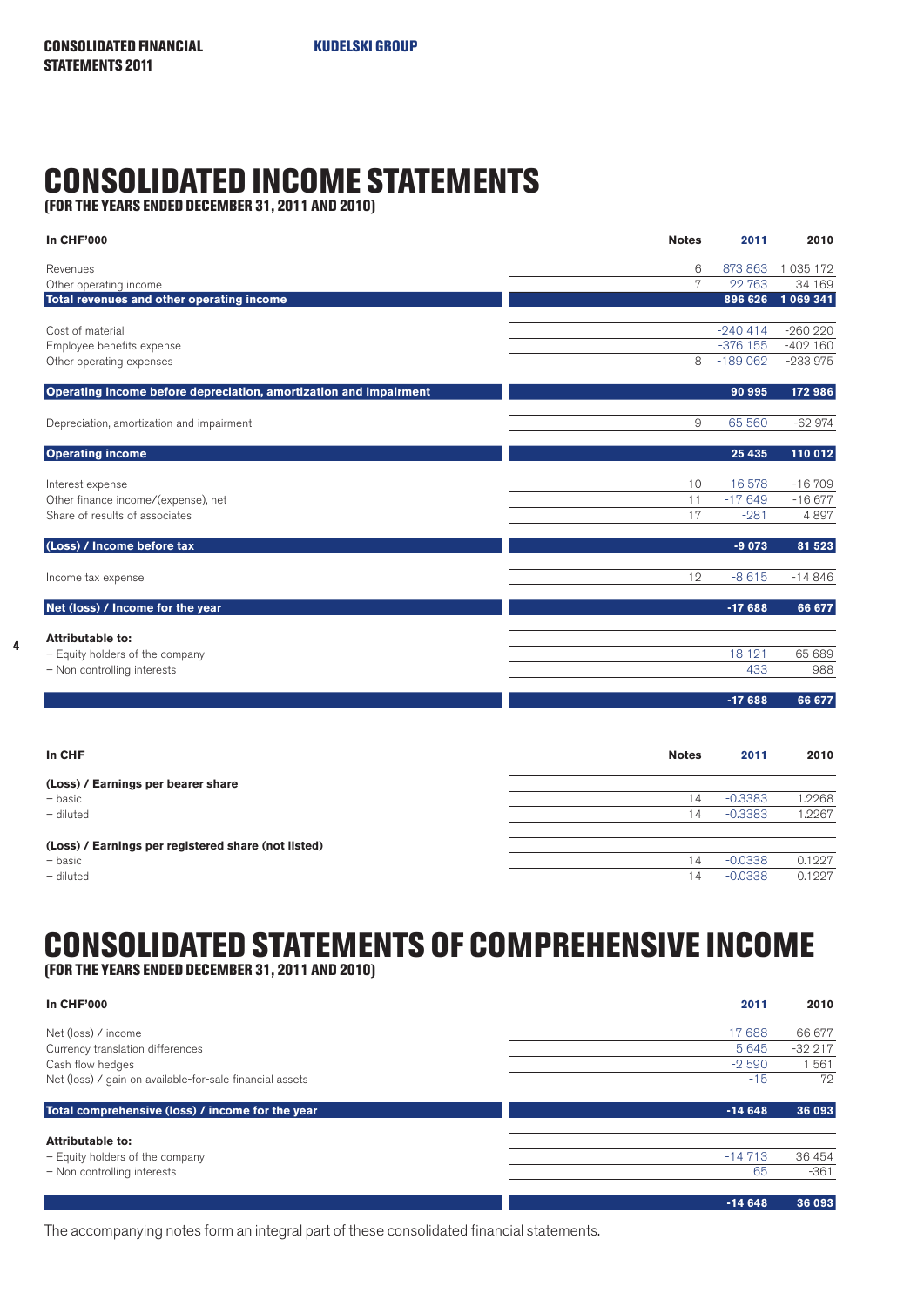### Consolidated balance sheets

(at December 31, 2011 and 2010)

#### **Assets**

| <b>Non-current assets</b><br>Tangible fixed assets<br>166 355<br>146 723<br>15<br>214713<br>Intangible assets<br>16<br>223 511<br>3996<br>Investments in associates<br>17<br>7624<br>56 465<br>Deferred income tax assets<br>18<br>56 471<br>Financial assets and other non-current assets<br>19<br>88 549<br>72 476<br>506 805<br><b>Total non-current assets</b><br>530 078<br><b>Current assets</b><br>63 102<br>85 703<br>Inventories<br>20<br>21<br>228 219<br>Trade accounts receivable<br>245 458<br>68 4 65<br>Other current assets<br>22<br>66 255<br>23<br>Financial assets (short term)<br>2 1 0 3<br>$\overline{\phantom{a}}$<br>24<br>289 591<br>199 031<br>Cash and cash equivalents<br>598 550<br><b>Total current assets</b><br>649 377<br><b>Total assets</b><br>1 105 355<br>1 179 455<br><b>Equity and liabilities</b><br><b>In CHF'000</b><br>Notes 31.12.2011 31.12.2010<br><b>Capital and reserves</b><br>533 798<br>533 683<br>Share capital<br>25<br>$-113225$<br>Reserves<br>$-82384$<br>$-326$<br>26<br>$-489$<br>Treasury shares<br>420 247<br>450 810<br>Equity attributable to equity holders of the parent<br>16 905<br>15808<br>Non controlling interests<br><b>Total equity</b><br>437 152<br>466 618<br><b>Non-current liabilities</b><br>129 953<br>352 899<br>Long-term financial debt<br>27<br>5 5 4 5<br>Deferred income tax liabilities<br>18<br>5854<br>32 3 8 6<br>Employee benefits liabilities<br>30<br>27 737<br>2 2 9 8<br>31<br>Provisions for other liabilities and charges<br>2 3 9 7<br>2 2 8 0<br>Other long-term liabilities and derivative financial instruments<br>32<br>4 4 3 8<br><b>Total non-current liabilities</b><br>172 462<br>393 325<br><b>Current liabilities</b><br>33<br>383 376<br>61 596<br>Short-term financial debt<br>Trade accounts payable<br>34<br>54 196<br>55 980<br>93 820<br>Other current liabilities<br>35<br>102 024<br>2 0 6 7<br>2599<br>Current income taxes<br>Advances received from clients<br>16 497<br>12 643<br>36<br>37<br>2540<br>Derivative financial instruments<br>456<br>31<br>Provisions for other liabilities and charges<br>17 345<br>10 114<br><b>Total current liabilities</b><br>569 841<br>245 412<br><b>Total liabilities</b><br>742 303<br>638 737<br><b>Total equity and liabilities</b><br>1 179 455 1 105 355 | <b>In CHF'000</b> | Notes 31.12.2011 31.12.2010 |  |
|--------------------------------------------------------------------------------------------------------------------------------------------------------------------------------------------------------------------------------------------------------------------------------------------------------------------------------------------------------------------------------------------------------------------------------------------------------------------------------------------------------------------------------------------------------------------------------------------------------------------------------------------------------------------------------------------------------------------------------------------------------------------------------------------------------------------------------------------------------------------------------------------------------------------------------------------------------------------------------------------------------------------------------------------------------------------------------------------------------------------------------------------------------------------------------------------------------------------------------------------------------------------------------------------------------------------------------------------------------------------------------------------------------------------------------------------------------------------------------------------------------------------------------------------------------------------------------------------------------------------------------------------------------------------------------------------------------------------------------------------------------------------------------------------------------------------------------------------------------------------------------------------------------------------------------------------------------------------------------------------------------------------------------------------------------------------------------------------------------------------------------------------------------------------------------------------------------------------------------------------------------------------------------------------------------------------------|-------------------|-----------------------------|--|
|                                                                                                                                                                                                                                                                                                                                                                                                                                                                                                                                                                                                                                                                                                                                                                                                                                                                                                                                                                                                                                                                                                                                                                                                                                                                                                                                                                                                                                                                                                                                                                                                                                                                                                                                                                                                                                                                                                                                                                                                                                                                                                                                                                                                                                                                                                                          |                   |                             |  |
|                                                                                                                                                                                                                                                                                                                                                                                                                                                                                                                                                                                                                                                                                                                                                                                                                                                                                                                                                                                                                                                                                                                                                                                                                                                                                                                                                                                                                                                                                                                                                                                                                                                                                                                                                                                                                                                                                                                                                                                                                                                                                                                                                                                                                                                                                                                          |                   |                             |  |
|                                                                                                                                                                                                                                                                                                                                                                                                                                                                                                                                                                                                                                                                                                                                                                                                                                                                                                                                                                                                                                                                                                                                                                                                                                                                                                                                                                                                                                                                                                                                                                                                                                                                                                                                                                                                                                                                                                                                                                                                                                                                                                                                                                                                                                                                                                                          |                   |                             |  |
|                                                                                                                                                                                                                                                                                                                                                                                                                                                                                                                                                                                                                                                                                                                                                                                                                                                                                                                                                                                                                                                                                                                                                                                                                                                                                                                                                                                                                                                                                                                                                                                                                                                                                                                                                                                                                                                                                                                                                                                                                                                                                                                                                                                                                                                                                                                          |                   |                             |  |
|                                                                                                                                                                                                                                                                                                                                                                                                                                                                                                                                                                                                                                                                                                                                                                                                                                                                                                                                                                                                                                                                                                                                                                                                                                                                                                                                                                                                                                                                                                                                                                                                                                                                                                                                                                                                                                                                                                                                                                                                                                                                                                                                                                                                                                                                                                                          |                   |                             |  |
|                                                                                                                                                                                                                                                                                                                                                                                                                                                                                                                                                                                                                                                                                                                                                                                                                                                                                                                                                                                                                                                                                                                                                                                                                                                                                                                                                                                                                                                                                                                                                                                                                                                                                                                                                                                                                                                                                                                                                                                                                                                                                                                                                                                                                                                                                                                          |                   |                             |  |
|                                                                                                                                                                                                                                                                                                                                                                                                                                                                                                                                                                                                                                                                                                                                                                                                                                                                                                                                                                                                                                                                                                                                                                                                                                                                                                                                                                                                                                                                                                                                                                                                                                                                                                                                                                                                                                                                                                                                                                                                                                                                                                                                                                                                                                                                                                                          |                   |                             |  |
|                                                                                                                                                                                                                                                                                                                                                                                                                                                                                                                                                                                                                                                                                                                                                                                                                                                                                                                                                                                                                                                                                                                                                                                                                                                                                                                                                                                                                                                                                                                                                                                                                                                                                                                                                                                                                                                                                                                                                                                                                                                                                                                                                                                                                                                                                                                          |                   |                             |  |
|                                                                                                                                                                                                                                                                                                                                                                                                                                                                                                                                                                                                                                                                                                                                                                                                                                                                                                                                                                                                                                                                                                                                                                                                                                                                                                                                                                                                                                                                                                                                                                                                                                                                                                                                                                                                                                                                                                                                                                                                                                                                                                                                                                                                                                                                                                                          |                   |                             |  |
|                                                                                                                                                                                                                                                                                                                                                                                                                                                                                                                                                                                                                                                                                                                                                                                                                                                                                                                                                                                                                                                                                                                                                                                                                                                                                                                                                                                                                                                                                                                                                                                                                                                                                                                                                                                                                                                                                                                                                                                                                                                                                                                                                                                                                                                                                                                          |                   |                             |  |
|                                                                                                                                                                                                                                                                                                                                                                                                                                                                                                                                                                                                                                                                                                                                                                                                                                                                                                                                                                                                                                                                                                                                                                                                                                                                                                                                                                                                                                                                                                                                                                                                                                                                                                                                                                                                                                                                                                                                                                                                                                                                                                                                                                                                                                                                                                                          |                   |                             |  |
|                                                                                                                                                                                                                                                                                                                                                                                                                                                                                                                                                                                                                                                                                                                                                                                                                                                                                                                                                                                                                                                                                                                                                                                                                                                                                                                                                                                                                                                                                                                                                                                                                                                                                                                                                                                                                                                                                                                                                                                                                                                                                                                                                                                                                                                                                                                          |                   |                             |  |
|                                                                                                                                                                                                                                                                                                                                                                                                                                                                                                                                                                                                                                                                                                                                                                                                                                                                                                                                                                                                                                                                                                                                                                                                                                                                                                                                                                                                                                                                                                                                                                                                                                                                                                                                                                                                                                                                                                                                                                                                                                                                                                                                                                                                                                                                                                                          |                   |                             |  |
|                                                                                                                                                                                                                                                                                                                                                                                                                                                                                                                                                                                                                                                                                                                                                                                                                                                                                                                                                                                                                                                                                                                                                                                                                                                                                                                                                                                                                                                                                                                                                                                                                                                                                                                                                                                                                                                                                                                                                                                                                                                                                                                                                                                                                                                                                                                          |                   |                             |  |
|                                                                                                                                                                                                                                                                                                                                                                                                                                                                                                                                                                                                                                                                                                                                                                                                                                                                                                                                                                                                                                                                                                                                                                                                                                                                                                                                                                                                                                                                                                                                                                                                                                                                                                                                                                                                                                                                                                                                                                                                                                                                                                                                                                                                                                                                                                                          |                   |                             |  |
|                                                                                                                                                                                                                                                                                                                                                                                                                                                                                                                                                                                                                                                                                                                                                                                                                                                                                                                                                                                                                                                                                                                                                                                                                                                                                                                                                                                                                                                                                                                                                                                                                                                                                                                                                                                                                                                                                                                                                                                                                                                                                                                                                                                                                                                                                                                          |                   |                             |  |
|                                                                                                                                                                                                                                                                                                                                                                                                                                                                                                                                                                                                                                                                                                                                                                                                                                                                                                                                                                                                                                                                                                                                                                                                                                                                                                                                                                                                                                                                                                                                                                                                                                                                                                                                                                                                                                                                                                                                                                                                                                                                                                                                                                                                                                                                                                                          |                   |                             |  |
|                                                                                                                                                                                                                                                                                                                                                                                                                                                                                                                                                                                                                                                                                                                                                                                                                                                                                                                                                                                                                                                                                                                                                                                                                                                                                                                                                                                                                                                                                                                                                                                                                                                                                                                                                                                                                                                                                                                                                                                                                                                                                                                                                                                                                                                                                                                          |                   |                             |  |
|                                                                                                                                                                                                                                                                                                                                                                                                                                                                                                                                                                                                                                                                                                                                                                                                                                                                                                                                                                                                                                                                                                                                                                                                                                                                                                                                                                                                                                                                                                                                                                                                                                                                                                                                                                                                                                                                                                                                                                                                                                                                                                                                                                                                                                                                                                                          |                   |                             |  |
|                                                                                                                                                                                                                                                                                                                                                                                                                                                                                                                                                                                                                                                                                                                                                                                                                                                                                                                                                                                                                                                                                                                                                                                                                                                                                                                                                                                                                                                                                                                                                                                                                                                                                                                                                                                                                                                                                                                                                                                                                                                                                                                                                                                                                                                                                                                          |                   |                             |  |
|                                                                                                                                                                                                                                                                                                                                                                                                                                                                                                                                                                                                                                                                                                                                                                                                                                                                                                                                                                                                                                                                                                                                                                                                                                                                                                                                                                                                                                                                                                                                                                                                                                                                                                                                                                                                                                                                                                                                                                                                                                                                                                                                                                                                                                                                                                                          |                   |                             |  |
|                                                                                                                                                                                                                                                                                                                                                                                                                                                                                                                                                                                                                                                                                                                                                                                                                                                                                                                                                                                                                                                                                                                                                                                                                                                                                                                                                                                                                                                                                                                                                                                                                                                                                                                                                                                                                                                                                                                                                                                                                                                                                                                                                                                                                                                                                                                          |                   |                             |  |
|                                                                                                                                                                                                                                                                                                                                                                                                                                                                                                                                                                                                                                                                                                                                                                                                                                                                                                                                                                                                                                                                                                                                                                                                                                                                                                                                                                                                                                                                                                                                                                                                                                                                                                                                                                                                                                                                                                                                                                                                                                                                                                                                                                                                                                                                                                                          |                   |                             |  |
|                                                                                                                                                                                                                                                                                                                                                                                                                                                                                                                                                                                                                                                                                                                                                                                                                                                                                                                                                                                                                                                                                                                                                                                                                                                                                                                                                                                                                                                                                                                                                                                                                                                                                                                                                                                                                                                                                                                                                                                                                                                                                                                                                                                                                                                                                                                          |                   |                             |  |
|                                                                                                                                                                                                                                                                                                                                                                                                                                                                                                                                                                                                                                                                                                                                                                                                                                                                                                                                                                                                                                                                                                                                                                                                                                                                                                                                                                                                                                                                                                                                                                                                                                                                                                                                                                                                                                                                                                                                                                                                                                                                                                                                                                                                                                                                                                                          |                   |                             |  |
|                                                                                                                                                                                                                                                                                                                                                                                                                                                                                                                                                                                                                                                                                                                                                                                                                                                                                                                                                                                                                                                                                                                                                                                                                                                                                                                                                                                                                                                                                                                                                                                                                                                                                                                                                                                                                                                                                                                                                                                                                                                                                                                                                                                                                                                                                                                          |                   |                             |  |
|                                                                                                                                                                                                                                                                                                                                                                                                                                                                                                                                                                                                                                                                                                                                                                                                                                                                                                                                                                                                                                                                                                                                                                                                                                                                                                                                                                                                                                                                                                                                                                                                                                                                                                                                                                                                                                                                                                                                                                                                                                                                                                                                                                                                                                                                                                                          |                   |                             |  |
|                                                                                                                                                                                                                                                                                                                                                                                                                                                                                                                                                                                                                                                                                                                                                                                                                                                                                                                                                                                                                                                                                                                                                                                                                                                                                                                                                                                                                                                                                                                                                                                                                                                                                                                                                                                                                                                                                                                                                                                                                                                                                                                                                                                                                                                                                                                          |                   |                             |  |
|                                                                                                                                                                                                                                                                                                                                                                                                                                                                                                                                                                                                                                                                                                                                                                                                                                                                                                                                                                                                                                                                                                                                                                                                                                                                                                                                                                                                                                                                                                                                                                                                                                                                                                                                                                                                                                                                                                                                                                                                                                                                                                                                                                                                                                                                                                                          |                   |                             |  |
|                                                                                                                                                                                                                                                                                                                                                                                                                                                                                                                                                                                                                                                                                                                                                                                                                                                                                                                                                                                                                                                                                                                                                                                                                                                                                                                                                                                                                                                                                                                                                                                                                                                                                                                                                                                                                                                                                                                                                                                                                                                                                                                                                                                                                                                                                                                          |                   |                             |  |
|                                                                                                                                                                                                                                                                                                                                                                                                                                                                                                                                                                                                                                                                                                                                                                                                                                                                                                                                                                                                                                                                                                                                                                                                                                                                                                                                                                                                                                                                                                                                                                                                                                                                                                                                                                                                                                                                                                                                                                                                                                                                                                                                                                                                                                                                                                                          |                   |                             |  |
|                                                                                                                                                                                                                                                                                                                                                                                                                                                                                                                                                                                                                                                                                                                                                                                                                                                                                                                                                                                                                                                                                                                                                                                                                                                                                                                                                                                                                                                                                                                                                                                                                                                                                                                                                                                                                                                                                                                                                                                                                                                                                                                                                                                                                                                                                                                          |                   |                             |  |
|                                                                                                                                                                                                                                                                                                                                                                                                                                                                                                                                                                                                                                                                                                                                                                                                                                                                                                                                                                                                                                                                                                                                                                                                                                                                                                                                                                                                                                                                                                                                                                                                                                                                                                                                                                                                                                                                                                                                                                                                                                                                                                                                                                                                                                                                                                                          |                   |                             |  |
|                                                                                                                                                                                                                                                                                                                                                                                                                                                                                                                                                                                                                                                                                                                                                                                                                                                                                                                                                                                                                                                                                                                                                                                                                                                                                                                                                                                                                                                                                                                                                                                                                                                                                                                                                                                                                                                                                                                                                                                                                                                                                                                                                                                                                                                                                                                          |                   |                             |  |
|                                                                                                                                                                                                                                                                                                                                                                                                                                                                                                                                                                                                                                                                                                                                                                                                                                                                                                                                                                                                                                                                                                                                                                                                                                                                                                                                                                                                                                                                                                                                                                                                                                                                                                                                                                                                                                                                                                                                                                                                                                                                                                                                                                                                                                                                                                                          |                   |                             |  |
|                                                                                                                                                                                                                                                                                                                                                                                                                                                                                                                                                                                                                                                                                                                                                                                                                                                                                                                                                                                                                                                                                                                                                                                                                                                                                                                                                                                                                                                                                                                                                                                                                                                                                                                                                                                                                                                                                                                                                                                                                                                                                                                                                                                                                                                                                                                          |                   |                             |  |
|                                                                                                                                                                                                                                                                                                                                                                                                                                                                                                                                                                                                                                                                                                                                                                                                                                                                                                                                                                                                                                                                                                                                                                                                                                                                                                                                                                                                                                                                                                                                                                                                                                                                                                                                                                                                                                                                                                                                                                                                                                                                                                                                                                                                                                                                                                                          |                   |                             |  |
|                                                                                                                                                                                                                                                                                                                                                                                                                                                                                                                                                                                                                                                                                                                                                                                                                                                                                                                                                                                                                                                                                                                                                                                                                                                                                                                                                                                                                                                                                                                                                                                                                                                                                                                                                                                                                                                                                                                                                                                                                                                                                                                                                                                                                                                                                                                          |                   |                             |  |
|                                                                                                                                                                                                                                                                                                                                                                                                                                                                                                                                                                                                                                                                                                                                                                                                                                                                                                                                                                                                                                                                                                                                                                                                                                                                                                                                                                                                                                                                                                                                                                                                                                                                                                                                                                                                                                                                                                                                                                                                                                                                                                                                                                                                                                                                                                                          |                   |                             |  |
|                                                                                                                                                                                                                                                                                                                                                                                                                                                                                                                                                                                                                                                                                                                                                                                                                                                                                                                                                                                                                                                                                                                                                                                                                                                                                                                                                                                                                                                                                                                                                                                                                                                                                                                                                                                                                                                                                                                                                                                                                                                                                                                                                                                                                                                                                                                          |                   |                             |  |
|                                                                                                                                                                                                                                                                                                                                                                                                                                                                                                                                                                                                                                                                                                                                                                                                                                                                                                                                                                                                                                                                                                                                                                                                                                                                                                                                                                                                                                                                                                                                                                                                                                                                                                                                                                                                                                                                                                                                                                                                                                                                                                                                                                                                                                                                                                                          |                   |                             |  |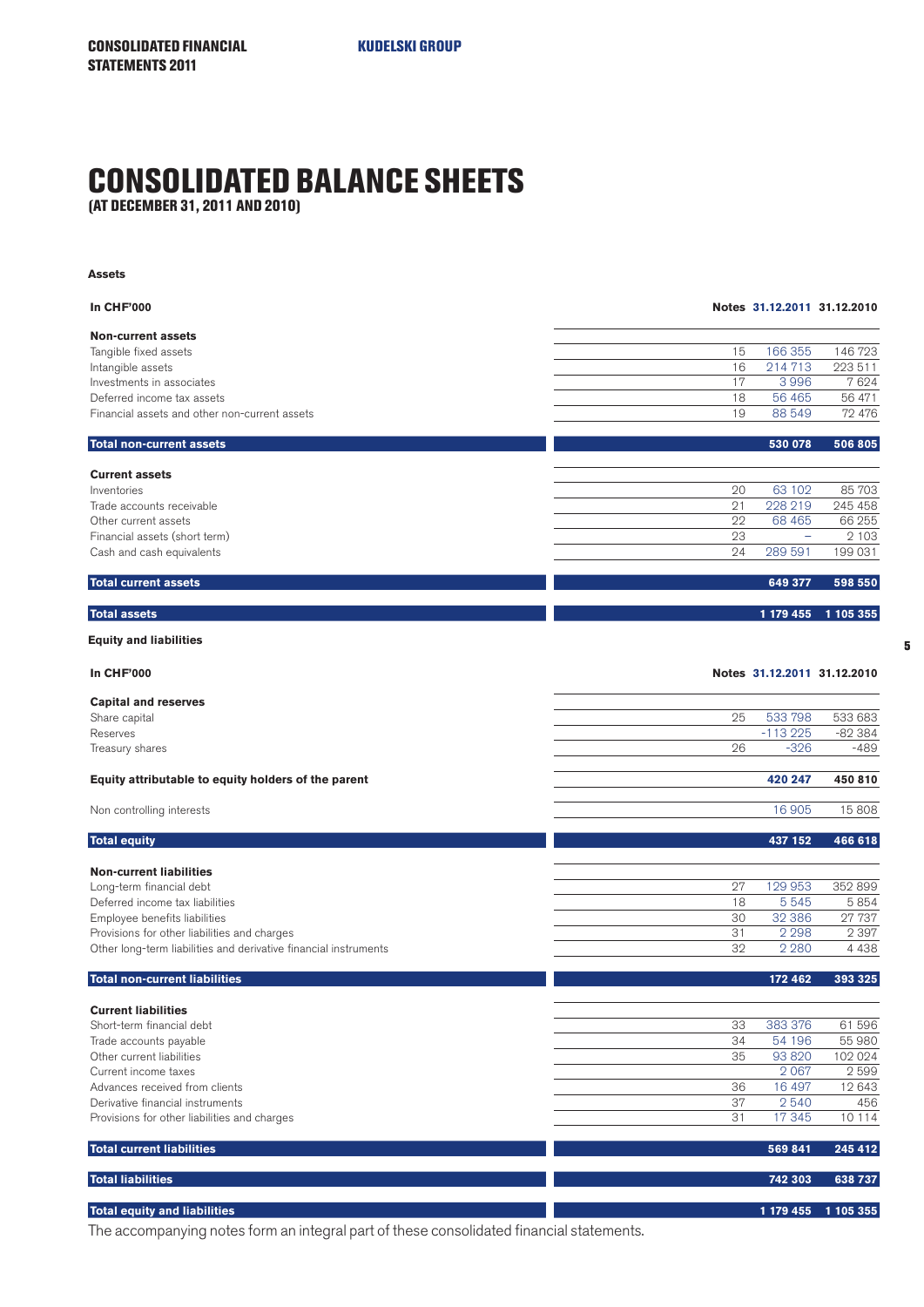6

### Consolidated cash flow statements

(for the years ended December 31, 2011 and 2010)

| In CHF'000                                                                                                                      | <b>Notes</b> | 2011                | 2010                     |
|---------------------------------------------------------------------------------------------------------------------------------|--------------|---------------------|--------------------------|
| Net (loss) / income for the year                                                                                                |              | $-17688$            | 66 677                   |
| Adjustments for:                                                                                                                |              |                     |                          |
| Current and deferred income tax<br>Interest expense and other finance income/(expense), net                                     |              | 8615<br>13 765      | 14 846<br>10 244         |
| Allocation of the equity conversion component and transaction costs of convertible bond and<br>borrowings                       |              | 6756                | 7848                     |
| Depreciation, amortization and impairment                                                                                       | 9            | 65 560              | 62 974                   |
| Change in fair value of financial assets at fair value through profit or loss<br>Share of result of associates                  | 17           | 1935<br>281         | 150<br>-4 897            |
| Dividends received from associated companies                                                                                    | 17           | 1 0 3 8             | 828                      |
| Gain on sales of subsidiaries                                                                                                   |              | $-1575$             |                          |
| Non-cash employee benefits expense                                                                                              |              | 4932                | 5904                     |
| Other non operating cash items<br>Other non cash income/expenses                                                                |              | $-556$<br>7 707     | $-3240$<br>23 839        |
|                                                                                                                                 |              | 90 770              | 185 173                  |
| Change in inventories                                                                                                           |              | 20 368              | $-7945$                  |
| Change in trade accounts receivable                                                                                             |              | 14 4 76             | 26 551                   |
| Change in trade accounts payable                                                                                                |              | $-1028$             | $-12730$                 |
| Change in deferred costs and other net current working capital headings                                                         |              | $-23105$<br>$-7913$ | $-29578$<br>$-8871$      |
| Interest paid<br>Interest received                                                                                              |              | 1833                | 8855                     |
| Income tax paid                                                                                                                 |              | $-8729$             | $-12309$                 |
| <b>Cash flow from operating activities</b>                                                                                      |              | 86 672              | 149 146                  |
| Purchases of intangible fixed assets                                                                                            |              | $-20218$            | $-29754$                 |
| Purchases of tangible fixed assets                                                                                              |              | $-57898$            | $-43388$                 |
| Proceeds from sales of tangible and intangible fixed assets                                                                     |              | 3676                | 1 3 3 9                  |
| Investment in financial assets and loans granted<br>Divestment of financial fixed assets and loan reimbursement                 |              | $-3618$<br>2 4 3 8  | $-7110$<br>69 932        |
| Acquisition of subsidiaries, net of cash acquired                                                                               | 38           | $-658$              | $-2688$                  |
| Disposal of subsidiaries, cash inflow                                                                                           |              | 981                 |                          |
| Disposal of associated companies                                                                                                | 17           | 2639                | 3080                     |
| Acquisition of associated companies                                                                                             |              | $-168$              | $-1086$                  |
| Cash flow used in investing activities                                                                                          |              | $-72826$            | $-9675$                  |
| Reimbursement of bank overdrafts, long term loans and other non-current liabilities                                             |              | $-38695$            | $-121921$                |
| Increase in bank overdrafts, long term loans and other non-current liabilities<br>Proceeds from employee share purchase program | 42           | 131 019<br>71       | 28 902<br>142            |
| Cash received from exercise of stock options                                                                                    |              |                     | 14                       |
| Proceeds from non controlling interest                                                                                          |              | 7 705               |                          |
| Dividends paid to non controlling interests                                                                                     |              | $-6673$             | $\overline{\phantom{m}}$ |
| Dividends paid to shareholders<br>Proceeds from sale of treasury shares                                                         | 41<br>26     | $-16011$            | $-15958$<br>605          |
| Acquisition of treasury shares                                                                                                  | 26           | -                   | $-489$                   |
| Acquisition of non controlling interest, cash outflow                                                                           | 38           |                     | $-31320$                 |
| Cash flow from/(used in) financing activities                                                                                   |              | 77 416              | $-140025$                |
| Effect of foreign exchange rate changes on cash and cash equivalents                                                            |              | $-702$              | $-10554$                 |
| Net increase / (decrease) in cash and cash equivalents                                                                          |              | 90 560              | $-111108$                |
| Cash and cash equivalents at the beginning of the year                                                                          | 24<br>24     | 199 031             | 210 139                  |
| Cash and cash equivalents at the end of the year                                                                                |              | 289 591             | 199 031                  |
| Net increase / (decrease) in cash and cash equivalents                                                                          |              | 90 560              | $-11$ 108                |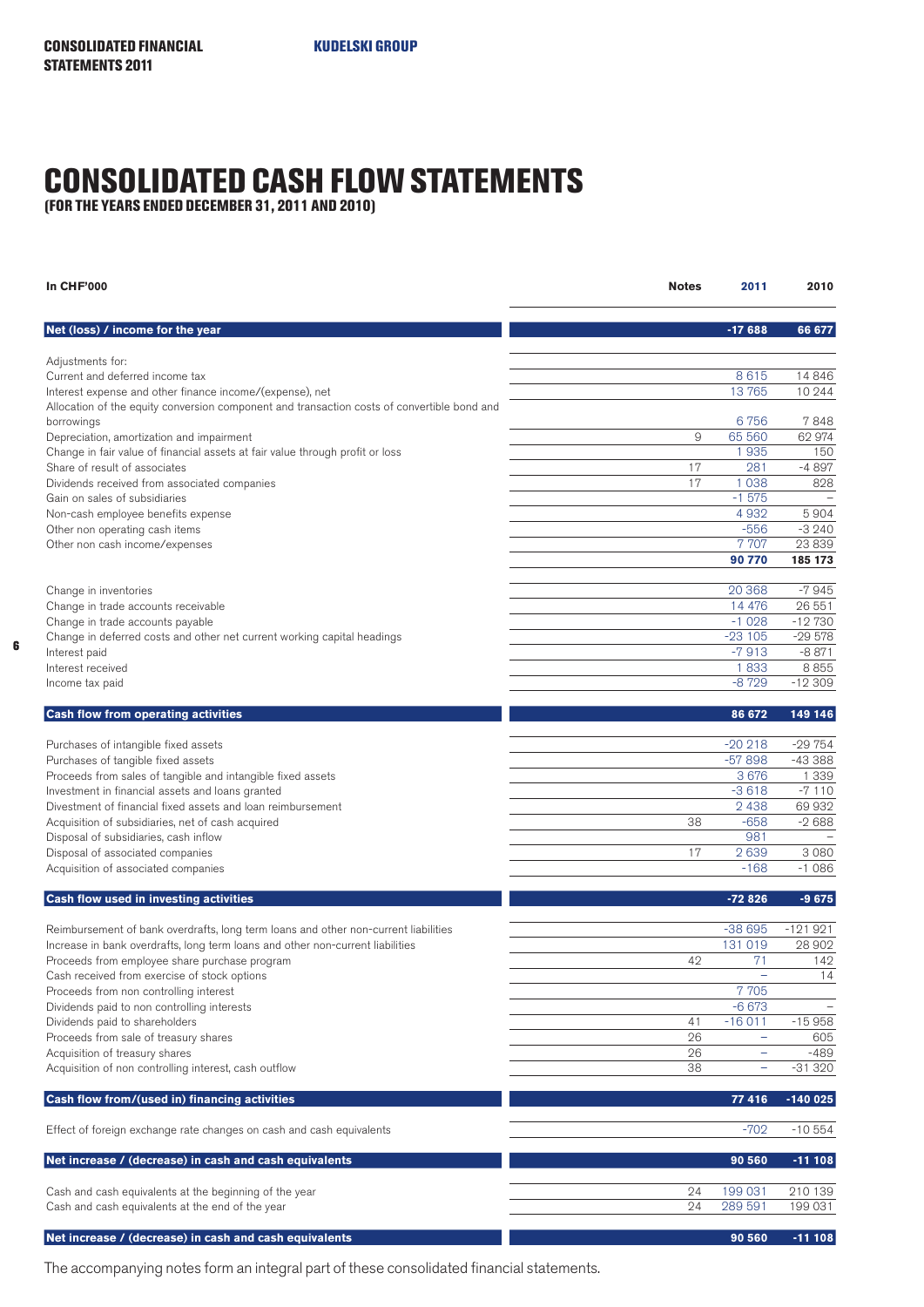### Consolidated statement of changes in equity

(for the years ended December 31, 2011 and 2010)

|                                             |              |                         |                         |                             | <b>Fair value</b> | <b>Currency</b>                              |        | <b>Non</b>                               |                        |
|---------------------------------------------|--------------|-------------------------|-------------------------|-----------------------------|-------------------|----------------------------------------------|--------|------------------------------------------|------------------------|
| <b>In CHF'000</b>                           | <b>Notes</b> | <b>Share</b><br>capital | <b>Share</b><br>premium | <b>Retained</b><br>earnings |                   | and other translation<br>reserves adjustment | shares | <b>Treasury controlling</b><br>interests | <b>Total</b><br>equity |
| <b>January 1, 2010</b>                      |              | 531935                  | 58 614                  | $-139830$                   | 30 571            | $-42344$                                     | $-380$ | 33 079                                   | 471 645                |
| Profit for the year                         |              |                         |                         | 65 689                      |                   |                                              |        | 988                                      | 66 677                 |
| Other comprehensive (loss) / income for     |              |                         |                         |                             |                   |                                              |        |                                          |                        |
| the year                                    |              |                         |                         |                             | 1 633             | $-30868$                                     |        | $-1.349$                                 | $-30584$               |
| Total comprehensive income for the          |              |                         |                         |                             |                   |                                              |        |                                          |                        |
| year                                        |              |                         | -                       | 65 689                      | 1633              | $-30868$                                     |        | $-361$                                   | 36 093                 |
| Employee share                              |              |                         |                         |                             |                   |                                              |        |                                          |                        |
| purchase program                            | 42           | 88                      | 86                      | 5                           |                   |                                              |        |                                          | 179                    |
| Employee stock option plan                  |              | 7                       | 7                       |                             |                   |                                              |        |                                          | 14                     |
| Shares issued for employees                 | 42           | 1 653                   | 329                     |                             |                   |                                              |        |                                          | 982                    |
| Acquisition of treasury shares              | 26           |                         |                         |                             |                   |                                              | $-489$ |                                          | $-489$                 |
| Sale of treasury shares                     | 26           |                         |                         | 225                         |                   |                                              | 380    |                                          | 605                    |
| Dividend paid                               |              |                         |                         |                             |                   |                                              |        |                                          |                        |
| to shareholders                             | 41           |                         |                         | $-15958$                    |                   |                                              |        |                                          | $-15958$               |
| Non controlling interests arising on        |              |                         |                         |                             |                   |                                              |        |                                          |                        |
| business combinations                       | 4            |                         |                         | $-9685$                     |                   |                                              |        | $-16910$                                 | $-26595$               |
| Impact of transactions with non controlling |              |                         |                         |                             |                   |                                              |        |                                          |                        |
| interests                                   | 43           |                         |                         | $-993$                      |                   |                                              |        |                                          | $-993$                 |
| Restricted shares allocated over the        |              |                         |                         |                             |                   |                                              |        |                                          |                        |
| vesting period                              |              |                         |                         | 135                         |                   |                                              |        |                                          | 135                    |
|                                             |              |                         |                         |                             |                   |                                              |        |                                          |                        |

7

| <b>December 31, 2010</b>                                                                     |    | 533 683                  | 59 036 | $-100412$ | 32 204  | $-73212$ | $-489$ | 15 808  | 466 618                  |
|----------------------------------------------------------------------------------------------|----|--------------------------|--------|-----------|---------|----------|--------|---------|--------------------------|
| (Loss) / profit for the year                                                                 |    |                          |        | $-18121$  |         |          |        | 433     | $-17688$                 |
| Other comprehensive (loss) / income for<br>the year                                          |    |                          |        |           | $-2089$ | 5 4 9 7  |        | $-368$  | 3040                     |
| Total comprehensive (loss) / income                                                          |    |                          |        |           |         |          |        |         |                          |
| for the year<br>Employee share                                                               |    | $\overline{\phantom{a}}$ | ۰      | $-18121$  | $-2089$ | 5 4 9 7  |        | 65      | $-14648$                 |
| purchase program                                                                             | 42 | 115                      |        |           |         |          |        |         | 115                      |
| Dividend paid                                                                                |    |                          |        |           |         |          |        |         |                          |
| to shareholders                                                                              | 41 |                          |        | $-16011$  |         |          |        |         | $-16011$                 |
| Dividend paid<br>to non controlling interests<br>Impact of transactions with non controlling |    |                          |        |           |         |          |        | $-6673$ | $-6673$                  |
| interests                                                                                    |    |                          |        |           |         |          |        | 7705    | 7705                     |
| Restricted shares granted to employees                                                       | 26 |                          |        | $-163$    |         |          | 163    |         | $\overline{\phantom{0}}$ |
| Restricted shares allocated over the<br>vesting period                                       | 43 |                          |        | 46        |         |          |        |         | 46                       |
| December 31, 2011                                                                            |    | 533 798                  | 59 036 | $-134661$ | 30 115  | $-67715$ | $-326$ | 16905   | 437 152                  |

Fair value and other reserves as of December 31, 2011, include kCHF 33470 (2010: kCHF 33470) of equity component of the convertible bond, put-option on acquisition of non controlling interests for kCHF -2672 (2010: kCHF -2672) and kCHF -170 (2010: kCHF -155) of unrealized gain/(loss) on available-for-sale financial assets. It also includes an unrealized gain of kCHF -513 (2010: kCHF 1561) relating to cash flow hedges.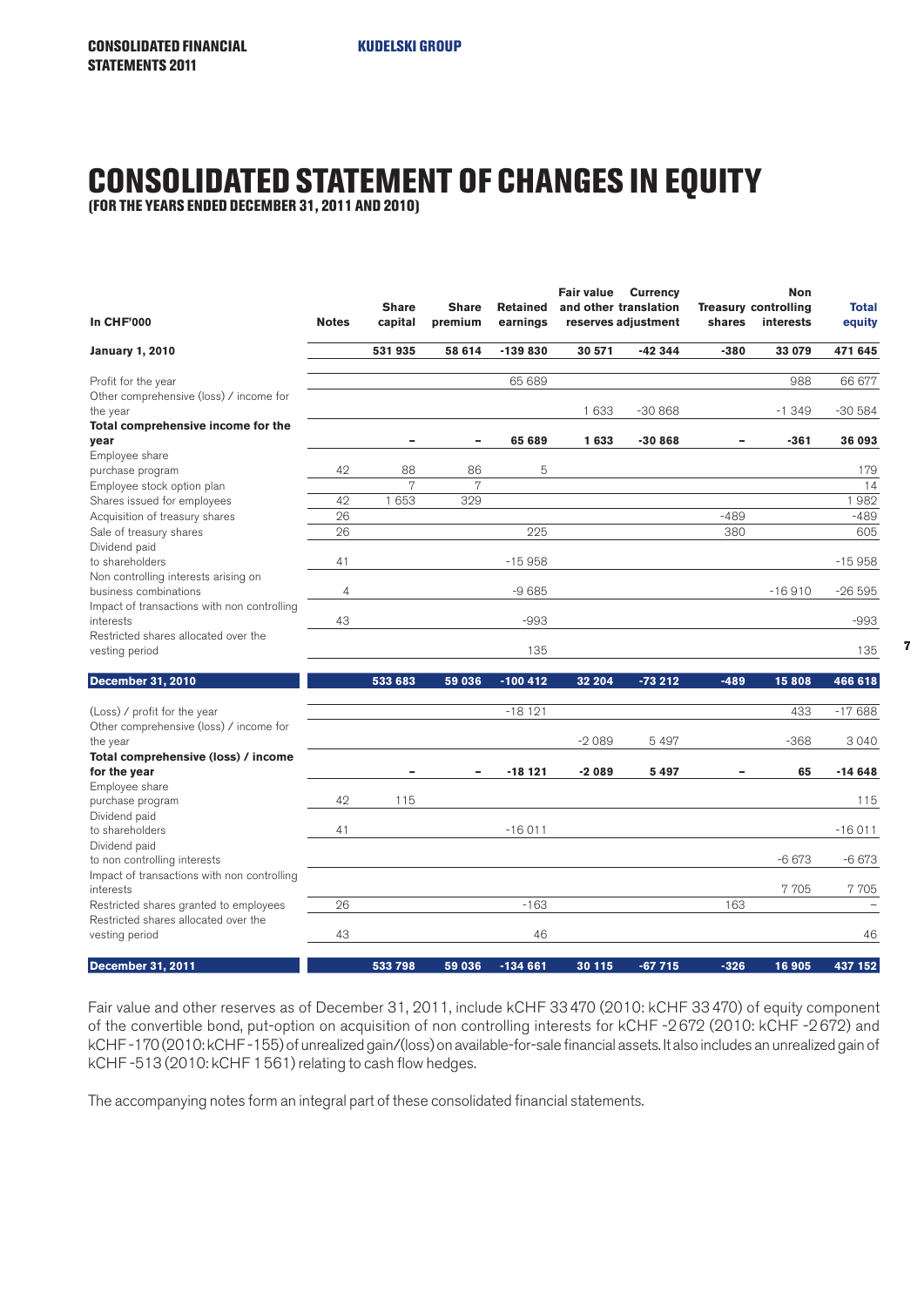#### 1. Summary of significant accounting policies

#### (A) Basis of preparation

The consolidated financial statements of the Kudelski Group ("Group" or "company") are prepared in accordance with International Financial Reporting Standards (IFRS) as issued by the International Accounting Standards Board (IASB) and its predecessor organization, the International Accounting Standards Committee (IASC).

The policies set out below are consistently applied to all the years presented. These consolidated financial statements were prepared under the historical cost convention, except for items to be recorded at fair value.

The preparation of the consolidated financial statements in conformity with IFRS requires management to make estimates and assumptions that affect the reported amounts of assets and liabilities and disclosure of contingent assets and liabilities at the date of the financial statements and the reported amounts of revenues and expenses during the reporting period. Actual results could differ from those estimates. See note 2 for areas involving a higher degree of judgment and significant estimates. The annual closing date of the individual financial statements of all Group companies is December 31.

#### (B) Group accounting (a) Subsidiaries

Subsidiaries are all entities over which the Group has the power to govern the financial and operating policies, generally implying an ownership of more than one half of the voting rights, unless they are held on a temporary basis. The existence and effect of potential voting rights that are currently exercisable or convertible are considered when assessing whether the Group controls another entity. Subsidiaries also comprise companies in which the Group does not own, directly or indirectly, more than one half

of the voting rights but exercises significant power to govern their financial and operating policies and bears an over-proportional responsibility for the main risks.

Subsidiaries are fully consolidated from the date on which control is transferred to the Group. They are de-consolidated from the date on which control ceases. Inter-company transactions, balances and unrealized gains on transactions between Group companies are eliminated. Unrealized losses are also eliminated unless the transaction provides evidence of an impairment of the asset transferred.

The Group is treating transactions with non controlling interests as transactions with equity owners of the Group. For purchases from non controlling interests, the difference between any consideration paid and the relevant share acquired of the carrying value of net assets of the subsidiary is deducted from equity. Gains or losses on disposals to non controlling interests are also recorded in equity. Accounting policies of subsidiaries have been changed where necessary to en-

sure consistency with the policies adopted by the Group.

#### (b) Joint ventures

The Group's interests in jointly controlled entities are accounted for by proportionate consolidation.

The Group combines its share of the joint ventures' individual income and expenses, assets and liabilities and cash flows on a line-by-line basis with similar items in the Group's financial statements.

The Group recognizes the portion of gains or losses on the sale of assets by the Group to the joint venture that is attributable to the other venturers. The Group does not recognize its share of profits or losses from the joint venture that result from the Group's purchase of

assets from the joint venture until it resells the assets to an independent party. However, a loss on the transaction is recognized immediately if the loss provides evidence of a reduction in the net realizable value of current assets, or an impairment loss. Accounting policies of joint ventures have been changed where necessary to ensure consistency with the policies adopted by the Group.

#### (c) Associates

Associates are entities over which the Group has significant influence but which is neither a subsidiary nor a joint venture to the Group. Significant influence is the power to participate in the financial and operating policy decisions of the associate but not to control those policies. It is presumed to exist when the Group holds at least 20% of the associate's voting power. Investments in associates are accounted for using the equity method of accounting and are initially recognized at cost.

Unrealized gains on transactions between the Group and its associates are eliminated to the extent of the Group's interest in the associates. Unrealized losses are also eliminated unless the transaction provides evidence of an impairment of the asset transferred.

Accounting policies of associates have been changed where necessary to ensure consistency with the policies adopted by the Group.

#### (C) Business combinations

The purchase method of accounting is used to account for the acquisition of subsidiaries by the Group. The cost of an acquisition is measured as the fair value of the assets given, equity instruments issued and liabilities incurred or assumed at the date of exchange. Identified assets acquired and liabilities and contingent liabilities assumed in a business combina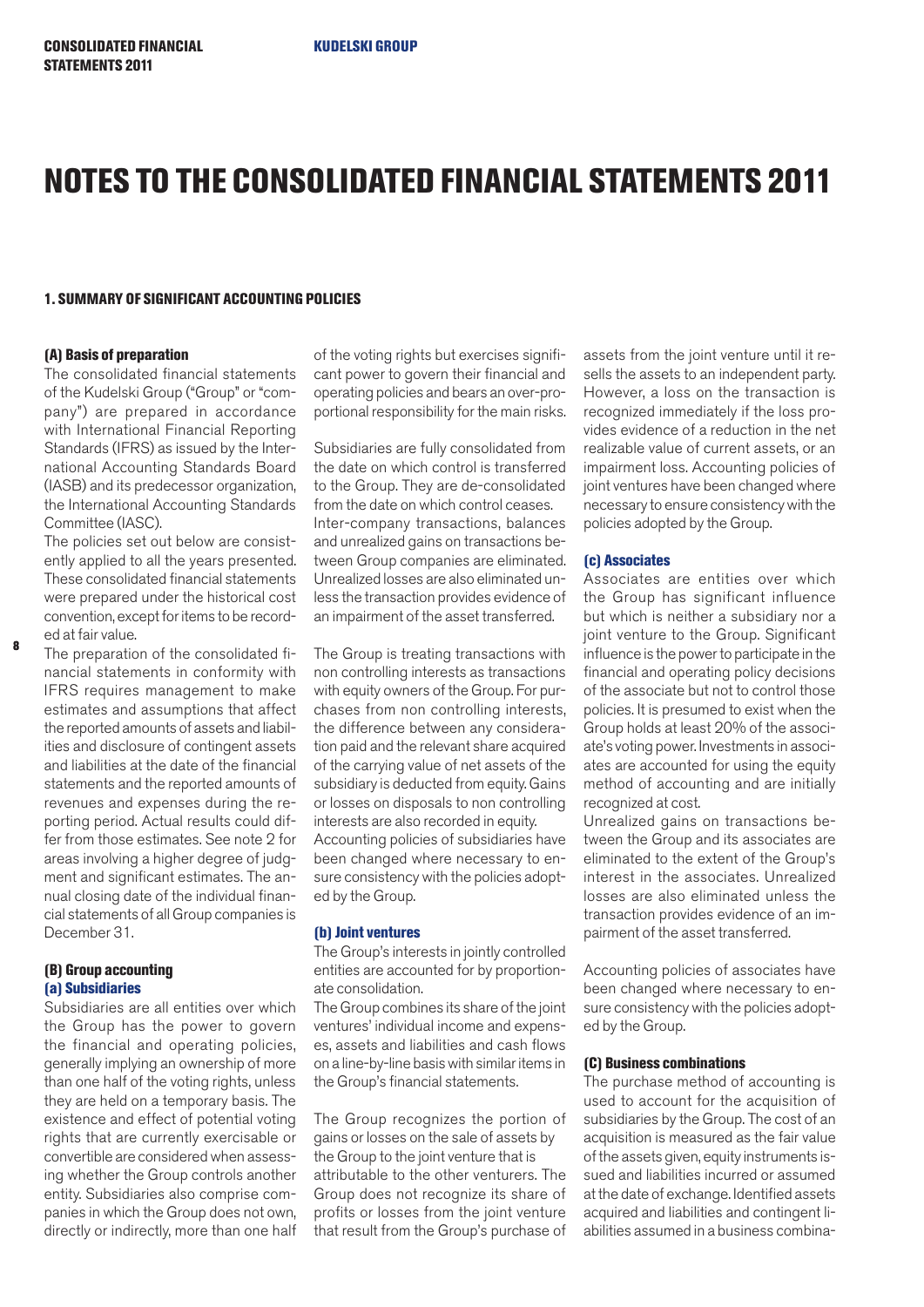tion are measured initially at their fair values at the acquisition date, irrespective of the extent of any non controlling interests. Cost incurred for an acquisition is charged against income statement.

Identified assets acquired include fair value adjustment on tangible fixed assets and intangible fixed assets. When determining the purchase price allocation, the Group considers mainly development technologies, customer lists, trademarks and brands as intangibles. They are initially measured using valuation techniques based on the acquired company modified business plans.

The excess of the cost of acquisition over the fair value of the Group's share of the identifiable net assets of the subsidiary acquired is recorded as Goodwill and is denominated in the functional currency of the related acquisition. If the cost of acquisition is less than the fair value of the net assets of the subsidiary acquired, the difference is then recognised as other operating income.

#### (D) Divestments

The gain or loss resulting from divestments is recognized in the income statement. It is measured as being the difference between the sale price less transaction costs and the Group's portion of equity within the divested company at transaction date. Cumulative currency translation adjustments that were previously recorded in the comprehensive income are recognized in the income statement as part of the gain or loss on sale.

#### (E) Foreign currencies

The consolidated financial statements of the Group are expressed in Swiss francs ("CHF"), which is the presentation currency.

The local currency is generally used as the functional currency throughout the world. In the respective entity financial statements, monetary assets and liabilities denominated in currencies other than the functional currency are translated at the rate prevailing at the balance sheet date. Transactions contracted in a currency other than the functional currency are recorded using the exchange rate at the time of the transaction. All resulting foreign exchange transaction gains and losses are recognized in the subsidiary's income statement.

Income, expense and cash flows of the consolidated companies have been translated into Swiss francs using average exchange rates. The balance sheets are translated using the year-end exchange rates. Translation differences arising from movements in the exchange rates used to translate equity, long-term internal financing deemed as net investment in a foreign operation and net income are recognised in other comprehensive income. The loss of control or total disposal of a subsidiary triggers the recycling of the translation difference to the income statement.

#### (F) Revenue recognition

Revenue comprises the fair value of the consideration received or receivable for the sale of goods and services in the ordinary course of the Group's activities. Revenue is shown net of value added tax, returns, rebates, discounts, commissions directly attributed to the sale and after eliminating sales within the Group. The Group recognizes revenue when the amount of revenue can be reliably measured; it is probable that future economic benefit will flow to the entity and when specific criteria have been met for each of the Group's activities as described below.

The amount of revenue is not considered to be reliably measurable until all contingencies relating to the sale have been resolved. The Group bases its estimate on historical results taking into consideration the type of customer, the type of transaction and the specific of each arrangement.

#### (a) Sale of goods

Sale of goods is recognized when delivery to the customer has occurred, the significant risks and rewards have been transferred to the buyer and collection of the related receivables is reasonably assured. Sale of goods may include delivery of complete systems comprising hardware, software, specific developments, an initial batch of smartcards, licenses and other services. When the revenue of a sale of goods is subject to a performance obligation other than a warranty, the revenue is only recognized for the estimated acquired portion.

#### (b) Services rendered

Revenue for services rendered includes various types of services such as system integration, specific developments and customization, maintenance, training as well as revenues from complete security solutions generating recurring service revenues.

Revenue from system integration, specific developments and customization is recognized under the percentage of completion method. The stage of completion is measured by reference to the contract costs incurred and the effective hours worked up to the balance sheet date as a percentage of total estimated costs and total estimated hours worked for each contract. For certain customers, the Group commits to provide replacement smartcards at low or no cost to the customer against the payment of a recurring security fee. Such revenues are recognized when earned, while estimated related cost in order to cover the risk is charged to the cost of material and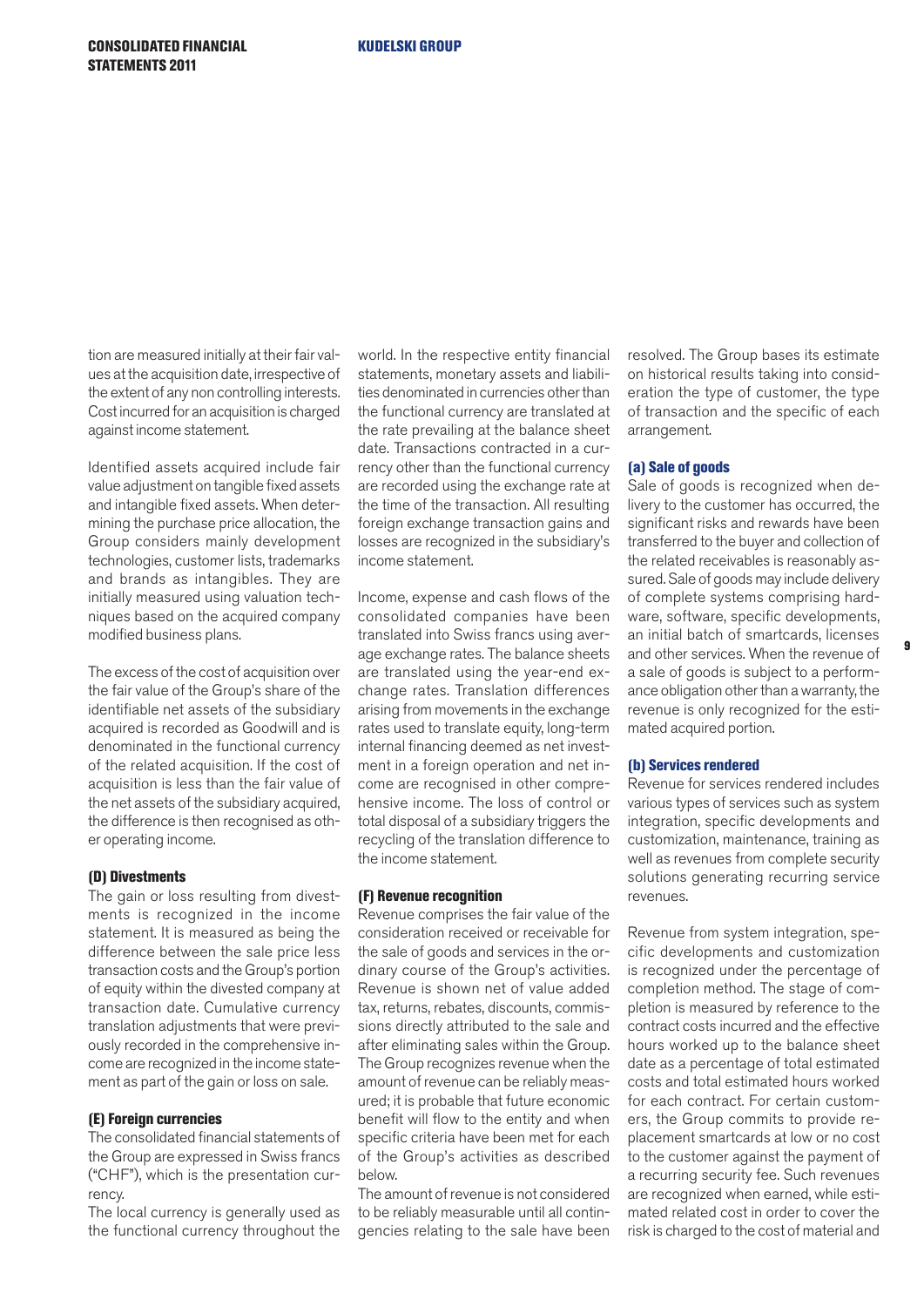disclosed under provision in the balance sheet.

Revenue from maintenance and training is recognized when earned (maintenance revenue is allocated over the contractual period).

#### (c) Royalties and licenses

Royalty income is recognized when earned. If the relevant license agreement contains certain performance obligations, the revenue is considered earned when the obligation has been fulfilled. Revenue on licenses with a fixed term is recognized upon the life of the contract on a straight line basis.

For software license arrangements, the Group recognizes new software license revenue when: (1) The company has entered into a legally binding arrangement with a customer for the license of software; (2) delivery has occured; (3) customer payment is deemed fixed or determinable and free of significant contingencies or uncertainties; and (4) collection is probable.

#### (d) Multiple element arrangements – service mode

The revenue for complete security solution arrangements that may comprise hardware, software, specific developments, licenses, smartcards, maintenance and other services according to the specific arrangements is recognized when contractually earned and is usually dependent on the client's number of subscribers or number of smartcards delivered or made available. The Group considers certain sales of smartcards with extended payment terms under this category. When the fair value of a particular element cannot be determined, the revenue is fully allocated to the undelivered element.

When the title of the delivered assets is not transferred, these assets made available to clients are initially recognized in the balance sheet at cost under tangible

fixed assets. Cost in connection with the depreciation of the assets made available to clients is recognized over the shorter of the duration of the contract and the useful lives of those assets. It is shown under depreciation in the income statement. When the title is transferred, the cost is deferred under deferred costs and is allocated to the cost of material on a straight line basis over the shorter of the duration of the contract and the useful lives of those assets. In both cases the capitalised amounts are subject to periodic impairment reviews. Other costs (such as maintenance, services and security efforts) relating to those contracts are recognized when incurred. When it is probable that total contract costs will exceed total contract revenue, the expected loss is recognized immediately.

#### (e) Payment to customers

Payments made by the Group to customers to enter into new or to renew certain existing customer relationships are initially recorded under deferred costs and are subsequently released to the income statement on a straight-line basis over the term of the contract, as reduction in revenue. They are subject to periodic impairment reviews.

#### (f) Government grants

Government grants are recognized when the conditions for their receipt have been met and there is reasonable assurance that the grant will be received. They are recognized in the income statement as operating income unless they are linked to a capitalized fixed asset. In which case it is deducted from the amount of the fixed asset.

#### (g) Interest income

Interest income is recognized according to the effective interest rate method.

#### (G) Derivative financial inetrumante

Derivative financial instruments, including foreign exchange forward contracts, options and interest rate swaps, are initially recognized in the balance sheet and subsequently re-measured at their fair value. The method of recognizing the resulting gain or loss is dependent on whether the derivative is designated to hedge a specific risk and qualifies for hedge accounting.

The Group designates certain derivatives which qualify as hedges for accounting purposes as either a hedge of the fair value of recognized assets or liabilities or an unrecognized firm commitment (fair value hedge) or as a hedge of a forecasted transaction (cash flow hedge). The Group documents at the inception of the transaction the relationship between hedging instruments and hedged items, as well as its risk management objective and strategy for undertaking various hedge transactions. This process includes linking all derivatives designated as hedges to specific assets, liabilities or cash flows. The Group also documents its assessment, both at the hedge inception and on an ongoing basis, of whether the derivatives that are used in hedging transactions are highly effective in offsetting changes in fair value of hedged items.

#### (a) Derivatives that do not qualify for hedge accounting

Certain derivatives transactions, while providing effective economic hedging under the Group's risk management policy, do not qualify for hedge accounting under the specific rules of IAS 39. Changes in the fair value of any derivative instruments that do not qualify for hedge accounting under IAS 39 are recognized immediately in the income statement as part of other finance income/(expense), net.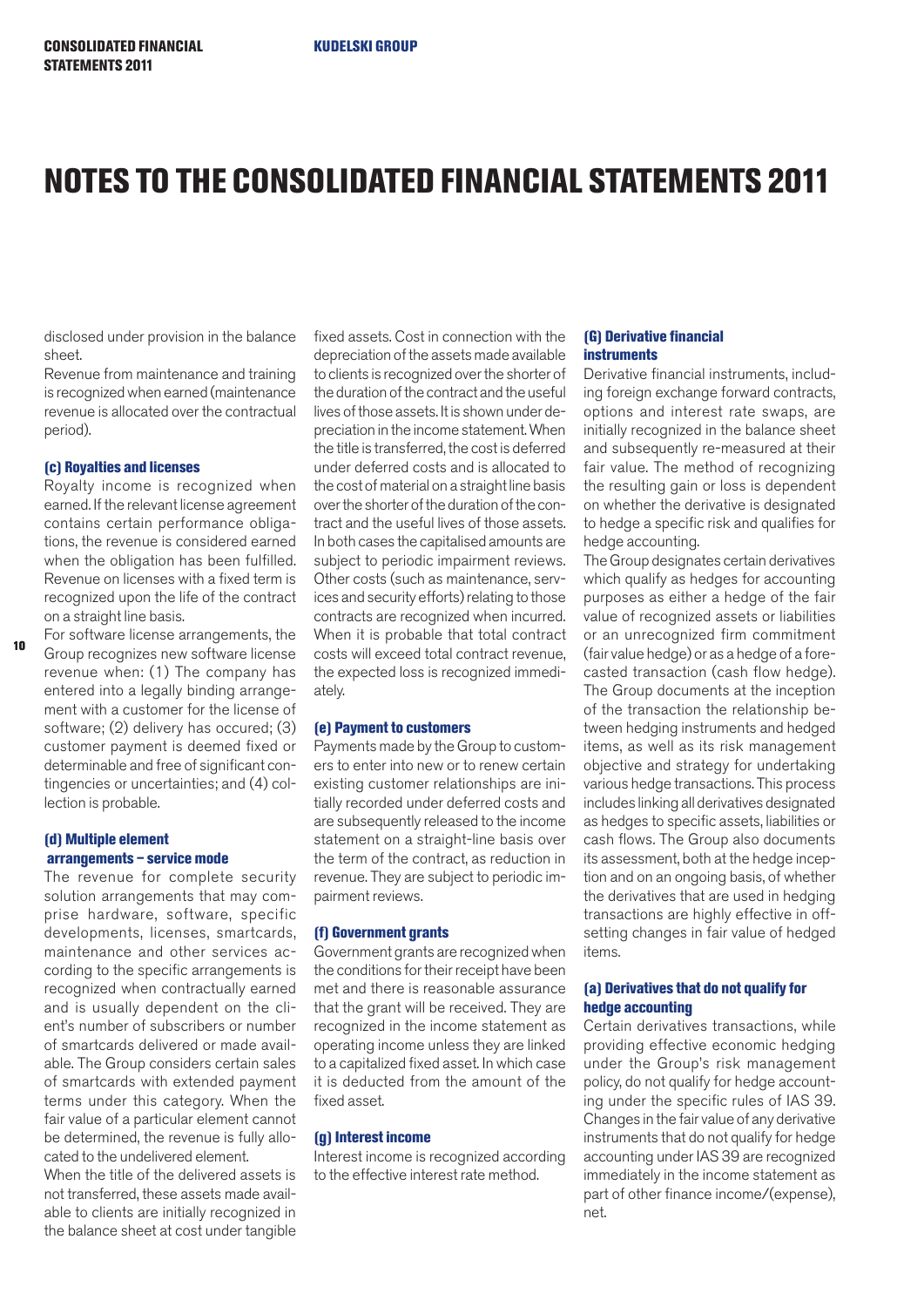#### (b) Fair value hedge

Changes in the fair value of derivatives that are designated and qualify as fair value hedges and that are highly effective are recorded in the income statement, along with any changes in the fair value of the hedged asset or liability that is attributable to the hedged risk.

#### (c) Cash flow hedge

Changes in the fair value of derivatives that are designated and qualify as cash flow hedges and that are highly effective are recognized in comprehensive income. The gain or loss relating to the ineffective portion is recognized immediately in the income statement within 'other finance income/(expense), net'. Where the forecasted transaction results in the recognition of an asset or of a liability, the gains and losses previously included in comprehensive income are included in the initial measurement of the asset or liability. Otherwise, amounts recorded in comprehensive income are transferred to the income statement and classified as revenue or expense in the same period in which the forecasted transaction affects the income statement.

The currency instruments that may be used include forward foreign exchange contracts, currency swaps as well as zero cost option strategies with terms generally not exceeding six months while interest rates instruments that may be used include interest rate swap and collars strategies with maturities not exceeding the underlying conract maturity. The derivative financial instruments are entered into with high credit quality financial institutions, consistently with specific approval, limit and monitoring procedures.

#### (H) Taxes

Taxes reported in the consolidated income statements include current and deferred taxes on profit, as well as non reimbursable withholding taxes and tax adjustments relating to prior years. Income tax is recognized in the income statement, except to the extent that it relates to items directly taken either to equity or to other comprehensive income, in which case it is recognized either in equity or in other comprehensive income. Taxes on income are accrued in the same periods as the revenues and expenses to which they relate.

Deferred taxation is the tax attributable to the temporary differences that appear when taxation authorities recognize and measure assets and liabilities with rules that differ from those of the consolidated accounts. Deferred taxes are determined using the comprehensive liability method and are calculated on the temporary differences at the substantially enacted rates of tax expected to prevail when the temporary differences reverse, except for those temporary differences related to investments in subsidiaries, joint-ventures and affiliates, where the timing of their reversal can be controlled and it is probable that the difference will not reverse in the foreseeable future.

Temporary differences and tax losses carried forward that could be offset against future profits, generating deferred tax assets and liabilities are compensated within one legal entity to determine the net deferred tax asset or liability amount. Net deferred tax assets are recognized only to the extent that it is probable that future taxable income will be available against the temporary differences or tax losses carried forward can be utilized. Deferred income tax liability have not been recognized for withholding tax and other taxes that would be payable on the unremitted earnings of certain subsidiaries. Such amounts are either permanently reinvested or do not generate any taxation due to the application of tax treaties or tax reliefs.

#### (I) Tangible fixed assets (a) General

Property, plant and equipment are measured at cost, less subsequent depreciation and impairment, except for land, which is shown at cost less impairment. Cost includes expenditure that is directly attributable to the acquisition of the items. Subsequent costs are included in the asset's carrying amount or recognized as a separate asset, as appropriate, only when it is probable that future economic benefits associated with the item will flow to the Group and the cost of the item can be measured reliably. All other repair and maintenance expenditures are charged to the income statement during the financial period in which they are incurred.

Building acquisitions or constructions and building improvements are allocated to components. The costs less residual values are depreciated over their useful life. Such useful life may be between 4 to 50 years. Depreciation starts when the underlying assets are ready for use. Depreciation is calculated on a straightline basis over the useful life, according to the following schedule:

#### Technical equipment and machinery

#### **Useful life in years**

| Machinery and measurement              |          |
|----------------------------------------|----------|
| instruments                            | $4 - 7$  |
| Digital material and equipment         | $4 - 5$  |
| Computer and information networks      |          |
| Fixed assets made available to clients | $2 - 10$ |

#### **Other equipment**

#### **Useful life in years**

| Office furniture and equipment | $5 - 7$ |
|--------------------------------|---------|
| <b>Vehicles</b>                | $4 - 5$ |

The assets' residual values and useful lives are reviewed, and adjusted if appropriate, at each balance sheet date. An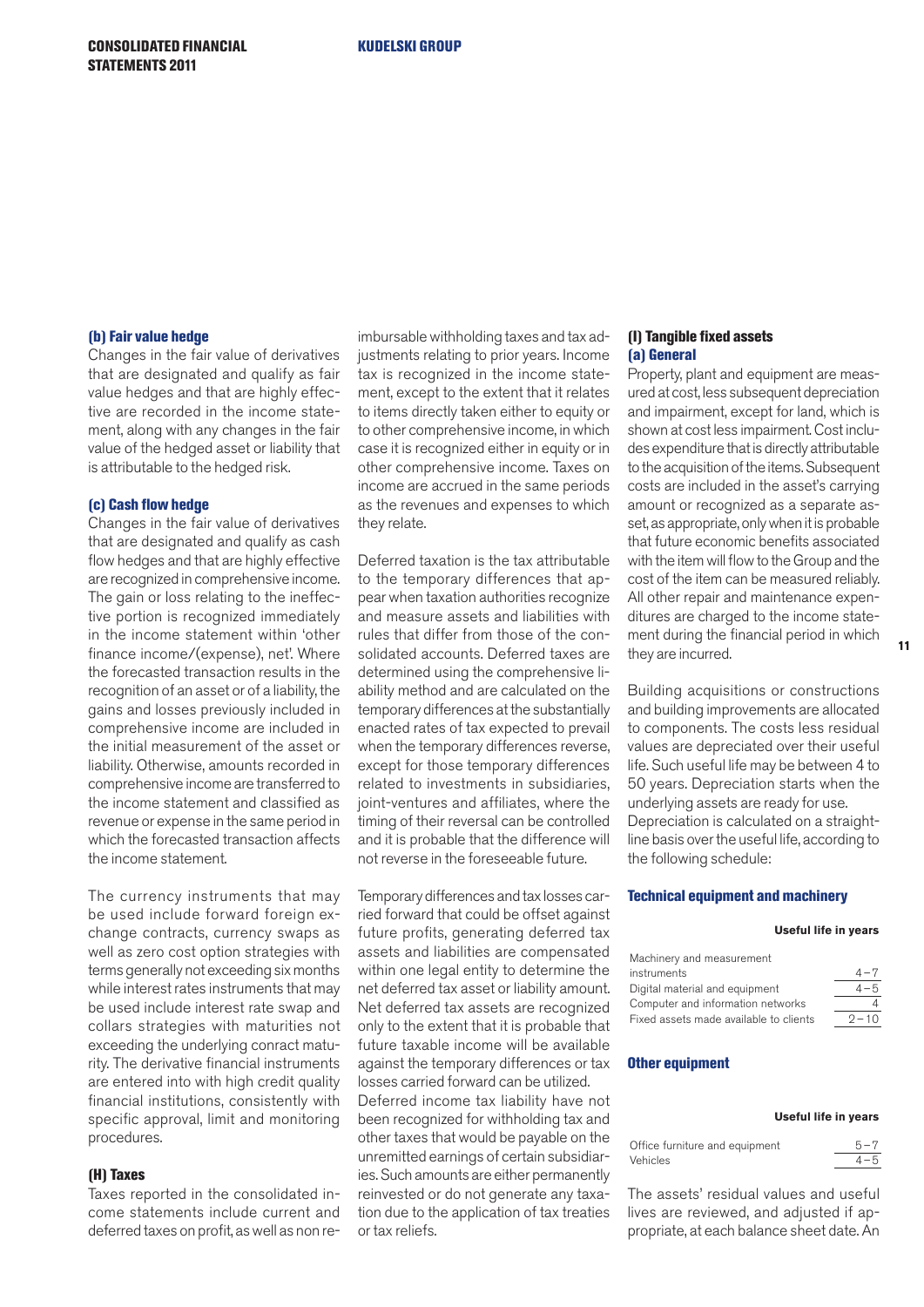asset's carrying amount is impaired immediately to its recoverable amount if the asset's carrying amount is greater than its estimated recoverable amount. Gains and losses on disposal or retirement of tangible fixed assets are determined by comparing the proceeds received with the carrying amounts and are included in the consolidated income statements.

#### (b) Leased tangible fixed assets

Assets acquired under long-term finance leases are capitalized and depreciated in accordance with the Group's policy on property, plant and equipment. The financial commitments resulting therefrom are reported as other current and long-term liabilities. Rentals payable under operating leases are charged to the income statement as incurred.

#### (c) Fixed assets made available to clients

The Group makes equipment as well as smart cards available to clients within the scope of complete security solutions. The assets given to these clients remain the property of the Group and are initially recognized at cost and disclosed in the balance sheet under technical equipment and machinery. These assets are depreciated over the shorter of the duration of the contract and the economic life of the individual components and the related expense is disclosed under depreciation.

#### (J) Intangible assets (a) Goodwill Arising after January 1, 2004

Goodwill represents the excess of the acquisition cost over the fair value of the Group's share of net identifiable assets acquired at the date of acquisition. It is denominated in the local currency of the related acquisition. Goodwill is allocated to cash generating units for the purpose of impairment testing. Goodwill on acquisition of subsidiaries and joint ventures is included in intangible assets. Goodwill on acquisition of associates is included in investments in associates. All Goodwill is considered to have an indefinite life and is at least annually tested for impairment and carried at cost less accumulated impairment losses.

Gains and losses on the disposal of an entity include the carrying amount of Goodwill relating to the entity sold.

#### Arising before January 1, 2004

Goodwill resulting from business combinations occurred before January 1, 2004 has been written off directly to equity following the Group's previous accounting policies and has not been reinstated. It is not transferred to the income statement when impaired or disposed of.

#### (b) Internal research and development

Internal research and development expenses are fully charged to the income statement. The Group considers that economic uncertainties inherent in the development of new products preclude it from capitalizing development costs.

#### (c) External research and development

Expenditures for research and development, application software and technology contracts with external parties are charged to the income statement as incurred if they do not qualify for capitalization. When capitalized, they are amortized over 4 to 10 years once development is achieved and saleable.

#### (d) Computer software

Acquired computer software licenses are capitalized on the basis of the costs incurred to acquire and bring to use the specific software. These costs are amortized using the straight-line method over their estimated useful lives (three to four years). Costs associated with developing or maintaining computer software programs are recognized as an expense as incurred.

#### (e) Other intangibles in connection with business combinations

Under IFRS 3, in process research and development, core development technologies, customer lists and trademarks are valued as part of the process of allocating the purchase price in a new business combination. The respective values are recorded separately from Goodwill and are allocated to cash-generating units. Acquired intangibles are amortized on a straight-line basis over the following periods with the expense recorded in the income statement:

#### **Over the useful life, in years**

| Core development technologies | $5 - 10$ |
|-------------------------------|----------|
| Customer lists                | 1 $\cap$ |
| Trademarks and brands         |          |

#### (K) Financial assets

The Group classifies its financial instruments in the following categories: financial assets or financial liabilities at fair value through profit or loss, loans and receivables and available-for-sale financial assets. The classification depends on the purpose for which the financial instruments were acquired or granted. Management determines the classification of its financial instruments at initial recognition and re-assesses this designation at every reporting date.

#### (a) Financial assets at fair value through profit or loss

This category has two sub-categories: financial assets held for trading, and those designated at fair value through profit or loss at inception. A financial asset is classified in this category if acquired principally for the purpose of selling in the short term or if so designated by management. Derivatives are also categorized as held for trading unless they are designated as hedges. Assets in this category are classified as current assets if they are either held for trading or are expected to be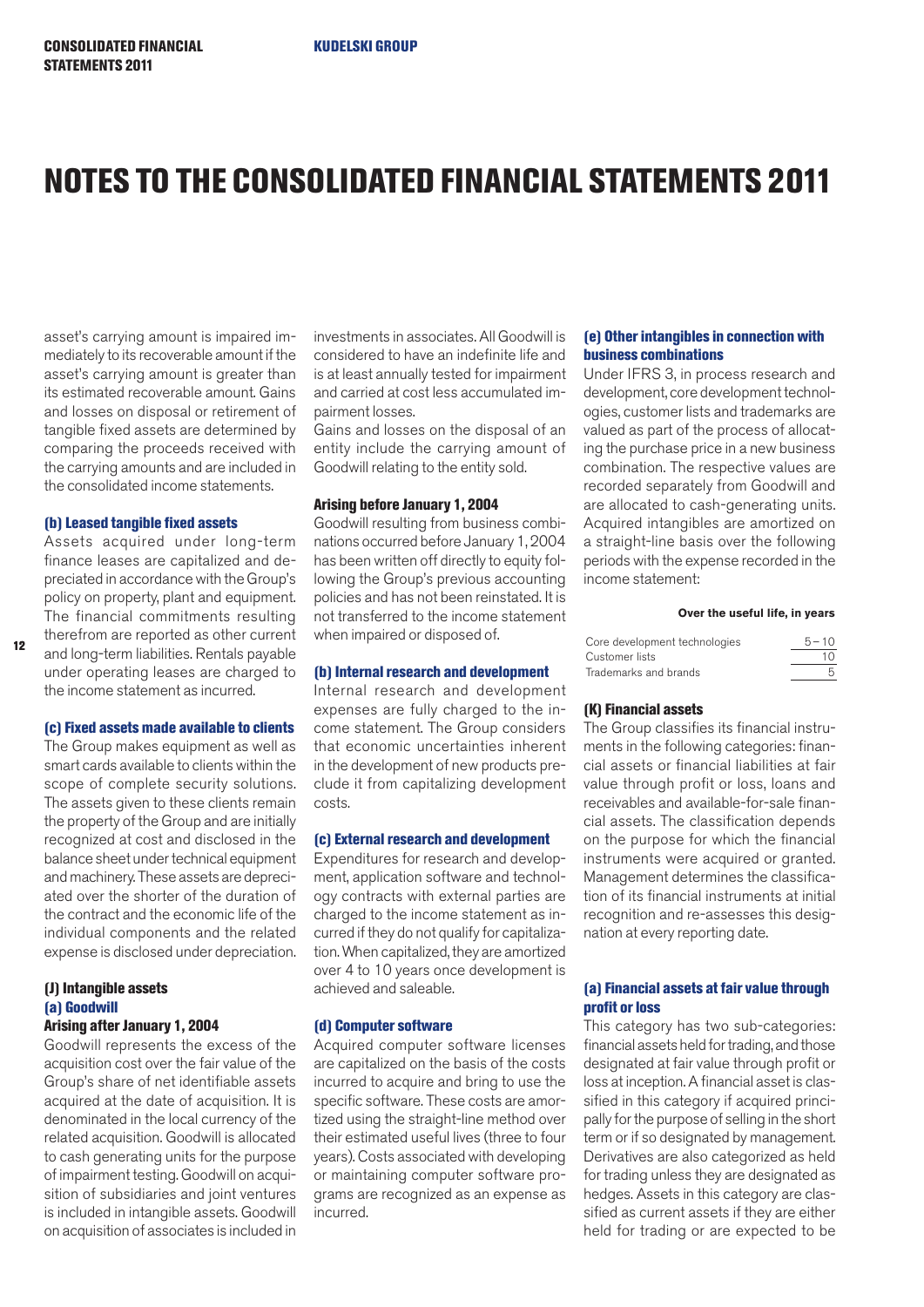realized within 12 months of the balance sheet date.

#### (b) Loans and receivables

Loans and receivables are non-derivative financial assets with fixed or determinable payments that are not quoted in an active market. They arise when the Group provides money, goods or services directly to a debtor with no intention of trading the receivable. They are included in current assets, except for maturities greater than 12 months after the balance sheet date. These are classified as long-term assets. Loans and receivables are included in trade and other receivables in the balance sheet.

#### (c) Available-for-sale financial assets

Available-for-sale financial assets are non-derivative that are either designated in this category or not classified in any of the other categories. They also include investments in equity instruments that do not have a quoted market price in an active market, and whose fair value cannot be reliably measured. They are included in non-current assets unless management intends to dispose of the investment within 12 months of the balance sheet date.

Purchases and sales of investments are recognized on settlement date. Investments are initially recognized at fair value plus transaction costs for all financial assets not carried at fair value through profit or loss. Investments are derecognized when the rights to receive cash flows from the investments have expired or have been transferred and the Group has transferred substantially all risks and rewards of ownership.

Available-for-sale financial assets and financial assets at fair value through profit or loss are subsequently carried at fair value. Loans and receivables are carried at amortized cost using the effective interest method. Realized

and unrealized gains and losses arising from changes in the fair value of the 'financial assets at fair value through profit or loss' category are included in the income statement in the period in which they arise. Changes in the fair value of available-for-sale financial assets are recognized in other comprehensive income while exchange differences on monetary items are recognized in the income statement. When financial assets available-for-sale are sold or impaired, the cumulative fair value adjustments recognized in other comprehensive income are included in the income statement.

The fair values of quoted investments are based on current bid prices. If the market for a financial asset is not active (and for unlisted securities), the Group establishes fair value by either using valuation techniques or at cost if the fair value cannot be reliably estimated. Valuation techniques may include the use of recent arm's length transactions, reference to other instruments that are substantially the same, discounted cash flow analysis, and option pricing models refined to reflect the issuer's specific circumstances. If there is objective evidence that an impairment loss has been incurred on an unquoted equity instrument that is not carried at fair value because its fair value cannot be reliably measured, the amount or the impairment loss is measured as the difference between the carrying value of the financial asset and the present value of estimated future cash flows discounted at the current market rate of return for a similar financial asset.

#### (L) Inventories

Inventories are stated at the lower of cost and net realizable value. Cost is determined using the weighted average cost method.

The cost of work in progress and manufactured finished goods comprises direct production costs and an appropriate proportion of production overheads and factory depreciation.

Net realizable value is the estimated selling price in the ordinary course of business, less applicable variable selling expenses.

Furthermore, inventories which are no longer part of production and sales plans are directly written off from the gross value of inventories.

#### (M) Deferred costs

Deferred costs are measured at cost and are allocated to the income statement over the shorter of their useful life and the contract period. The portion of deferred cost to be reversed in the income statement in a period exceeding 12 months is disclosed under other non current assets.

#### (N) Trade accounts receivable

Trade accounts receivable are measured using the amortized cost method, less adjustments for doubtful receivables. A provision for impairment is made for doubtful receivables based on a review of all material outstanding amounts at the reporting date.

#### (O) Cash and cash equivalents

Cash and cash equivalents include cash in hand and highly liquid investments with original maturities of three month or less. This position is readily convertible to known amounts of cash. Bank overdrafts are shown within short-term financial debt in current liabilities on the balance sheet.

#### (P) Marketable securities

Marketable securities consist of equity and debt securities which are traded in liquid markets. All purchases and sales of marketable securities are recognized on the trade date, which is the date on which the Group commits to purchase or sell the asset.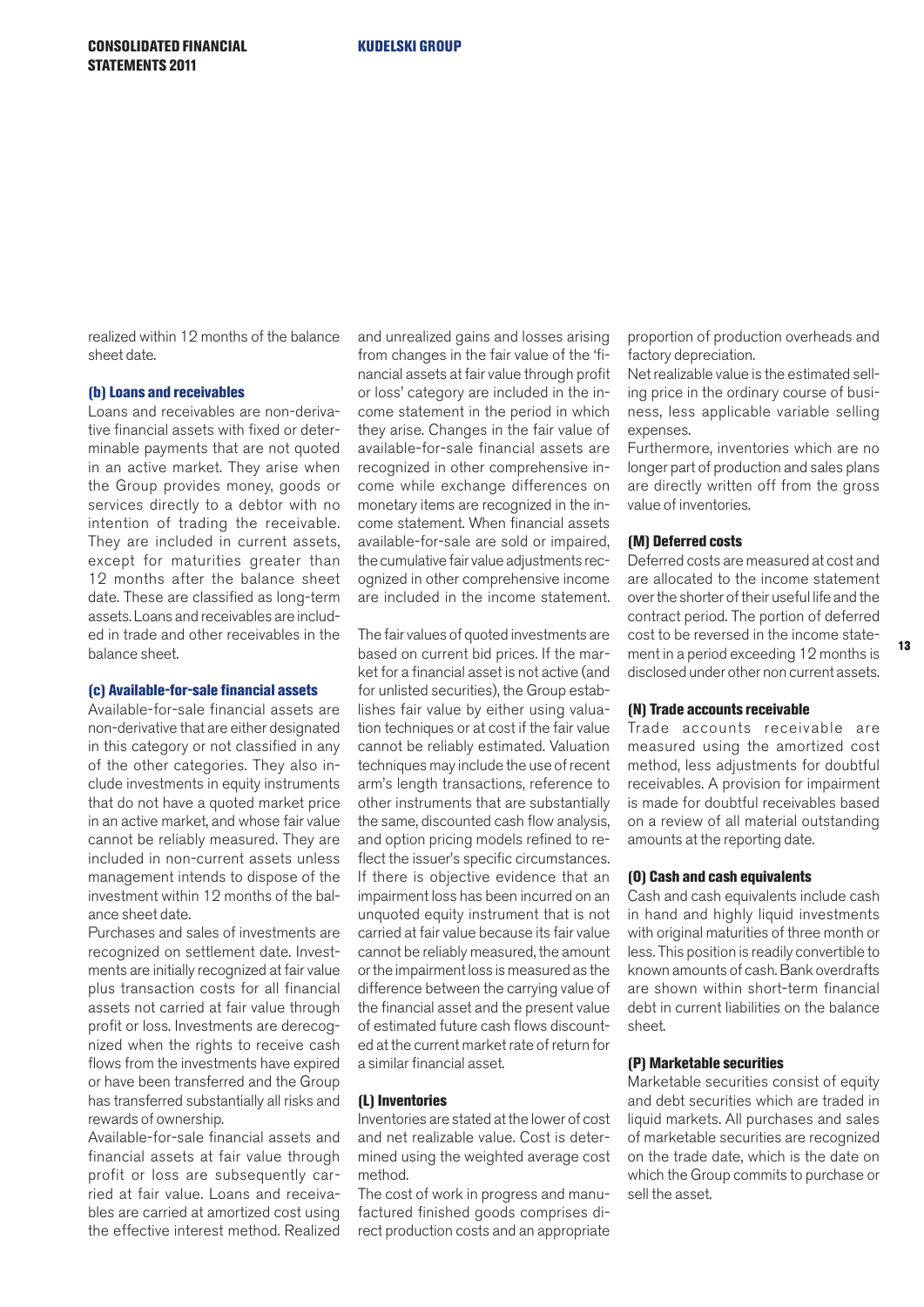#### (Q) Share capital

Ordinary and preferred shares of Kudelski SA are classified as equity and are presented at their nominal value. The difference between proceeds of share capital and the nominal value of the share capital increase as well as incremental costs directly attributable to the issue of new shares or options of Kudelski SA are considered as share premium and are part of equity.

Where any group company purchases the company's equity share capital (treasury shares), the consideration paid, including any directly attributable incremental costs (net of income taxes) is deducted from equity attributable to the company's equity holders until the shares are cancelled or reissued. Where such shares are subsequently reissued, any consideration received, net of any directly attributable incremental transaction costs and the related income tax effects, is included in equity attributable to the company's equity holders.

#### (R) Convertible bonds

Convertible bonds are initially recognized at fair value, net of transaction costs incurred. They are subsequently stated at amortized cost; any difference between the proceeds (net of transaction costs) and the redemption value is recognized in the income statement over the period of the borrowings using the effective interest method.

The fair value of the liability component of convertible bonds is determined using a market interest rate for an equivalent straight bond at inception. This amount is recorded as a liability on an amortized cost basis until extinguished on conversion or maturity of the bond. The remainder of the proceeds is allocated to the conversion option. Issuance costs are allocated on a proportional basis to the liability component and are expensed over the convertible bond life.

As the convertible bonds issued do not entitle the issuer to deliver cash upon exercise of the conversion option, the equity component is measured at inception and is allocated to the reserves.

#### (S) Provisions

Provisions are recognized when the Group has a present legal or constructive obligation as a result of past events; it is more likely than not that an outflow of resources will be required to settle the obligation; and the amount has been reliably estimated. Provisions are not recognized for future operating losses.

Where there are a number of similar obligations, the likelihood that an outflow will be required in settlement is determined by considering the class of obligations as a whole. A provision is recognized even if the likelihood of an outflow with respect to any one item included in the same class of obligations may be small.

A restructuring provision is recognized when the Group has developed a detailed formal plan for the restructuring and has raised a valid expectation in those affected that it will carry out the restructuring by starting to implement the plan or announcing its main features to those affected by it. Restructuring provision comprises employee termination payments, lease termination penalties and dilapidation costs.

#### (T) Contingent consideration

The purchase consideration for selected Group acquisitions may include contingent components, which depend on the future financial performance of the company acquired ("earn out clause"). It is based on the management's best estimate of the final consideration payable and is subject to a yearly review.

Where a portion of the contingent consideration for an acquisition is deferred to a date more than one year after the end of the current financial year, that portion is discounted to its present value and disclosed within other long term liabilities.

#### (U) Employee benefits (a) Pension obligations

The Group operates a number of defined benefits and defined contribution plans, the assets of which are generally held in separate trustee-administered funds. The pension plans are generally funded by payments from employees and by the relevant Group companies, taking into consideration the recommendations of independent qualified actuaries. For defined benefit plans, the Group companies provide for benefits payable to their employees on retirement by charging current service costs to income.

The liability in respect of defined benefit pension plans is the present value of the defined benefit obligation at the balance sheet date minus the fair value of plan assets, together with adjustments for actuarial gains/losses and past service costs. Defined benefit obligation is in all material cases calculated annually by independent actuaries using the projected unit credit method, which reflects services rendered by employees to the date of valuation, incorporates assumptions concerning employees' projected salaries and uses interest rates of highly liquid corporate bonds which have terms to maturity approximating the terms of the related liability. Actuarial gains and losses arising from experience adjustments, amendments to the pension plan and changes in actuarial assumptions in excess of the greater of 10% of the value of plan assets or 10% of the defined benefit obligation are charged or credited to income over the average working life of the related employees.

The Group's contributions to the defined contribution plans are charged to the income statement in the year to which they relate.

#### (b) Other long-term employee benefits

Other long-term employee benefits represent amounts due to employees under deferred compensation arrange-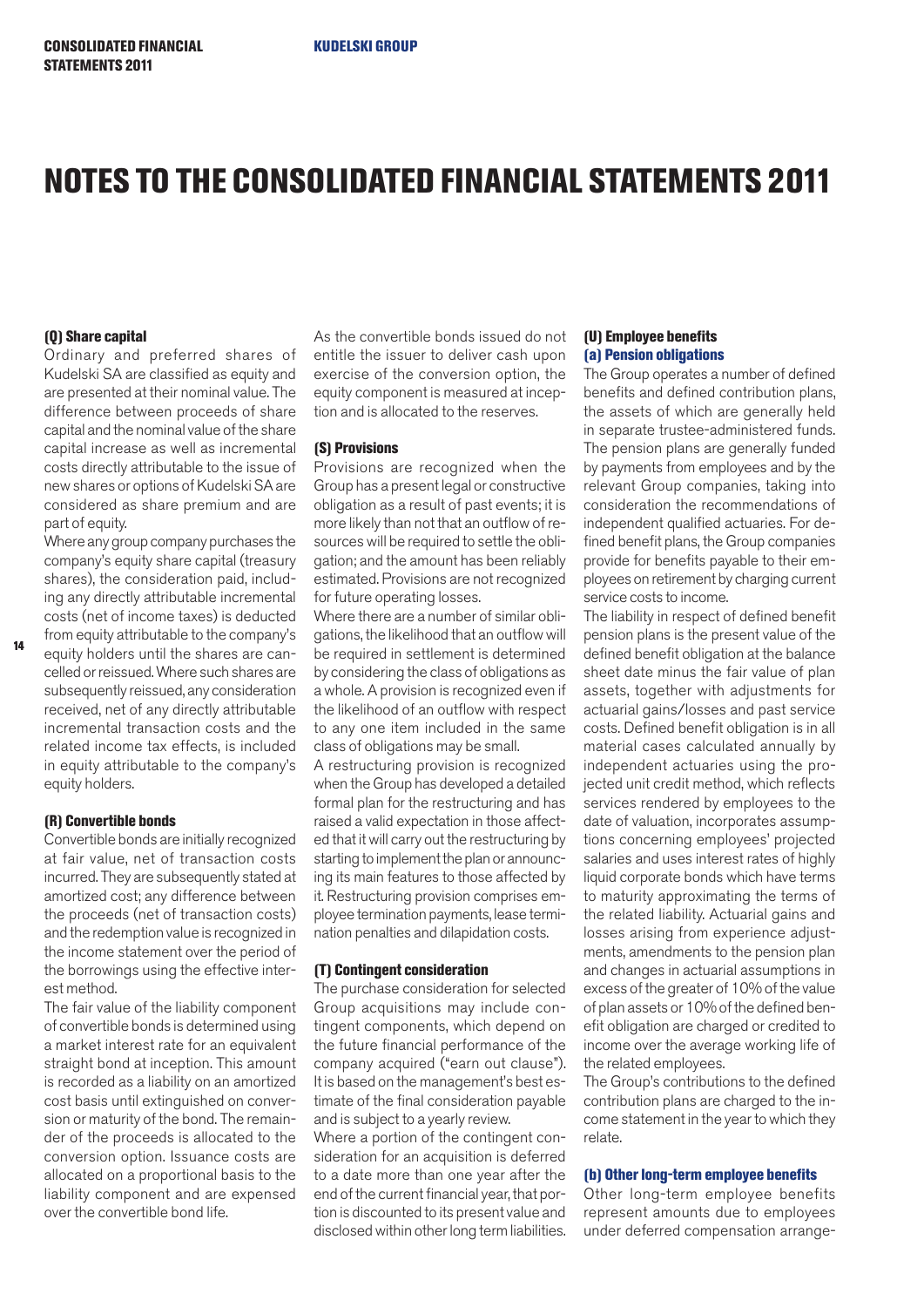ments mandated by certain jurisdictions in which the Group conducts its operations. Benefits cost is recognized on an accrual basis in the personnel expenses.

#### (c) Employee Share Purchase Program (ESPP)

The Group put in place an employee share purchase program which allows certain employees to buy a specific number of shares at preferred conditions and with a blocking period of 3 years. The difference between the fair value of these shares and the employees' payments for the shares is expensed in the income statement at subscription date. The fair value of the shares transferred is determined based on the market price of the shares including an adjustment to reflect the blocking period effect.

#### (d) Profit sharing and bonus plan

The Group recognizes a liability and an expense for bonuses and profit sharing where contractually obliged or where there is a past practice that has created a constructive obligation. In addition, the Board of Directors may grant shares to certain employees. These shares may be subject to a blocking period of up to 7 years and are expensed in the income statement at their fair value at grant date taking into account the estimated value reduction due to the blocking period.

#### (e) OpenTV Corp employee share based payments

OpenTV Corp, a subsidiary of the Group, recognizes compensation expenses for shares and share options granted to employees and board members.

#### (f) Other employee benefits

Salaries, wages, social contributions and other benefits are recognized on an accrual basis in the employee benefits expense in the year in which the employees render the associated services.

#### (V) Trade accounts payable

Trade payables are recognized initially at fair value and subsequently measured at amortised cost using the effective interest method.

#### (W) Dividends

Dividends are recorded in the Group's financial statements in the period in which they are approved by the Group's shareholders.

#### (X) New and amended accounting standards and IFRIC interpretations Standards and Interpretations effective in the current period

The Group has adopted new and amended or revised IFRS standards as of January 1, 2011.

The adoption of following standards had limited impact on the financial statements:

IAS 24 - Related party disclosure – (effective from 1 January 2011) clarifies and simplifies the definition of a related party and removes the requirement for government-related entities to disclose details of all transactions with the government and other government-related entities.

IAS 32 (amendment) – (effective from 1 February 2010) implies that right issues are required to be classified as equity in certain conditions.

Annual IFRS improvement projects effective from 1 January 2011.

Following IFRICs were not relevant on Group's account:

IFRIC 19 – Extinguishing financial liabilities (effective from periods beginning on or after 1 July 2010).

IFRIC 14 – IAS 19, limits on a Defined benefit asset, minimum funding requirements and their interaction (effective 1 January 2011).

#### Standard and Interpretations in issue not yet adopted

Certain new standards, amendments and interpretations to existing standards have been published that are mandatory for the Group's accounting periods beginning on or after 1 January 2012 or later periods, but which the Group has not early adopted:

IFRS 7 - Financial Instruments: Disclosures (amendment) - (effective from 1 July 2011).

IFRS 7 and IAS 32 (amendment) - Offsetting financial assets and liabilities and disclosures (effective 1 January 2013).

IFRS 9 – Financial instruments (effective from 1 January 2015) comprises two measurement categories for financial assets and liabilities: amortized cost and fair value.

IFRS 10 – Consolidated financial statements (effective from 1 January 2013) replaces the parts of IAS 27 that deal with consolidated financial statements. Under IFRS 10, there is only one basis for consolidation, that is control. A new definition of control is also included.

IFRS 11 – Joint arrangements (effective from 1 January 2013) replaces IAS 31. Under IFRS 11, joint arrangements are classified as joint operations or joint ventures, depending on the rights or obligations of the parties to the arrangement. Joint ventures are required to be accounted for using the equity method of accounting only.

IFRS 12 – Disclosure of interests in other entities (effective from 1 January 2013) is a disclosure standard and is applicable to entities that have interests in subsidiar-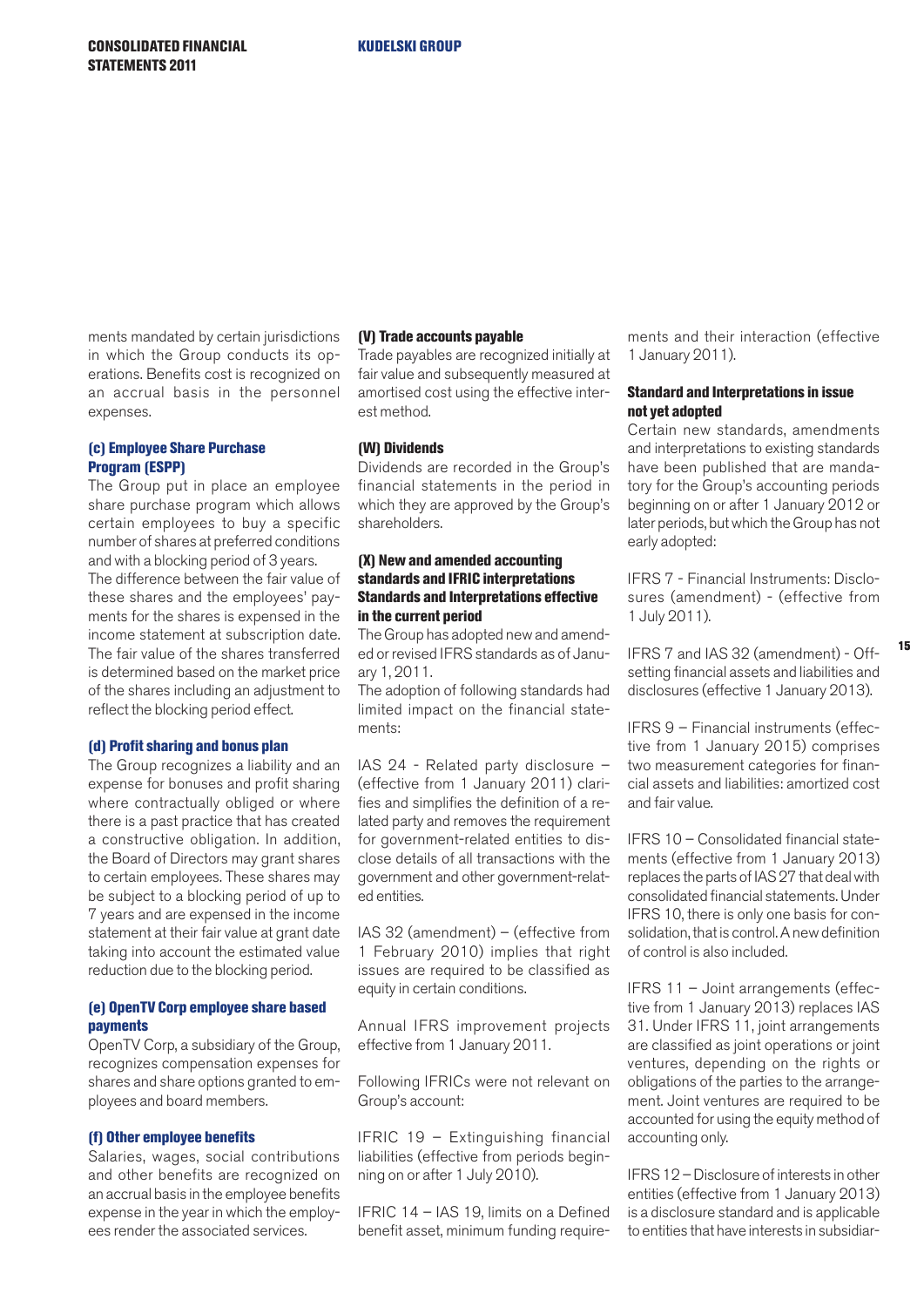ies, joint arrangements, associates and/ or unconsolidated structured entities.

IFRS 13– Fair value measurement (effective from 1 January 2013) etablishes a single source of guidance for fair value measurments and disclosure about fair value measurements. It defines fair value, etablishes a framework for measuring fair value, and requires disclosures about fair value measurements.

IAS 1 (amendment) – (effective from 1 July 2012) retains the option to present profit or loss and other comprehensive income in either a single statement or in two separate but consecutive statements. It also requires to split other comprehensive income items between those that will be recycled and not in the income statement.

IAS 12 (amendment) – (effective from 1 January 2012) provides an exception to the general principles in IAS 12 that the measurement of deferred tax assets and deferred tax liabilities should reflect the tax consequences that would follow from the manner in which the entity expects to recover the carrying amount of an asset.

IAS 19 (amendment) – (effective from 1 January 2013). The most significant change relates to the accounting for changes in defined benefit obligations and plan assets. The amendment requires the recognition of changes in defined benefit obligations and in fair value of plan assets when they occur, and hence eliminate the 'corridor approach' permitted under the previous version of IAS 19 and accelerate the recognition of past service costs. The amendment requires all actuarial gains and losses to be recognised immediately through other comprehensive income in order for the net pension asset or liability recognised in the consolidated statement of financial position to reflect the full value of the plan deficit or surplus. The adoption will have a material negative impact on comprehensive income by increasing employee benefit liabilities as the corridor approach used by the Group will no longer be allowed and will also impact disclosures.

IAS 27 (revised) – (effective from 1 January 2013)

IAS 28 (revised) – (effective from 1 January 2013)

#### 2. Critical accounting estimates and judgments

The Kudelski Group's principal accounting policies are set out in note 1 of the Group's consolidated financial statements and conform to International Financial Reporting Standards (IFRS).

Significant judgments and estimates are used in the preparation of the consolidated financial statements which, to the extent that actual outcomes and results may differ from these assumptions and estimates, could significantly affect the accounting in the areas described in this section.

#### Complete security solutions generating recurring service revenues

As defined in note 1 F, the Group provides complete security solutions generating recurring service revenues either by making assets available to clients, whereby depreciation is recognized over the shorter of the duration of the contract and the useful life of such assets or by transferring title of the assets, whereby cost is deferred and allocated to cost of material over the shorter of the duration of the underlying revenue streams and the useful life of such assets. Depending on the contract terms with each client, the Group may replace the assets made available or transferred to the client for security or economic reasons. Early

replacement due to technical obsolescence would affect the profitability of the Group by resulting in an impairment of the assets made available to the client or of the deferred costs. Furthermore those contracts may include payments made to customers which are subject to impairment reviews.

In case of impairment this would affect the profitability of the Group by resulting in a reduction of the deferred costs and revenues.

#### Litigation and product liability provisions

A number of Group subsidiaries can be subject to litigation and product liability claims arising out of the normal conduct of their businesses. As a result, claims could be made against them that might not be covered by existing provisions or by external insurance coverage. Management believes that the outcomes of such actions, if any, would not be material to the Group's financial condition but could be material to future results of operations in a given period.

#### Deferred tax assets

The Group is subject to income tax in numerous jurisdictions. Significant judgment is required in determining the portion of tax losses carried forward which can be offset against future taxable profit (note 18). In order to assess whether there is any future benefit, forecasts are made of the future taxable profits by legal entity. Actual outcomes could vary significantly from forecasts of future profits and could therefore modify significantly the deferred tax asset and the income taxes captions.

#### Retirement benefit plans

The Kudelski Group sponsors pension and other retirement plans in various forms covering employees who meet eligibility requirements. Several statistical and other factors that attempt to anticipate future events are used in calculat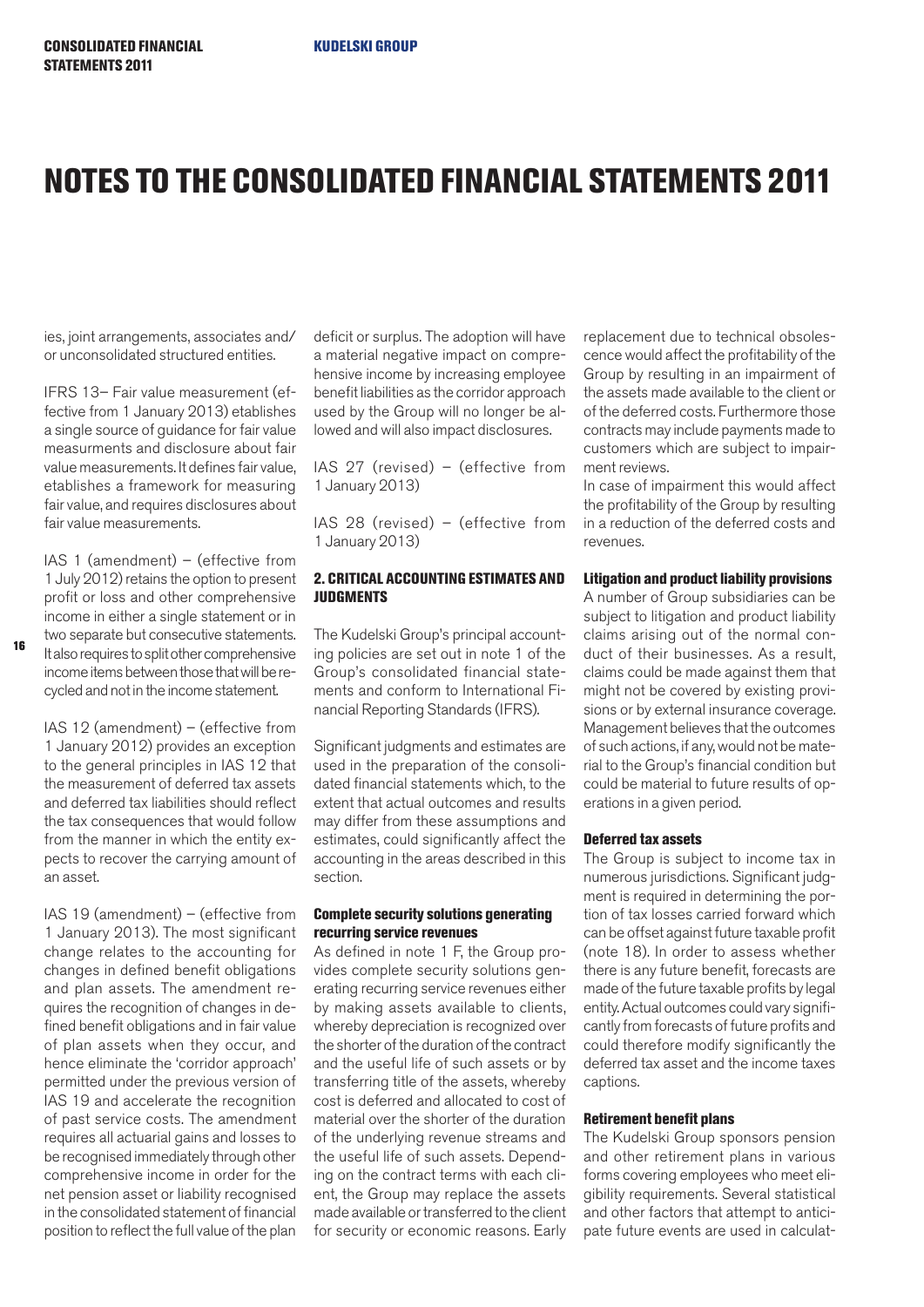ing the expense and liability related to the plans. These factors include assumptions about the discount rate, expected return on plan assets and rate of future compensation increases, as determined by Group management within certain guidelines. In addition, the Group's actuarial consultants use statistical information such as withdrawal and mortality rates for their estimates. The actuarial assumptions used (note 30) may differ materially from actual results due to changing market and economic conditions, higher or lower withdrawal rates or longer or shorter life spans of participants. The Group has recorded in compliance with IFRS 1 the initial differences as of January 1, 2004 between assumed and actual income and expense as a liability in its balance sheet and uses the corridor approach in order to recognize its unrecorded gains and losses.

#### Impairment of Goodwill

Determining whether a Goodwill is impaired requires an estimation of the value in use of the cash-generating units to which Goodwill has been allocated.

The value in use calculation requires management to estimate the future cash flows expected to arise from the cashgenerating unit and a suitable discount rate in order to calculate present value. Actual cash flows and values could vary significantly from the forecasted cash flows and related values derived using discounting techniques.

#### 3. Financial risk management

The Group's Corporate Treasury function provides services to the business, co-ordinates access to domestic and international financial markets, monitors and manages the financial risks relating to the operations of the Group through exposure analyses. These risks include market risk (including currency risk, fair value interest rate risk, cash flow interest rate risk and price risk), credit risk and liquidity risk.

The Group seeks to minimize the effects of these risks by using derivative financial instruments to hedge these risk exposures. The use of financial derivatives is governed by the Group's treasury policies, which provide written principles on foreign exchange risk, interest rate risk, credit risk, the use of financial derivatives and non-derivative financial instruments, and the investment of excess liquidity. Internal control procedures ensure the compliance with these policies. The Group does not enter into or trade financial instruments, including derivative financial instruments, for speculative purposes. The Corporate Treasury function reports periodically to the Group's finance executive committee that monitors risks and policies implemented to mitigate risk exposures.

#### Market risk

The Group's activities expose it primarily to the financial risks of changes in foreign currency exchange rates and interest rates. The Group applies natural economic hedging strategy and can enter into a variety of derivative financial instruments to manage its exposure to foreign currencies and interest rate risks, including: forward foreign exchange contracts or option strategies to hedge the exchange rate risks; interest rate swaps to mitigate the risk of rising interest rates.

The Group does not enter into any financial transactions containing a risk that cannot be quantified at the time the transaction is concluded; i.e. it does not sell assets short. The Group only sells existing assets or hedges transactions and future transactions that are likely to happen in the future. Future transaction hedges are contracted according to treasury policy based on a foreign exchange cash flow forecast. In the case of liquid funds, it writes options on assets it has, or on positions it wants to acquire, and for which it has the required liquidity. The Group therefore expects that any loss in value for these instruments would be generally offset by increases in the value of the hedged transactions.

#### (a) Foreign exchange risk

The Group conducts business in a variety of countries using a variety of foreign currencies. However, the Group prepares its consolidated financial statement in Swiss francs. It is therefore exposed to foreign exchange risk arising from various currency exposures, primarily with respect to the US Dollar and the Euro. Foreign exchange risk arises from future commercial transactions. recognized assets and liabilities and net investments in foreign operations. In order to manage foreign exchange risks arising from future commercial transactions and certain assets and liabilities, the Group uses forward foreign exchange contracts and foreign currency zero cost option contracts to hedge certain anticipated foreign currency revenues.

It is the policy of the Group to cover specific foreign currency receipts within a fix determined portion of the exposure generated, leaving to Finance Executive Committee the decision to cover the remaining portion based on its views on the market. The Group also enters into forward foreign exchange contracts to manage the risk associated with anticipated sales transactions out to 12 months within a determined portion defined in the treasury policy of the exposure generated.

Net investments in Kudelski affiliates with a functional currency other than the Swiss Franc are of long-term nature: the Group does not hedge such foreign currency translation exposures.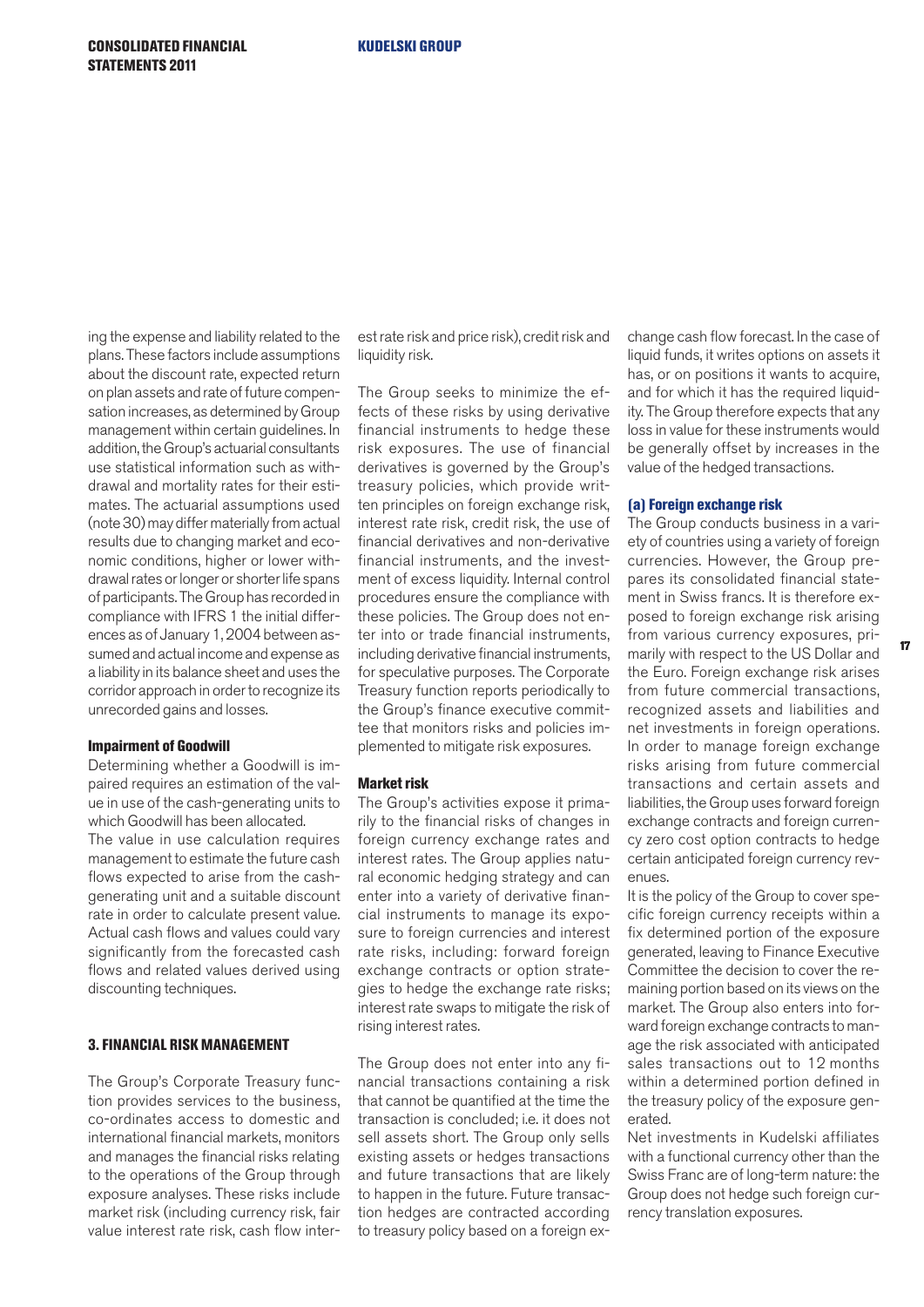#### (b) Interest rates

The Group is exposed to interest rate risk as entities in the Group borrow funds at both fixed and floating interest rates. The risk is managed by the Group by maintaining an appropriate mix between fixed and floating rate borrowings, by the use of interest rate swap contracts and collars. Hedging activities are evaluated regularly to align with interest rate views and defined risk appetite; ensuring optimal hedging strategies are applied, by either positioning the balance sheet or protecting interest expense through different interest rate cycles.

#### 18 Other price risks

The Group is exposed to equity price risks arising from equity investments. Equity investments are held for strategic rather than trading purposes. The Group does not actively trade these investments.

#### Credit risk management

Credit risk refers to the risk that a counterparty will default on its contractual obligations resulting in financial loss to the Group. The Group has adopted a policy of only dealing with creditworthy counterparties and obtaining sufficient collateral, where appropriate, as a mean of mitigating the risk of financial loss from defaults. The Group uses credit rating information supplied by independent rating agencies where available and, if not available, the Group uses other publicly available financial informations and its own trading records to rate its major customers. The Group's exposure and the credit ratings of its counterparties are continuously monitored and the aggregate value of transactions concluded is spread amongst approved counterparties. Credit exposure is controlled by counterparty limits that are reviewed and approved by the department in charge annually.

The Group does not have any significant credit risk exposure to any single counterparty or any group of counterparties having similar characteristics.

The Group defines counterparties as having similar characteristics if they are related entities. Concentration of credit risk did not exceed 10% of gross monetary assets at the end of the year, with the exception of cash balances deposited within a high rated bank. The credit risk on liquid funds and derivative financial instruments is limited because the counterparties are banks with high credit-ratings assigned by international credit-rating agencies.

The maximum amount of credit risk is the carrying amount of the financial assets.

#### Liquidity risk management

The Group has built an appropriate liquidity risk management framework for the management of the Group's short, medium and long-term funding and liquidity management requirements.

The Group manages liquidity risk by maintaining adequate reserves, banking facilities and reserve borrowing facilities, by continuously monitoring forecasts and actual cash flows and matching the maturity profiles of financial assets and liabilities.

#### 4. Business combinations

#### Digital Television Solutions

On April 12, 2011, the Group purchased 100% of EnMedia Software Technologies Pvt Ltd, India, for a consideration of kCHF 366. EnMedia Software Technologies Pvt Ltd provides software services, end to end system design, development and delivery of embedded software to customers. No goodwill arose from this business combination.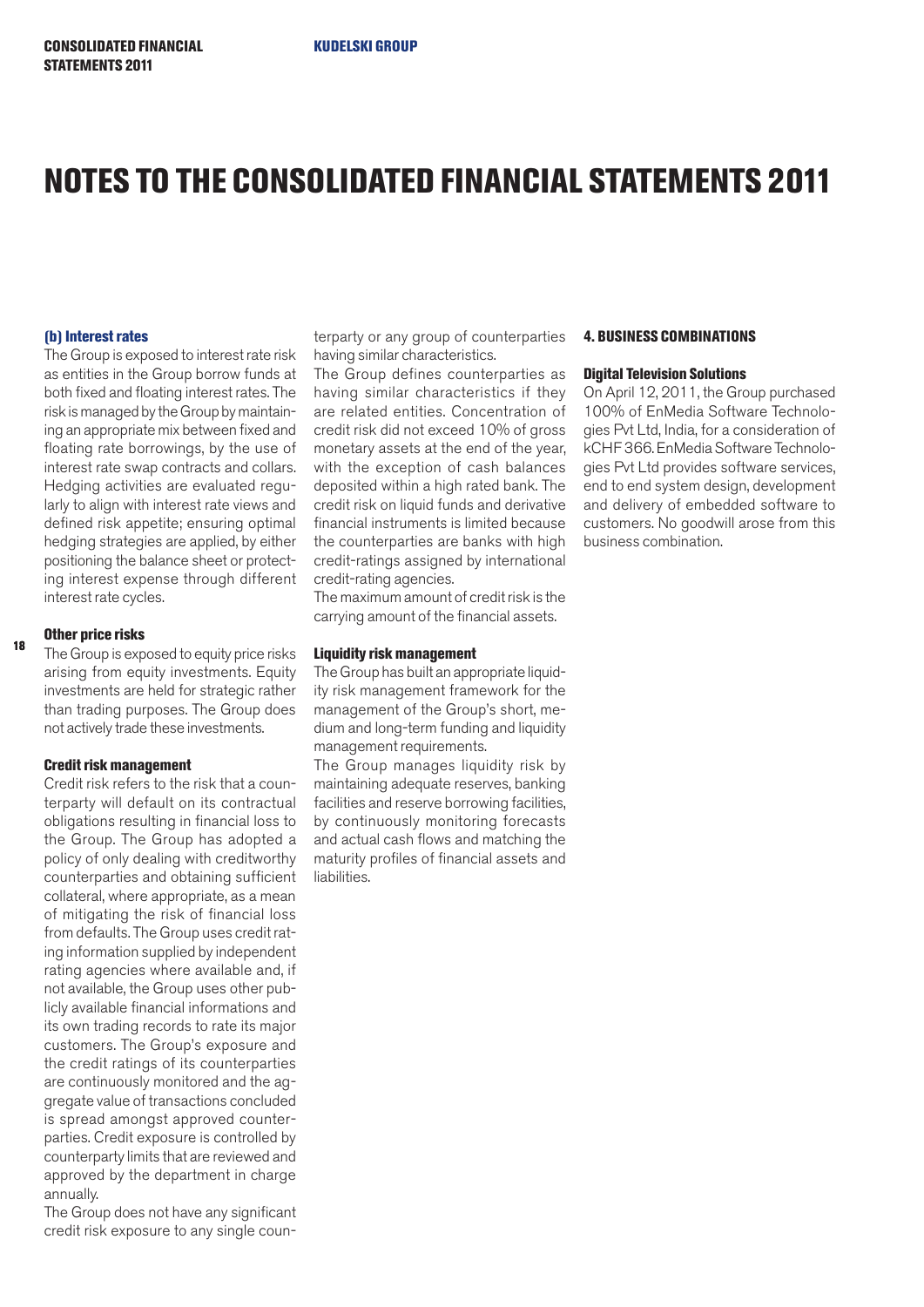The aggregated assets and liabilities arising from the above 2011 business combination are as follows:

| <b>In CHF'000</b>                        | Fair value of assets acquired |  |  |
|------------------------------------------|-------------------------------|--|--|
|                                          |                               |  |  |
| Tangible fixed assets                    | 50                            |  |  |
| Intangible fixed assets (goodwill excl.) | 322                           |  |  |
| Trade accounts receivable                | 73                            |  |  |
| Other current assets                     | 27                            |  |  |
| Cash and cash equivalents                | 69                            |  |  |
| Trade accounts payable                   | $-27$                         |  |  |
| Other current liabilities                | $-148$                        |  |  |
| Fair value of net assets acquired        | 366                           |  |  |
| <b>Purchase consideration:</b>           |                               |  |  |
| - cash paid                              | 366                           |  |  |
| Fair value of net assets acquired        | $-366$                        |  |  |
| Goodwill                                 | -                             |  |  |
| <b>Purchase consideration:</b>           |                               |  |  |
| - cash paid                              | 366                           |  |  |
| Cash and cash equivalents acquired       | $-69$                         |  |  |
| Net cash outflow from acquisitions       | 297                           |  |  |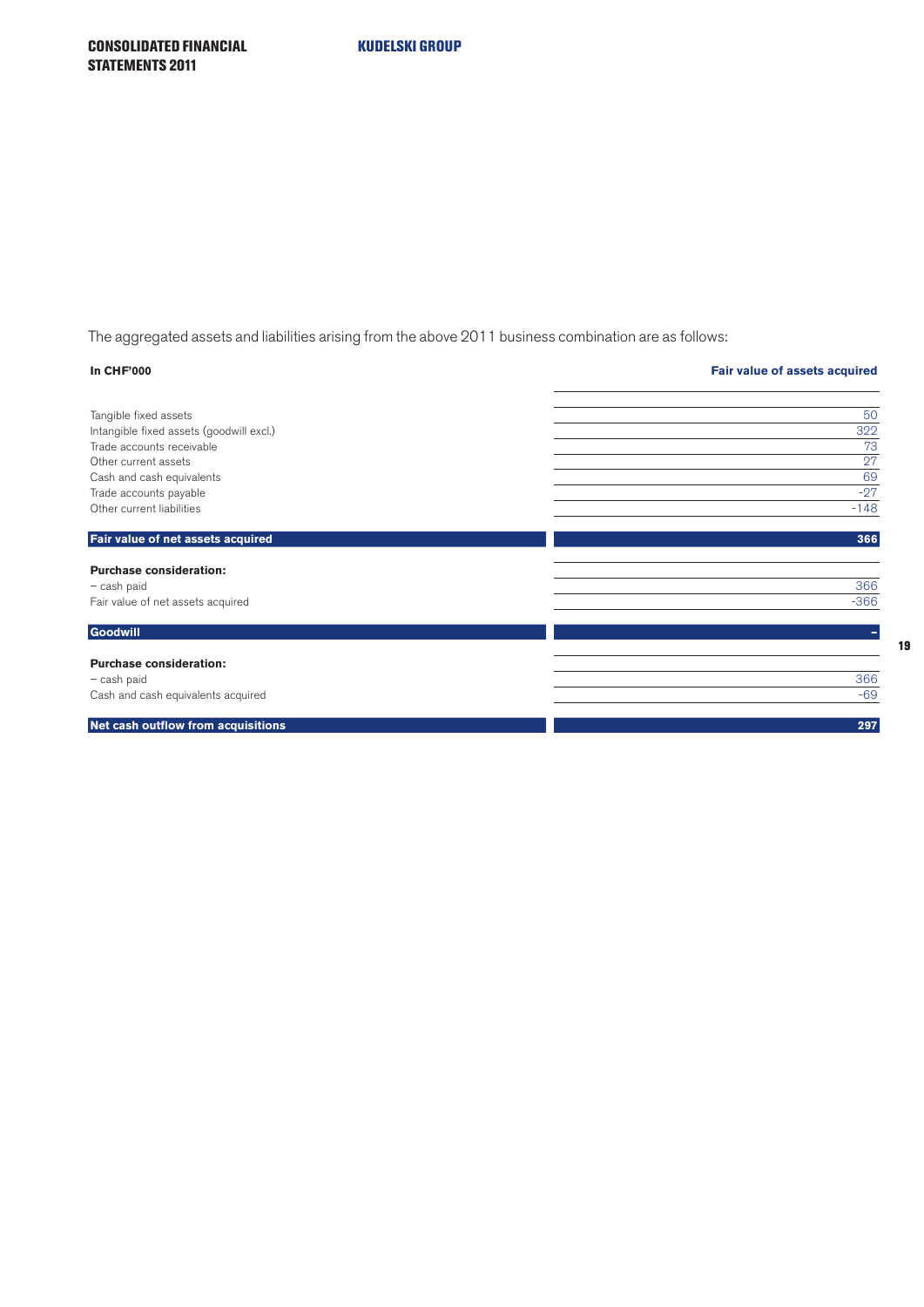#### Business combinations in 2010

#### Digital Television Solutions

On December 10, 2010, the Group closed an asset deal to acquire certain assets from the French technology company Iwedia for a cash consideration of EUR 0.5 million (CHF 0.7 million). Iwedia develops software products for television operators, as well as set-top box and integrated digital TV vendors. No goodwill arose from this business combination.

#### Public Access

20

On May 17, 2010, Skidata AG purchased 100% of C-oncept software GmbH, Austria, for a consideration of kCHF 2 293. C-oncept software GmbH provides online public access software solutions and services. The Goodwill, amounting to kCHF 105, is allocated to the Public Access cash generating unit and is attributable to the knowledge of employees to develop user-friendly access services.

The aggregated assets and liabilities arising from the above 2010 business combinations are as follows:

| <b>In CHF'000</b>                        | Fair value of assets acquired |  |  |
|------------------------------------------|-------------------------------|--|--|
|                                          |                               |  |  |
| Tangible fixed assets                    | 317                           |  |  |
| Intangible fixed assets (goodwill excl.) | 3 3 2 4                       |  |  |
| Trade accounts receivable                | 542                           |  |  |
| Trade accounts payable                   | $-356$                        |  |  |
| Other current liabilities                | $-137$                        |  |  |
| Long term liabilities                    | $-852$                        |  |  |
| Fair value of net assets acquired        | 2838                          |  |  |
| <b>Purchase consideration:</b>           |                               |  |  |
| $-$ cash paid                            | 2943                          |  |  |
| Fair value of net assets acquired        | $-2838$                       |  |  |
| Goodwill                                 | 105                           |  |  |
| <b>Purchase consideration:</b>           |                               |  |  |
| $-$ cash paid                            | 2943                          |  |  |
| Cash and cash equivalents acquired       |                               |  |  |
| Net cash outflow from acquisitions       | 2943                          |  |  |

#### Correction of previous purchase price

On Septembrer 18, 2009, the Group purchased 100% of Medialive SA, a French company which was further merged with Nagra France SAS. The final purchase price allocation was dependent on the French tax authorities agreement to net out Medialive SA tax losses carried forward with Nagra France SAS net income. Such confirmation was provided by French tax authorities during the first half 2010. Hence, the purchase price allocation has been changed to reflect a tax asset for tax losses carried forward for CHF 2.5 million and recognized as a badwill for such amount. The badwill has been presented in the income statement as other operating income.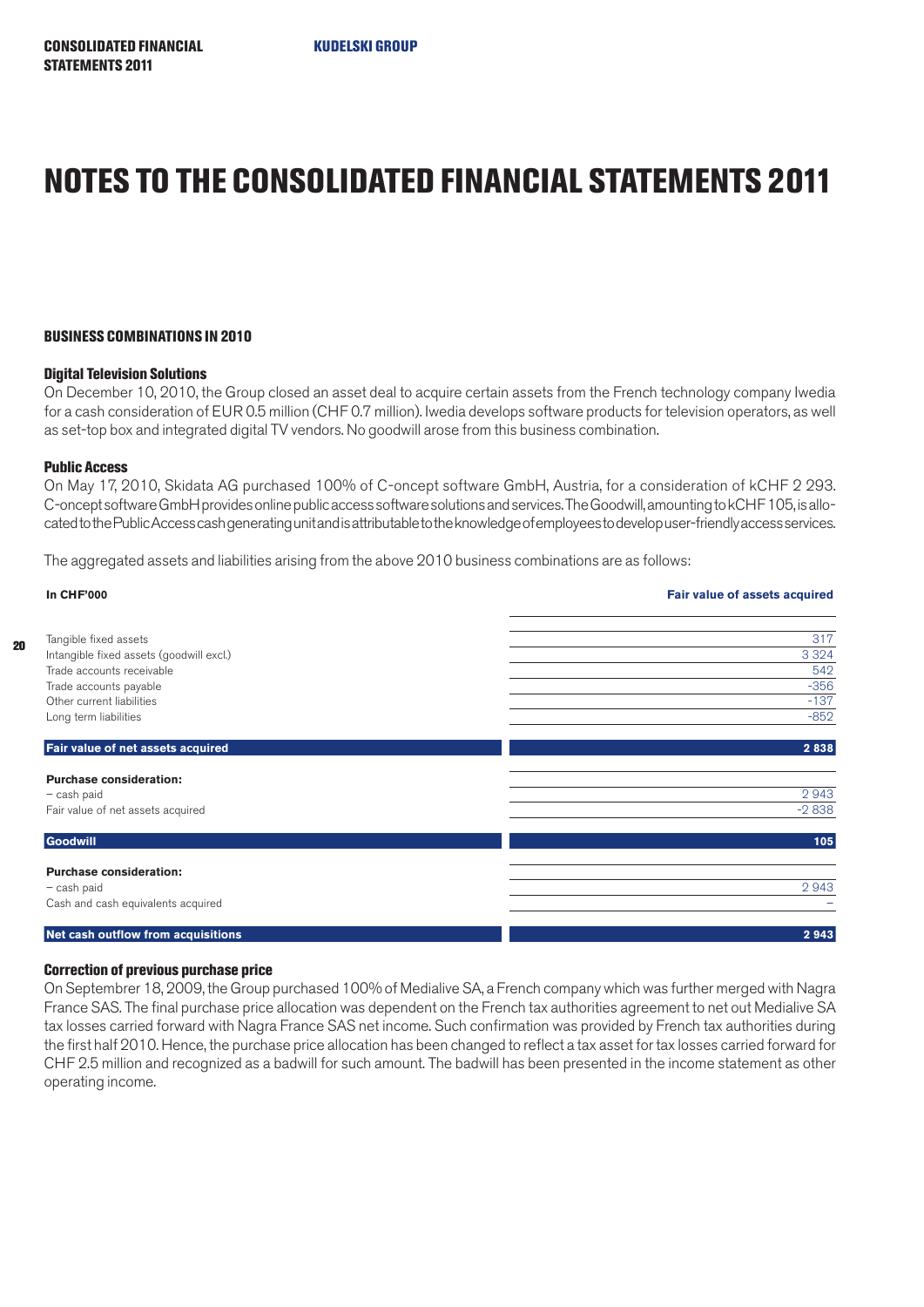#### Transactions with non controlling interests

On March 26, 2010, OpenTV Corp completed the redemption of all of its outstanding Class A ordinary shares, other than such Class A shares held by Kudelski Group. A total of 16 098 257 shares, representing 11.5% of the share capital of the company, have been redeemed for a total consideration of kCHF 26 595. The redemption of the above shares was treated as transaction with non controlling interest and was allocated to retained earnings for kCHF 9 685 and non controlling interests for kCHF 16 910. Furthermore, as part of the going private process, cash payments were made for kCHF 1 101 for the cancellation of employees or former employees' option rights. Employee share based payments and cash payments for kCHF 108 were received from employees stock option exercises. The above transactions were considered as «Impact of subsidiaries share based payment» and were allocated to retained earnings for kCHF 993.

#### Contribution and Pro forma data including business combinations for all of 2011

The acquired businesses contributed net income of kCHF -1 751 (2010: kCHF -1 038) to the Group for the period from acquisition dates to December 31, 2011.

If the acquisitions had occurred on January 1, the consolidated revenues and net income would have been approximately kCHF 873 914 (2010: kCHF 1 035 820) and kCHF -17 735 (2010: kCHF 64549) respectively.

#### 5. Divestments

On December 31, 2011 the Group carved out its audio activity and sold these assets (mainly inventory and tangible fixed assets) to Audio Technology Switzerland SA for a consideration of CHF 2.3 million payable over a a period specified in a payment plan. The sale agreement also comprises an earn-out clause depending on the success of the carved-out business. This company is treated as a related party as Group Board members and Executives invested in that company.

On June 16, 2011, the Group disposed of its 50% stake of the joint venture Nagra Thomson Licensing for kCHF 536.

On July 18, 2011, the Group disposed of its 50% stake of the joint venture polyright SA for kCHF 575. Furthermore, the buyer repaid the loan and interest granted to the joint-venture at closing date.

On November 9, 2011, the Group disposed of its 25% stake of its associated company RTP, LLC, for kCHF 2639.

#### Arising in 2010

On February 19, 2010, the Group disposed of its 28% stake of its associated company Ticketcorner AG for kCHF 3 080. Furthermore, the buyer repaid the Ticketcorner loan and interest at closing date.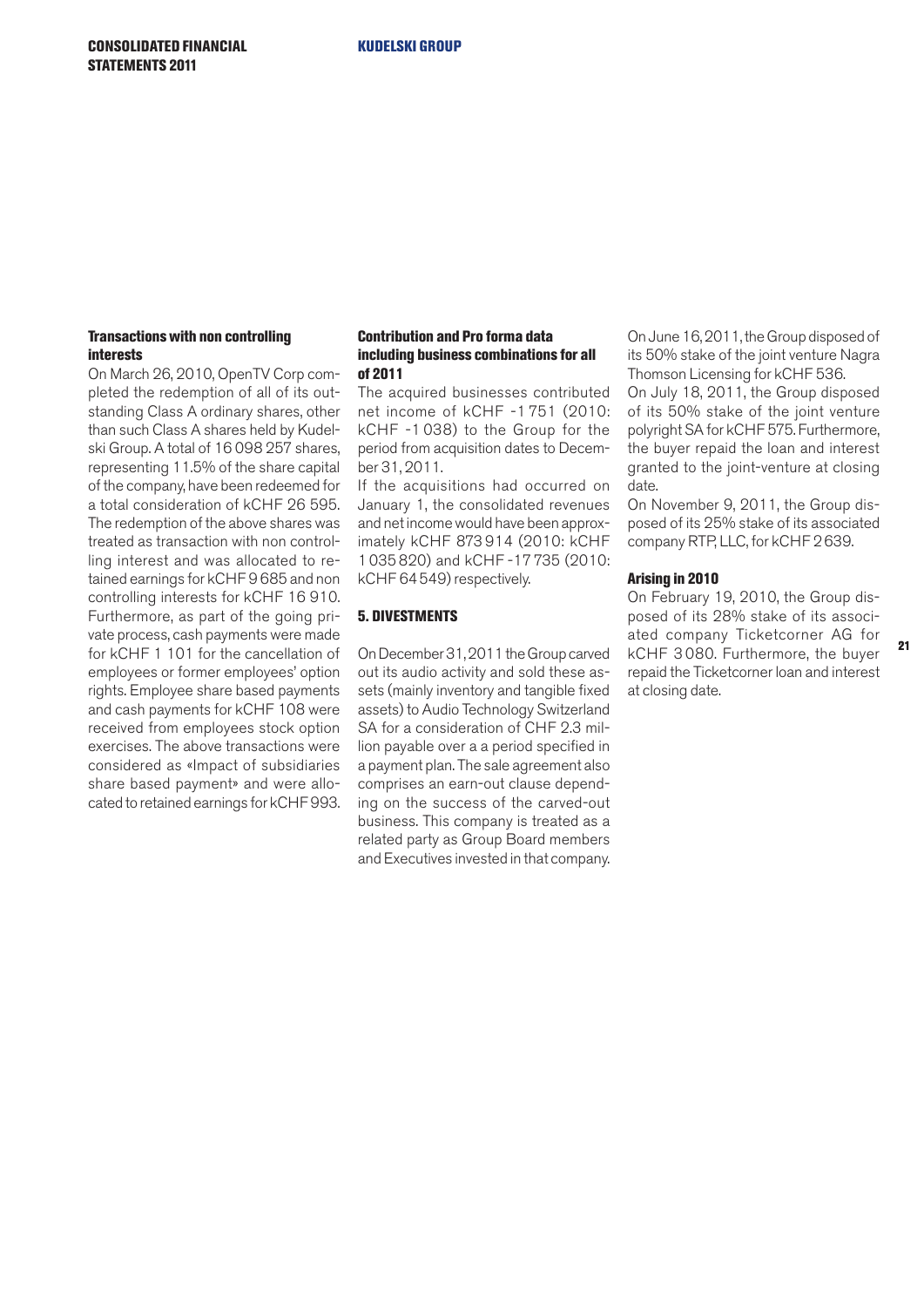### 6. Segment information

IFRS 8 requires operating segments to be identified based on internal reporting that is regularly reviewed by the chief operating decision maker.

Group operating segments represent strategic business units that offer different products and services for which internal reporting is provided to the chief operating decision maker. The chief operating decision maker reviews internal reports in order to allocate resources to the segment and to assess its performance.

The Group is organized operationally on a worldwide basis in 3 operating segments:

- Digital Television Solutions
- Public Access
- Middleware & Advertising

These operating segments, which are reflected in internal management reporting, can be described as follows:

The Digital TV division provides open conditional access solutions allowing digital TV operators and content providers to operate a wide range of high value-added pay TV services on a secure platform.

The Public Access division provides access control systems for ski lifts, car parks, stadiums, concert halls and important events as well as multifunctional cards for universities and corporations.

The Middleware & Advertising division provides middleware software, applications, including advanced advertising and interactive services as well as professional services for digital and interactive television.

22 Income and expenses relating to Corporate include the costs of Group Headquarters and the items of income and expense which are not directly attributable to specific divisions. These elements are reported under the "Corporate common functions"

The segment information for 2011 and 2010 is as follows:

| <b>Operating divisions</b>          |                        |                        |
|-------------------------------------|------------------------|------------------------|
| <b>Digital Television Solutions</b> |                        |                        |
| 2011                                | 2010                   |                        |
| 560999                              | 690 194                |                        |
| $-5456$                             | $-5717$                |                        |
| 555 543                             | 684 477                |                        |
|                                     |                        |                        |
| $-3749$                             | $-1177$                |                        |
| 28 9 22                             | 129 465                |                        |
|                                     |                        |                        |
|                                     |                        |                        |
|                                     |                        |                        |
|                                     |                        |                        |
|                                     |                        |                        |
| 705 293                             | 733 402                |                        |
|                                     | $-46194$<br>31.12.2011 | $-45196$<br>31.12.2010 |

Interests expenses, other finance income/(expense), net and share of result of associates are not allocated to the reportable segments as they are centrally managed.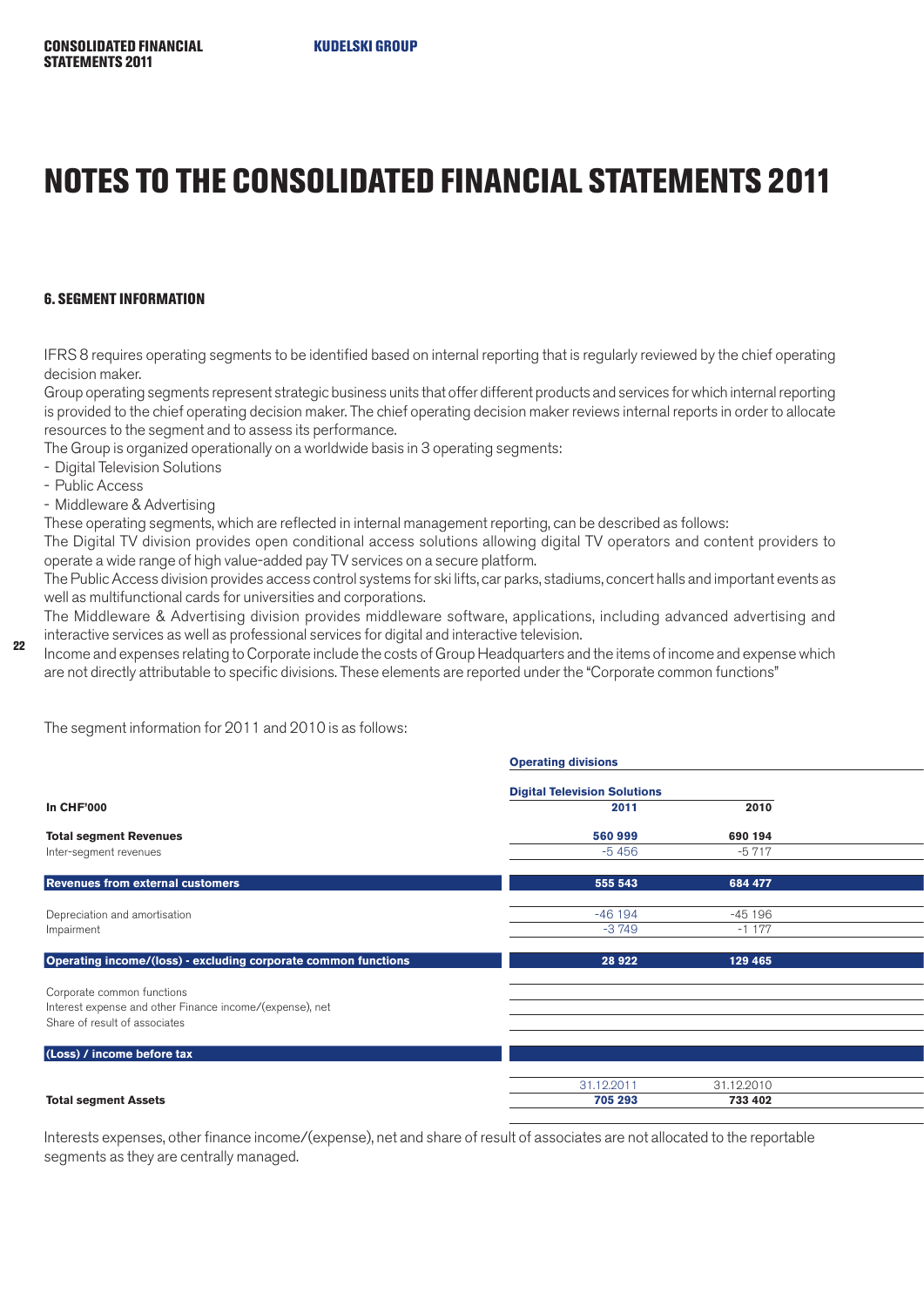The measure of income statement presented to manage Segment performance is the segment operating income/(loss). Segment operating income/(loss) is based on the same accounting policies as consolidated operating income/loss except that intersegment sales are eliminated only at the consolidation level. Inter-segment transactions are contracted on arm's length basis.

Reportable segment assets include total assets allocated by segment with the exclusion of Intersegment balances which are eliminated. Investments in associates, and non-current assets are not provided to the chief operating decision maker and are therefore not disclosed by segment. Unallocated assets include assets that are managed on a central basis. These are part of the reconciliation to balance sheet assets.

|               | <b>Total</b> |            | <b>Middleware &amp; Advertising</b> |            | <b>Public Access</b> |
|---------------|--------------|------------|-------------------------------------|------------|----------------------|
| 2010          | 2011         | 2010       | 2011                                | 2010       | 2011                 |
| 1 0 5 4 2 4 9 | 904 825      | 139 328    | 132 423                             | 224 727    | 211 403              |
| $-19077$      | $-30962$     | $-13257$   | $-25405$                            | $-103$     | $-101$               |
| 1 035 172     | 873 863      | 126 071    | 107 018                             | 224 624    | 211 302              |
| $-61797$      | $-61811$     | $-7501$    | $-6699$                             | $-9100$    | $-8918$              |
| $-1177$       | $-3749$      | $-$        | $\sim$                              | $-$        | $\sim$               |
| 131 842       | 43 590       | $-6425$    | 2 2 0 7                             | 8 8 0 2    | 12 4 61              |
| $-21830$      | $-18155$     |            |                                     |            |                      |
| $-33386$      | $-34227$     |            |                                     |            |                      |
| 4 8 9 7       | $-281$       |            |                                     |            |                      |
| 81 523        | $-9073$      |            |                                     |            |                      |
| 31.12.2010    | 31.12.2011   | 31.12.2010 | 31.12.2011                          | 31.12.2010 | 31.12.2011           |
| 1 069 204     | 1 063 838    | 180 380    | 213 218                             | 155 422    | 145 327              |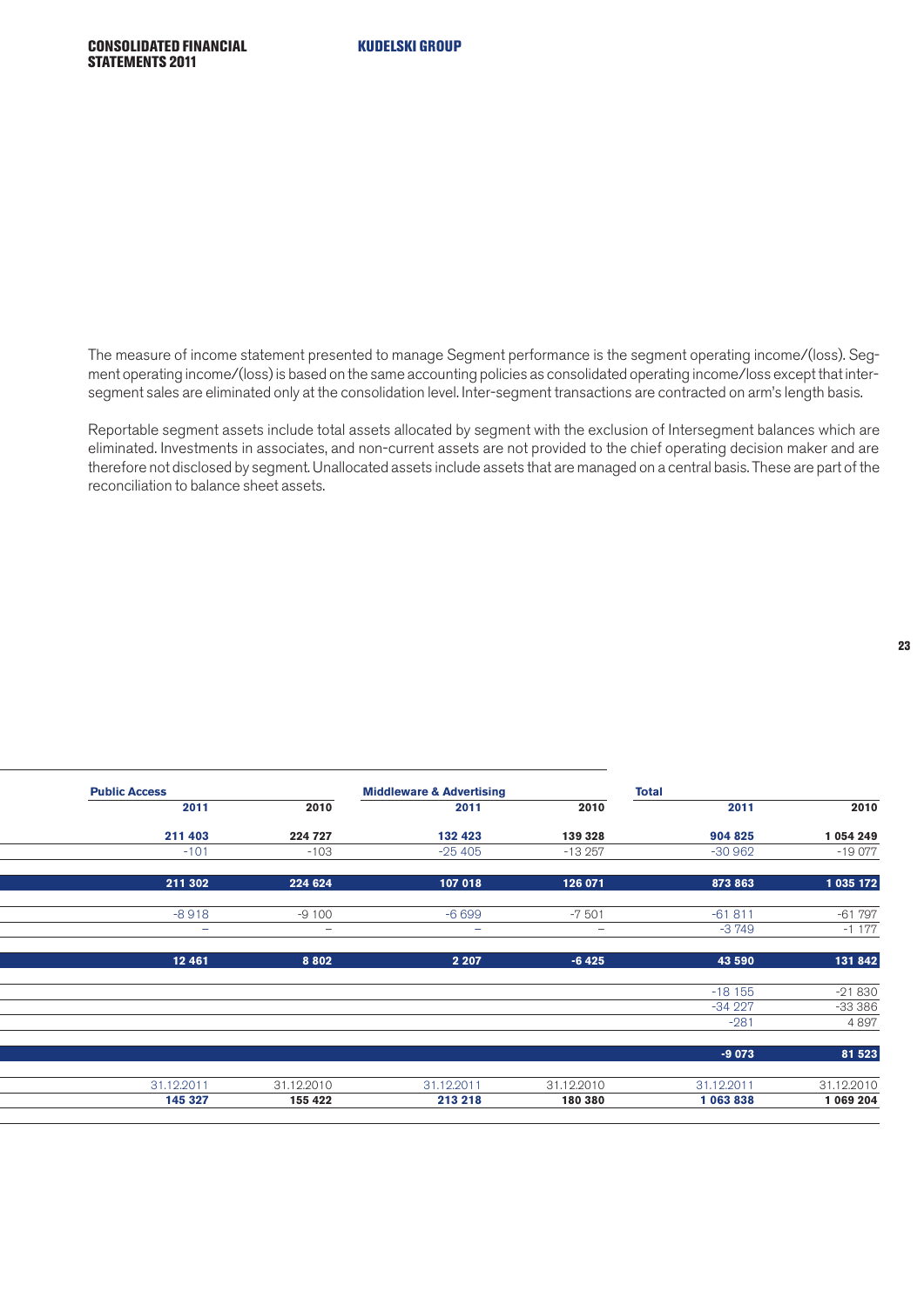Total Segment assets are reconciled to total Balance Sheet assets as follows:

| In $CHF'000$                                  | 31.12.2011 31.12.2010 |                     |
|-----------------------------------------------|-----------------------|---------------------|
| Total Segment Assets                          | 1063838               | 069 204             |
| Cash & Cash equivalents                       | 110 717               | 30 981              |
| Other current assets                          | 377                   | 602                 |
| Financial assets and other non-current assets | 4523                  | 4568                |
|                                               |                       |                     |
| <b>Total Assets as per Balance Sheet</b>      |                       | 1 179 455 1 105 355 |

#### geographical information

24

The company's country of domicile is Switzerland. The Group's revenue from external customers and information about its noncurrent assets by countries are presented below:

|                          | <b>Revenues from external</b> |           |                           |            |
|--------------------------|-------------------------------|-----------|---------------------------|------------|
|                          | <b>customers</b>              |           | <b>Non-current assets</b> |            |
| <b>In CHF'000</b>        | 2011                          | 2010      | 31.12.2011                | 31.12.2010 |
| Switzerland              | 41 141                        | 44 8 89   | 214 242                   | 240 859    |
| United States of America | 134 912                       | 154 838   | 148 010                   | 119018     |
| France                   | 90 352                        | 93 359    | 14 567                    | 15 4 39    |
| Brazil                   | 70 672                        | 72 663    | 22                        |            |
| Italy                    | 67 113                        | 91958     | 820                       | 897        |
| Germany                  | 59 044                        | 75 544    | 5676                      | 5790       |
| United Kingdom           | 36 621                        | 74 184    | 466                       | 1710       |
| Rest of the world        | 374 008                       | 427 738   | 51 010                    | 54 003     |
|                          | 873 863                       | 1 035 172 | 435 813                   | 437 716    |

Non-current assets excludes financial instruments, deferred tax assets and employment benefit assets. Revenues are allocated to countries on the basis of the client's location.

#### Information about major customers

No revenues from transactions with a single external customer reach 10 per cent of the Group's revenue.

#### Revenue categories

| In $CHF'000$           | 2011    | 2010    |
|------------------------|---------|---------|
| Sale of goods          | 423 788 | 537 754 |
| Services rendered      | 291 505 | 331 654 |
| Royalties and licenses | 158 570 | 165 764 |
|                        |         |         |

**873 863 1 035 172**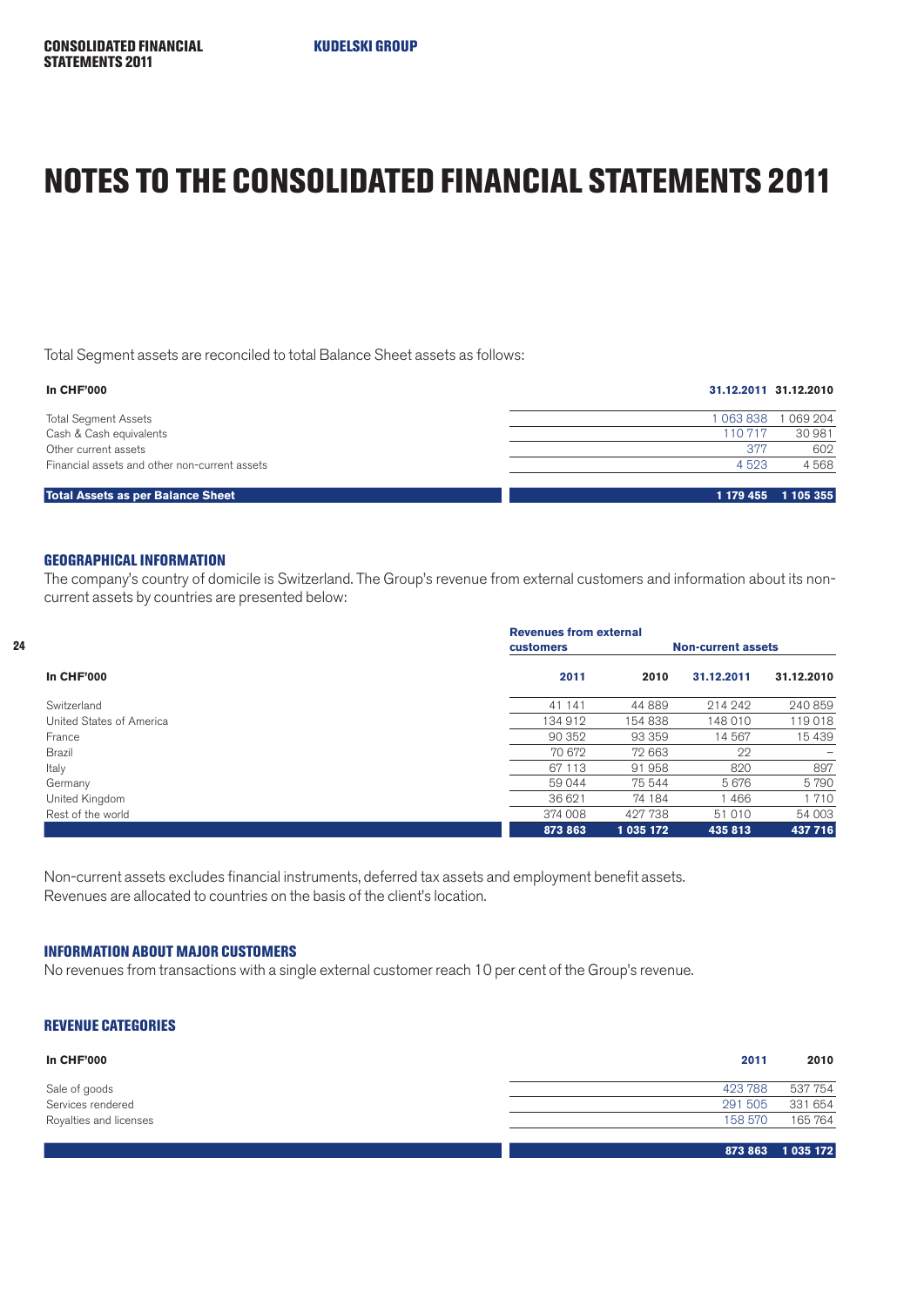#### 7. Other operating income

| <b>In CHF'000</b>                                      | 2011    | 2010    |
|--------------------------------------------------------|---------|---------|
| Government grants (research, development and training) | 17 539  | 29 758  |
| Badwill on business combinations                       | -       | 2 4 7 3 |
| Gain/(Loss) on fixed assets sales proceeds             | $-102$  | 668     |
| Earn-out adaptation                                    | 429     | $-761$  |
| Gain on sale of subsidiares                            | 1 574   |         |
| Others                                                 | 3 3 2 3 | 2031    |
|                                                        | 22763   | 34 169  |

2010 government grants include a one-off entitlement accrued from work performed in previous years yet only fullfilling group revenue recognition criteria in 2010.

#### 8. Other operating expenses

| <b>In CHF'000</b>                          | 2011    | 2010     |
|--------------------------------------------|---------|----------|
| Development and engineering expenses       | 49 0 56 | 56992    |
| Travel, entertainment and lodging expenses | 28 5 24 | 36 073   |
| Legal, experts and consultancy expenses    | 24 936  | 41844    |
| Administration expenses                    | 27 220  | 34 384   |
| Building and infrastructure expenses       | 30 9 24 | 34 294   |
| Marketing and sales expenses               | 11 156  | 14 3 8 2 |
| Taxes other than income tax                | 2696    | 5425     |
| Insurance, vehicles and others             | 14 550  | 10581    |
|                                            |         |          |
|                                            | 189 062 | 233 975  |

#### 9. Depreciation, amortization and impairment

| <b>In CHF'000</b>                                            | <b>Note</b> | 2011           | 2010           |
|--------------------------------------------------------------|-------------|----------------|----------------|
| Land and buildings<br>Equipment and machines                 | 15<br>15    | 6462<br>30 402 | 6311<br>31 402 |
| Total depreciation and impairment of tangible fixed assets   |             | 36 864         | 37 713         |
| Intangible assets                                            | 16          | 28 6 9 6       | 25 261         |
| Total amortization and impairment on intangible fixed assets |             | 28 696         | 25 26 1        |
| Depreciation, amortization and impairment                    |             | 65 560         | 62 974         |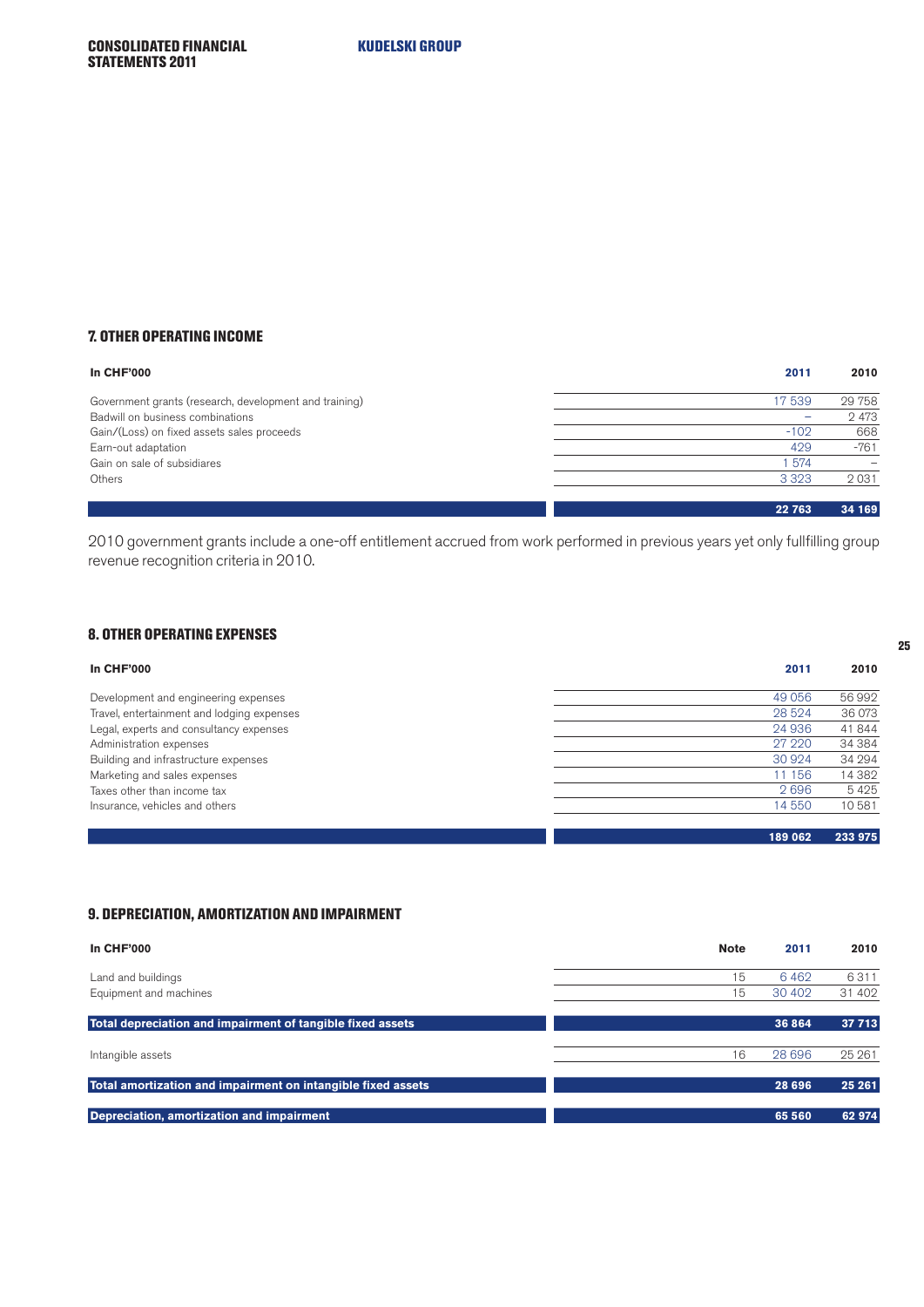#### 10. Interest expense

26

| In $CHF'000$                       | <b>Note</b> | 2011   | 2010    |
|------------------------------------|-------------|--------|---------|
| Interest expense:                  |             |        |         |
| $-$ Convertible bond $2005 - 2012$ | 28          | 11 708 | 1546    |
| $-$ Bond 2011 $-2016$              | 29          | 911    | -       |
| - Other and bank charges           |             | 2959   | 5 1 6 3 |
|                                    |             | 16 578 | 16709   |

#### 11. Other finance income/(expense), net

| <b>In CHF'000</b>                                                   | <b>Note</b> | 2011     | 2010     |
|---------------------------------------------------------------------|-------------|----------|----------|
| Interest income                                                     |             | 2 4 3 3  | 2562     |
| Net gains/(losses) on foreign exchange related derivative financial |             |          |          |
| instruments not qualifying for hedge accounting                     |             | $-10453$ | $-2437$  |
| Net foreign exchange transaction gains/(losses)                     | 13          | $-8979$  | $-17463$ |
| Gain on sale of investment                                          |             |          | 400      |
| <b>Others</b>                                                       |             | $-650$   | 261      |
|                                                                     |             |          |          |
|                                                                     |             | $-17649$ | $-16677$ |

Changes in fair value of kCHF -15 (2010: kCHF 72) for available-for-sale financial assets were recognized directly in other comprehensive income.

Changes in fair value of held for trading financial assets amounting to kCHF -10453 (2010: kCHF-2437) are disclosed under Net gains/(losses) on foreign derivative financial instruments not qualifying for hedge accounting.

#### 12. Income tax expense

| In CHF'000          | <b>Note</b> | 2011    | 2010     |
|---------------------|-------------|---------|----------|
| Current income tax  |             | $-8158$ | $-13138$ |
| Deferred income tax | 18          | 382     | 438      |
| Other taxes         |             | $-839$  | $-2146$  |
|                     |             | $-8615$ | $-14846$ |

Other taxes include non reimbursable withholding taxes.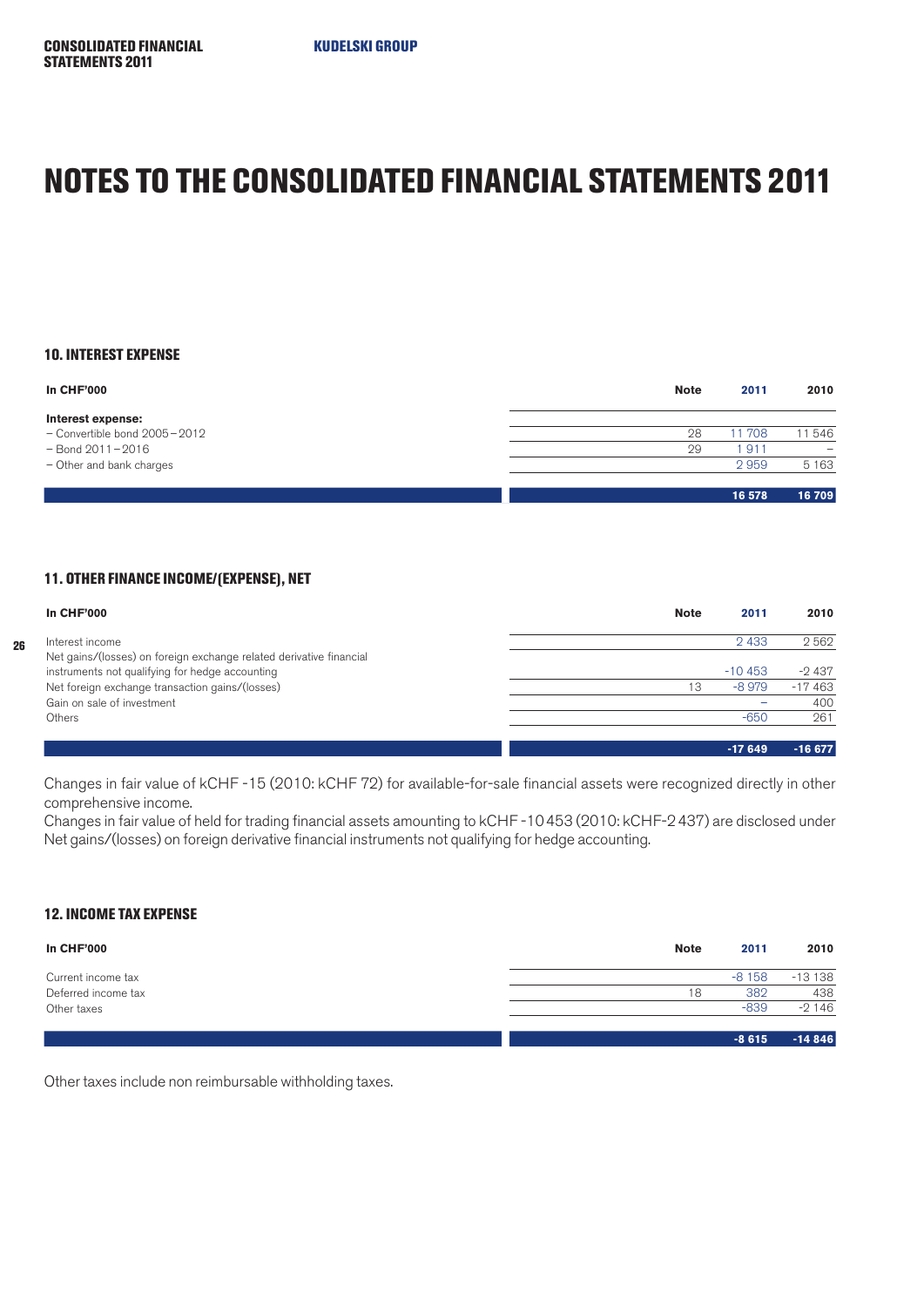The tax on the Group's profit before tax differs from the theoretical amount that would arise using the weighted average tax rate applicable to profits of the consolidated companies as follows:

| <b>In CHF'000</b>                                                                            | 2011     | 2010     |
|----------------------------------------------------------------------------------------------|----------|----------|
| Income before taxes                                                                          | $-9073$  | 81 523   |
|                                                                                              |          |          |
| Expected tax calculated at domestic tax rates in the respective countries                    | 187      | $-22693$ |
| Effect of income not subject to income tax or taxed at reduced rates                         | 5820     | 11 172   |
| Effect of utilization of previously unrecognized tax asset on tax losses carried forward and |          |          |
| temporary differences                                                                        | 4 5 5 1  | 3675     |
| Effect of temporary differences and tax losses not recognized and deferred tax assets        |          |          |
| written-off                                                                                  | $-19197$ | $-5678$  |
| Efffect of associates' result reported net of tax                                            | 317      | 428      |
| Effect of disallowed expenditures                                                            | $-989$   | $-574$   |
| Effect of prior year income taxes                                                            | 138      | 330      |
| Effect of non-refundable withholding tax                                                     | $-839$   | $-2146$  |
| Other                                                                                        | -397     | 640      |
| <b>Tax expense</b>                                                                           | $-8615$  | $-14846$ |

Income before tax includes the full income before tax of non-fully owned subsidiaries whose taxes are paid by its shareholders since they are tax-transparent companies. As a result 100% of the income before tax of these companies is included in income before tax while the Group only recognizes its ownership percentage tax portion. The theoretical tax impact if the Group had recognized 100% of the taxes on these subsidiaries amounts to kCHF 1373 (2010: kCHF 1157 ) and is disclosed under other in the above table.

The weighted average applicable tax rate is decreasing from 27.84% in 2010 to 2.06% in 2011. The decrease is caused by a change in the profitability mix of group subsidiaries in the different countries. For 2011, losses are realized in lower than usual average tax jurisdiction/companies thus positively impacting the weighted average tax rate.

#### 13. Net foreign exchange result

The exchange differences accounted for in the income statement are as follows:

| <b>In CHF'000</b>                  | 2011     | 2010     |
|------------------------------------|----------|----------|
| Sales                              | 3 3 7 7  | $-10106$ |
| Cost of material                   | $-1761$  | 5 2 6 5  |
| Other finance income/(expense) net | $-8.979$ | $-17463$ |
| <b>Total exchange differences</b>  | $-7363$  | $-22304$ |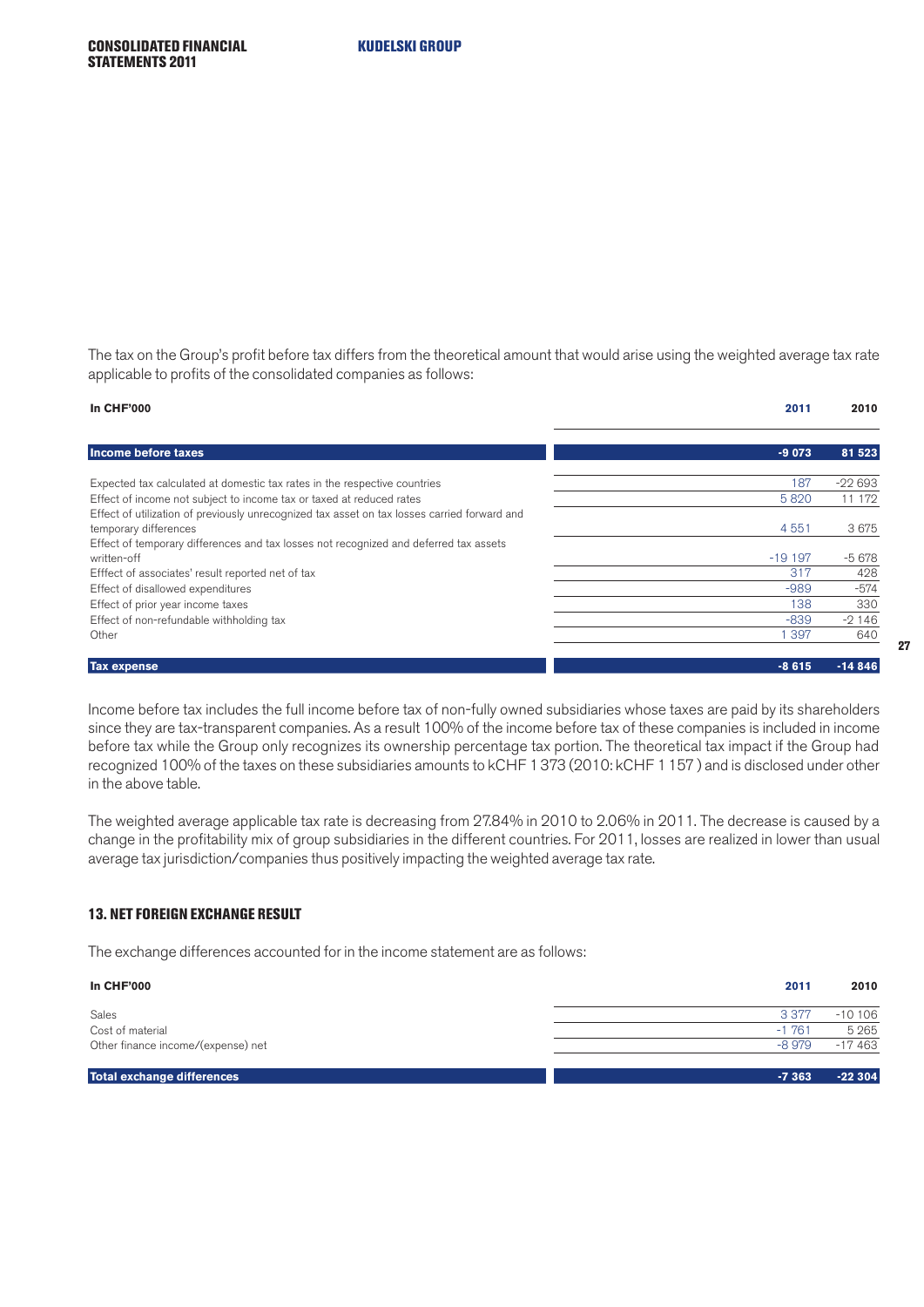### 14. Earnings per share (EPS)

#### Basic earnings per share

Basic earnings per share are calculated by dividing the net income attributable to shareholders by the weighted average number of shares outstanding during the year. The number of outstanding shares is calculated by deducting the average number of shares purchased and held as treasury shares from the total of all issued shares.

| In $CHF'000$                                                | 2011                  | 2010   |
|-------------------------------------------------------------|-----------------------|--------|
| Net (loss) / income attributable to bearer shareholders     | $-16.554$             | 60 009 |
| Net (loss) / income attributable to registered shareholders | $-1.567$              | 5680   |
| Total net income attributable to equity holders             | $-18121$              | 65 689 |
| Weighted average number of bearer shares outstanding *      | 48 930 955 48 913 869 |        |
| Weighted average number of registered shares outstanding    | 46 300 000 46 300 000 |        |
| Basic earnings per share (in CHF)                           |                       |        |
| Bearer shares                                               | $-0.3383$             | 1.2268 |
| Registered shares                                           | $-0.0338$             | 0.1227 |

\* In early 2012, the company performed a share capital increase which changed the average number of shares without any corresponding change in the level of resources. For the purposes of the earnings per share calculation, the weighted average number of bearer shares has been retrospectively adjusted to reflect this increase as if the capital increase had occurred at the beginning of the earliest comparative period presented.

#### Diluted earnings per share

The diluted earnings per share calculation takes into account all potential dilutions to the earnings per share arising from the convertible bonds and options on Kudelski SA shares.

| <b>In CHF'000</b>                                                                                               | 2011                  | 2010    |
|-----------------------------------------------------------------------------------------------------------------|-----------------------|---------|
| Net income attributed to equity holders of the company<br>Elimination of interest expense on convertible debt * | $-18121$              | 65 689  |
| Tax impact on above adjustments                                                                                 |                       |         |
| Net income used to determine earnings per share                                                                 | $-18121$              | 65 689  |
| Of which:                                                                                                       |                       |         |
| - attributable to bearer shareholders                                                                           | $-16554$              | 60 009  |
| - attributable to registered shareholders                                                                       | $-1.567$              | 5680    |
|                                                                                                                 | $-18$ 121             | 65 689  |
| Weighted average number of bearer shares outstanding                                                            | 48 930 955 48 913 869 |         |
| Effect of dilutive potential bearer share:                                                                      |                       |         |
| - employee stock option plan (ESOP and ESP) *                                                                   |                       | 3 2 3 3 |
| - convertible bond*                                                                                             |                       |         |
| Weighted average number of bearer shares for the purpose                                                        |                       |         |
| of diluted earnings per share                                                                                   | 48 930 955 48 917 102 |         |
| Weighted average number of registered shares for the purpose                                                    |                       |         |
| of diluted earnings per share                                                                                   | 46 300 000 46 300 000 |         |
| Diluted earnings per share (in CHF)                                                                             |                       |         |
| Bearer shares                                                                                                   | $-0.3383$             | 1.2267  |
| Registered shares                                                                                               | $-0.0338$             | 0.1227  |

\* Shares equivalent of 5307856 (2010: 5225440) relating to the convertible bond and 946 (2010: 0) for options were excluded from the calculation of diluted earnings per share as they were anti-dilutive.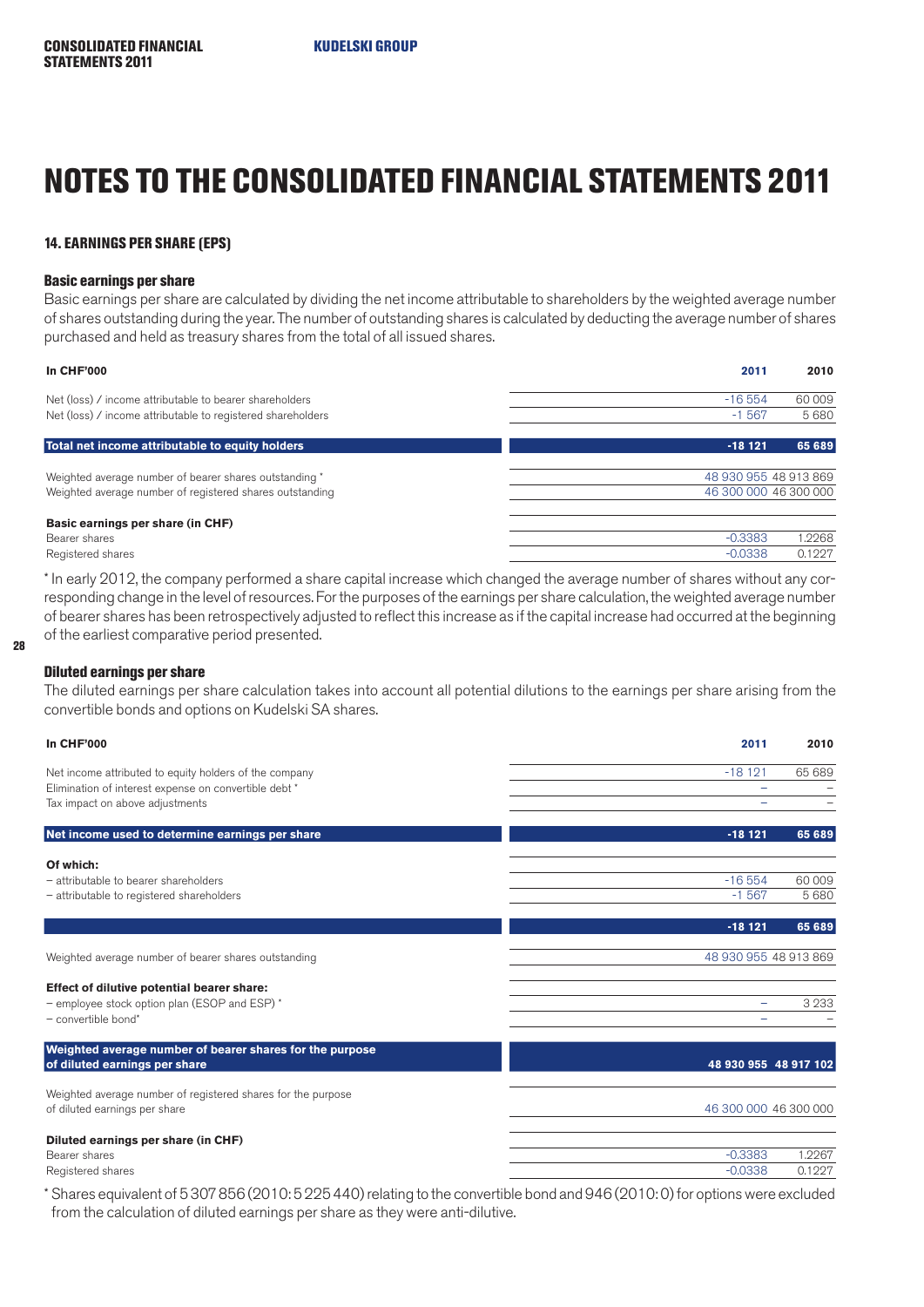Consolidated financial Kudelski Group statements 2011

#### 15. Tangible fixed assets

Tangible fixed assets comprise the following:

| In $CHF'000$           | 31.12.2011 31.12.2010 |        |
|------------------------|-----------------------|--------|
| Land and buildings     | 105 081               | 77819  |
| Equipment and machines | 61 974                | 68 904 |

T.

**166 355 146 723**

#### Land and buildings

| <b>In CHF'000</b>                                         | Land                            | <b>Buildings</b>         | <b>Building</b><br>improvements | <b>Construction</b><br>in progress  | <b>Total</b>   |
|-----------------------------------------------------------|---------------------------------|--------------------------|---------------------------------|-------------------------------------|----------------|
| Gross values at cost                                      |                                 |                          |                                 |                                     |                |
| As of January 1, 2010                                     | 15 641                          | 80 621                   | 18 015                          | 1779                                | 116 056        |
| Additions                                                 | 2 1 1 4                         | 5942                     | 3 3 6 9                         |                                     | 11 4 25        |
| Disposals and retirements                                 | $-155$                          | $-738$                   | $-478$                          | $\equiv$                            | $-1371$        |
| Currency translation effects<br>Reclassification & others | $-380$<br>$\overline{a}$        | $-2633$<br>1716          | $-777$<br>697                   | $\overline{\phantom{0}}$<br>$-1779$ | $-3790$<br>634 |
|                                                           |                                 |                          |                                 |                                     |                |
| As of January 1, 2011                                     | 17 220                          | 84 908                   | 20826                           | ٠                                   | 122 954        |
| Additions                                                 | 6095                            | 27 703                   | 416                             | $\equiv$                            | 34 214         |
| Disposals and retirements                                 | $-599$                          | $-893$                   | $-6835$                         | $\overline{\phantom{0}}$            | $-8327$        |
| Change in scope                                           | $\overline{\phantom{0}}$        | $\equiv$                 | 8                               | $\overline{\phantom{0}}$            | 8              |
| Currency translation effects                              | 302<br>$\overline{\phantom{0}}$ | 1 2 5 9<br>$=$           | 42                              | $\overline{\phantom{0}}$            | 1 603          |
| Reclassification & others                                 |                                 |                          | $-970$                          |                                     | $-970$         |
| As of December 31, 2011                                   | 23 018                          | 112 977                  | 13 4 8 7                        | ٠                                   | 149 482        |
| <b>Accumulated depreciation and impairment</b>            |                                 |                          |                                 |                                     |                |
| As of January 1, 2010                                     | -                               | $-26712$                 | $-12893$                        | $-1779$                             | -41 384        |
| Systematic depreciation                                   | $\qquad \qquad -$               | $-3929$                  | $-2352$                         | $\overline{\phantom{0}}$            | $-6281$        |
| Impairment                                                | $\equiv$                        |                          | $-30$                           | $\overline{\phantom{0}}$            | $-30$          |
| Disposals and retirements                                 | $\qquad \qquad -$               | 215                      | 433                             | $\overline{\phantom{0}}$            | 648            |
| Currency translation effects                              | $\overline{\phantom{0}}$        | 1 6 5 9                  | 273                             | $\overline{\phantom{0}}$            | 1932           |
| Reclassification & others                                 | $\equiv$                        | $-1739$                  | $-60$                           | 1 7 7 9                             | $-20$          |
| As of January 1, 2011                                     | $\overline{\phantom{a}}$        | $-30506$                 | $-14629$                        | ٠                                   | $-45$ 135      |
| Systematic depreciation                                   | $\equiv$                        | $-4015$                  | $-2203$                         | $\!-$                               | $-6218$        |
| Impairment                                                | $\equiv$                        |                          | $-244$                          | $\equiv$                            | $-244$         |
| Disposals and retirements                                 | $\overline{\phantom{m}}$        | 186                      | 6830                            | $\overline{\phantom{0}}$            | 7016           |
| Change in scope                                           | $\equiv$                        | $\overline{\phantom{0}}$ | -8                              | $\overline{\phantom{0}}$            | $-8$           |
| Currency translation effects                              | $\equiv$                        | 245                      | $-140$                          | $\overline{\phantom{0}}$            | 105            |
| Reclassification & others                                 | $\overline{\phantom{0}}$        | $\overline{\phantom{0}}$ | 83                              | $\qquad \qquad -$                   | 83             |
| As of December 31, 2011                                   | ٠                               | $-34090$                 | $-10311$                        | ٠                                   | $-44401$       |
| Net book values as of December 31, 2010                   | 17 220                          | 54 402                   | 6 197                           | ٠                                   | 77819          |
| Net book values as of December 31, 2011                   | 23 018                          | 78 887                   | 3 176                           | ٠                                   | 105 081        |
| Useful life in years                                      | Indefinite                      | $10 - 50$                | $4 - 8$                         |                                     |                |

| Fire insurance value of buildings                   | 118 105 | 83 091 |
|-----------------------------------------------------|---------|--------|
| Corporate buildings on land whose owner has granted |         |        |
| a permanent and specific right of use               | 8 1 6 3 | 6401   |
|                                                     |         |        |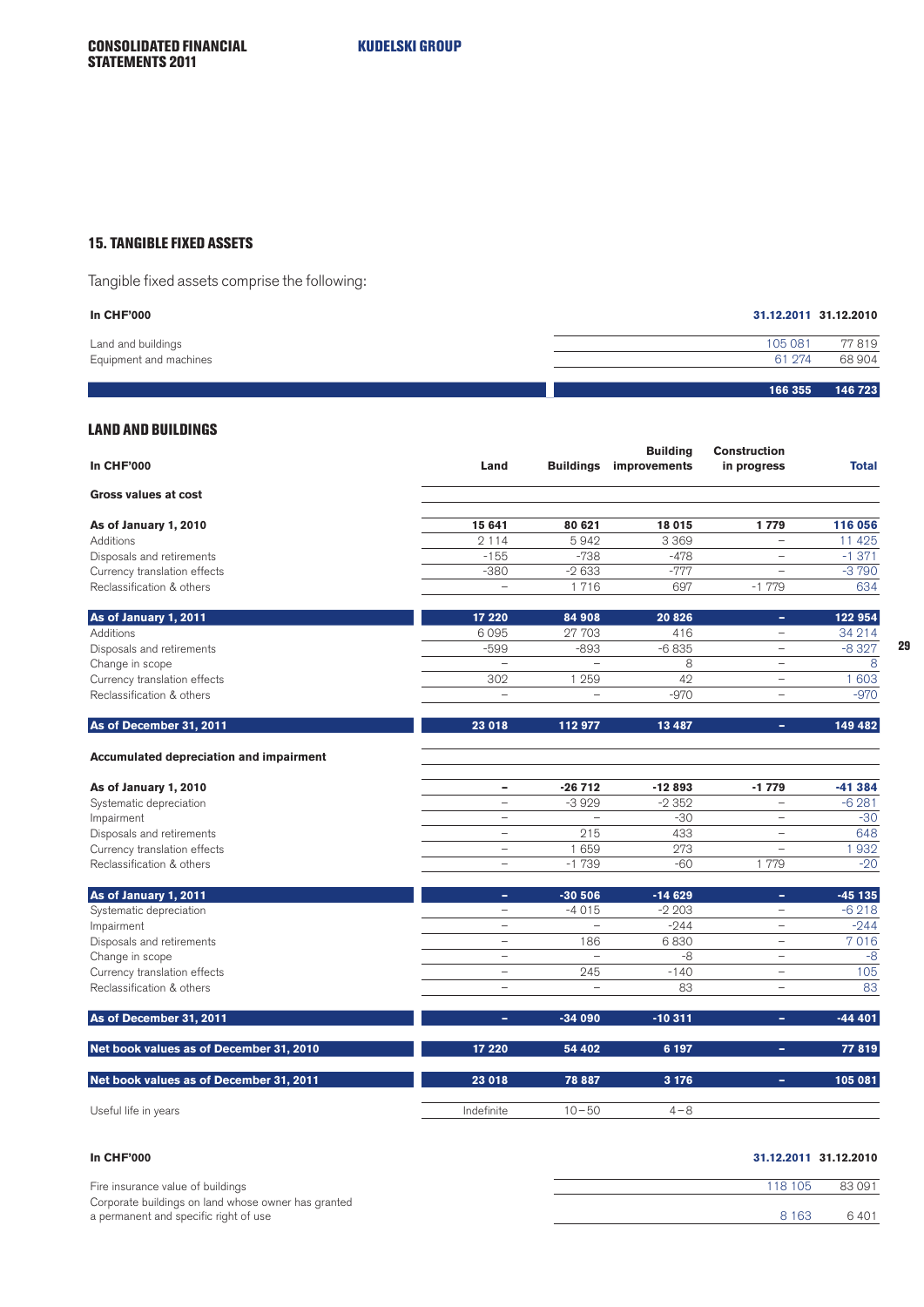#### Equipment and machines

|                                                | <b>Technical</b> |              |              |  |
|------------------------------------------------|------------------|--------------|--------------|--|
| <b>In CHF'000</b>                              | equipment        | <b>Other</b> |              |  |
|                                                | and machinery    | equipment    | <b>Total</b> |  |
| Gross values at cost                           |                  |              |              |  |
| As of January 1, 2010                          | 209 789          | 15 995       | 225 783      |  |
| Additions                                      | 29 930           | 2058         | 31988        |  |
| Change in scope                                | 317              |              | 317          |  |
| Disposals and retirements                      | $-45170$         | $-3327$      | $-48497$     |  |
| Currency translation effects                   | $-9946$          | $-631$       | $-10577$     |  |
| Reclassification & others                      | $-198$           | $-616$       | $-814$       |  |
| As of January 1, 2011                          | 184722           | 13 479       | 198 200      |  |
| Additions                                      | 21 687           | 1 9 9 7      | 23 684       |  |
| Change in scope                                | $-477$           | $-147$       | $-624$       |  |
| Disposals and retirements                      | $-11509$         | $-843$       | $-12352$     |  |
| Currency translation effects                   | $-878$           | $-26$        | $-904$       |  |
| Reclassification & others                      | 126              | 844          | 970          |  |
| As of December 31, 2011                        | 193 671          | 15 304       | 208 974      |  |
| <b>Accumulated depreciation and impairment</b> |                  |              |              |  |
| As of January 1, 2010                          | $-143239$        | $-11371$     | $-154610$    |  |
| Systematic depreciation                        | $-28734$         | $-1550$      | $-30284$     |  |
| Impairment                                     | $-1118$          |              | $-1118$      |  |
| Disposals and retirements                      | 45 361           | 3 1 1 1      | 48 472       |  |
| Currency translation effects                   | 7589             | 480          | 8 0 6 9      |  |
| Reclassification & others                      | 136              | 38           | 174          |  |
| As of January 1, 2011                          | $-120005$        | $-9292$      | $-129297$    |  |
| Systematic depreciation                        | $-28107$         | $-1696$      | $-29803$     |  |
| Impairment                                     | $-483$           | $-116$       | $-599$       |  |
| Change in scope                                | 471              | 142          | 613          |  |
| Disposals and retirements                      | 10 376           | 517          | 10893        |  |
| Currency translation effects                   | 600              | $-24$        | 576          |  |
| Reclassification & others                      | $-22$            | $-62$        | $-84$        |  |
| As of December 31, 2011                        | $-137$ 170       | $-10531$     | $-147701$    |  |
| Net book values as of December 31, 2010        | 64 717           | 4 187        | 68 904       |  |
| Net book values as of December 31, 2011        | 56 501           | 4773         | 61 274       |  |
| Useful life in years                           | $2 - 10$         | $4 - 7$      |              |  |

Technical equipment and machinery comprises assets made available to clients and generating recurring service revenue. 2011 and 2010 impairment losses mainly consisted of assets made available to clients that were written off due to swaps out of those assets.

30

#### **In CHF'000 31.12.2011 31.12.2010**

Fire insurance value of technical equipment and machinery 154 841 136 517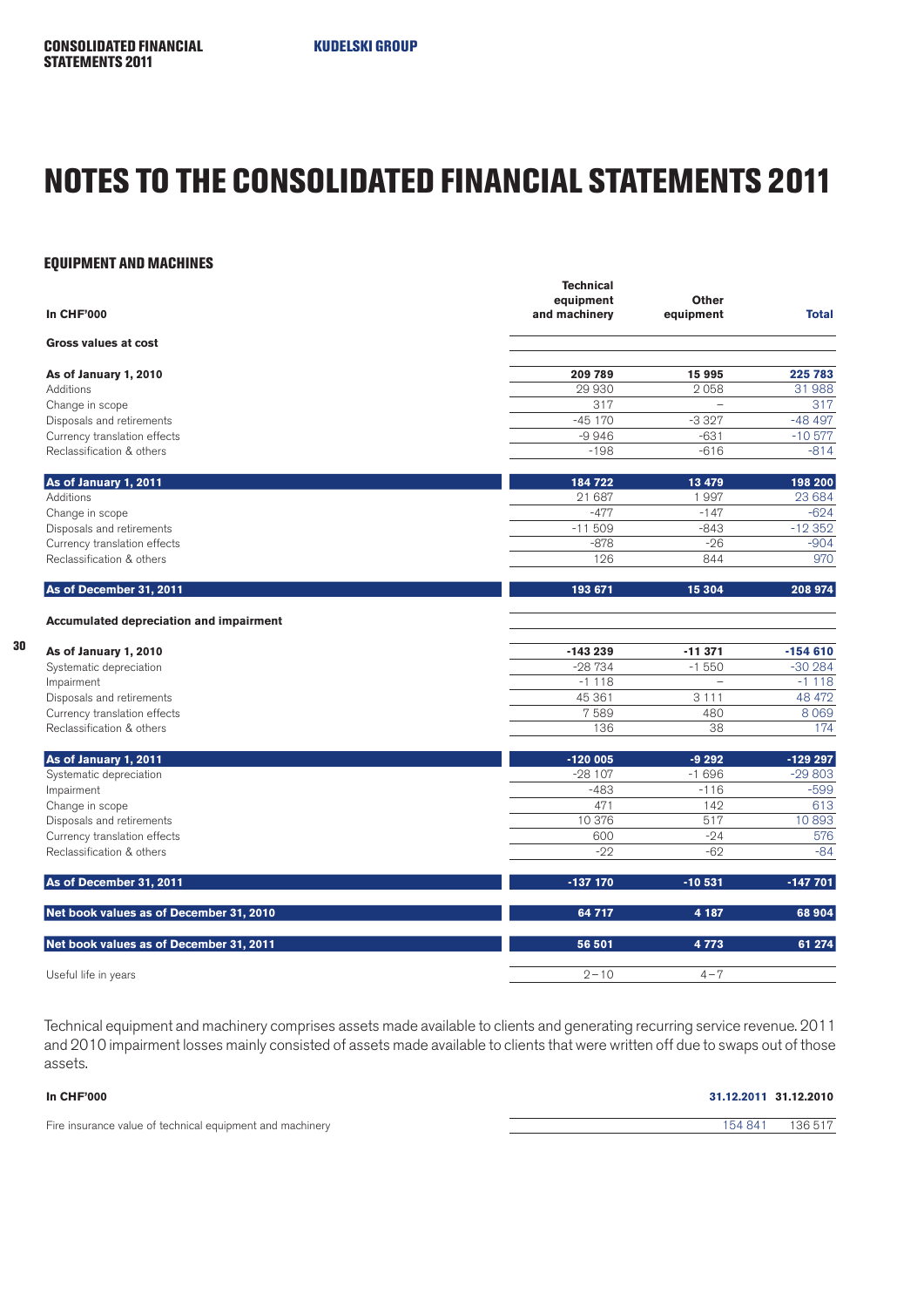CONSOLIDATED FINANCIAL KUDELSKI GROUP STATEMENTS 2011

#### 16. Intangible assets

| <b>In CHF'000</b>                                    | Technol-<br>ogy          | <b>Customer</b><br>lists,<br>Trade-<br>marks<br>& Brands | <b>Software</b> | Goodwill                 | Other in-<br>tangibles   | <b>Total</b> |
|------------------------------------------------------|--------------------------|----------------------------------------------------------|-----------------|--------------------------|--------------------------|--------------|
| Gross values at cost                                 |                          |                                                          |                 |                          |                          |              |
| As of January 1, 2010                                | 101 164                  | 3892                                                     | 41 620          | 150 350                  | 247                      | 297 273      |
| Additions                                            | 7 253                    | $\overline{\phantom{0}}$                                 | 20 801          |                          | $\overline{\phantom{0}}$ | 28 0 54      |
| Disposals and retirements                            | $-215$                   | $\overline{\phantom{a}}$                                 | $-6448$         | $\qquad \qquad -$        | $\overline{\phantom{0}}$ | $-6663$      |
| Change in scope                                      | 2956                     | $\qquad \qquad -$                                        | 368             | 105                      | $\overline{\phantom{m}}$ | 3 4 2 9      |
| Currency translation effects                         | $-5915$                  | $-393$                                                   | $-2405$         | $-14909$                 | $-48$                    | $-23670$     |
| Reclassification & others                            | 1411                     | $\overline{\phantom{m}}$                                 | 4 4 7 0         | $\qquad \qquad -$        | 205                      | 6086         |
| As of January 1, 2011                                | 106 654                  | 3499                                                     | 58 406          | 135 546                  | 404                      | 304 509      |
| Additions                                            | 13 4 38                  | $\qquad \qquad -$                                        | 6780            | $\qquad \qquad -$        | $\overline{\phantom{0}}$ | 20 218       |
| Disposals and retirements                            | $-5742$                  | $\overline{\phantom{0}}$                                 | $-395$          | $\overline{a}$           | $\overline{\phantom{0}}$ | $-6137$      |
| Change in scope                                      | 322                      | $\equiv$                                                 | $-154$          | $\equiv$                 | $\overline{\phantom{0}}$ | 168          |
| Currency translation effects                         | $-609$                   | $-32$                                                    | $-311$          | 219                      | $\overline{\phantom{0}}$ | $-733$       |
| As of December 31, 2011                              | 114 063                  | 3 4 6 7                                                  | 64 326          | 135 765                  | 404                      | 318 025      |
| <b>Accumulated depreciation and impairment</b>       |                          |                                                          |                 |                          |                          |              |
| As of January 1, 2010                                | $-35301$                 | $-1602$                                                  | $-23654$        | -                        | $-191$                   | $-60748$     |
| Systematic amortization                              | $-11639$                 | $-521$                                                   | $-13024$        | $\overline{\phantom{0}}$ | $-50$                    | $-25234$     |
| Impairment                                           | $\overline{\phantom{a}}$ | $\overline{\phantom{m}}$                                 | $-27$           | $\overline{\phantom{0}}$ | $\overline{\phantom{m}}$ | $-27$        |
| Recovery of amortization on disposal and retirements | 215                      | $\overline{\phantom{m}}$                                 | 6523            | $\overline{\phantom{0}}$ | $\overline{\phantom{0}}$ | 6738         |
| Currency translation effects                         | 2550                     | 193                                                      | 1931            | $\overline{\phantom{0}}$ | 45                       | 4719         |
| Reclassification & others                            | $-1413$                  | $\!-$                                                    | $-4828$         | $\overline{\phantom{0}}$ | $-205$                   | $-6446$      |
| As of January 1, 2011                                | $-45588$                 | $-1930$                                                  | $-33079$        | ٠                        | $-401$                   | $-80998$     |
| Systematic amortization                              | $-12599$                 | $-462$                                                   | $-12729$        | $\overline{\phantom{0}}$ | $\overline{\phantom{0}}$ | $-25790$     |
| Impairment                                           | $-2234$                  | $\overline{\phantom{0}}$                                 | $-672$          | $\overline{\phantom{0}}$ | $\overline{\phantom{0}}$ | $-2906$      |
| Change in scope                                      | $\equiv$                 | $\overline{\phantom{0}}$                                 | 153             | $\overline{a}$           | $\overline{\phantom{0}}$ | 153          |
| Recovery of amortization on disposal and retirements | 5611                     | $-4$                                                     | 129             | $\overline{\phantom{0}}$ | $\overline{\phantom{0}}$ | 5736         |
| Currency translation effects                         | 231                      | $\overline{\phantom{0}}$                                 | 262             | $\overline{a}$           | $\overline{\phantom{0}}$ | 493          |
| As of December 31, 2011                              | $-54579$                 | $-2396$                                                  | $-45936$        | ۳                        | $-401$                   | $-103312$    |
| Net book values as of December 31, 2010              | 61 066                   | 1569                                                     | 25 327          | 135 546                  | $\overline{\mathbf{3}}$  | 223 511      |
| Net book values as of December 31, 2011              | 59 484                   | 1 0 7 1                                                  | 18 390          | 135 765                  | $\overline{\mathbf{3}}$  | 214 713      |
| Useful life in years                                 | $4 - 10$                 | $5 - 10$                                                 | $3 - 4$         | Indefinite               | 4                        |              |

Intangibles with indefinite useful life are subject to a yearly impairment review. Goodwill has been allocated for impairment testing to their cash generating units. Cash generating units are defined within the frame of the Group to their operating segment. kCHF 102307 (2010: kCHF 101766) have been allocated to Middleware & Advertising, kCHF 29016 (2010: kCHF 29211) to Digital Television Solutions and kCHF 4442 (2010: kCHF 4569) to Public Access Solutions.

The Middleware & Advertising Goodwill value in use has been determined based on a value in use calculation which uses cash flow projections approved by the Group management covering a five-year period and a discount rate of 10.0% (2010: 11.0%). The cash flows beyond that five-year period have been extrapolated using a steady 2.5% (2010: 2.5%) per annum growth. Revenue assumptions for the five-year plan were generating from product line, product and customer. Management analyzed independently reasonable possible changes in the plan for changes in discount rate, changes in growth rate in perpetuity, loss of two of the top three customers and sales projections, delays in change in location mix. Based on such analyses, management concludes that any reasonably possible change in the key assumptions on which recoverable amount is based would not cause the aggregate carrying amount to exceed the aggregate recoverable amount of the cash-generating unit.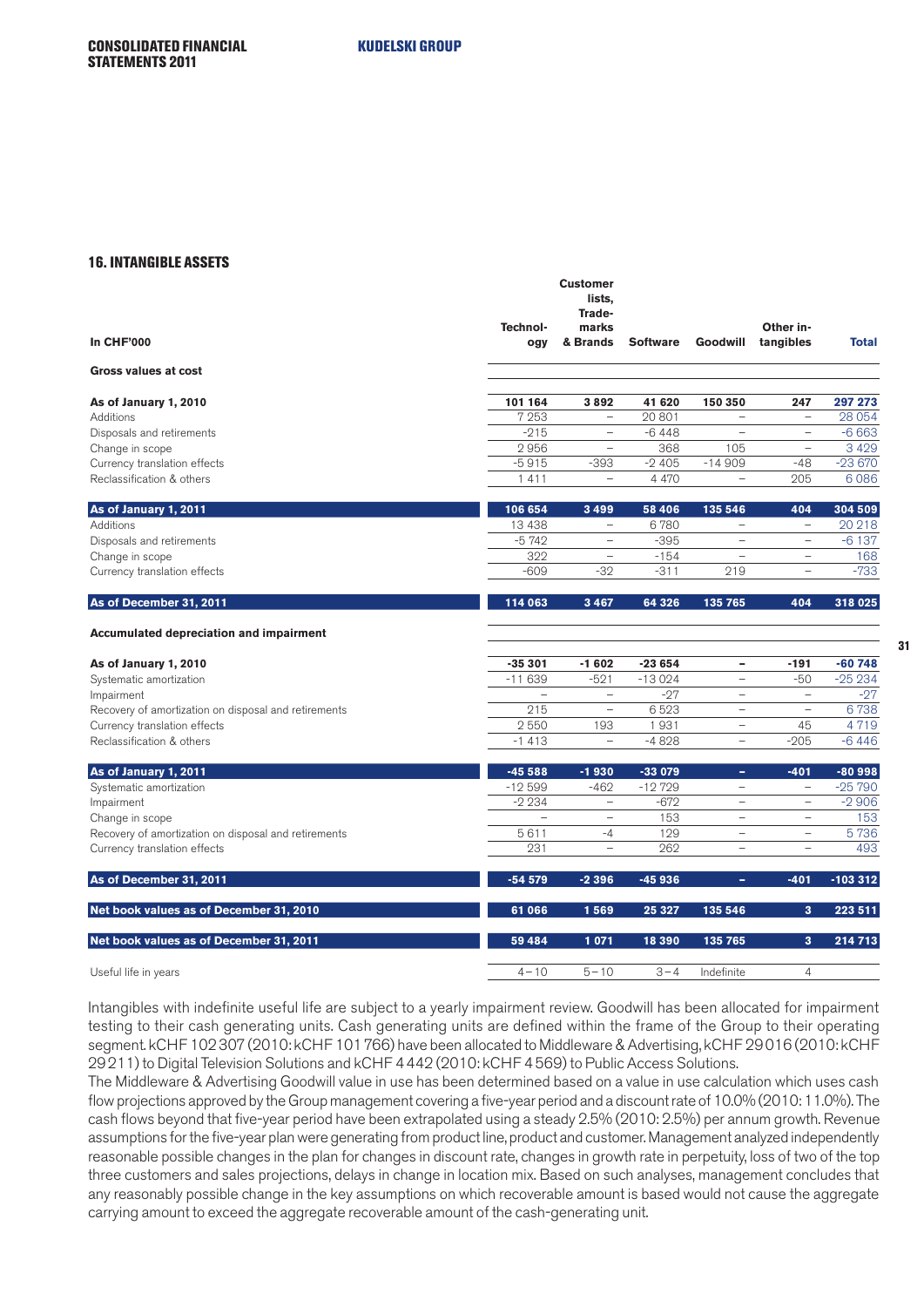As 2012 Digital Television Solutions and Public Access Solutions budgeted cash flows are greater than carrying value of Goodwill allocated to these cash generating units, these values do not need to be impaired.

2011 impairments consist of development expenses and software projects that have been stopped.

#### 17. Investments in associates

| In $CHF'000$                         | 2011    | 2010    |
|--------------------------------------|---------|---------|
| At January 1                         | 7624    | 6653    |
| Acquisition of an associated company | 100     | 998     |
| Share of profit                      | $-281$  | 4 8 9 7 |
| Sale of an associated company        | $-2639$ | $-3080$ |
| Dividends received                   | $-1038$ | $-828$  |
| Currency translation effects         | 230     | $-1016$ |
|                                      |         |         |

#### **At December 31 3 996 7 624**

32

The Group's interests in its principal associates, all of which are unlisted, were as follows:

|                                      |                                      | <b>Interest held</b> |       |
|--------------------------------------|--------------------------------------|----------------------|-------|
| Name of associate                    | <b>Principal activity</b>            | 2011                 | 2010  |
| APT-SkiData Ltd, United Kingdom      | Sales of Physical Access products    | 26%                  | 26%   |
| SkiData Parking Systems, Hong-Kong   | Sales of Physical Access products    | 26%                  | 26%   |
| SKIDATA India Private Limited, India | Sales of Physical Access products    | 49%                  | 49%   |
| Resort Technology Partners LLC, USA  | Sales of Physical Access products    | 0%                   | 25%   |
| Hantory Co., Ltd, South Korea        | Digital Television sales and service | 49%                  | 49%   |
| iWedia SA, Switzerland               | Digital Television sales and service | 40%                  | $0\%$ |

#### Summarized financial information of the Group's associates

| In $CHF'000$                            |        | 31.12.2011 31.12.2010 |
|-----------------------------------------|--------|-----------------------|
| Total assets                            | 21 360 | 32 118                |
| Total liabilities                       | 11 078 | 17868                 |
| Net assets                              | 10 282 | 14 250                |
| Group's share of associates' net assets | 3996   | 7624                  |
|                                         |        |                       |
|                                         | 2011   | 2010                  |

|                                                    | .       | ----   |
|----------------------------------------------------|---------|--------|
| Revenue                                            | 49 547  | 54 625 |
| Result of the period                               | 3 1 7 7 | 5952   |
| Group's share of associates' result for the period | $-28$   | 4 897  |
|                                                    |         |        |

The Group's share of profit in 2011 includes a loss on the sale of the 49% stake in Resort Technology Partners LLC of kCHF 863. The Group's share of profit in 2010 includes the gain on the sale of the 28% stake in TicketCorner AG of kCHF 3080 corresponding to the sale consideration. Prior to the disposal, its carrying value as adjusted for the unrealized portion of its revalued assets and liabilities was nil.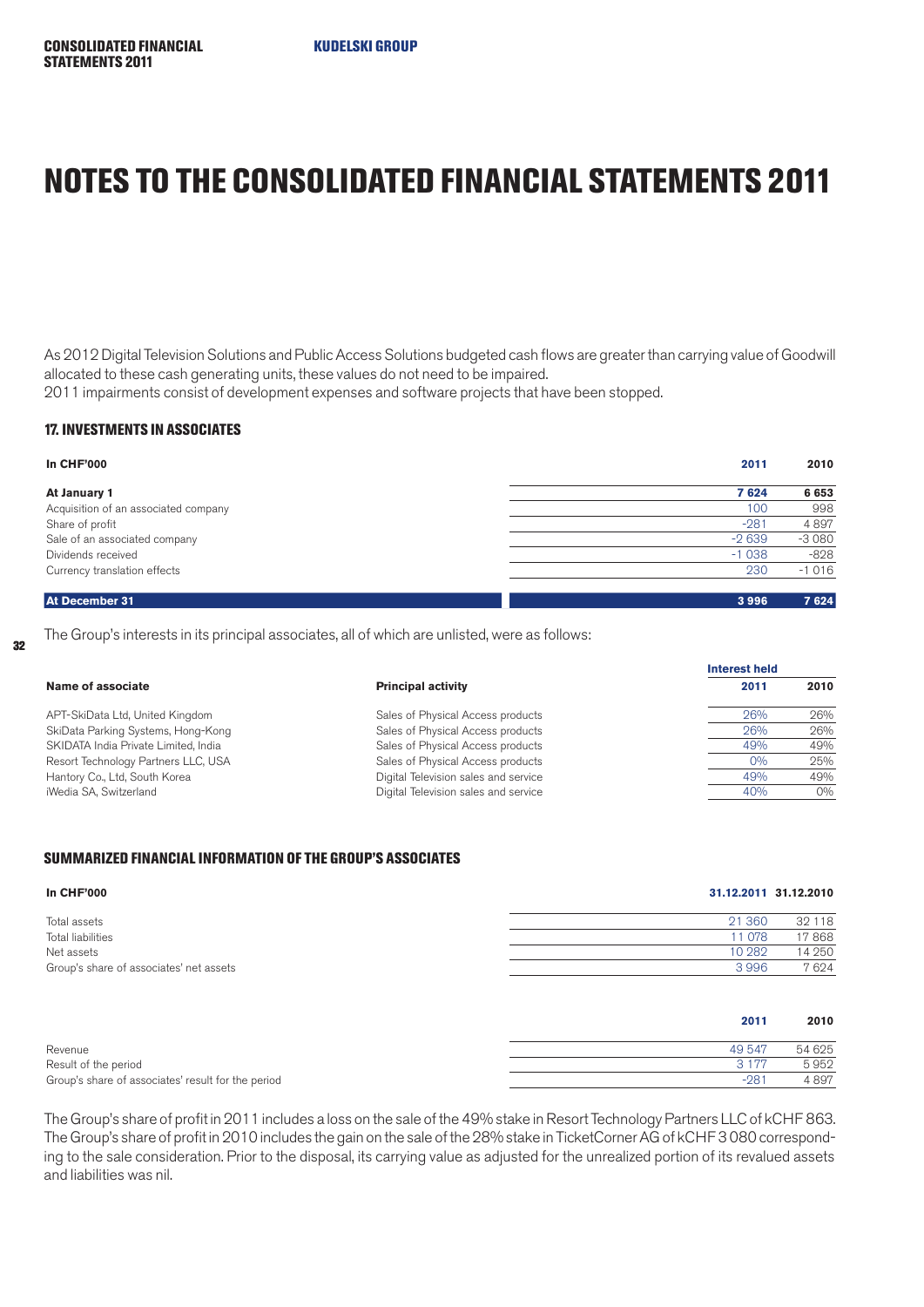#### 18. Deferred income taxes

Deferred income tax assets and liabilities are offset when there is a legally enforceable right to offset current tax assets against current tax liabilities and when the deferred income taxes relate to the same fiscal authority. The offset amounts are as follows:

| In CHF'000                                                     |                     | 31.12.2011 31.12.2010 |
|----------------------------------------------------------------|---------------------|-----------------------|
| Deferred tax assets                                            | 56 4 65             | 56 471                |
| Deferred tax liabilities                                       | $-5545$             | $-5854$               |
|                                                                | 50 920              | 50 617                |
| The movement on the deferred income tax account is as follows: |                     |                       |
| <b>In CHF'000</b>                                              | <b>Note</b><br>2011 | 2010                  |
| At January 1                                                   | 50 617              | 51 513                |
| Exchange differences                                           | $-79$               | $-633$                |

33

Exchange dimensions<br>
Impact of business combinations<br>
Income statement (expense)/income Income statement (expense)/income

**At December 31 50 920 50 617**

The movement in deferred tax assets and liabilities during the year, without taking into consideration the offsetting of balances within the same tax jurisdiction, is as follows:

|                                                          |                       | Income                |                          |                                                   |                                |
|----------------------------------------------------------|-----------------------|-----------------------|--------------------------|---------------------------------------------------|--------------------------------|
| <b>In CHF'000</b>                                        | At January 1,<br>2011 | statement ef-<br>fect | combinations             | <b>Business Currency trans-</b><br>lation effects | <b>At December</b><br>31, 2011 |
|                                                          |                       |                       |                          |                                                   |                                |
| Deferred tax assets associated with                      |                       |                       |                          |                                                   |                                |
| $-$ intangibles                                          | 29 765                | $-5533$               | $\overline{\phantom{m}}$ | 15                                                | 24 247                         |
| $-$ employee benefits                                    | 5922                  | 1 1 6 1               | $\overline{\phantom{m}}$ | -30                                               | 7053                           |
| - tax losses                                             | 15 299                | 6442                  | $\overline{\phantom{m}}$ | $-11$                                             | 21 730                         |
| - provisions and other elements tax deductible when paid | 2488                  | $-1328$               | $\overline{\phantom{m}}$ | -43                                               | 1 1 1 7                        |
| - inter-company profit elimination                       | 3084                  | $-224$                | $\overline{\phantom{m}}$ | $-14$                                             | 2846                           |
| - others                                                 | 178                   | $-227$                | $\overline{\phantom{m}}$ | -5                                                | $-54$                          |
| Total deferred tax assets (gross)                        | 56736                 | 291                   | ٠                        | $-88$                                             | 56 939                         |
| Deferred tax liabilities associated with                 |                       |                       |                          |                                                   |                                |
| - affiliates and allowances for Group                    |                       |                       |                          |                                                   |                                |
| companies                                                | $-4152$               | $-7$                  | $\overline{\phantom{m}}$ | -                                                 | $-4159$                        |
| - provisions & accelerated tax depreciation              | $-1679$               | 21                    |                          | 3                                                 | $-1655$                        |
| $-$ others                                               | $-288$                | 77                    | $\overline{\phantom{m}}$ | 6                                                 | $-205$                         |
| Total deferred tax liabilities (gross)                   | $-6119$               | 91                    | ٠                        | $\mathbf{9}$                                      | $-6019$                        |
| Net deferred tax asset/(liability)                       | 50 617                | 382                   | -                        | $-79$                                             | 50 920                         |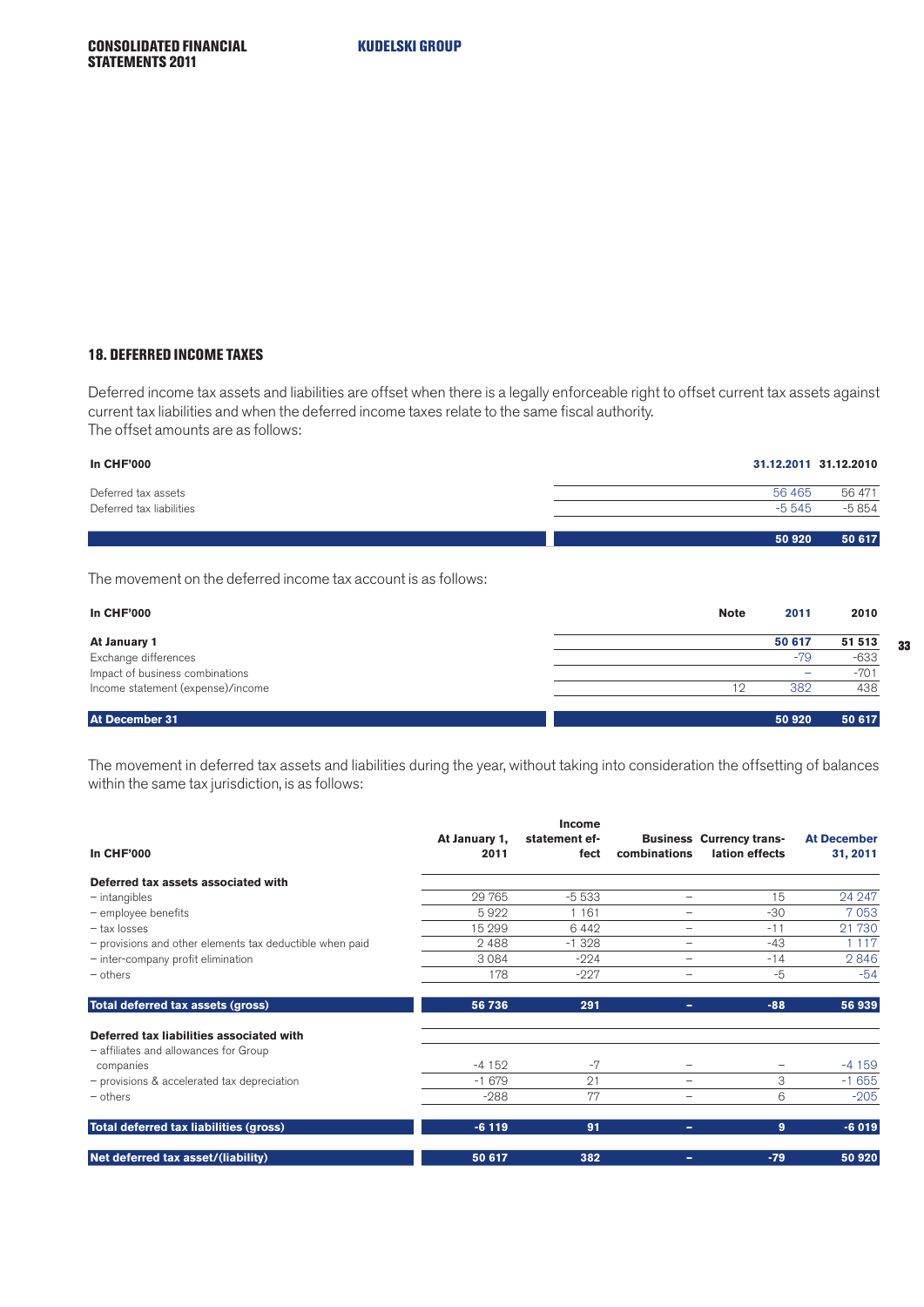#### And for the past year:

| <b>In CHF'000</b>                                        | At January 1,<br>2010 | <b>Income</b><br>statement ef-<br>fect | combinations      | <b>Business Currency trans-</b><br>lation effects | <b>At December</b><br>31, 2010 |
|----------------------------------------------------------|-----------------------|----------------------------------------|-------------------|---------------------------------------------------|--------------------------------|
| Deferred tax assets associated with                      |                       |                                        |                   |                                                   |                                |
| $-$ intangibles                                          | 26 704                | 3668                                   | $-701$            | 94                                                | 29 765                         |
| $-$ employee benefits                                    | 5210                  | 874                                    | $\qquad \qquad -$ | $-162$                                            | 5922                           |
| - tax losses                                             | 16553                 | $-1053$                                | $\qquad \qquad -$ | $-201$                                            | 15 299                         |
| - provisions and other elements tax deductible when paid | 6 1 4 1               | $-3451$                                | $\qquad \qquad -$ | $-202$                                            | 2488                           |
| - inter-company profit elimination                       | 3 4 0 5               | 179                                    | $\qquad \qquad -$ | $-500$                                            | 3 0 8 4                        |
| - others                                                 | 414                   | $-202$                                 | $\qquad \qquad -$ | -34                                               | 178                            |
| Total deferred tax assets (gross)                        | 58 427                | 15                                     | $-701$            | $-1005$                                           | 56736                          |
| Deferred tax liabilities associated with                 |                       |                                        |                   |                                                   |                                |
| - affiliates and allowances for Group                    |                       |                                        |                   |                                                   |                                |
| companies                                                | $-3204$               | $-974$                                 | $\qquad \qquad -$ | 26                                                | $-4152$                        |
| - provisions & accelerated tax depreciation              | $-2293$               | 348                                    |                   | 266                                               | $-1679$                        |
| $-$ others                                               | $-1417$               | 049                                    | $\qquad \qquad -$ | 80                                                | $-288$                         |
| Total deferred tax liabilities (gross)                   | $-6914$               | 423                                    | -                 | 372                                               | $-6119$                        |
| Net deferred tax asset/(liability)                       | 51 513                | 438                                    | $-701$            | $-633$                                            | 50 617                         |

#### unrecognized tax losses carried forward

At the balance sheet date, the Group has unused tax losses and temporary differences of CHF 795.9 million (2010: CHF 717.4million) available for offset against future profits. A deferred tax asset has been recognized in respect of CHF 251.3 million (2010: CHF 244.2 million) of such losses and temporary differences. No deferred tax asset has been recognized in respect of the remaining CHF 544.6 million (2010: CHF 473.2 million) due to the unpredictability of future profits streams. The amount of unused tax losses carry forward which has not been capitalized as deferred tax assets, with their expiry dates, is as follows:

| In CHF million            | 2011  | 2010  |
|---------------------------|-------|-------|
| <b>Expiration within:</b> |       |       |
| One year                  | 0.0   | 1.6   |
| Two years                 | 4.6   | 1.5   |
| Three years               | 6.7   | 5.5   |
| Four years                | 64.5  | 6.8   |
| Five years                | 14.6  | 104.0 |
| More than five years      | 454.2 | 353.8 |
| <b>Total</b>              | 544.6 | 473.2 |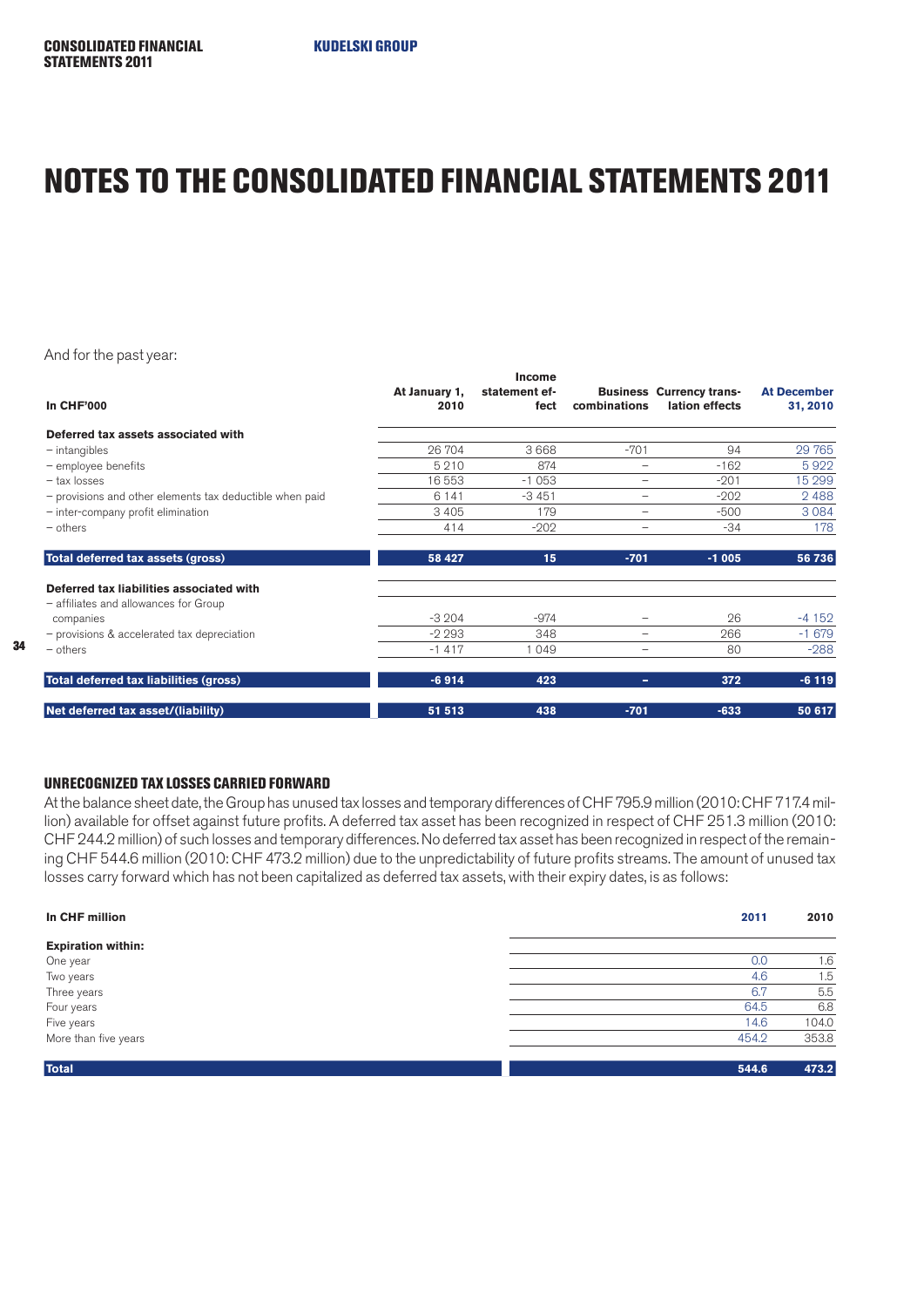#### 19. Financial assets and other non current assets

#### **In CHF'000 Note 31.12.2011 31.12.2010** Available-for-sale financial assets: – equity instruments with no quoted market price (level 3)  $\overline{4523}$  4 572 4 572 4 573 4 573 4 573 4 573 4 573 4 573 4 573 4 572 – marketable securities (level 1) 23 245 385 Loan – third party 7 677 1 870 Loan – related party 1 229 350 State and government institutions 19 491 and the state and government institutions of the state and government institutions of the state and government institutions of the state and government institutions of the state and Deferred contract cost (long term portion) 60 750 59 858 Others 4 634 5 441 **88 549 72 476**

Available-for-sale financial assets comprise equity instruments that do not have a quoted market price in an active market, and whose fair value cannot be measured reliably that are measured at cost net of impairment for kCHF 4523 (2010: kCHF 4572) and marketable securities for kCHF 245 (2010: kCHF 385) which have a maturity exceeding twelve months. Third party and related party loans are measured at amortized cost. The 2011 loan to a related party corresponds to the long term portion of the sale proceeds of the Audio activity that has been discounted using a 9.3% rate, while the 2010 amount corresponds to the non-eliminated portion of a loan granted to a joint-venture company that was repaid in 2011. The effective interest rate on third party loans is 2.49% (2010: 2.25%). Others mainly consist of guarantee deposits.

Selected government grants for R&D projects have been classified as long term receivables as it will not be received within the next 12 months, in line with a newly introduced regulation.

#### 20. Inventories

| In $CHF'000$     |         | 31.12.2011 31.12.2010 |
|------------------|---------|-----------------------|
| Raw materials    | 20 302  | 30 658                |
| Work in progress | 7 1 5 9 | 7405                  |
| Finished goods   | 35 641  | 47 640                |
|                  | 63 102  | 85 703                |

The cost of inventories recognised as an expense includes kCHF 2282 (2010: kCHF 2240) in respect of write-downs of inventories and has been reduced by kCHF 386 (2010: kCHF 559) in respect of the reversal of such write-down. Changes in inventories of finished goods and work in progress included in cost of material are kCHF 411 (2010: kCHF 1371).

35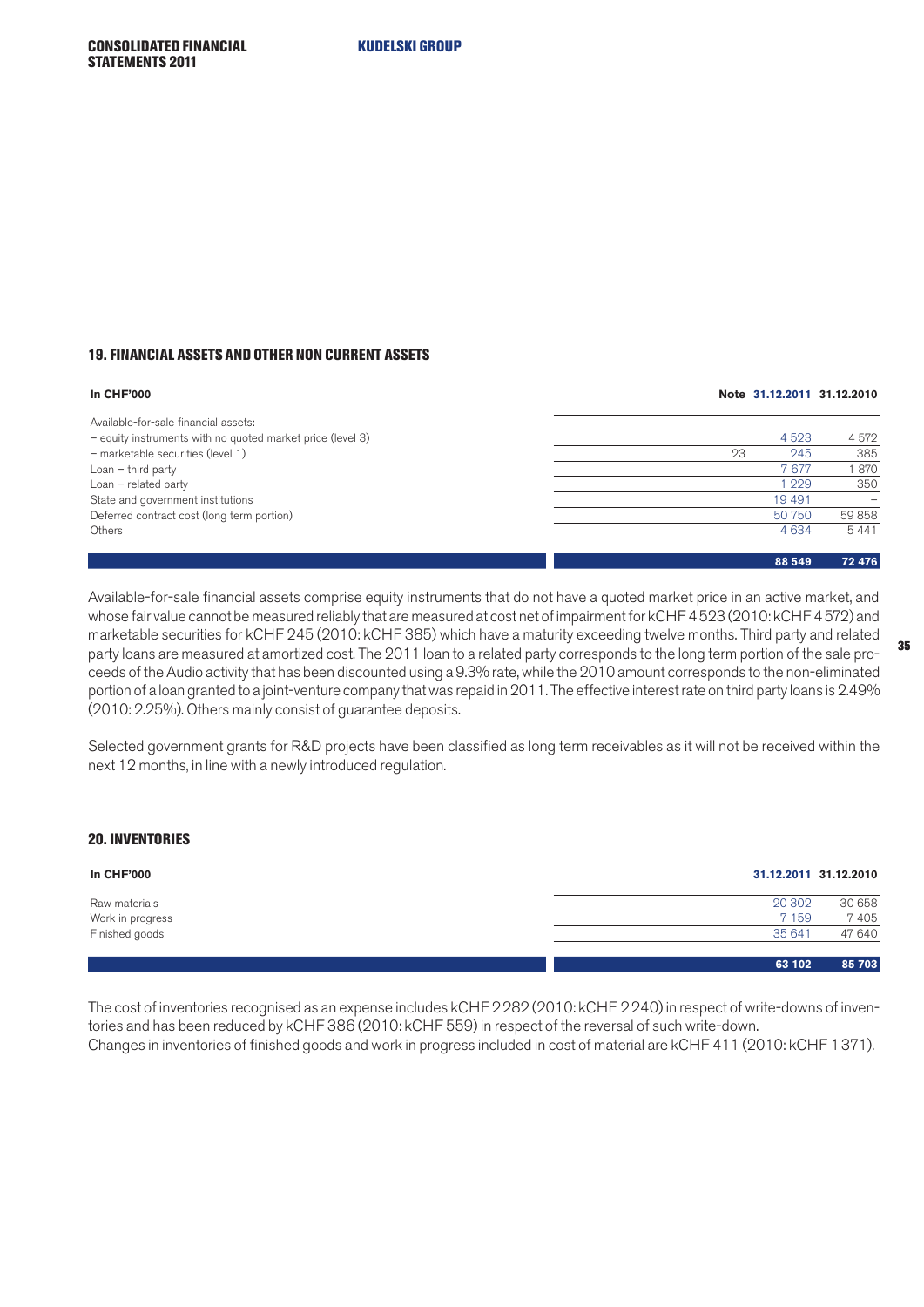### 21. Trade accounts receivable

| <b>In CHF'000</b>                                                                             |          | 31.12.2011 31.12.2010 |
|-----------------------------------------------------------------------------------------------|----------|-----------------------|
| Trade accounts receivable                                                                     | 242888   | 256 677               |
| Less: provision for impairment                                                                | $-27885$ | $-24384$              |
| Trade accounts receivable related parties                                                     | 4919     | 7680                  |
| Trade receivables - net                                                                       | 219922   | 239 973               |
| Amounts due from customers for contract work,<br>of which kCHF-416 provision (2010: kCHF-453) | 8 2 9 7  | 5485                  |
| <b>Total</b>                                                                                  | 228 219  | 245 458               |

Before accepting new customers, the Group performs a credit scoring to assess the potential customer's credit quality and defines credit limits by customer. Limits and scoring attributed are regularly reviewed. Furthermore, for low value added business deliveries, the Group usually works on a back to back basis.

The following table summarizes the movement in the provision for impairment:

| In $CHF'000$                                         | 2011     | 2010     |
|------------------------------------------------------|----------|----------|
| January 1                                            | $-24384$ | $-26754$ |
| Provision for impairment charged to income statement | $-7943$  | $-4071$  |
| Utilization                                          | 698      | 2 2 9 1  |
| Reversal                                             | 3 0 4 5  | 3773     |
| Change in scope                                      | 14       |          |
| Translation effects                                  | $-315$   | 377      |
| December 31                                          | $-27885$ | $-24384$ |

36

The creation and release of provision for impairment are included in other operating expenses in the income statement. Provisions recognized for the impairment of trade receivables amount to kCHF -7 943 (2010: kCHF -4 071). Amounts charged to the provision for impairment account are written-off when there is no expectation to recover additional cash.

The following table contains details of the trade accounts receivables ageing that are not overdue under the contractual payment terms and an analysis of overdue amounts that are not impaired:

| <b>In CHF'000</b>                                     |          | 31.12.2011 31.12.2010 |
|-------------------------------------------------------|----------|-----------------------|
| Not overdue                                           | 144 549  | 157 800               |
| Past due and not impaired:                            |          |                       |
| $-$ not more than one month                           | 30 0 39  | 26 484                |
| - more than one month and not more than three months  | 22 171   | 26 672                |
| - more than three months and not more than six months | 11 4 8 5 | 9538                  |
| - more than six months and not more than one year     | 5 3 8 7  | 11 295                |
| - more than one year                                  | 6 2 9 1  | 8 1 8 4               |
|                                                       |          |                       |

**Total trade accounts receivable, net 219 922 239 973**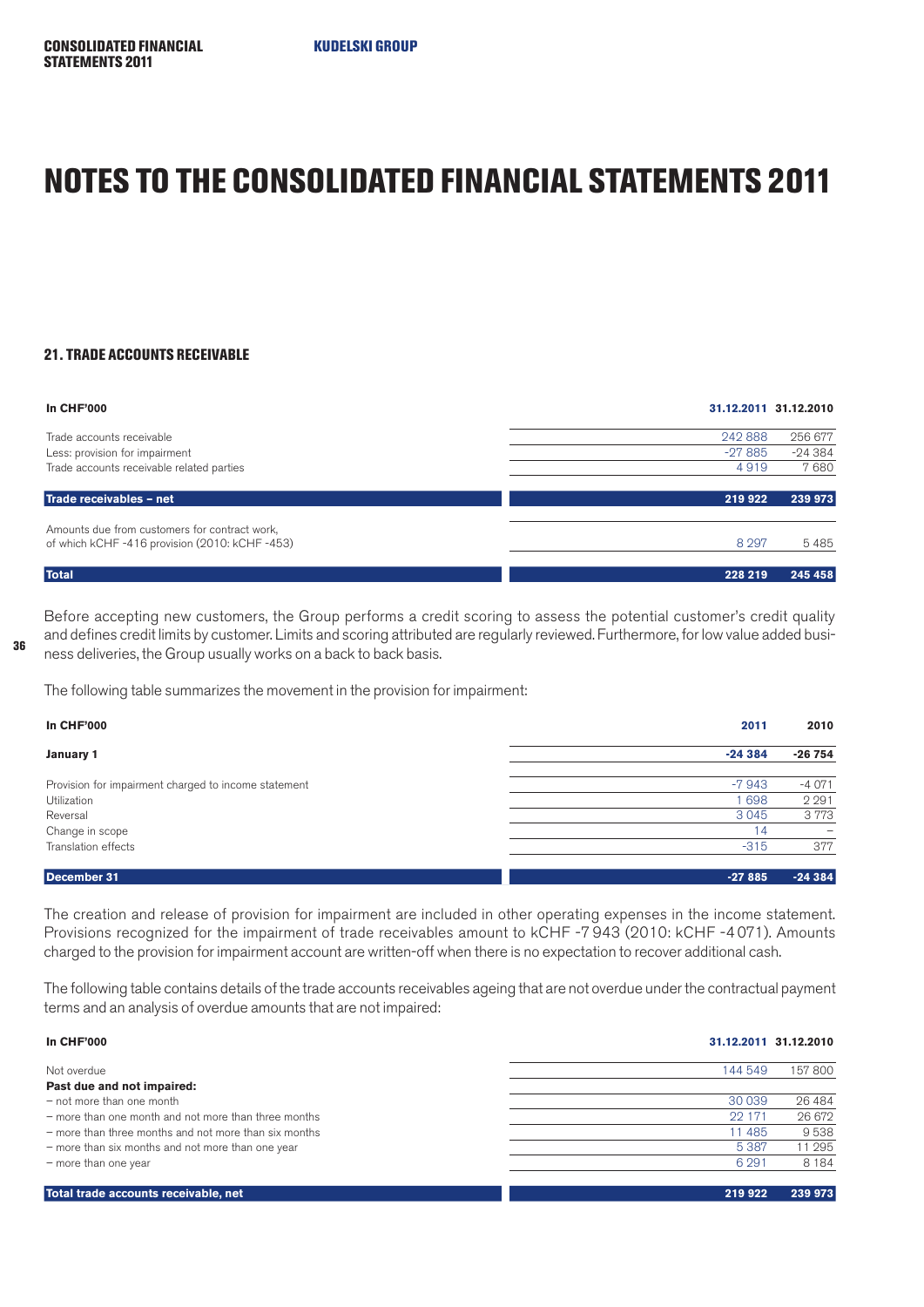#### 22. Other current assets

| <b>In CHF'000</b>                           |         | 31.12.2011 31.12.2010    |
|---------------------------------------------|---------|--------------------------|
| Loans third parties $-$ short term portion  | 1 253   | 306                      |
| Prepaid expenses                            | 6534    | 6943                     |
| Accrued income                              | 6640    | 1 226                    |
| State and government institutions           | 19421   | 24 837                   |
| Advances to suppliers and employees         | 10 905  | 11 169                   |
| Deferred contract cost (short term portion) | 18 350  | 19 329                   |
| Other receivables - third parties           | 4661    | 2 4 4 5                  |
| Other receivables - related parties         | 701     | $\overline{\phantom{m}}$ |
|                                             | 68 4 65 | 66 255                   |

Loans are measured at amortized cost. The effective interest rate on short term loans was 4.18% (2010: 10.2%).

| <b>23. FINANCIAL ASSETS</b>                                                                    |                            |
|------------------------------------------------------------------------------------------------|----------------------------|
| In CHF'000                                                                                     | Note 31.12.2011 31.12.2010 |
| Financial assets used for hedging:<br>$-$ derivative financial instruments (level 2)           | 37<br>411                  |
| Financial assets available-for-sale (short term portion):<br>- marketable securities (level 1) | 692                        |
|                                                                                                | 2 103<br>-                 |

Available-for-sale marketable securities include the following:

| <b>In CHF'000</b>       | Note 31.12.2011 31.12.2010 |         |
|-------------------------|----------------------------|---------|
| Asset-backed securities | 245                        | 385     |
| Money market securities | -                          | 692     |
|                         | 245                        | 1 0 7 7 |
| of which:               |                            |         |
| - short term            |                            | 692     |
| $-$ long term           | 245<br>19                  | 385     |
|                         | 245                        | 1 0 7 7 |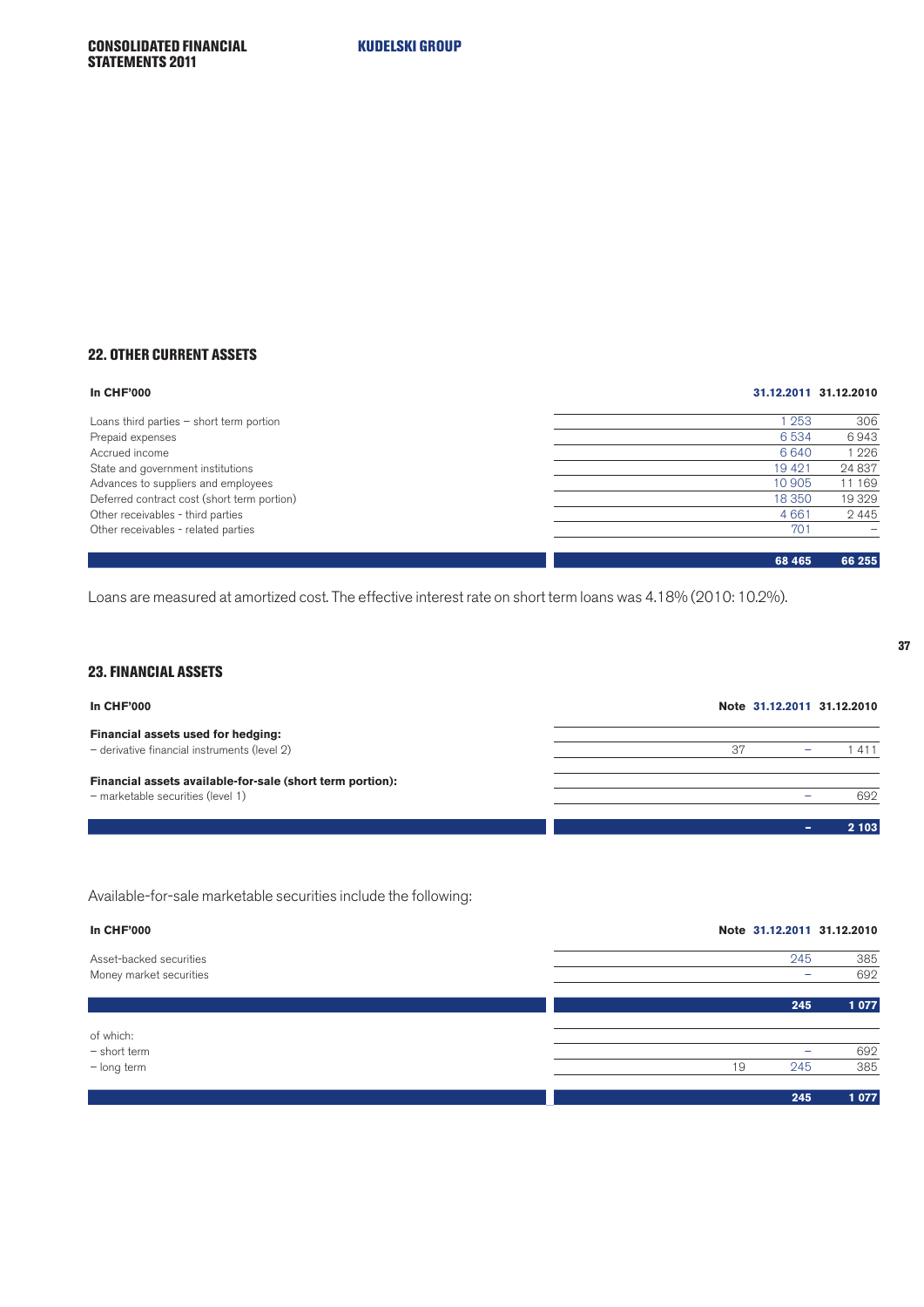#### 24. Cash and cash equivalents

| In CHF'000                                      |                   | 31.12.2011 31.12.2010 |
|-------------------------------------------------|-------------------|-----------------------|
| Cash at bank and in hand<br>Short term deposits | 275 943<br>13 648 | 167 254<br>31 777     |
|                                                 | 289 591           | 199 031               |

The effective interest rate on short term deposits was 0.8% (2010: 0.7%). These deposits have an average maturity of 30 days. The Group only enters into transactions with high rated banks.

#### 25. Share capital

38

#### Issued and fully paid share capital

| In $CHF'000$                                          |         | 31.12.2011 31.12.2010 |
|-------------------------------------------------------|---------|-----------------------|
| 48'749'832 / 48'738'312 bearer shares, at CHF 10 each | 487 498 | 487 383               |
| 46'300'000 registered shares, at CHF 1 each           | 46 300  | 46 300                |
|                                                       | 533798  | 533 683               |

The Registered Shares are neither listed nor traded on any stock exchange. The Bearer Shares have been listed on the main market of the SIX since August 2, 1999 (ticker: KUD, security number: 1 226 836; ISIN CH0012268360).

#### Authorized share capital

| In CHF'000                                        | 2011    | 2010   |
|---------------------------------------------------|---------|--------|
| 3'768'164 bearer shares, at CHF 10 each           | 37 682  | 37 682 |
| 3'200'000 registered shares, at CHF 1 each        | 3 200   | 3 200  |
|                                                   |         |        |
| <b>Authorized share capital as of December 31</b> | 40 8 82 | 40 882 |

The Board of Directors is authorized to increase the share capital in one or more stages until May 4, 2012, for the purpose of financing the full or partial acquisition of other companies.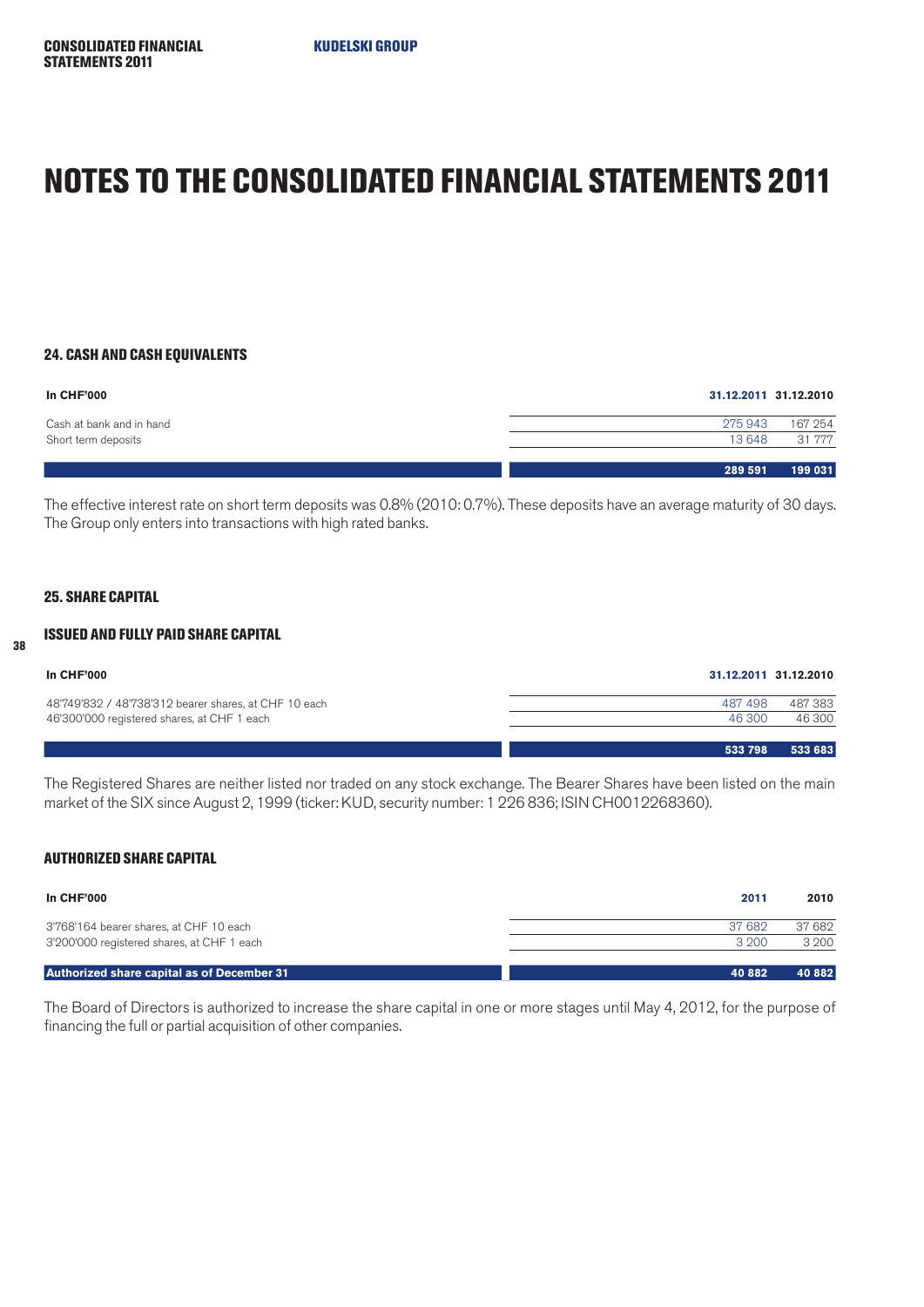#### Conditional share capital

| <b>In CHF'000</b>                                  | 2011    | 2010    |
|----------------------------------------------------|---------|---------|
| Conditional share capital as of January 1          | 107 755 | 109 503 |
| Employee share purchase plan                       | $-116$  | -88     |
| Exercise of options                                |         | $-7$    |
| Shares allotted to employees                       |         | $-1653$ |
| <b>Conditional share capital as of December 31</b> | 107 639 | 107 755 |
| Of which may be utilized as of December 31 for:    |         |         |
| - Convertible bonds:                               |         |         |
| 10'000'000 bearer shares, at CHF 10 each           | 100 000 | 100 000 |
| - Options or share subscriptions to employees:     |         |         |
| 763'924 / 775'444 bearer shares, at CHF 10 each    | 7639    | 7755    |
|                                                    |         |         |

#### **107 639 107 755**

The shareholders of Kudelski SA met in an Extraordinary General Meeting on September 30, 2005 and approved an increase of the conditional share capital of up to a total amount of CHF 100000000, through the issue of 10000000 bearer shares of a nominal value of CHF 10, to be issued as and when rights are exercised to convert the bonds of Kudelski SA and its subsidiaries. Furthermore the ordinary 2008 General Assembly approved an increase of the conditional share capital for options exercises or share subscriptions to employees up to a maximal amount of CHF 17477820 consisting of 1747782 bearer shares of a nominal value of CHF 10.

#### 26. Treasury shares

|                                      | <b>Number of Book value</b><br>bearer shares in CHF'000 |        |
|--------------------------------------|---------------------------------------------------------|--------|
| As of January 1, 2010                | 20 155                                                  | 380    |
| Sale of treasury shares              | $-20155$                                                | $-380$ |
| Acquisition of treasury shares       | 16752                                                   | 489    |
| As of December 31, 2010              | 16752                                                   | 489    |
| Treasury shares granted to employees | $-5584$                                                 | $-163$ |
| As of December 31, 2011              | 11 168                                                  | 326    |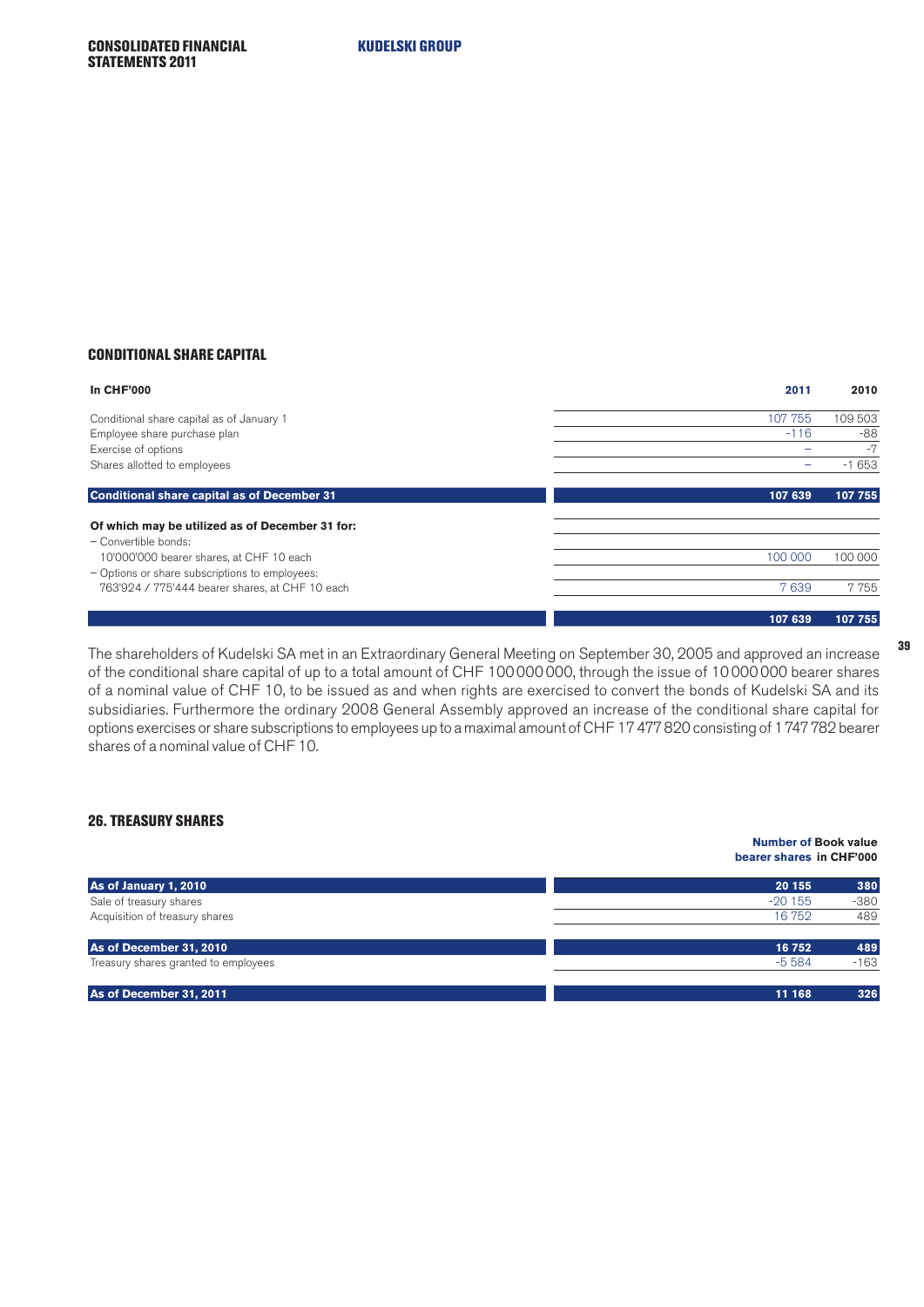#### 27. Long term financial debt

| In $CHF'000$                                                     | Note 31.12.2011 31.12.2010     |         |
|------------------------------------------------------------------|--------------------------------|---------|
| Bank loans                                                       | 21 294                         | 13694   |
| CHF 350 million 1.625% unsubordinated convertible bond 2005/2012 | 28<br>$\overline{\phantom{m}}$ | 339 205 |
| CHF 110 million 3% bond 2011/2016                                | 108 659<br>29                  |         |
|                                                                  |                                |         |

The effective interest rate on long term bank loans was 3.0% (2010: 3.7%). The CHF 350 million unsubordinated loan has been reclassified as short term in 2011 as it matures in less than 12 months.

**129 953 352 899**

#### 28. Convertible bond 2005/2012

On October 5, 2005, Kudelski Financial Services Holding SCA issued a CHF 350000000 unsubordinated convertible bond due 2012, convertible into bearer shares of Kudelski SA. This bond has a denomination of CHF 5000 nominal amount with an initial conversion price of CHF 67.76 per bearer shares of Kudelski SA with a nominal value of CHF 10. Bondholders may request conversion at any time from January 1, 2006 until September 12, 2012. The bond is callable at par value after October 5, 2010, subject to a 110% provisional call hurdle. If not converted prior to the date of maturity, the bonds will be redeemed at par value. Interest expense on the liability component of the bond is calculated on the effective yield basis using an effective rate of 3.2%.

#### 40

Following the payment of the 2010 dividend in 2011 and in accordance with terms and conditions of the convertible bond, conversion price has been set at CHF 65.94 per bearer share (2010: 66.98).

The convertible bond is recognized in the consolidated balance sheets as of December 31, as follows:

| <b>In CHF'000</b>                                             | 2011     | 2010     |
|---------------------------------------------------------------|----------|----------|
| Face value of convertible bond issued on October 5, 2005      | 350 000  | 350 000  |
| Transactions costs                                            | $-5719$  | $-5719$  |
| Equity conversion component                                   | $-34087$ | $-34087$ |
| Liability component on initial recognition on October 5, 2005 | 310 194  | 310 194  |
| Cumulative Interest expense as of January 1                   | 30 355   | 24 4 96  |
| Interest expense for the year                                 | 11 708   | 11 546   |
| Interest paid                                                 | $-5688$  | $-5688$  |
| Interest accrued (short term portion)                         | $-1.343$ | $-1.343$ |
| <b>Liability component as of December 31</b>                  | 345 226  | 339 205  |

It has been reclassified as short term in 2011 as it matures in less than 12 months. Transaction costs amounted to kCHF 6337 of which kCHF 618 were allocated to the equity component of the convertible bond.

The above interest expense includes the following:

| In $CHF'000$                                                            | 2011            | 2010         |
|-------------------------------------------------------------------------|-----------------|--------------|
| Base interest (1.625%)<br>Allocation of the equity conversion component | 5688<br>5 2 0 3 | 5688<br>5041 |
| Effective interest expense (effective yield rate of 3.2%)               | 10891           | 10729        |
| Allocation of transaction costs                                         | 817             | 817          |
| Interest expense                                                        | 11708           | 11 546       |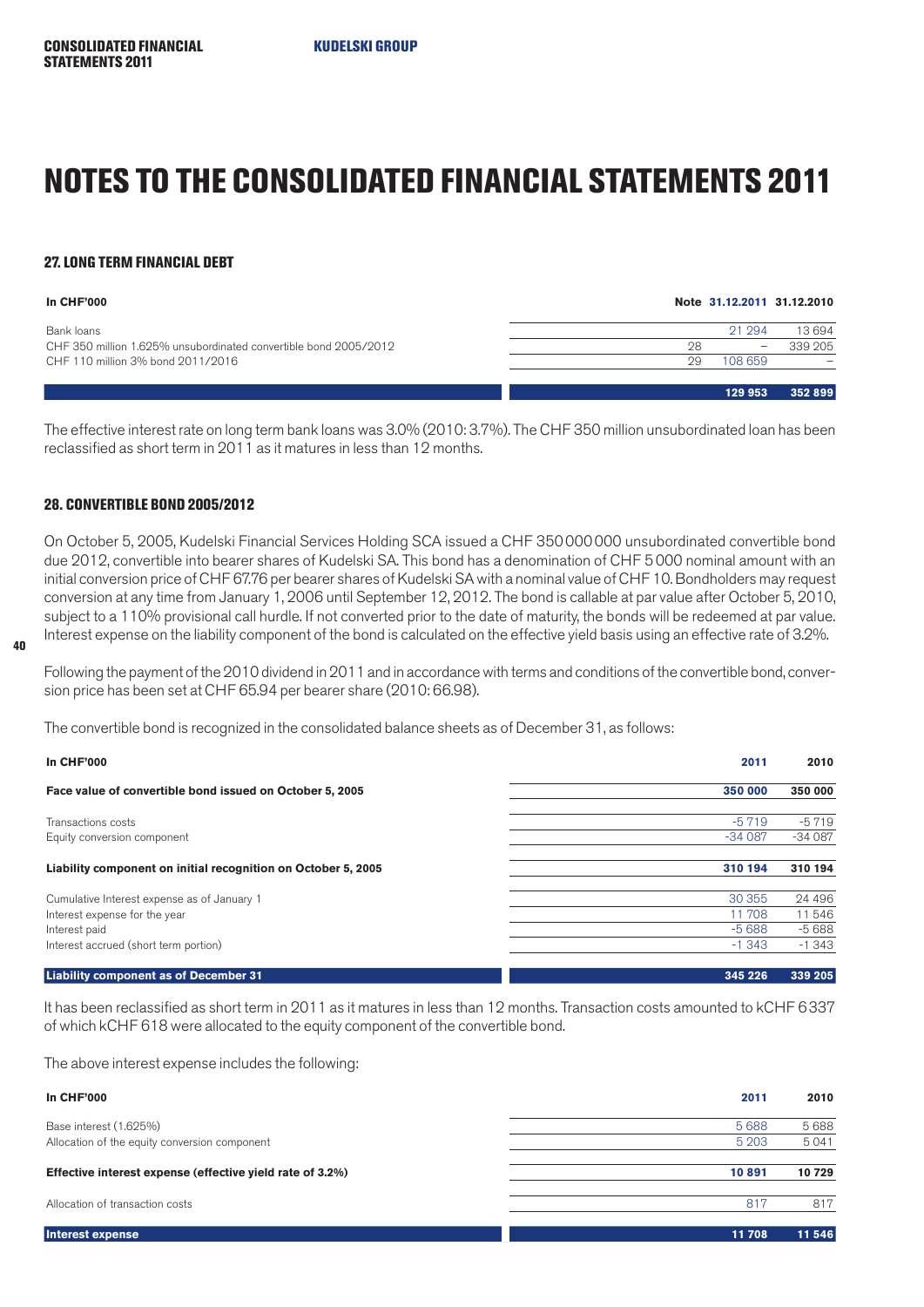#### 29. Bond 2011/2016

On June 16, 2011 Kudelski SA issued a CHF 110 million bond with a subscription price of 100.284%, bearing an interest rate of 3% and maturing on December 16, 2016 with denominations of CHF 5 000 and multiples thereof. The bonds are measured at amortized cost using the effective interest rate method. The proceeds amounts to kCHF 110 312 less issuance costs of kCHF 1 786 totaling a net proceed of kCHF 108 526 and resulting in an effective interest rate of 3.32%.

The bond is recognized in the consolidated balance sheets as of December 31, as follows:

| In CHF'000                                       | 2011    |
|--------------------------------------------------|---------|
| Net proceed of bond issuance                     | 108 526 |
| Interest expense for the year:                   |         |
| $-$ interest                                     | 778     |
| - amortization of transaction costs less premium | 133     |
| Interest paid                                    | $-1650$ |
| Interest accrued (short term portion)            | $-128$  |
| <b>Liability component as of December 31</b>     | 108 659 |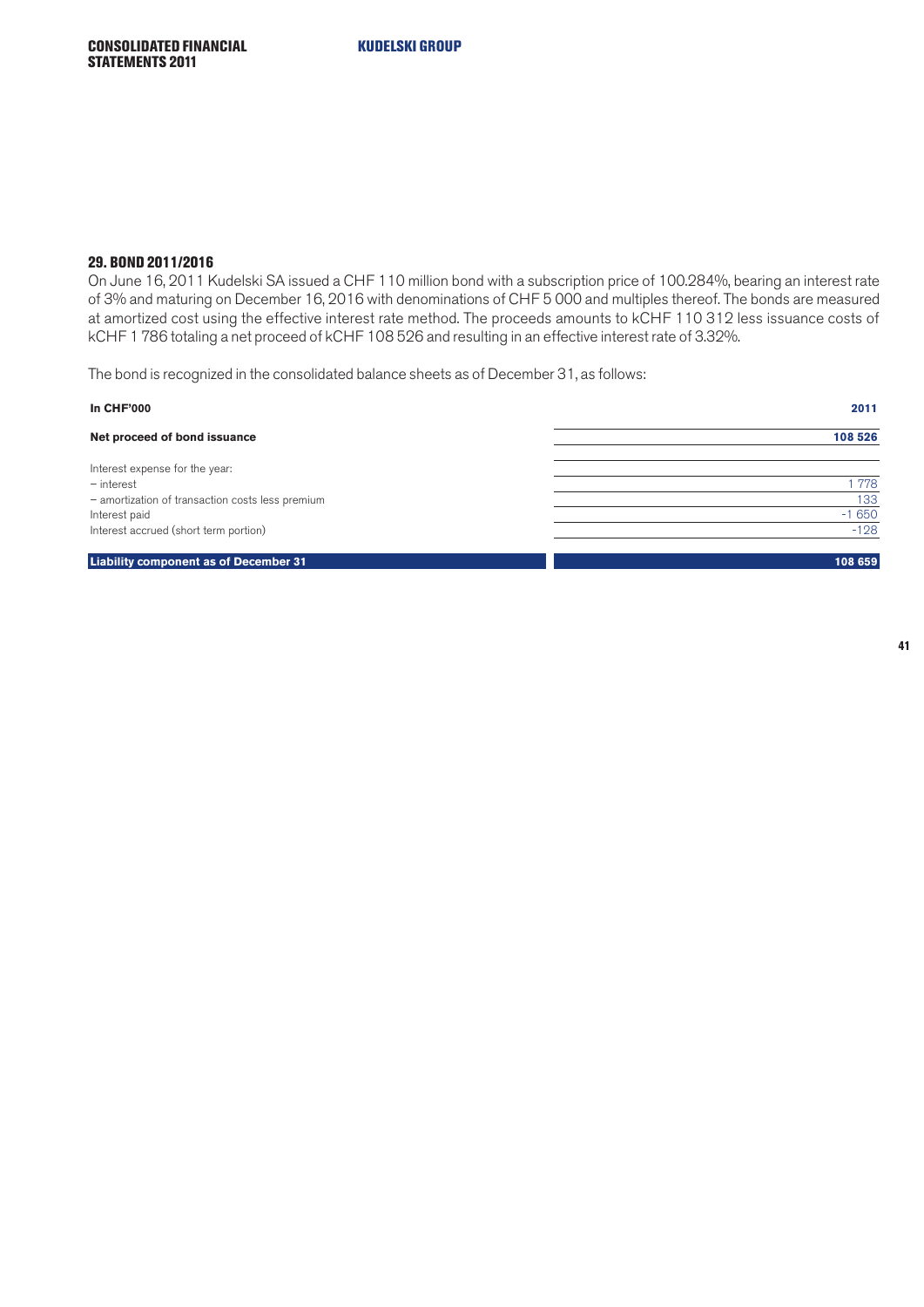#### 30. Employee benefits liabilities

In addition to the social security plans mandated by the law, the Kudelski Group sponsors one independent pension plan in Switzerland. All employees are covered by this plan, which is a defined benefit plan according to IAS 19. Retirement benefits are based on contributions, computed as a percentage of salary, adjusted for the age of the employee and shared approximately 46%/54% by employee and employer. In addition to retirement benefits, the plan provides death and long-term disability benefits to its employees. Liabilities and plan assets are determined every year by an independent actuary.

Abroad the Kudelski Group sponsors ten other long term employee benefit plans treated as defined benefit plans according to IAS 19. Liabilities and plan assets are determined every year by an independant local actuary.

Plan assets have been estimated at market fair value. Liabilities have been calculated according to the "Projected Unit Credit" method.

42

The following table sets forth the status of the pension plans and the amount that is recognized in the balance sheet:

| <b>In CHF'000</b>                     | 31.12.2011 | 31.12.2010 | 31.12.2009               | 01.01.2009 |
|---------------------------------------|------------|------------|--------------------------|------------|
| Fair value of plan assets             | 98732      | 105 664    | 95 089                   | 75 443     |
| Defined benefit obligation            | $-149230$  | $-164785$  | $-129.496$               | $-111687$  |
| <b>Funded status</b>                  | $-50498$   | $-59$ 121  | $-34407$                 | $-36244$   |
| Unrecognized gains/(losses)           | $-18090$   | $-31336$   | $-9338$                  | $-14537$   |
| Unrecognized prior service cost       | -22        | $-48$      | $\overline{\phantom{m}}$ |            |
| <b>Prepaid/(accrued) pension cost</b> | $-32386$   | $-27737$   | $-25069$                 | $-21707$   |

The liability that is recognized in the balance sheet at December 31, 2011 amounts kCHF 32 386 (kCHF 27 737 at December 31, 2010).

According to IAS 19, the following amount is recorded as net pension cost in the income statement of the financial year 2011 (respectively 2010):

| <b>In CHF'000</b>                  | 2011     | 2010     |
|------------------------------------|----------|----------|
| Service cost                       | $-19885$ | $-16452$ |
| Interest cost                      | $-4258$  | $-4318$  |
| Expected return on plan assets     | 4755     | 4 2 7 9  |
| Employees contributions            | 6 0 78   | 5871     |
| Amortization of gains/(losses)     | $-906$   | $-94$    |
| Amortisation of prior service cost | $-4$     | $-2$     |
| Curtailment gain / (loss)          | 2 1 4 2  |          |
| <b>Net pension (cost)/income</b>   | $-12078$ | $-10716$ |
| <b>Exchange rate difference</b>    | 191      | 1 1 2 6  |
| <b>Employer contribution</b>       | 7 2 3 8  | 7 082    |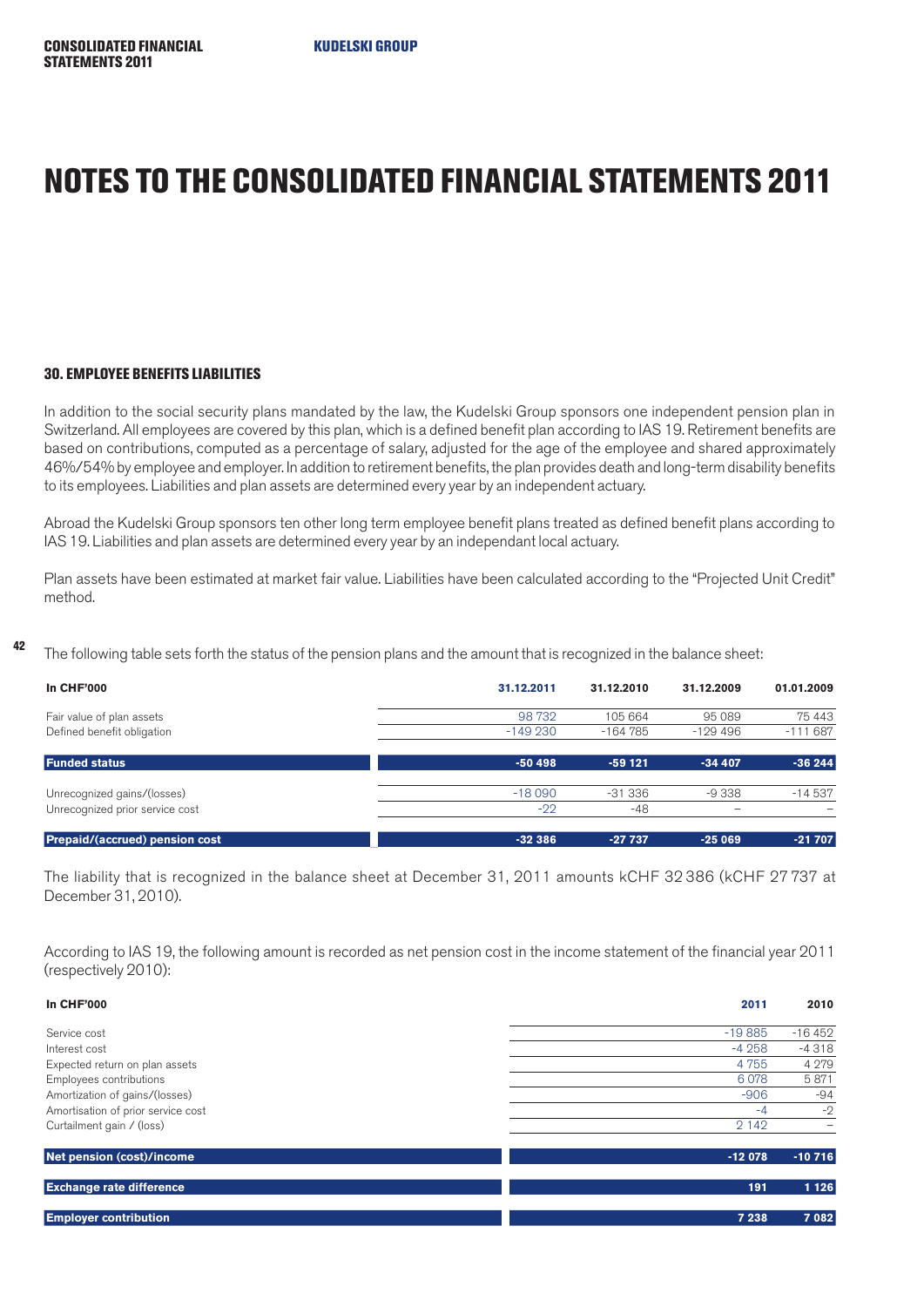The net pension cost for the financial year 2011 amounts kCHF 12078 (kCHF 10716 for the financial year 2010). The main assumptions used for the calculation of the pension cost and the defined benefit obligation for the years 2011 and 2010 are as follows:

#### **31.12.2011 31.12.2010**

| <b>Switzerland</b>                               |                           |           |
|--------------------------------------------------|---------------------------|-----------|
| Discount rate                                    | 2.50%                     | 2.50%     |
| Rate of future increase in compensations         | 2.00%                     | 2.00%     |
| Rate of future increase in current pensions      | $0\%$ 5 years, then $1\%$ | 1.00%     |
| Expected long-term rate of return on plan assets | 4.50%                     | 4.50%     |
|                                                  | 4.5% on                   | 4.9% on   |
| Turnover                                         | average                   | average   |
|                                                  | according to according to |           |
| Retirement age                                   | the rules                 | the rules |
| <b>Abroad</b>                                    |                           |           |
| Discount rate                                    | 4.69%                     | 4.25%     |
| Rate of future increase in compensations         | 3.16%                     | 3.33%     |
|                                                  | 8.2% on                   | 9.0% on   |
| Turnover                                         | average                   | average   |
|                                                  | according to according to |           |
| Retirement age                                   | the law                   | the law   |

The changes in defined benefit obligation, fair value of plan assets and unrecognized gains/(losses) and unrecognized prior service cost during the year 2011 and 2010 are as follows:

#### **A. Change in defined benefit obligation**

| <b>In CHF'000</b>                             | 2011      | 2010      |
|-----------------------------------------------|-----------|-----------|
| Defined benefit obligation as of 1.1.         | $-164785$ | $-129496$ |
| Service cost                                  | $-19885$  | $-16452$  |
| Interest cost                                 | $-4258$   | $-4318$   |
| Change in assumptions                         | 13513     | $-18232$  |
| Change in pension plan                        |           | -50       |
| Actuarial gains/(losses)                      | 6 3 3 4   | $-147$    |
| Acquisition                                   |           | $-160$    |
| Curtailment                                   | 13862     |           |
| Benefits payments                             | 5798      | 2945      |
| Exchange rate difference                      | 191       | 1 1 2 5   |
| Defined benefit obligation as of December 31, | $-149230$ | $-164785$ |

43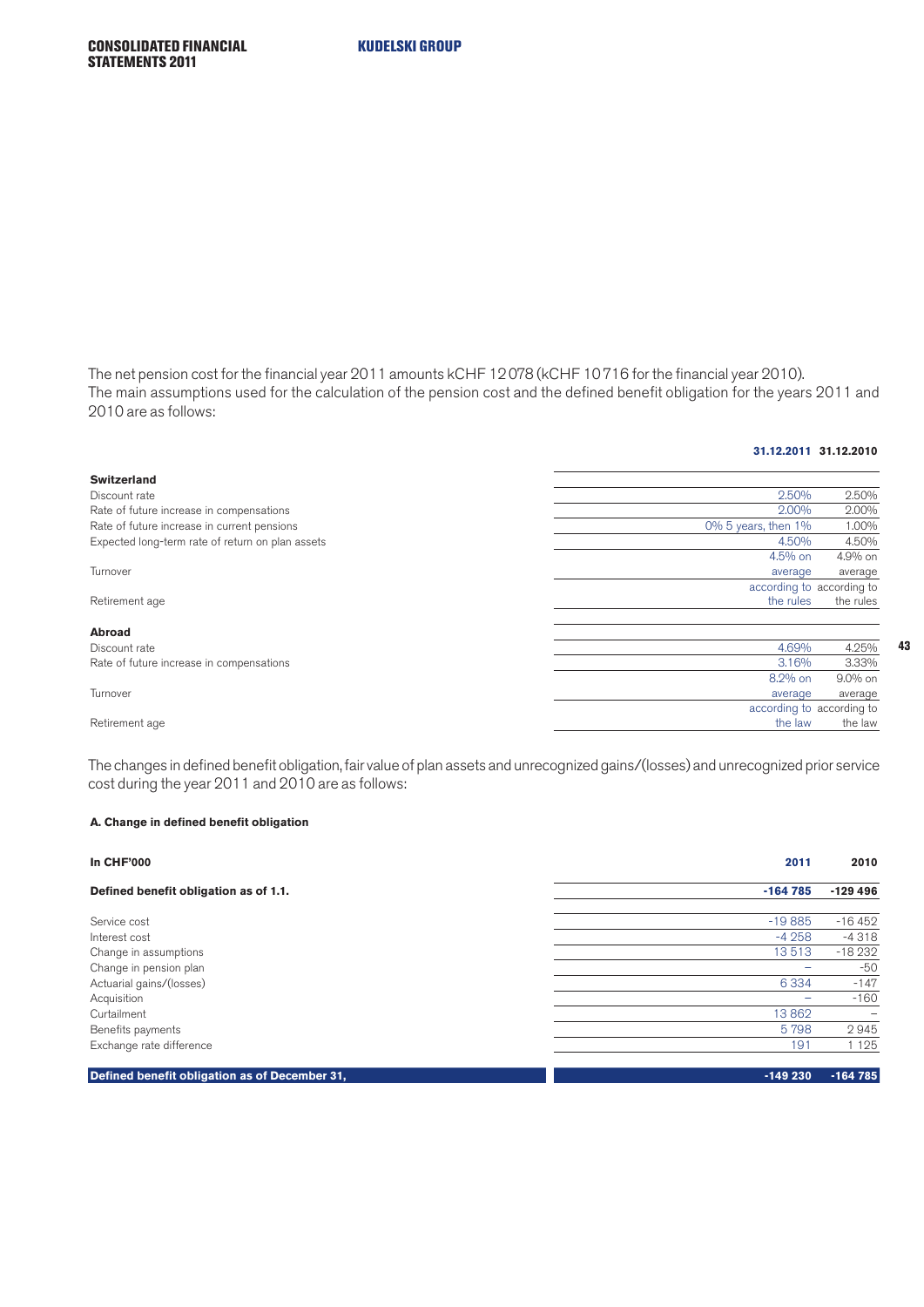#### **B. Change in fair value of plan assets**

| <b>In CHF'000</b>                            | 2011    | 2010    |
|----------------------------------------------|---------|---------|
| Fair value of plan assets as of 1.1.         | 105 664 | 95 089  |
| Expected return on plan assets               | 4755    | 4 2 7 9 |
| Employees' contributions                     | 6 0 78  | 5871    |
| Employer's contribution                      | 7 2 3 8 | 7082    |
| Plan assets gains/(losses)                   | $-9314$ | $-3712$ |
| Benefits (paid)/received                     | $-5797$ | $-2945$ |
| Curtailment                                  | $-9892$ |         |
| Fair value of plan assets as of December 31, | 98732   | 105 664 |

#### **C. Change in unrecognized gains/(losses)**

44

| In $CHF'000$                                   | 2011     | 2010     |
|------------------------------------------------|----------|----------|
| Unrecognized gains/(losses) as of 1.1.         | $-31336$ | $-9339$  |
| Amortization                                   | 906      | 94       |
| Change in assumptions                          | 13513    | $-18232$ |
| Actuarial gains / (losses)                     | 6 3 3 4  | $-147$   |
| Plan assets gains / (losses)                   | $-9313$  | $-3712$  |
| Curtailment                                    | 1806     |          |
| Unrecognized gains/(losses) as of December 31, | $-18090$ | $-31336$ |

#### **D. Change in Unrecognized prior service cost**

| In $CHF'000$                                    | 2011       | 2010  |
|-------------------------------------------------|------------|-------|
| Unrecognized prior service cost as of 1.1.      | $-48$      |       |
| Unrecognized prior service cost during the year |            | $-50$ |
| Amortization                                    |            |       |
| Exchange rate difference                        |            |       |
| Curtailment                                     | $\Omega$ 1 |       |
| Unrecognized gains/(losses) as of December 31,  | $-22$      | $-48$ |

The actual return on plan assets amounts to kCHF -4559 in 2011 (kCHF 567 for the year 2010). The estimated employer's contribution to the pension plans for the financial year 2012 amount kCHF 6470.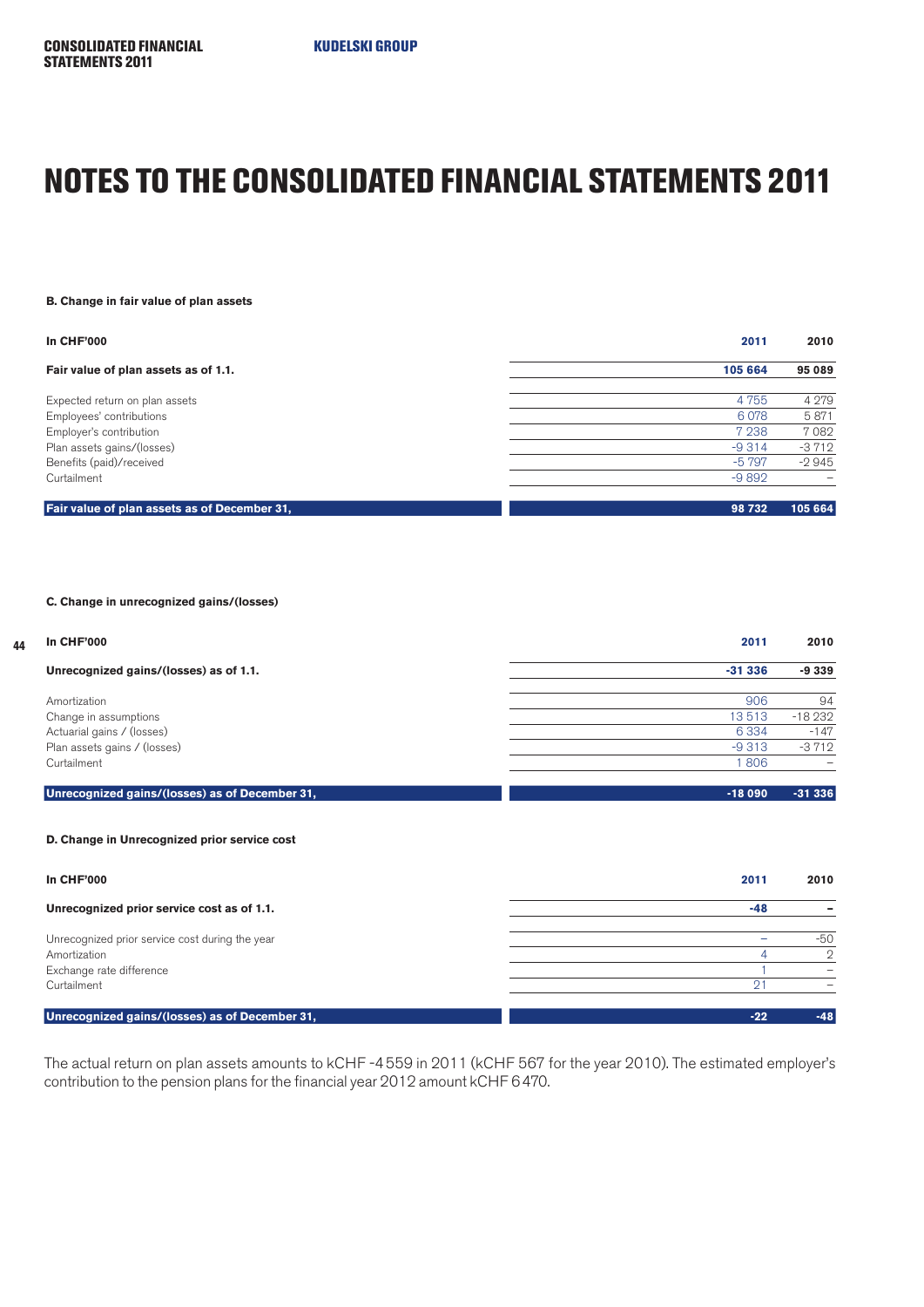The categories of plan assets and their corresponding expected return at December 31, 2011 (respectively December 31, 2010) are as follows:

|                     |            |            | Proportion in % Expected return Proportion in % Expected return |            |
|---------------------|------------|------------|-----------------------------------------------------------------|------------|
| <b>In CHF'000</b>   | 31.12.2011 | 31.12.2011 | 31.12.2010                                                      | 31.12.2010 |
| Cash                | 12.1%      | 1.0%       | 4.9%                                                            | 2.0%       |
| Swiss bonds         | 27.8%      | 3.3%       | 28.6%                                                           | 3.3%       |
| Foreign bonds       | $7.2\%$    | 3.3%       | 7.8%                                                            | 3.3%       |
| Swiss shares        | 16.5%      | 7.0%       | 20.8%                                                           | 7.0%       |
| Foreign shares      | 22.4%      | 6.5%       | 24.2%                                                           | 6.5%       |
| Real estates        | 12.0%      | 4.5%       | 11.2%                                                           | 4.5%       |
| Structured products | $2.0\%$    | 4.5%       | 2.5%                                                            | 4.5%       |
| <b>Total</b>        | 100.0%     | 4.5%       | 100.0%                                                          | 4.9%       |

#### 31. Provisions for other liabilities and charges

| <b>In CHF'000</b>                               | Restructur-<br>ing<br>provisions | Legal fee<br>and<br>litigations  | <b>Provision</b><br>for<br>warranty | Total<br>2011    | <b>Total</b><br>2010 |
|-------------------------------------------------|----------------------------------|----------------------------------|-------------------------------------|------------------|----------------------|
| As of January 1                                 | 1060                             | 9515                             | 1936                                | 12 5 11          | 10 189               |
| Additional provisions                           | 6622                             | 925                              | 343                                 | 7890             | 8622                 |
| Unused amounts reversed<br>Used during the year | $-128$                           | $\overline{\phantom{m}}$<br>$-4$ | $-376$<br>$-323$                    | $-376$<br>$-455$ | $-5384$<br>$-415$    |
| Exchange differences                            | 25                               | 95                               | $-47$                               | 73               | $-501$               |
| <b>As of December 31</b>                        | 7 5 7 9                          | 10 531                           | 1 5 3 3                             | 19 643           | 12511                |
| Thereof:                                        |                                  |                                  |                                     |                  |                      |
| - Short term                                    | 6841                             | 8971                             | 1533                                | 17 345           | 10 1 14              |
| - Long term                                     | 738                              | 1560                             | -                                   | 2 2 9 8          | 2 3 9 7              |
|                                                 | 7 5 7 9                          | 10 531                           | 1533                                | 19 643           | 12511                |

**Restructur-**

#### Restructuring provisions

Following the Group restructuring plan announced late 2011, provisions for restructuring have been recognised in the 2011 accounts. In 2010, restructuring provisions mainly include lease termination considered as onerous contract.

#### Legal fee and litigations

A number of Group companies are the subject of litigation arising out of the normal conduct of their business, as a result of which claims could be made against them. Such claims, in whole or in part, might not be covered by insurance. The provisions for legal fee and lawsuit are valued according to the best management estimate principle.

#### Provision for warranty

Provisions for warranty-related costs are recognised when the product is sold or service provided. Initial recognition is based on historical experience. The initial estimate of warranty-related costs is revised annually.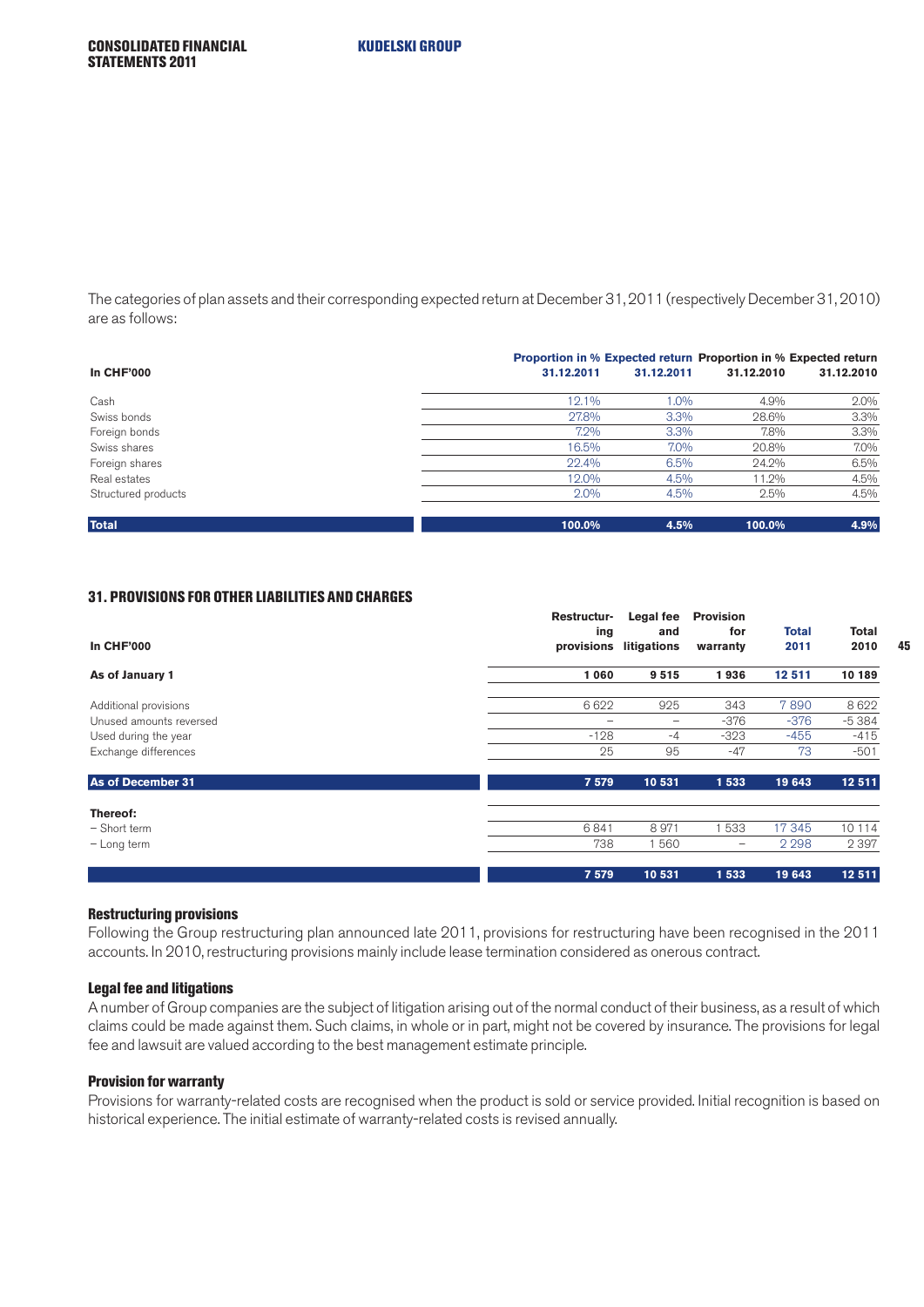### 32. Other long term liabilities and derivative financial instruments

| In $CHF'000$                                 | Note 31.12.2011 31.12.2010 |      |
|----------------------------------------------|----------------------------|------|
| Contingent consideration - long term portion |                            | 2590 |
| Loans granted by third parties               |                            | 384  |
| Other long-term liabilities                  | 1 188                      | 464  |
| Derivative financial instruments             | 0.92                       |      |
|                                              |                            |      |

The contingent consideration has been reclassified as short term in 2011. Loan granted by third parties bears a 3% interest rate in 2010.

**2 280 4 438**

#### 33. Short term financial debt

| In CHF'000                                                       | Note 31.12.2011 31.12.2010 |        |
|------------------------------------------------------------------|----------------------------|--------|
| Short term bank borrowings                                       | 38 150                     | 61 596 |
| CHF 350 million 1.625% unsubordinated convertible bond 2005/2012 | 345 226<br>28              |        |
|                                                                  | 383 376                    | 61 596 |

46

The average effective interest paid in 2011 for short term bank borrowings was 1.83% (2010: 3.92%).

#### 34. Trade accounts payable

| <b>In CHF'000</b>                                                                    | 31.12.2011 31.12.2010 |                                   |
|--------------------------------------------------------------------------------------|-----------------------|-----------------------------------|
| Trade accounts payable - third parties<br>Trade accounts payable $-$ related parties | 54 184                | 55980<br>$\overline{\phantom{m}}$ |
|                                                                                      | 54 196                | 55 980                            |

#### 35. Other current liabilities

| In $CHF'000$                                  |         | 31.12.2011 31.12.2010 |
|-----------------------------------------------|---------|-----------------------|
| Accrued expenses                              | 69 0 83 | 73 477                |
| Deferred income                               | 8 7 7 6 | 9033                  |
| Payable to pension fund                       | 682     | 820                   |
| Contingent consideration - short term portion | 2075    | 435                   |
| Other payables                                | 13 204  | 18 259                |
|                                               |         |                       |
|                                               | 93 820  | 102 024               |

#### 36. Advances received from clients

| <b>In CHF'000</b>                          |         | 31.12.2011 31.12.2010 |
|--------------------------------------------|---------|-----------------------|
| Amounts due to customers for contract work | 2 2 4 2 | 4610                  |
| Advances from clients                      | 14 255  | 8033                  |
|                                            | 16 497  | 12 643                |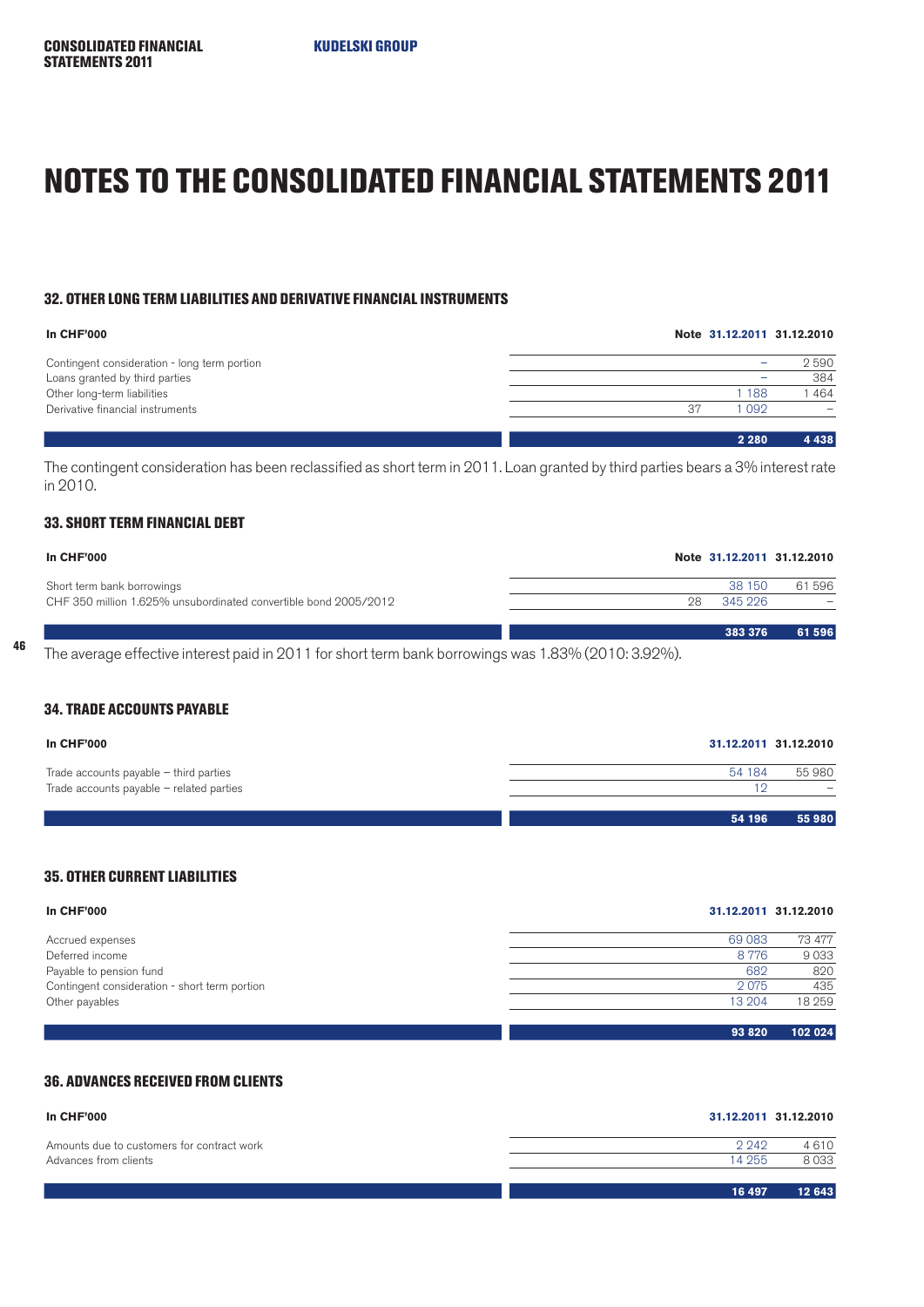#### 37. Derivative financial instruments

|                                                                               | <b>Contract of underlying</b> | principal amount                                                  | <b>Assets</b>            |                   |         | <b>Liabilities</b> |
|-------------------------------------------------------------------------------|-------------------------------|-------------------------------------------------------------------|--------------------------|-------------------|---------|--------------------|
| In CHF'000                                                                    |                               | 31.12.2011 31.12.2010 31.12.2011 31.12.2010 31.12.2011 31.12.2010 |                          |                   |         |                    |
| Currency related instruments (level 2)<br>- Over the counter currency options | 27 6 25                       | 28 050                                                            | -                        | 411               | 2524    | 456                |
| - Cross currency swaps                                                        | 1696                          | 14 0 25                                                           |                          |                   | 16      |                    |
| Interests related instruments (level 2)                                       |                               |                                                                   |                          |                   |         |                    |
| - Interest rate swap                                                          | 13 160                        |                                                                   |                          | $\qquad \qquad -$ | 092     |                    |
| Total of derivatives financial instruments                                    | 42 481                        | 42 075                                                            | ۰                        | 1411              | 3 6 3 2 | 456                |
| Of which:                                                                     |                               |                                                                   |                          |                   |         |                    |
| - Short-term                                                                  | 29 321                        | 42 075                                                            | $\overline{\phantom{a}}$ | 411               | 2540    | 456                |
| - Long-term                                                                   | 13 160                        | –                                                                 |                          | $\qquad \qquad -$ | 092     |                    |

Short-term derivatives on currencies are entered into to cover exposure in foreign currencies. Liabilities in connection with currency related instruments are classified as held-for-trading. Assets and interest related instruments qualify as cash flow hedge. The contractual maturity date of all the currency related instruments is less than one year while the interest related instruments have concomitant maturities with underlying loan agreements. The undiscounted planned cash inflow and outflow in connection with currency related instruments are kCHF 26781 and kCHF 29321 respectively (2010: kCHF 43541 and kCHF 42075).

#### 38. Cash flows for acquisition of subsidiaries

|                                                                                |              | 2011     | 2010     |
|--------------------------------------------------------------------------------|--------------|----------|----------|
| <b>In CHF'000</b>                                                              |              | Acquisi- | Acquisi- |
|                                                                                | <b>Notes</b> | tions    | tions    |
| Tangible fixed assets                                                          |              | 50       | 317      |
| Intangible fixed assets (excluding goodwill)                                   |              | 322      | 3 3 2 4  |
| Net working capital                                                            |              | $-75$    | 49       |
| Deferred tax liabilities                                                       |              | $\equiv$ | $-701$   |
| Long term liabilities                                                          |              |          | $-151$   |
| Cash and cash equivalents                                                      |              | 69       |          |
| Fair value of net assets acquired for the Group                                | 4            | 366      | 2838     |
| Goodwill                                                                       |              | ÷        | 105      |
| Impact of transaction with non controlling interests                           | 4            | -        | 27 696   |
|                                                                                |              |          |          |
| <b>Total acquisition costs</b>                                                 |              | 366      | 30 639   |
| Of which:                                                                      |              |          |          |
| - cash consideration paid                                                      |              | 366      | 30 639   |
| - acquisition costs                                                            |              |          |          |
|                                                                                |              | 366      | 30 639   |
| To adjust for:<br>- prior years contingent considerations paid                 |              | 361      | 2 1 2 9  |
| - prior year acquisition costs paid                                            |              |          | 3624     |
| - correction of prior year purchase price                                      |              | -        | $-2384$  |
| - cash and cash equivalents acquired                                           | 4            | $-69$    |          |
|                                                                                |              |          |          |
| Net cash outflow from acquisitions                                             |              | 658      | 34 008   |
| of which have been classified for cash flow statement purposes as follow:      |              |          |          |
| - investing activity (acquisition of subsidiaries, cash outflow):              |              | 658      | 2688     |
| - financing activity (acquisition of non controlling interests, cash outflow): |              |          | 31 320   |

47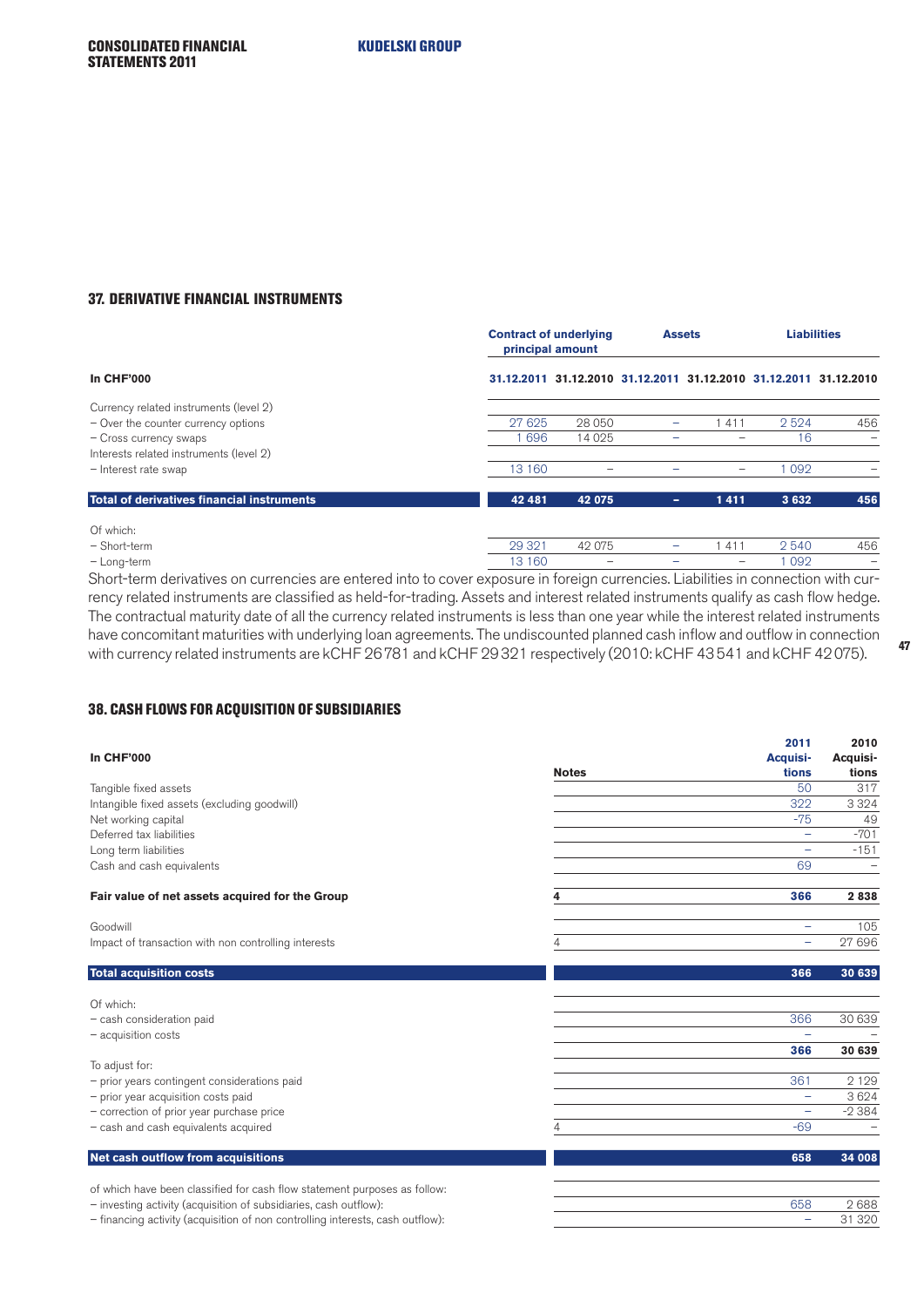#### 39. Principal shareholders

|                      |                       | <b>Voting rights</b> |                       | <b>Shareholdings</b> |  |
|----------------------|-----------------------|----------------------|-----------------------|----------------------|--|
|                      | 31.12.2011 31.12.2010 |                      | 31.12.2011 31.12.2010 |                      |  |
| Kudelski family pool | 57%                   | 57%                  | 24%                   | 24%                  |  |

The Kudelski family pool includes Stefan and André Kudelski (controlled by André Kudelski).

#### 40. Research and development

The following amounts were recognized as expenses and charged to the income statement:

| In CHF'000               | 2011    | 2010    |
|--------------------------|---------|---------|
| Research and development | 214 270 | 238 011 |

#### 41. Dividend

The ordinary dividend paid in 2011 was kCHF 16011 (2010: kCHF 15958) which corresponds to a dividend of CHF 0.30 (2010: CHF 0.30) per bearer share and CHF 0.03 (2010: CHF 0.03) per registered share.

For the current year, the Board of Directors proposes a dividend of CHF 0.10 per bearer share and CHF 0.01 per registered share. The dividend to be paid is kCHF 5'338 and may fluctuate upon exercise of options, conversion rights, issuance of additional share capital for the employees and for the Employee Share Program by utilization of the conditional share capital. The proposal of the Board of Directors is to pay this dividend out of the newly created Capital contribution reserve and is subject to the approval of shareholders at the Annual General Meeting. It has not been included as a liability in these financial statements.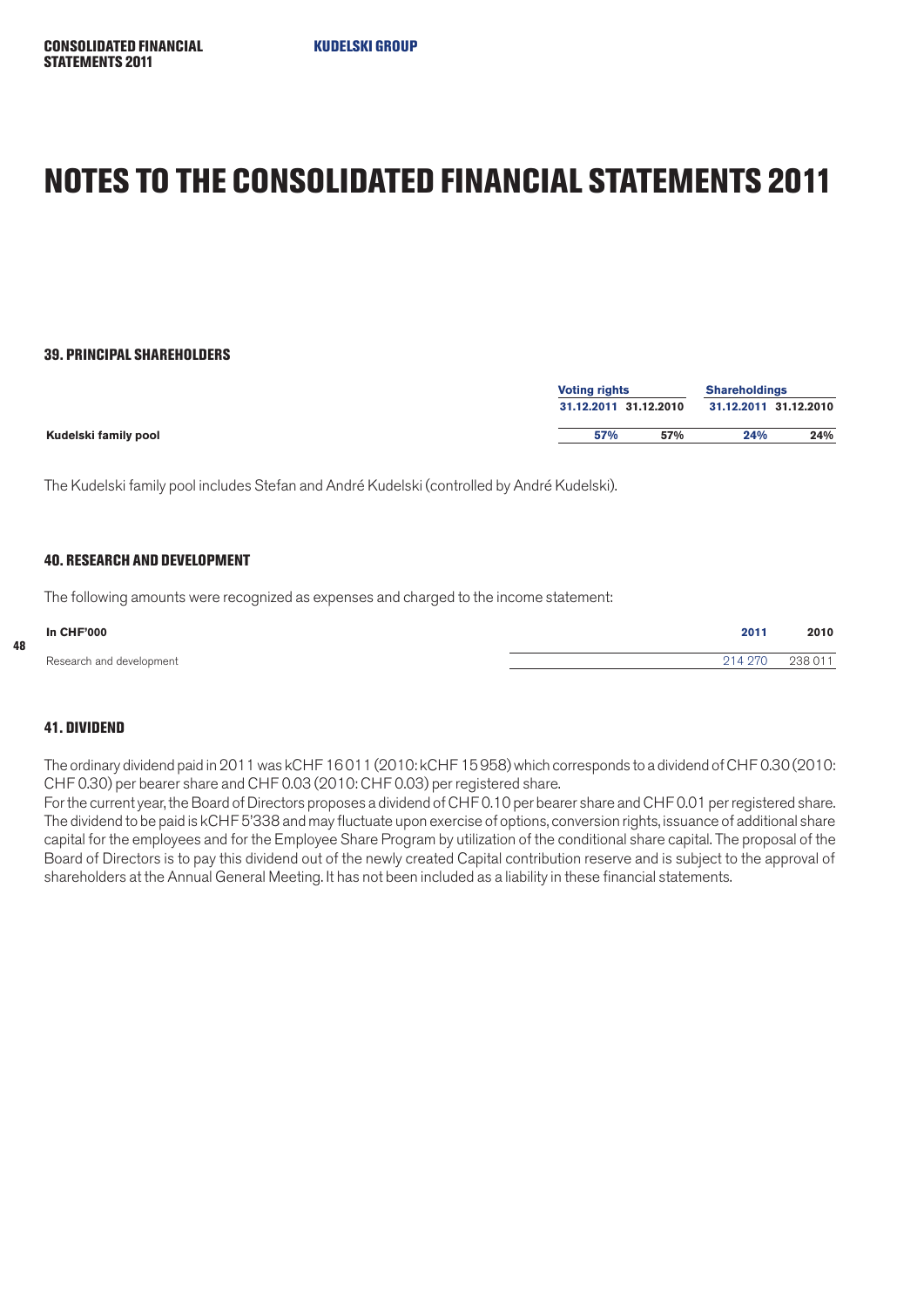#### 42. Employee share participation plans

#### Employee share purchase program (ESPP)

As of financial year 2004, the Group set up a plan to allow employees of certain Group companies to buy shares, giving them preferential conditions to buy Kudelski SA bearer shares. All such shares purchased and the additional shares and options obtained through this plan are subject to a three-year blocking period. In 2011, the Board of Directors decided to modify the rules and regulations of the share purchase plan by replacing the distribution of options by shares.

|                                    | <b>Shares</b><br>2011 | <b>Shares</b><br>2010 | <b>Options</b><br>2010 |
|------------------------------------|-----------------------|-----------------------|------------------------|
| Shares underwritten by employees   | 9600                  | 7800                  |                        |
| Bonus shares and options from ESPP | 920                   | 976                   | 584                    |
| Total employee share program       | 11 5 20               | 8776                  | 584                    |

| <b>In CHF'000</b>                                   | <b>Shares</b><br>2011 | <b>Shares</b><br>2010 | <b>Options</b><br>2010 |
|-----------------------------------------------------|-----------------------|-----------------------|------------------------|
| Amount paid by employee                             |                       | 49                    |                        |
| Booked corporate charges (excluding social charges) | 44                    | 32                    | Б.                     |

The following table summarizes the options part of this plan:

|                                          | <b>Strike price</b> |                          |                |
|------------------------------------------|---------------------|--------------------------|----------------|
|                                          | in CHF              | <b>Options</b>           | <b>Options</b> |
| Changes in options held                  | 2011                | 2011                     | 2010           |
| In circulation on January 1              | 20                  | 565                      | 1 2 9 2        |
| In circulation on January 1              | 15                  | 6691                     | 6 107          |
| Total in circulation on January 1        |                     | 7 256                    | 7 3 9 9        |
| New rights issued                        | 15                  | $\overline{\phantom{0}}$ | 584            |
| Rights exercised                         | 20                  |                          | $-723$         |
| Rights forfeited                         | 20                  | $-565$                   | $-4$           |
| In circulation on December 31            |                     | 6691                     | 7 256          |
| - of which exercisable as of January 1   | 20                  | 565                      |                |
| - of which exercisable as of December 31 | 20                  | -                        | 565            |
| - of which exercisable as of January 1   | 15                  |                          |                |
| - of which exercisable as of December 31 | 15                  | 4 7 6 8                  |                |

#### Shares issued for employees

In 2010, 165335 bearer shares of Kudelski SA were given to employees for no consideration as part of their remuneration, of which 148170 include a seven-year blocking period and 17165 include a three year blocking period. The fair value recognized for this equity based compensation is, in 2010, kCHF 1982. In 2011, no such distribution occured.

**115 174 5**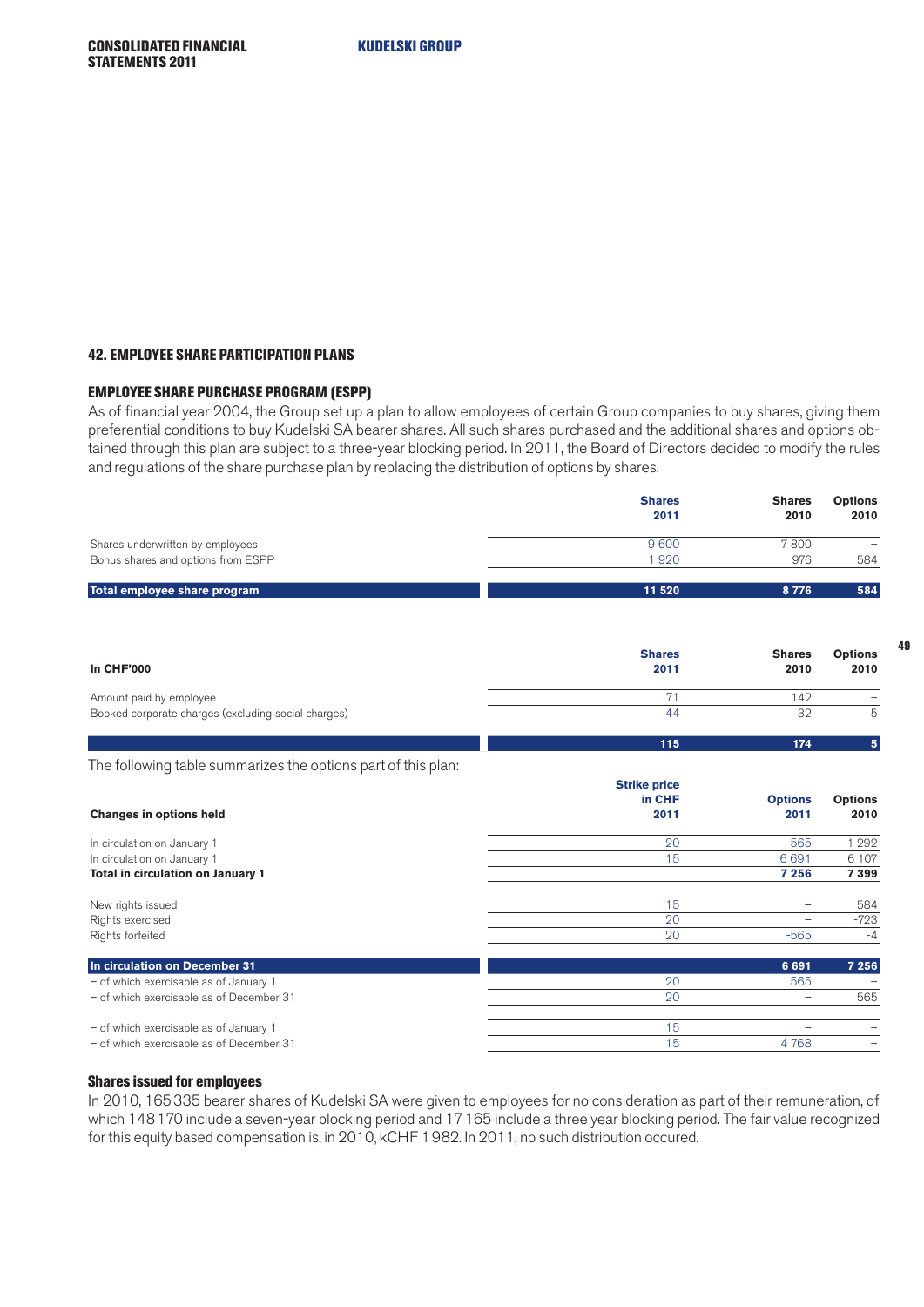#### 43. OpenTV Corp - share based payments

On March 26, 2010 OpenTV Corp completed the redemption of all of its outstanding Class A ordinary shares, other than such Class A shares held by Kudelski Group. Since that date OpenTV Corp is a wholly owned subsidiary of the Kudelski Group.

#### Retention plan following kudelski group acquisition

Upon completion of OpenTV Corp's acquisition by the Kudelski Group, OpenTV Corp purchased 16 752 Kudelski SA bearer shares in 2010 in order to establish a retention plan for selected OpenTV employees. Such shares are subject to vesting condition lapsing with respect of one third on each anniversary date of June 30, 2011, June 30, 2012 and June 30, 2013 before such shares are transferred to the employees. The fair value of these shares amounted to kCHF 489 and was based on market price on the purchase date.

In 2011, following the departure of employees, 8668 shares did and will not vest and were transferred to Kudelski SA while 5584 shares vested and were transferred to the employees. The expense of kCHF 46 (2010: kCHF 135) is charged to the income statement according to the vesting conditions.

50

Before the full acquisition of the Group, OpenTV Corp, a subsidiary of the Group, recognizes compensation expenses for shares and share options granted to employees and board members as detailed below.

#### Other OPENTV CORP Share BAseD payment

Prior to the full acquisition of OpenTV Corp in 2010, OpenTV Corp recognized compensation expenses for shares and share options granted to employee and board members as detailed below. Such plans are no longer valid since the full acquisition in 2010.

#### Stock option plan

In 2011 and 2010, no option was granted to employees and board members of OpenTV Corp. In 2010, Employees and board members of OpenTV Corp exercised 85815 options with an average strike price of USD 1.16. In April 2010, OpenTV Corp accelerated its employee stock option vesting as a result of Kudelski's acquisition, and redeemed all its outstanding and vested stock options. The table below summarizes movements in options in 2011 and 2010:

|                                     | <b>Options</b><br>outstand-<br><b>Exercice</b><br>price<br>ing | Weighted<br>average<br>exercice<br>price |
|-------------------------------------|----------------------------------------------------------------|------------------------------------------|
|                                     | in USD                                                         | in USD                                   |
| Balance, January 1, 2010            | 4 697 728<br>-                                                 | 4.65                                     |
| Options exercised                   | $-85815$ $1.03 - 1.51$                                         | 1.16                                     |
| Options redeemed                    | $-4611913103 - 8206$                                           | 4.66                                     |
| Balance, December 31, 2010 and 2011 | -<br>$\overline{\phantom{a}}$                                  | 0.00                                     |

As of December 31, 2010 and 2011, OpenTV Corp did not have any stock options outstanding.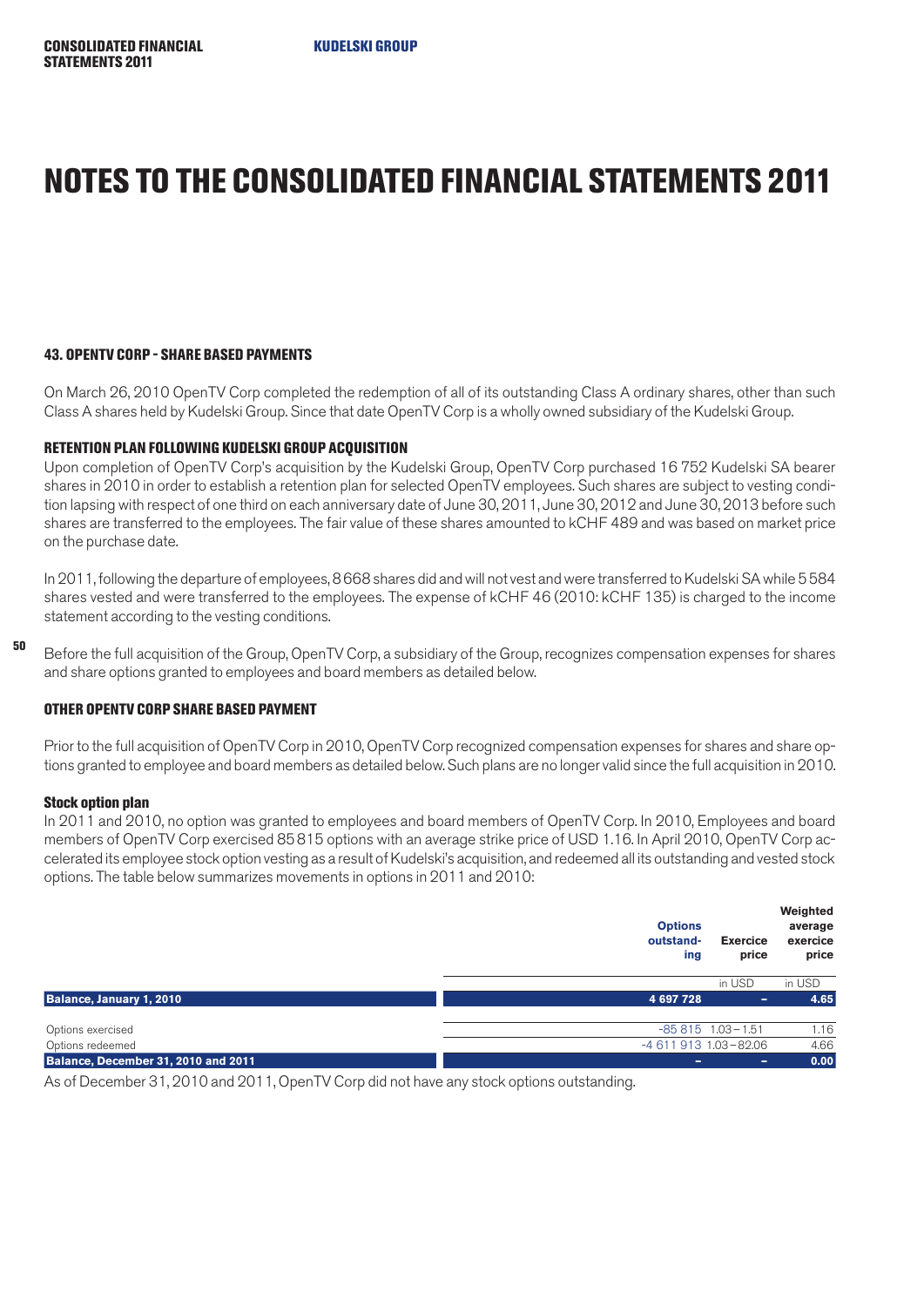#### Employee and board members share allocations

In March 2008, OpenTV Corp issued 100000 restricted Class A ordinary shares to OpenTV's executive chairman. Such shares are restricted as to sale or transfer for a period of four years from the date of grant.

In November 2008, OpenTV Corp issued 100000 restricted Class A ordinary shares to OpenTV's chief executive officer. The restriction as to sale or transfer of such shares lapse with respect to one-third of the restricted shares on each of March 5, 2009, 2010 and 2011. As of December 31, 2009, restrictions as to 33333 of such shares lapsed and OpenTV Corp withheld 12 864 of such shares to satisfy applicable withholding tax liabilities.

In March 2009, OpenTV Corp issued 100 000 restricted Class A ordinary shares to OpenTV's chief executive officer. The restrictions as to sale or transfer for such shares lapse with respect to one-third of the restricted shares on each January 1, 2010, 2011 and 2012.

In January 2010, OpenTV Corp issued 100000 restricted Class A ordinary shares to OpenTV's chief executive officer. The restrictions as to sale or transfer for such shares lapse with respect to one-third of the restricted shares on each January 1, 2011, 2012 and 2013.

Subsequently, OpenTV Corp removed the restrictions and redeemed all these shares in April 2010 as result of Kudelski's acquisition.

Pursuant to the company's share based compensation plan, upon a change in control in the company, outstanding stock options and stock award held by an employee become fully vested. The closing of the tender offer by the Kudelski Group qualified as a change of control as defined in the share based compensation plan. As a result, on November 25, 2009, OpenTV Corp accelerated all of the unvested shares causing the remaining share-based compensation expense to be recognized in the second half of 2009. Therefore the activity relating to OpenTV's unvested restricted shares during the years ended December 31, 2010 is as follows:

|                                                               | <b>Number of Shares</b> | Weighted<br>average<br><b>Grant date</b><br>fair value |
|---------------------------------------------------------------|-------------------------|--------------------------------------------------------|
| Unvested share balance, January 1, 2010                       |                         |                                                        |
| Unvested restricted shares granted                            | 100 000                 | 1.55                                                   |
| Restriction removed as a result of Kudelski Group acquisition | $-100000$               | 1.55                                                   |
| Unvested shares balance, December 31, 2011 and 2010           | -                       | 0.00                                                   |

At December 31, 2011 and 2010, OpenTV Corp did not have any stock options outstanding.

#### Other share based transactions

In 2010, OpenTV Corp converted its non controlling interests in its subsidiary, OpenTV Inc., into OpenTV Corp shares for kCHF 47. After the conversion, there are no remaining minority shares from OpenTV Inc. outstanding.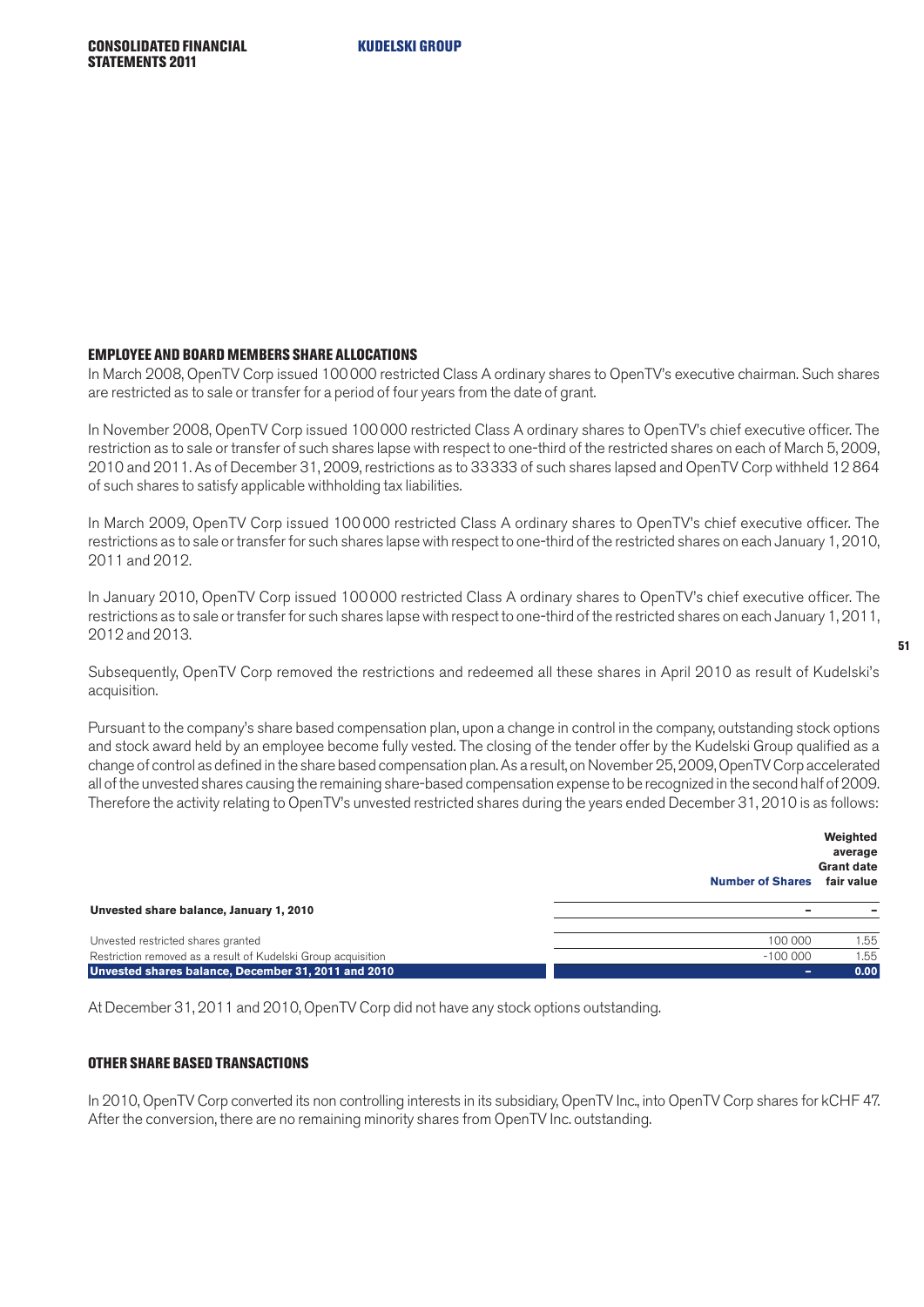#### Opentv share based transactions impacts

The impact of OpenTV Corp share based transactions on the Group financial statements is as follows:

| <b>In CHF'000</b>                                             |     | <b>Retained Translation</b><br>earnings difference statement | Income                   |         | <b>Retained Translation</b><br>earnings difference statement | <b>Income</b> |
|---------------------------------------------------------------|-----|--------------------------------------------------------------|--------------------------|---------|--------------------------------------------------------------|---------------|
|                                                               | 201 | 2011                                                         | 2011                     | 2010    | 2010                                                         | 2010          |
| Stock option and share based compensation expense recognized  |     |                                                              |                          |         |                                                              |               |
| Redeem of restricted shares and options                       |     |                                                              |                          | 1 1 0 1 |                                                              | $-1$ 101      |
| Exercise of options                                           |     |                                                              | $\overline{\phantom{0}}$ | $-108$  |                                                              | 108           |
| Conversion by minority into OpenTV Corp shares                |     |                                                              |                          | 44      |                                                              |               |
| Impact of shares cancelled for withholding tax purposes       |     |                                                              |                          |         |                                                              |               |
| <b>Total in OpenTV Corp books</b>                             | -   |                                                              | $\overline{\phantom{a}}$ | 1 0 3 7 |                                                              | $-993$        |
|                                                               |     |                                                              |                          |         |                                                              |               |
| Acceleration of vesting period considered as acquisition cost |     |                                                              |                          |         |                                                              | 993           |
| Total in Kudelski Group books                                 | -   |                                                              | $\overline{\phantom{a}}$ | 1 0 3 7 | -                                                            |               |

#### 52 44. Related parties

#### Trading transactions

Transactions between the Group and its subsidiaries, which are related parties of the Group have been eliminated on consolidation and are not disclosed in this note. During the year, Group entities entered into the following significant trading transactions with related parties, associates or joint ventures that are not member of the Group:

|                                   | Sale of goods<br>and services |         |                          | <b>Purchase of goods</b><br>and services |                          | <b>Amounts owed</b><br>to related parties | <b>Amounts owed</b><br>by related parties |          |  |
|-----------------------------------|-------------------------------|---------|--------------------------|------------------------------------------|--------------------------|-------------------------------------------|-------------------------------------------|----------|--|
| <b>In CHF'000</b>                 | 2011                          | 2010    | 2011                     | 2010                                     | 31.12.11                 | 31.12.10                                  | 31.12.11                                  | 31.12.10 |  |
| Hantory Co., Ltd                  | 4 0 1 9                       | 2633    | -                        |                                          | 44                       | $\overline{\phantom{0}}$                  | 854                                       | 696      |  |
| APT-Skidata Ltd                   | 4 1 1 8                       | 4 3 9 1 | -                        | —                                        | 12                       | —                                         | 855                                       | 875      |  |
| Skidata Parking System            | 8 2 6 9                       | 10 1 28 | -                        | —                                        | -                        | -                                         | 2860                                      | 2032     |  |
| SKIDATA India Private Limited     | 580                           | 2 3 9 3 | $\overline{\phantom{0}}$ |                                          | $\overline{\phantom{0}}$ | $\qquad \qquad -$                         | 216                                       | 838      |  |
| Resort Technology Partners LLC    | 3940                          | 2425    | $\overline{\phantom{0}}$ | —                                        | $\overline{\phantom{0}}$ | $\overline{\phantom{0}}$                  | -                                         | 3023     |  |
| <b>Tickercorner Group</b>         |                               | 28      | -                        | $\qquad \qquad -$                        | $\overline{\phantom{0}}$ | -                                         | $\overline{\phantom{0}}$                  |          |  |
| Audio Technology Switzerland SA   | 930                           |         | -                        |                                          |                          |                                           | 930                                       |          |  |
| <b>Total associated companies</b> | 22 856                        | 21998   | -                        | $\overline{\phantom{a}}$                 | 56                       | -                                         | 6715                                      | 7 4 6 4  |  |
| Polyright SA                      |                               | 71      | 131                      | 75                                       |                          | 17                                        |                                           | 407      |  |
| Nagra Thomson Licensing           |                               | 64      | 231                      | $\overline{\phantom{m}}$                 |                          |                                           |                                           |          |  |
| <b>Total joint ventures</b>       | $\overline{\phantom{a}}$      | 135     | 362                      | 75                                       | -                        | 17                                        | $\overline{\phantom{0}}$                  | 407      |  |

APT SkiData and SkiData Parking Ltd are sales representatives companies for SkiData Group. Polyright SA and Nagra Thomson Licensing were disposed of in 2011, while Ticketcorner was sold in 2010.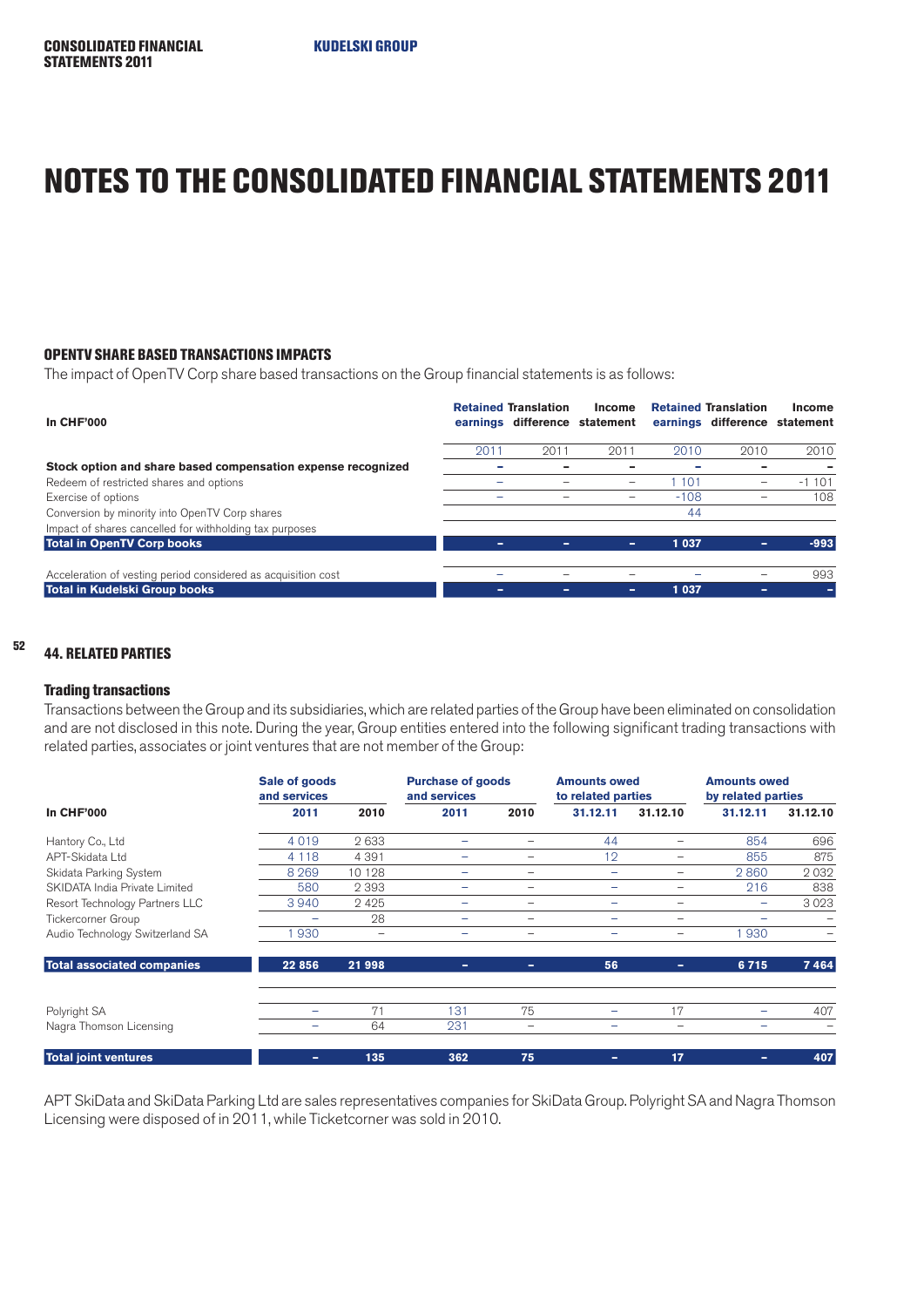Audio Technology Switzerland acquired the audio business carved out from Kudelski. Audio Technology Switzerland is considered as a related party as Kudelski Board members and Executives invested in the company. The amount owed by such related party corresponds to the amortized cost value of inventory and fixed assets transfered. An independent third-party assessment identified a price range: the transaction price lies within such range.

#### 45. Compensation, shareholdings and loans

Total compensation granted directly or indirectly by Kudelski SA or by one of its affiliated companies during 2011 and 2010 to the members of the Board of Directors, members of the Group management and former board members are as follow:

|                                                    | <b>Base</b><br>compensation<br>in Cash<br><b>CHF</b> | Variable<br>compensation<br>in Cash<br><b>CHF</b> | <b>Variable</b><br>compensation<br>in Kudelski<br><b>Shares</b><br>(number) | <b>Other</b><br><b>CHF</b> | <b>Total</b><br>2011<br><b>CHF</b> |
|----------------------------------------------------|------------------------------------------------------|---------------------------------------------------|-----------------------------------------------------------------------------|----------------------------|------------------------------------|
| <b>Board of Directors</b>                          |                                                      |                                                   |                                                                             |                            |                                    |
| Kudelski André, chairman                           | 551 000                                              | $\qquad \qquad -$                                 |                                                                             | -                          | 551 000                            |
| Smadja Claude, vice chairman                       | 130 000                                              | $\overline{\phantom{0}}$                          | $\qquad \qquad -$                                                           | -                          | 130 000                            |
| Bucher Norbert, member                             | 60 000                                               | $\qquad \qquad -$                                 | $\overline{\phantom{m}}$                                                    | $\overline{\phantom{m}}$   | 60 000                             |
| Dassault Laurent, member                           | 40 000                                               | $\overline{\phantom{0}}$                          | $\overline{\phantom{m}}$                                                    | $\overline{\phantom{m}}$   | 40 000                             |
| Foetisch Patrick, member                           | 60 000                                               | $\qquad \qquad -$                                 | $\overline{\phantom{m}}$                                                    | 103 511                    | 163 511                            |
| Lescure Pierre, member                             | 120 000                                              | $\overline{\phantom{0}}$                          |                                                                             | $\overline{\phantom{m}}$   | 120 000                            |
| Kudelski Marguerite, member                        | 50 000                                               | $\overline{\phantom{0}}$                          | $\overline{\phantom{m}}$                                                    | $\overline{\phantom{0}}$   | 50 000                             |
| Zeller Alexandre, member                           | 50 000                                               | $\overline{\phantom{0}}$                          | $\overline{\phantom{0}}$                                                    | —                          | 50 000                             |
| <b>Total board members</b>                         | 1 061 000                                            | -                                                 | -                                                                           | 103 511                    | 1 164 511                          |
| <b>Management</b>                                  |                                                      |                                                   |                                                                             |                            |                                    |
| Kudelski André, CEO                                | 563 500                                              | 2 329 527                                         | 115 000                                                                     | 31 238                     | 3 342 750                          |
| Other management members                           | 3 3 3 4 4 9                                          | 1617730                                           | 75 838                                                                      | 128 956                    | 5 454 350                          |
| <b>Total Management</b>                            | 3 901 949                                            | 3 947 257                                         | 190 838                                                                     | 160 194                    | 8797100                            |
| <b>Former board members</b>                        |                                                      |                                                   |                                                                             |                            |                                    |
| Kudelski Stefan, founder and "Président d'honneur" | 205 020                                              |                                                   | -                                                                           | $\overline{\phantom{m}}$   | 205 020                            |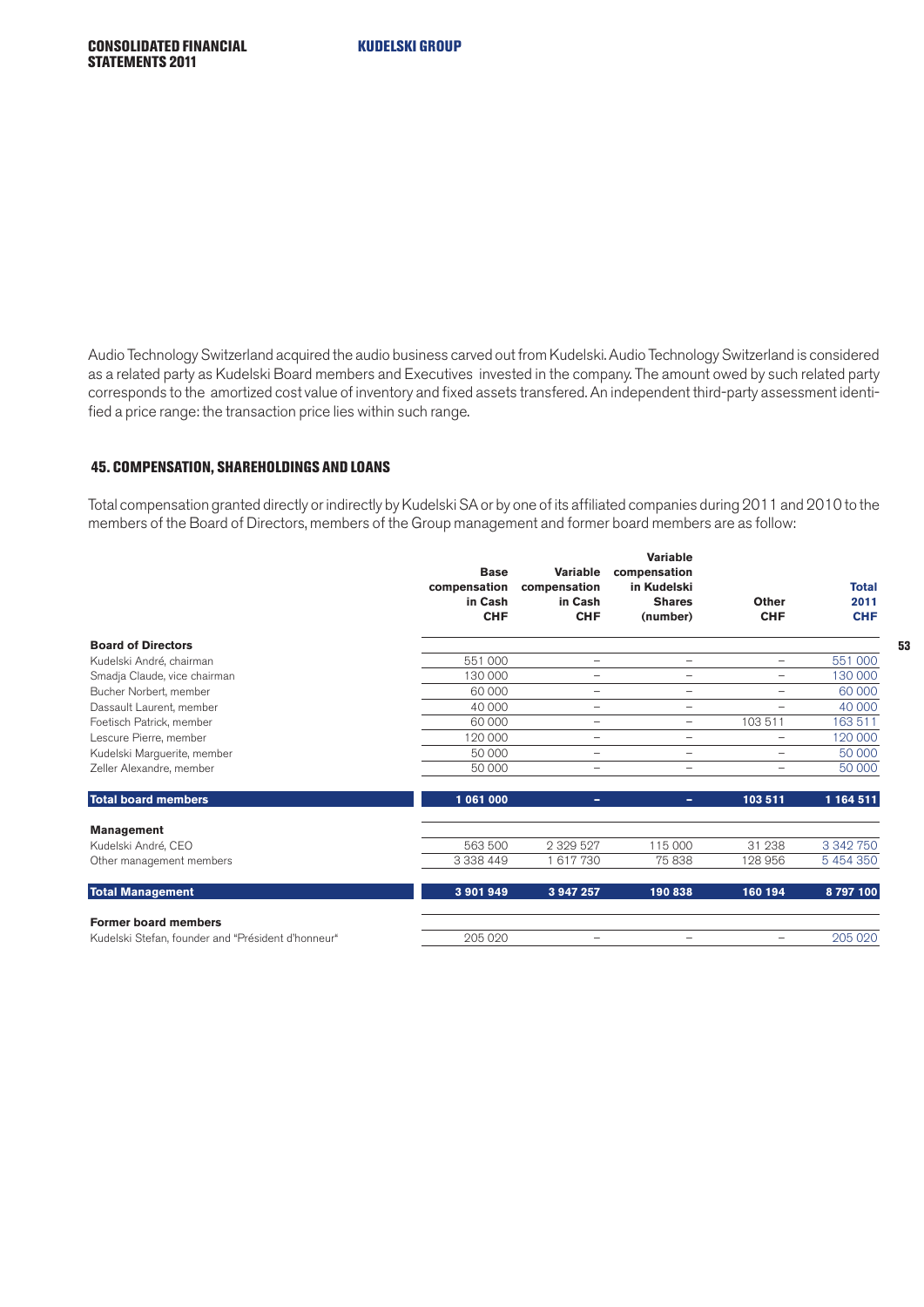|                                                    | <b>Base</b><br>compensation<br>in Cash<br><b>CHF</b> | <b>Variable</b><br>compensation<br>in Cash<br><b>CHF</b> | Variable<br>compensation<br>in Kudelski<br><b>Shares</b><br>(number) | <b>Other</b><br><b>CHF</b> | <b>Total</b><br>2010<br><b>CHF</b> |
|----------------------------------------------------|------------------------------------------------------|----------------------------------------------------------|----------------------------------------------------------------------|----------------------------|------------------------------------|
| <b>Board of Directors</b>                          |                                                      |                                                          |                                                                      |                            |                                    |
| Kudelski André, chairman                           | 547 200                                              | $\overline{\phantom{0}}$                                 | $\overline{\phantom{m}}$                                             | $\overline{\phantom{m}}$   | 547 200                            |
| Smadja Claude, vice chairman                       | 190775                                               | $\qquad \qquad -$                                        | $\overline{\phantom{m}}$                                             | $\qquad \qquad -$          | 190 775                            |
| Bucher Norbert, member                             | 60 000                                               | $\overline{\phantom{0}}$                                 | $\overline{\phantom{m}}$                                             | $\overline{\phantom{m}}$   | 60 000                             |
| Dassault Laurent, member                           | 40 000                                               | $\qquad \qquad -$                                        | $\overline{\phantom{m}}$                                             |                            | 40 000                             |
| Foetisch Patrick, member                           | 60,000                                               | -                                                        | $\overline{\phantom{m}}$                                             | 176 782                    | 236782                             |
| Lescure Pierre, member                             | 120 000                                              | $\overline{\phantom{0}}$                                 | $\overline{\phantom{0}}$                                             |                            | 120 000                            |
| Kudelski Marguerite, member                        | 50 000                                               | -                                                        | $\overline{\phantom{0}}$                                             | $\overline{\phantom{0}}$   | 50 000                             |
| Zeller Alexandre, member                           | 50 000                                               | -                                                        | $\qquad \qquad -$                                                    | $\qquad \qquad -$          | 50 000                             |
| <b>Total board members</b>                         | 1 1 1 7 9 7 5                                        | -                                                        | ٠                                                                    | 176 782                    | 1 294 757                          |
| <b>Management</b>                                  |                                                      |                                                          |                                                                      |                            |                                    |
| Kudelski André, CEO                                | 555 000                                              | 3 130 000                                                | 110 000                                                              | 28 800                     | 5 0 25 0 80                        |
| Other management members                           | 3 630 298                                            | 2 352 855                                                | 51 761                                                               | 155 297                    | 6764343                            |
| <b>Total Management</b>                            | 4 185 298                                            | 5 482 855                                                | 161 761                                                              | 184 097                    | 11 789 423                         |
| <b>Former board members</b>                        |                                                      |                                                          |                                                                      |                            |                                    |
| Kudelski Stefan, founder and "Président d'honneur" | 205 020                                              |                                                          | $\overline{\phantom{0}}$                                             | $\overline{\phantom{0}}$   | 205 020                            |

Share allotments are measured according to IFRS taking into consideration a discount factor for blocking periods. 120 890 (2010: 148170) bearer shares granted to certain management members are subject to a 7 year blocking period and 69948 (2010: 13591 ) bearer shares are subject to a 3 year blocking period. 2011 shares allotments were only granted in early 2012.

Compensation does not include reimbursement for business expenses incurred in the performance of their service as well as representation allowances as these are not considered compensation.

At December 31, 2011 and 2010, no guarantees, loans, advances or borrowings in favor of members of the Board of Directors and members of the management or parties closely related to such persons were granted.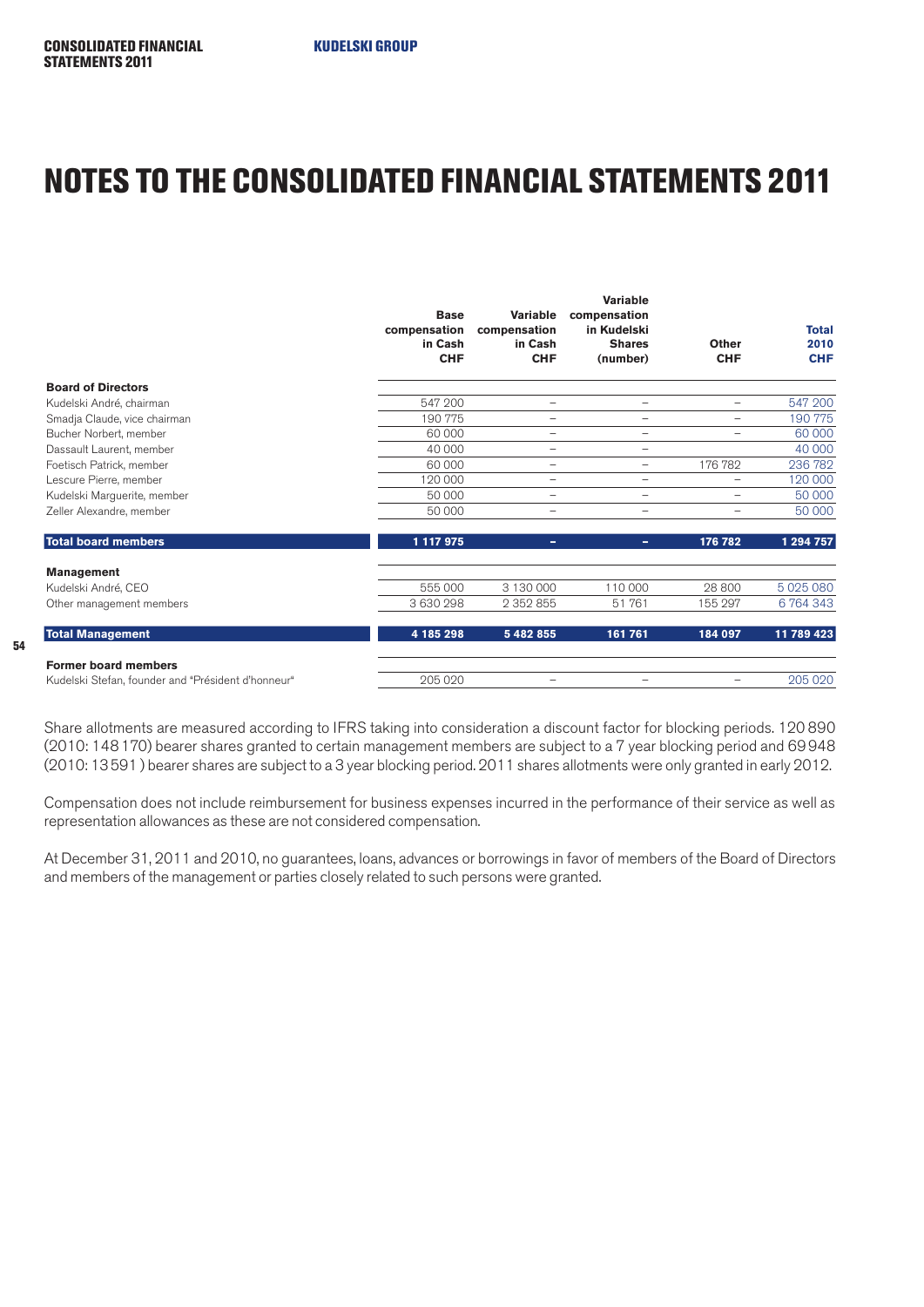As of December 31, 2011, the members of the Board of Directors and members of the management had following interest in the company (without including shares from 2011 variable compensation - issued in 2012):

|                                                    | <b>31 december 2011</b>  |                      |                          |                            |  |
|----------------------------------------------------|--------------------------|----------------------|--------------------------|----------------------------|--|
|                                                    | <b>Registered shares</b> | <b>Bearer shares</b> | <b>Options</b>           | <b>Convertible</b><br>bond |  |
| <b>Board of Directors</b>                          |                          |                      |                          |                            |  |
| Kudelski André, chairman (family pool)             | 46 300 000               | 8 0 3 4 3 1 1        | $\overline{\phantom{0}}$ |                            |  |
| Smadja Claude, vice chairman                       |                          | 1 300                | $\qquad \qquad -$        |                            |  |
| Bucher Norbert, member                             |                          | 1 700                | $\overline{\phantom{0}}$ |                            |  |
| Dassault Laurent, member                           |                          | 2000                 | $\overline{\phantom{0}}$ |                            |  |
| Foetisch Patrick, member                           |                          | 1 0 0 0              | $\overline{\phantom{0}}$ |                            |  |
| Lescure Pierre, member                             |                          | 2000                 | $\overline{\phantom{0}}$ |                            |  |
| Kudelski Marguerite, member                        | $\overline{\phantom{0}}$ | 3 005 112            | $\overline{\phantom{0}}$ |                            |  |
| Zeller Alexandre, member                           |                          | 7 200                | $\overline{\phantom{0}}$ |                            |  |
|                                                    |                          |                      |                          |                            |  |
| <b>Total board members</b>                         | 46 300 000               | 11 054 623           | ۰                        |                            |  |
| <b>Management</b>                                  |                          |                      |                          |                            |  |
| Kudelski André, CEO                                | see above                | see above            | see above                | see above                  |  |
| Saladini Mauro, CFO                                |                          | 140 245              | 880                      | 125 000                    |  |
| Roy Pierre, COO                                    | $\qquad \qquad -$        | 45 711               |                          |                            |  |
| Egli Charles, CEO Public Access                    |                          | 82902                | 120                      |                            |  |
| Gani Lucien, General Counsel (until March 2011)    | $\overline{\phantom{0}}$ | 36 906               | 160                      |                            |  |
| Osadzinski Alex, EVP Product                       | $\overline{\phantom{0}}$ | 5656                 | $\overline{\phantom{0}}$ |                            |  |
| Pitton Yves, SVP Business Development              | $\overline{\phantom{0}}$ | 33 822               | 200                      |                            |  |
| Goetschmann Nicolas, Corporate Secretary           | $\qquad \qquad -$        | 24 979               | 240                      |                            |  |
| Burke John, SVP head of Human Resources            | $\equiv$                 | 32 490               | 300                      |                            |  |
| Mark Beariault, General Counsel (since April 2011) | -                        | 000                  | $\overline{\phantom{0}}$ |                            |  |
| <b>Total Management</b>                            | -                        | 403 711              | 2900                     | 125 000                    |  |

Convertible bond is disclosed in CHF nominal value.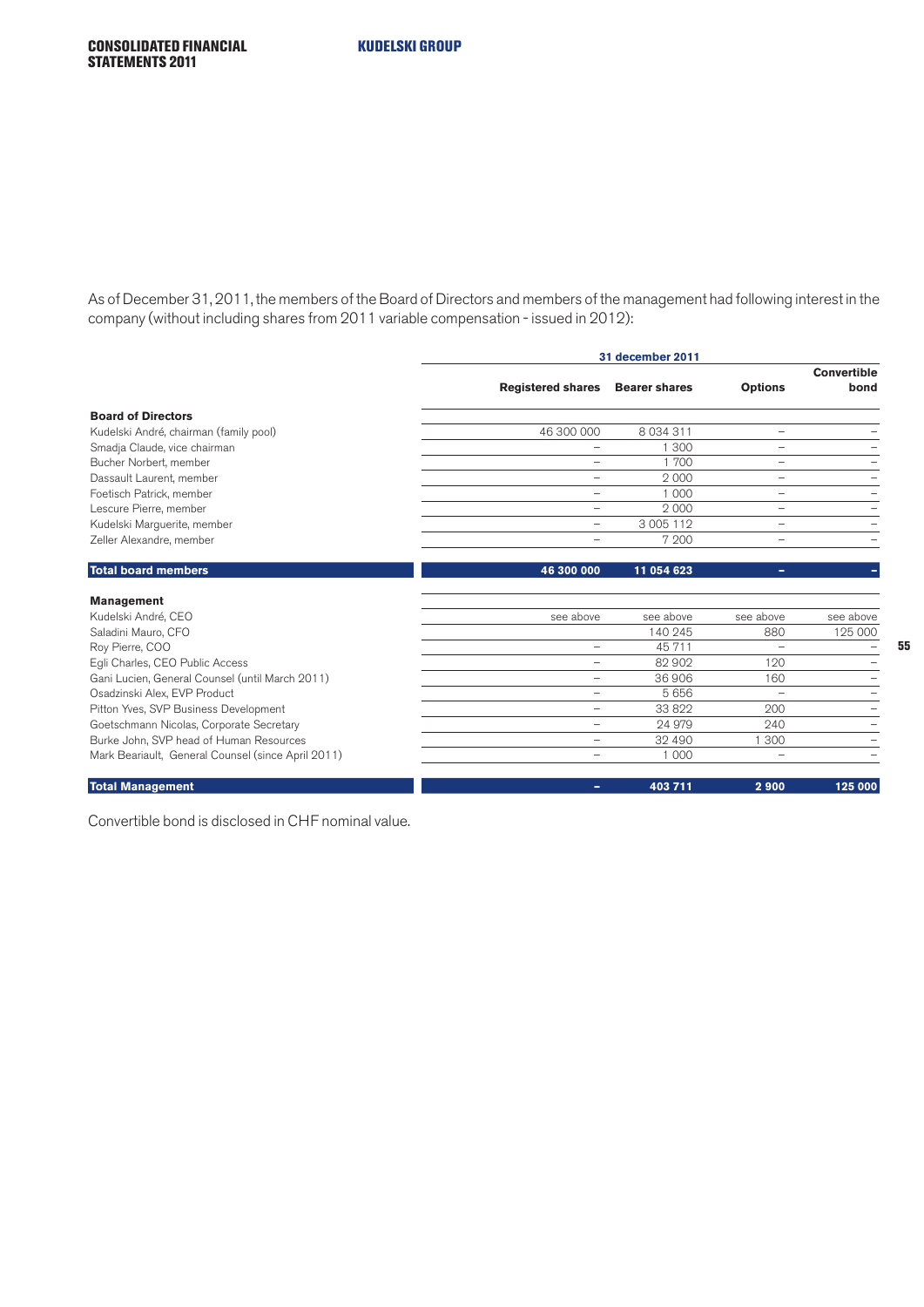And for 2010:

|                                          |                          | <b>31 december 2010</b> |                          |                            |
|------------------------------------------|--------------------------|-------------------------|--------------------------|----------------------------|
|                                          | <b>Registered shares</b> | <b>Bearer shares</b>    | <b>Options</b>           | <b>Convertible</b><br>bond |
| <b>Board of Directors</b>                |                          |                         |                          |                            |
| Kudelski André, chairman (family pool)   | 46 300 000               | 8 0 3 4 3 1 1           | $\overline{\phantom{0}}$ |                            |
| Smadja Claude, vice chairman             |                          | 1 300                   |                          |                            |
| Bucher Norbert, member                   | $\overline{\phantom{0}}$ | 1 700                   | $\overline{\phantom{0}}$ |                            |
| Dassault Laurent, member                 | $\overline{\phantom{0}}$ | 2 0 0 0                 | $\overline{\phantom{0}}$ |                            |
| Foetisch Patrick, member                 |                          | 1 000                   | -                        |                            |
| Lescure Pierre, member                   | $\overline{\phantom{0}}$ | 2 0 0 0                 | $\overline{\phantom{0}}$ |                            |
| Kudelski Marguerite, member              | $\overline{\phantom{0}}$ | 3 0 0 5 1 1 2           | $\overline{\phantom{0}}$ |                            |
| Zeller Alexandre, member                 | $\overline{\phantom{0}}$ | 7 200                   | $\overline{\phantom{0}}$ |                            |
| <b>Total board members</b>               | 46 300 000               | 11 054 623              | ۰.                       |                            |
| <b>Management</b>                        |                          |                         |                          |                            |
| Kudelski André, CEO                      | see above                | see above               | see above                | see above                  |
| Saladini Mauro, CFO                      |                          | 159 921                 | 880                      | 125 000                    |
| Roy Pierre, COO                          | $\overline{\phantom{0}}$ | 47 711                  |                          |                            |
| Egli Charles, CEO Public Access          |                          | 82 902                  | 120                      |                            |
| Gani Lucien, General Counsel             | $\qquad \qquad -$        | 36906                   | 160                      |                            |
| Osadzinski Alex, EVP Product             | $\overline{\phantom{0}}$ | 5656                    |                          |                            |
| Pitton Yves, SVP Business Development    |                          | 33 822                  | 200                      |                            |
| Goetschmann Nicolas, Corporate Secretary | $\overline{\phantom{0}}$ | 24 979                  | 240                      |                            |
| Burke John, SVP head of Human Resources  | —                        | 32 490                  | 300                      |                            |
| <b>Total Management</b>                  | ٠                        | 424 387                 | 2900                     | 125 000                    |

56

At December 31, 2011 and 2010, Marguerite Kudelski together with another family member as well as their respective descendants are the beneficial owners, through a common investment structure, of 3000000 Kudelski SA bearer shares, which represent 3.2% of the company's voting rights.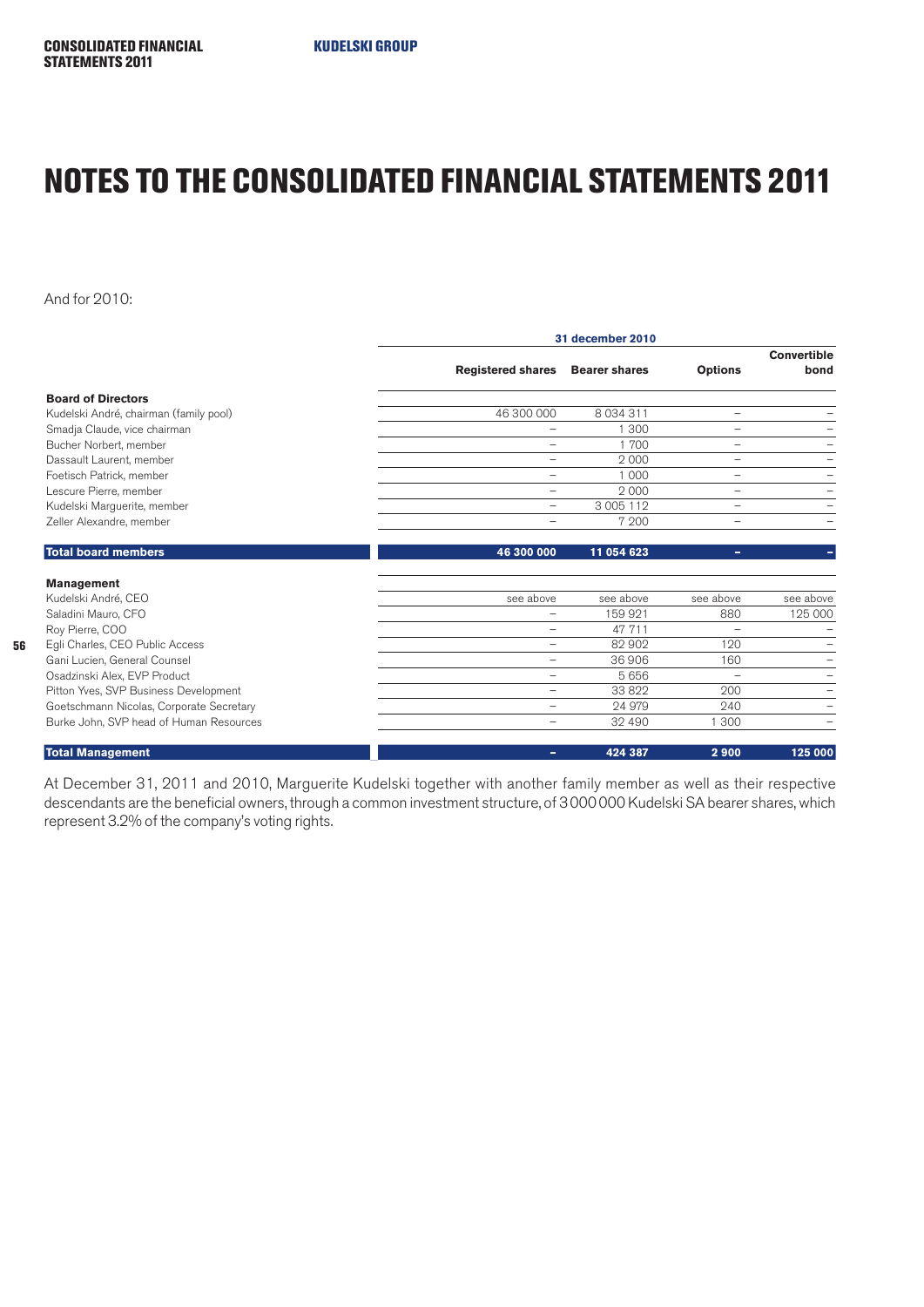Consolidated financial Kudelski Group STATEMENTS 2011

#### 46. Commitments and contingencies

#### Operating lease commitments

The future aggregate minimum lease payments under operating leases are as follows:

| <b>In CHF'000</b>                     | 2011    | 2010    |
|---------------------------------------|---------|---------|
| Within one year                       | 4 8 2 9 | 7855    |
| In the second to fifth year inclusive | 16 276  | 23 0 27 |
|                                       |         |         |
|                                       | 21 105  | 30 882  |

#### 47. Categories of financial instruments

The financial assets and liabilities are classified as follow as of December 31, 2011:

| Assets as per balance sheet date December 31, 2011 (in<br><b>CHF'000)</b> | <b>Note</b> | <b>Derivatives</b><br>used for<br>hedging | Available-<br>for-sale | Loans and<br>receivables | <b>Total</b><br>31.12.2011 |
|---------------------------------------------------------------------------|-------------|-------------------------------------------|------------------------|--------------------------|----------------------------|
| Financial assets and non current assets:                                  |             |                                           |                        |                          |                            |
| - equity instruments with no quoted                                       |             |                                           |                        |                          |                            |
| market price                                                              | 19          |                                           | 4523                   |                          | 4 5 2 3                    |
| $-$ marketable securities                                                 | 19          |                                           | 245                    |                          | 245                        |
| - long term loans                                                         | 19          |                                           |                        | 8906                     | 8906                       |
| $-$ quarantee deposits                                                    | 19          |                                           |                        | 4634                     | 4 6 3 4                    |
| Trade accounts receivable                                                 | 21          |                                           |                        | 219922                   | 219 922                    |
| Other current assets:                                                     |             |                                           |                        |                          |                            |
| $-$ Loans                                                                 | 22          |                                           |                        | 253                      | 1 253                      |
| Cash and cash equivalents                                                 | 24          |                                           |                        | 289 591                  | 289 591                    |
|                                                                           |             |                                           |                        |                          |                            |

|                                                                         |             | <b>Financial liabili-</b><br>Derivatives ties at fair value |         |                                               |                            |
|-------------------------------------------------------------------------|-------------|-------------------------------------------------------------|---------|-----------------------------------------------|----------------------------|
| Liabilities as per balance sheet date December 31, 2011<br>(in CHF'000) | <b>Note</b> | used for<br>hedging                                         | or loss | through profit Other financial<br>liabilities | <b>Total</b><br>31.12.2011 |
| Long term financial debt                                                | 27          |                                                             |         | 129 953                                       | 129 953                    |
| Short term financial debt                                               | 33          |                                                             |         | 383 376                                       | 383 376                    |
| Trade accounts payable                                                  | 34          |                                                             |         | 54 196                                        | 54 196                     |
| Other payables                                                          | 35          |                                                             |         | 13 204                                        | 13 204                     |
| Derivative financial instruments (short and long term)                  | 37          | 1092                                                        | 2540    |                                               | 3632                       |
|                                                                         |             | 1092                                                        | 2 5 4 0 | 580729                                        | 584 361                    |

57

**– 4 768 524 306 529 074**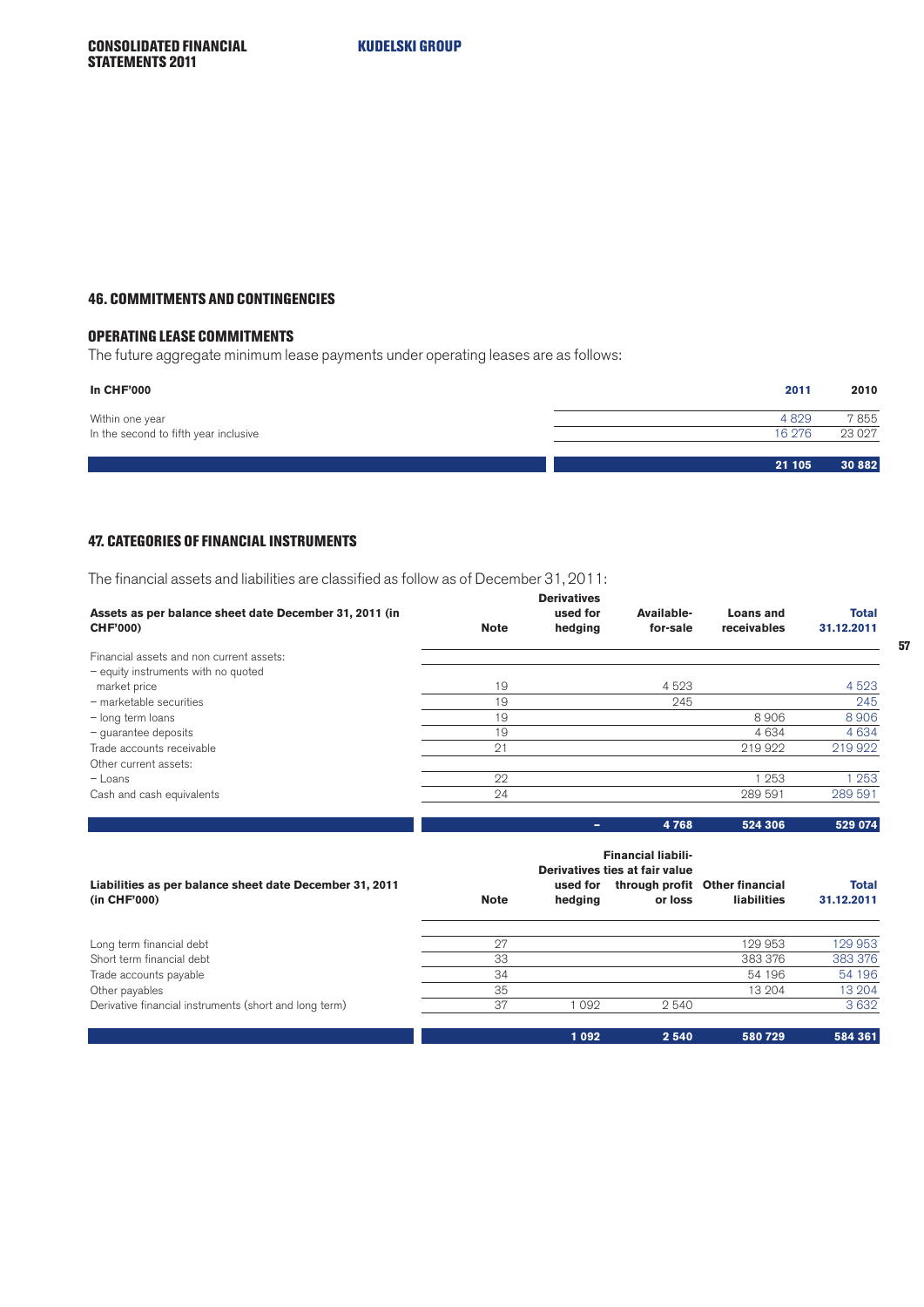#### And for 2010:

|                                                    |             | <b>Derivatives</b> |            |                    |              |
|----------------------------------------------------|-------------|--------------------|------------|--------------------|--------------|
| Assets as per balance sheet date December 31, 2010 |             | used for           | Available- | Loans and          | <b>Total</b> |
| (in CHF'000)                                       | <b>Note</b> | hedging            | for-sale   | <b>receivables</b> | 31.12.2010   |
| Financial assets and non current assets:           |             |                    |            |                    |              |
| - equity instruments with no quoted                |             |                    |            |                    |              |
| market price                                       | 19          |                    | 4572       |                    | 4 5 7 2      |
| $-$ marketable securities                          | 19          |                    | 385        |                    | 385          |
| - long term loans                                  | 19          |                    |            | 2 2 2 0            | 2 2 2 0      |
| $-$ quarantee deposits                             | 19          |                    |            | 5441               | 5 4 4 1      |
| Trade accounts receivable                          | 21          |                    |            | 239 973            | 239 973      |
| Other current assets:                              |             |                    |            |                    |              |
| $-$ Loans                                          | 22          |                    |            | 306                | 306          |
| Financial assets:                                  |             |                    |            |                    |              |
| $-$ marketable securities                          | 23          |                    | 692        |                    | 692          |
| $-$ derivatives                                    | 23          | 1411               |            |                    | 1411         |
| Cash and cash equivalents                          | 24          |                    |            | 199 031            | 199 031      |
|                                                    |             |                    |            |                    |              |

58

| Liabilities as per balance sheet date December 31, 2010<br>(in CHF'000) | <b>Note</b> | <b>Financial liabili-</b><br>ties at fair value<br>or loss | through profit Other financial<br><b>liabilities</b> | <b>Total</b><br>31.12.2010 |
|-------------------------------------------------------------------------|-------------|------------------------------------------------------------|------------------------------------------------------|----------------------------|
| Long term financial debt                                                | 27          |                                                            | 352899                                               | 352899                     |
| Other long term liabilities                                             | 32          |                                                            | 384                                                  | 384                        |
| Short term financial debt                                               | 33          |                                                            | 61 596                                               | 61 596                     |
| Trade accounts payable                                                  | 34          |                                                            | 55 980                                               | 55 980                     |
| Other payables                                                          | 35          |                                                            | 18 259                                               | 18 259                     |
| Derivative financial instruments                                        | 37          | 456                                                        |                                                      | 456                        |
|                                                                         |             | 456                                                        | 489 118                                              | 489 574                    |

**1 411 5 649 446 971 454 031**

#### 48. Fair value of financial instruments

Except as detailed in the following table, management considers that the carrying amounts of financial assets and financial liabilities recorded at amortized cost in the financial statement approximate their fair values:

| In CHF'000                                        | <b>Carrying amount</b><br>2011 | <b>Fair value</b><br>2011 | Carrying<br>amount<br>2010 | <b>Fair value</b><br>2010 |
|---------------------------------------------------|--------------------------------|---------------------------|----------------------------|---------------------------|
| <b>Financial liabilities</b>                      |                                |                           |                            |                           |
| - CHF 350 million unsubordinated convertible bond | 345 226                        | 349 514                   | 339 205                    | 345 597                   |
| - CHF 110 million bond                            | 108 659                        | 107 287                   | $\overline{\phantom{0}}$   |                           |

IFRS requires disclosure of fair value measurements by level of the following fair value measurement hierarchy:

- Quoted prices (unadjusted) in active markets for identical assets or liabilities (level 1).
- Inputs other than quoted prices included within level 1 that are observable for the asset or liability, either directly (that is, as prices) or indirectly (that is, derived from prices) (level 2).
- Inputs for the asset or liability that are not based on observable market data (that is, unobservable inputs) (level 3).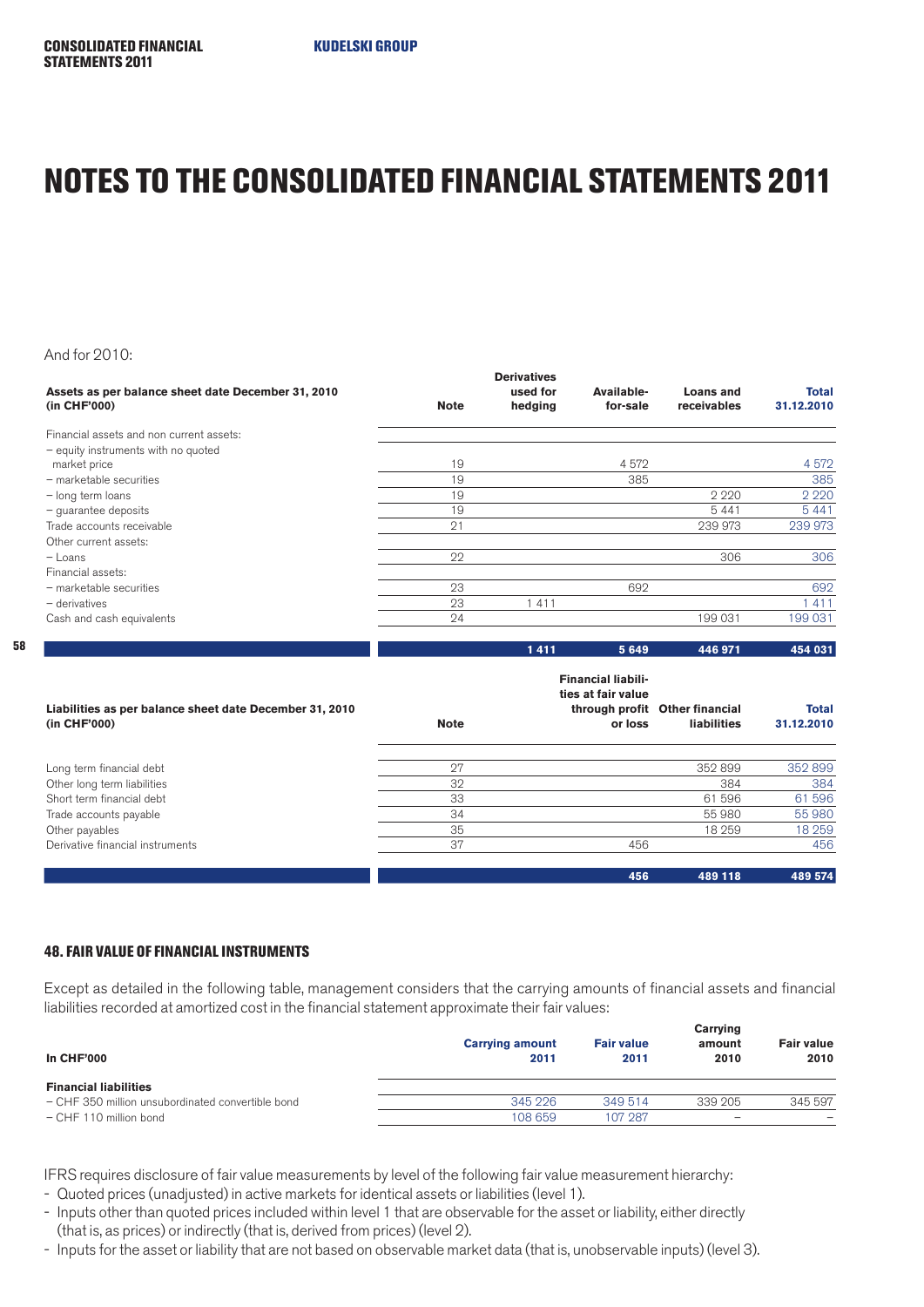#### 49. Maturity analysis for financial liabilities

The following table analyses the Group's remaining contractual maturity for its non-derivative financial liabilities.

The table has been drawn up based on the undiscounted cash flows of financial liabilities based on the earliest date on which the Group can be required to pay. The table below includes both interest and principal cash flows. The adjustment column represents the possible future cash flows attributable to the instrument included in the maturity analysis which are not included in the carrying amount of the financial liability on the balance sheet. Balances due within 12 months equal their carrying balances as the impact of discounting is not significant, except for the convertible bond in 2011.

|                                   | <b>Due</b><br>within 1<br>year | <b>Due</b><br>within 1<br>year | $Due > 1$ Due $> 1$<br><b>vears</b> | $\gamma$ ear $<$ 5 $\gamma$ ear $<$ 5<br><b>vears</b> | <b>vears</b> | $Due > 5$ Due $> 5$<br><b>vears</b> | <b>Adjust-</b><br>ment | Adjust-<br>ment | <b>Total</b><br>book<br>value | <b>Total</b><br>book<br>value |
|-----------------------------------|--------------------------------|--------------------------------|-------------------------------------|-------------------------------------------------------|--------------|-------------------------------------|------------------------|-----------------|-------------------------------|-------------------------------|
| <b>In CHF'000</b>                 |                                |                                |                                     |                                                       |              |                                     |                        |                 |                               |                               |
|                                   | 2011                           | 2010                           | 2011                                | 2010                                                  | 2011         | 2010                                | 2011                   | 2010            | 2011                          | 2010                          |
| Convertible bond                  | 355 688                        | 5688                           | -                                   | 355 688                                               |              | $-$                                 | $-10462$               | $-22171$        | 345 226                       | 339 205                       |
| Bond                              | 3 3 0 0                        |                                | $-123200$                           |                                                       |              | $\qquad \qquad -$                   | $-17841$               |                 | 108 659                       |                               |
| Long term bank loans              | 498                            | 379                            | 22924                               | 14 235                                                |              | -                                   | $-2128$                | $-920$          | 21 294                        | 13 694                        |
| Long term loans $-$ third parties | -                              | 11                             | -                                   | 360                                                   |              | 34                                  | -                      | $-21$           | $\overline{\phantom{0}}$      | 384                           |
| Short term financial debt         | 38 352                         | 62 219                         |                                     |                                                       |              |                                     | $-202$                 | $-623$          | 38 150                        | 61 596                        |
| Trade accounts payable            | 54 196                         | 55980                          |                                     |                                                       |              |                                     |                        |                 | 54 196                        | 55980                         |
| Other payables                    | 13 204                         | 18 259                         |                                     |                                                       |              |                                     |                        |                 | 13 204                        | 18 259                        |

59

34 -30 633 -23 735 580 729 489 118 **Total 465 238 142 536 146 124 370 283 – 34 -30 633 -23 735 580 729 489 118** In spite of convertible bond maturing within less than 12 months, the Group has a stong cash position and credit facilities sufficient to provide for these payments.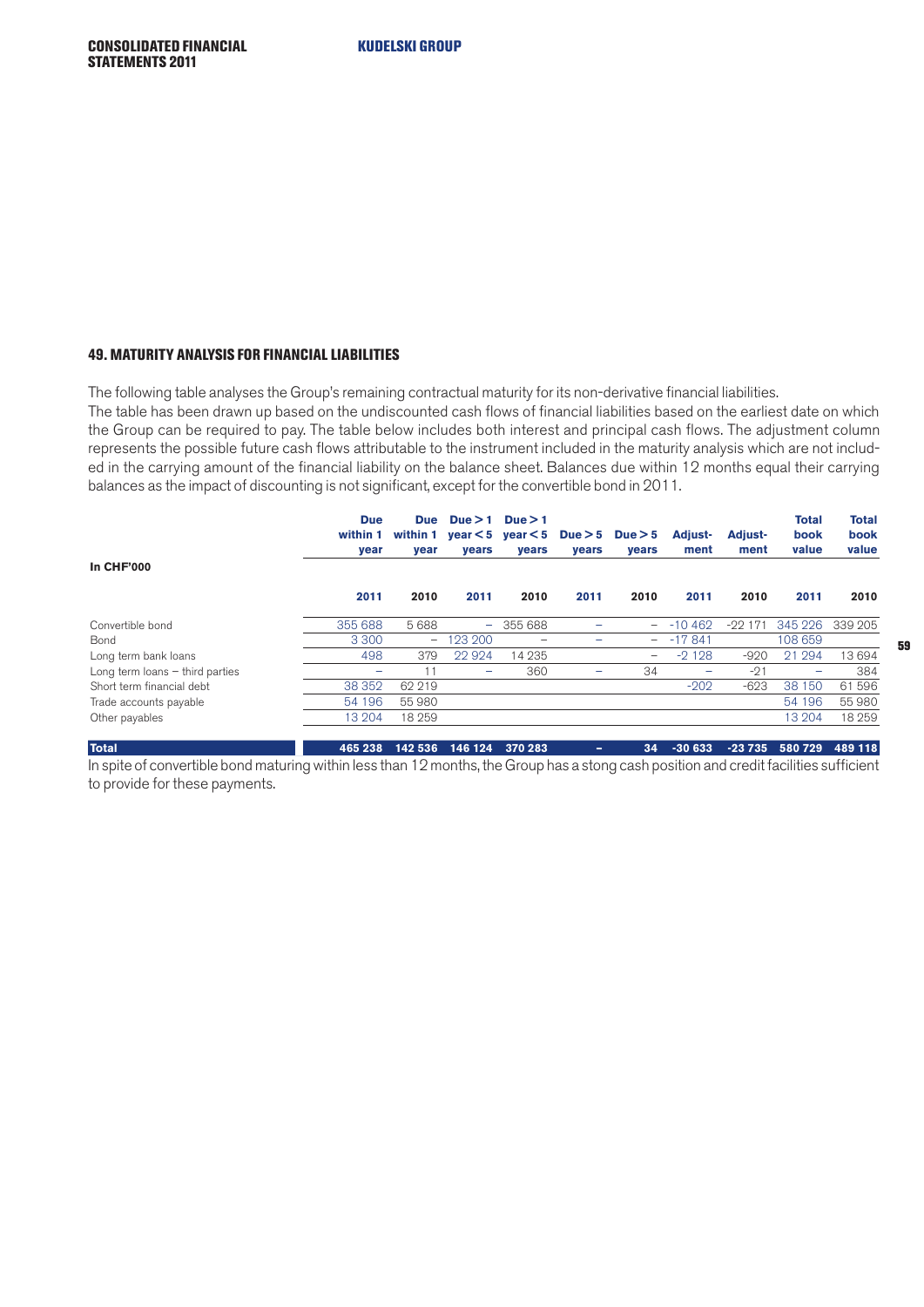#### 50. Sensitivity analysis

#### Foreign currency

The Group undertakes certain transactions denominated in foreign currencies. Hence, exposure to exchange rate fluctuations arises. Exchange rate exposures are managed within approved policy parameters utilizing derivative instruments.

The Group is mainly exposed to the USD and the EUR. The following table details the Group's sensitivity to a 15% (2010: 15%) increase and decrease to the USD and a 15% (2010: 15%) increase or decrease to the EUR compared to the presentation currency. The sensitivity rate used approximates the fluctuation considered by management when performing risk analysis. The sensitivity analysis includes only outstanding foreign currency denominated monetary items and adjusts their translation at the period end for a here above mentioned change in foreign currency rates. The sensitivity analysis includes external loans as well as loans to foreign operations within the Group where the denomination of the loan is in a currency other than the currency of the lender or the borrower. A positive number indicates an increase in post-tax profit where the foreign currency strengthens against the relevant currency.

|                          | <b>USD</b> |          | <b>EUR</b> |          |
|--------------------------|------------|----------|------------|----------|
| In $CHF'000$             | 2011       | 2010     | 2011       | 2010     |
| Post-tax net income      |            |          |            |          |
| - Increase               | $-1816$    | 15 187   | 14 8 6 8   | 3992     |
| - Decrease               | 2571       | $-17882$ | $-13985$   | $-3992$  |
| Equity (post-tax effect) |            |          |            |          |
| - Increase               | 14 28 6    | 20928    | 3 1 7 5    | 31 112   |
| - Decrease               | $-14286$   | $-19740$ | $-3175$    | $-31112$ |

#### Interest rates

60

The sensitivity analysis below have been determined based on the exposure to interest rates for financial instruments at the balance sheet date and the stipulated change taking place at the beginning of financial year and held constant throughout the reporting period in the case of financial instruments that have floating rates. The following rates have been selected in order to report the sensitivity analysis corresponding to the treasury which represent management's assessment of the reasonably possible change in interest rates:

- USD: increase of 150 basis points and decrease of 50 basis points (2010: 150 basis points increase or 50 decrease)
- EUR: increase of 150 basis points and decrease of 50 basis points (2010: 150 basis points increase or 50 decrease)
- CHF: increase of 100 basis points and decrease of 10 basis points (2010: 150 basis points increase or 50 decrease)

If interest rates had been higher/lower on the above mentioned possible change in interest rates and all other variables were held constant, the Group's:

- post-tax profit for the year ended December 31, 2011 would increase by kCHF 2332 and decrease by kCHF 415 (2010: increase by kCHF 1334 /decrease by kCHF 445). This is mainly due to the interest rate exposure on cash balances.
- other comprehensive income would increase by kCHF 399 and decrease by kCHF 129 (2010: increase by kCHF 10 / decrease by 3) . In 2011, the amount is mainly due to the signature of an interest rate swap qualifying for cash-flow hedge accounting while in 2010 available-for-sale marketable securities were linked to debt instruments.

#### Equity prices

The Group is not materially exposed to any equity price fluctuation.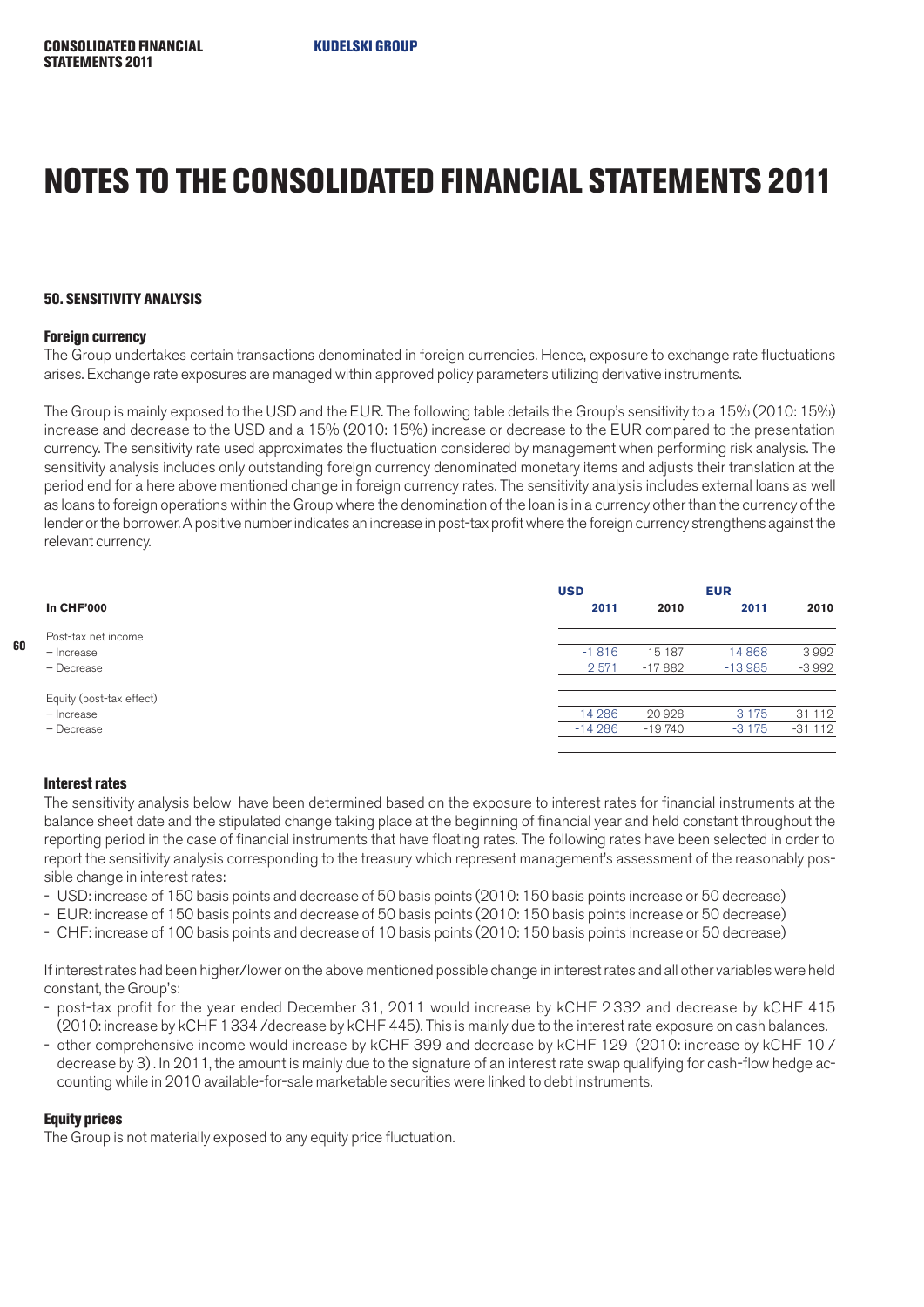Consolidated financial Kudelski Group STATEMENTS 2011

51. Collateral received and given

#### **In CHF'000 31.12.2011 31.12.2010**

Guarantee in favor of third parties 31 502 90 720

#### 52. Risk concentration

At December 31, 2011 and 2010, no financial asset exposure was more than 10% of the financial assets, with the exception of cash balances deposited within a high rated bank.

#### 53. Financial instruments - unrepresentative risk exposure at reporting date

The quantative data required for IFRS 7 disclosures encompassing market, credit and liquidity risk for the year ended 31 December 2011 was representative of the Group risk profile at that date and is determined by Group management to be representative for future periods.

#### 54. Capital risk management

The Group's capital management aims to maintain a sound capital base to support the continued development of its business. The Group is not subject to externally imposed capital requirements.

The Board of Directors seeks to maintain a prudent balance between different components of the Group's capital. The Group management monitors capital on the basis of operating cash flow as a percentage of net financial debt. Net financial debt is defined as current and non-current financial liabilities less liquid assets.

The operating cash flow-to-net financial debt ratio as at 31 December 2011 was 38.7% (2010: 69.2%).

#### 55. Principal currency translation rates

|                | <b>Year end rates</b><br>used for the consolidated<br>balance sheets |         | <b>Average rates</b><br>used for the consolidated<br>income<br>and cash flow statements |         |
|----------------|----------------------------------------------------------------------|---------|-----------------------------------------------------------------------------------------|---------|
|                | 2011                                                                 | 2010    | 2011                                                                                    | 2010    |
| <b>USD</b>     | 0.9400                                                               | 0.9350  | 0.8860                                                                                  | 1.0400  |
| <b>EUR</b>     | 1.2150                                                               | 1.2500  | 1.2330                                                                                  | 1.3800  |
| <b>GBP</b>     | 1.4500                                                               | 1.4500  | 1.4150                                                                                  | 1.6100  |
| SGD            | 0.7240                                                               | 0.7300  | 0.7050                                                                                  | 0.7650  |
| <b>AUD</b>     | 0.9550                                                               | 0.9540  | 0.9140                                                                                  | 0.9600  |
| 100 MYR        | 29,7000                                                              | 30,4000 | 28,9700                                                                                 | 32,3700 |
| 100 SEK        | 13.6200                                                              | 13.9100 | 13.6500                                                                                 | 14.4500 |
| <b>100 CNY</b> | 14.9400                                                              | 14.2000 | 13.7200                                                                                 | 15,4000 |
| 100 JPY        | 1.1213                                                               | 1.1500  | 1.1125                                                                                  | 1.1900  |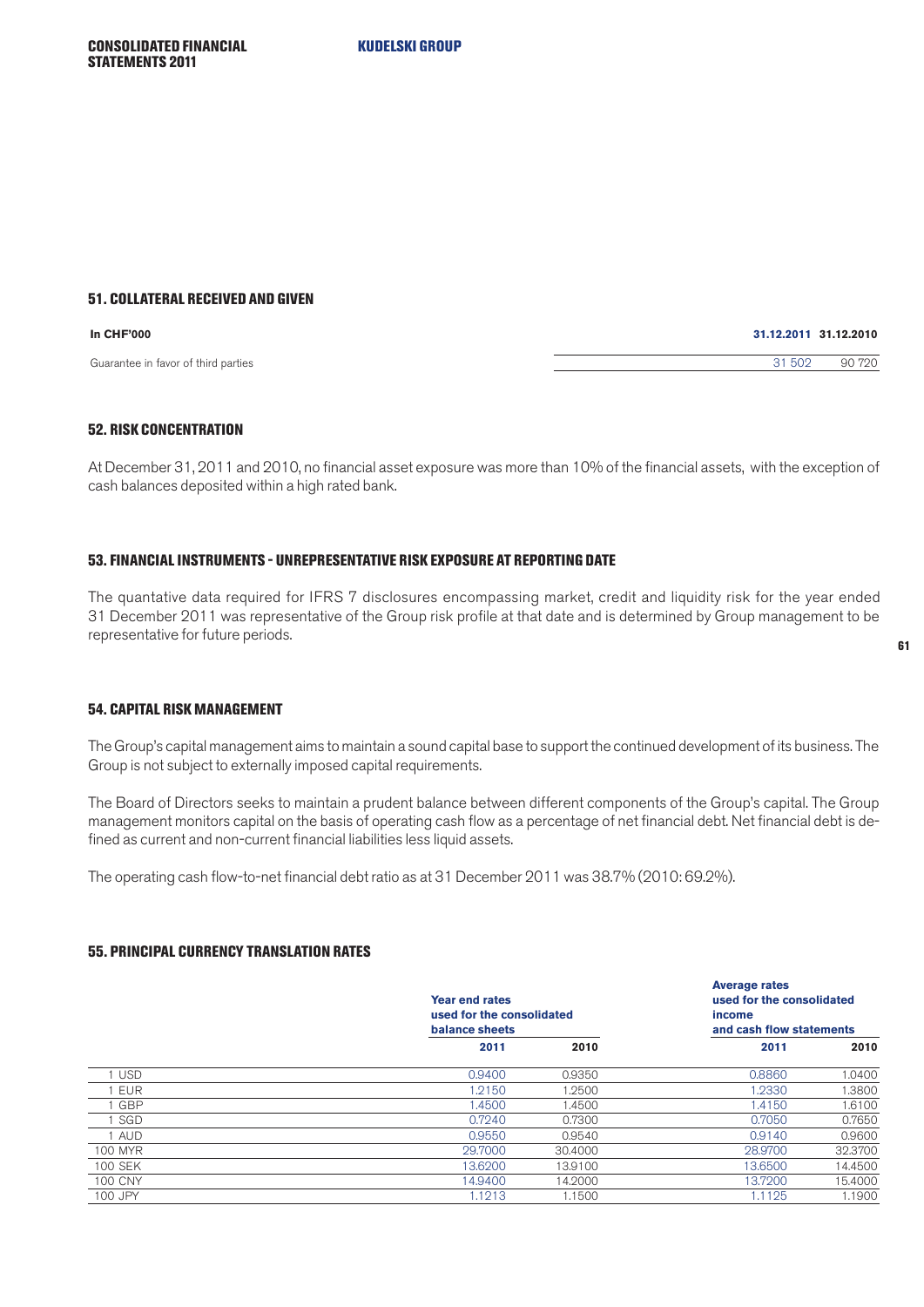#### 56. approval of financial statements

The consolidated financial statements were approved by the board of directors and authorised for issue on February 22, 2012.

#### 57. Principal operating companies

|                                     |                                        |                                   |                          | <b>Percentage held</b> |      |
|-------------------------------------|----------------------------------------|-----------------------------------|--------------------------|------------------------|------|
| Company                             | <b>Place of incorporation Activity</b> |                                   |                          | 2011                   | 2010 |
| <b>Digital Television solutions</b> |                                        |                                   |                          |                        |      |
|                                     |                                        | Solutions for Digital TV          |                          |                        |      |
| Nagravision SA                      | $CH -$ Cheseaux                        | and audio products                |                          | 100                    | 100  |
| NagralD SA                          | CH - Chaux-de-Fonds                    | Smartcard production              |                          | 100                    | 100  |
|                                     |                                        | Solutions for Digital TV          |                          |                        |      |
| Nagra France SAS                    | $FR - Paris$                           | and audio products                |                          | 100                    | 100  |
| Nagra USA, Inc.                     | $US - Nashville$                       | Sales and support                 |                          | 100                    | 100  |
| Nagravision Asia Pte Ltd            | SG - Singapore                         | Services                          |                          | 100                    | 100  |
|                                     |                                        | Chipsets for iDTV and             |                          |                        |      |
| SmarDTV SA                          | $CH -$ Cheseaux                        | conditional access modules        |                          | 100                    | 100  |
| NagraStar LLC                       | US-Englewood                           | Smartcards and digital TV support |                          | 50                     | 50   |
| Nagra Plus                          | CH - Cheseaux                          | Analog Pay-TV solutions           |                          | 50                     | 50   |
| Nagra Thomson Licensing SA          | $FR - Paris$                           | Intellectual property management  | <b>Contract Contract</b> |                        | 50   |
| <b>Public Access solutions</b>      |                                        |                                   |                          |                        |      |
| SkiData Group                       | AT - Gartenau                          | People and car access systems     |                          | 100                    | 100  |
| Polyright SA                        | $CH - Sion$                            | Multifunction chipcard system     |                          |                        | 50   |
| <b>Middleware &amp; Advertising</b> |                                        |                                   |                          |                        |      |
|                                     |                                        | Middleware for set-top-boxes and  |                          |                        |      |
| OpenTV Group*                       | US - Delaware                          | advertising solutions             |                          | 100                    | 100  |
| Nagra Media UK (former Quative)     | $UK - London$                          | <b>IPTV</b> solutions             |                          | 100                    | 100  |
| Corporate                           |                                        |                                   |                          |                        |      |
|                                     |                                        | Holding, parent                   |                          |                        |      |
| Kudelski SA                         | $CH -$ Cheseaux                        | company of the Group              |                          | 100                    | 100  |
|                                     |                                        | Finance, convertible              |                          |                        |      |
| Kudelski Financial Services SCA     | $LU$ – Luxemburg                       | bearing company                   |                          | 100                    | 100  |

Full consolidation method applied and the

Joint-venture accounting applied

Equity method of accounting applied  $\overline{\phantom{0}}$ 

> \* Including amongst other OpenTV Interactive Software (Beijing) Co. Ltd, China, OpenTV Australia Pty Ltd, Australia, Nagra Media Japan K.K., Japan.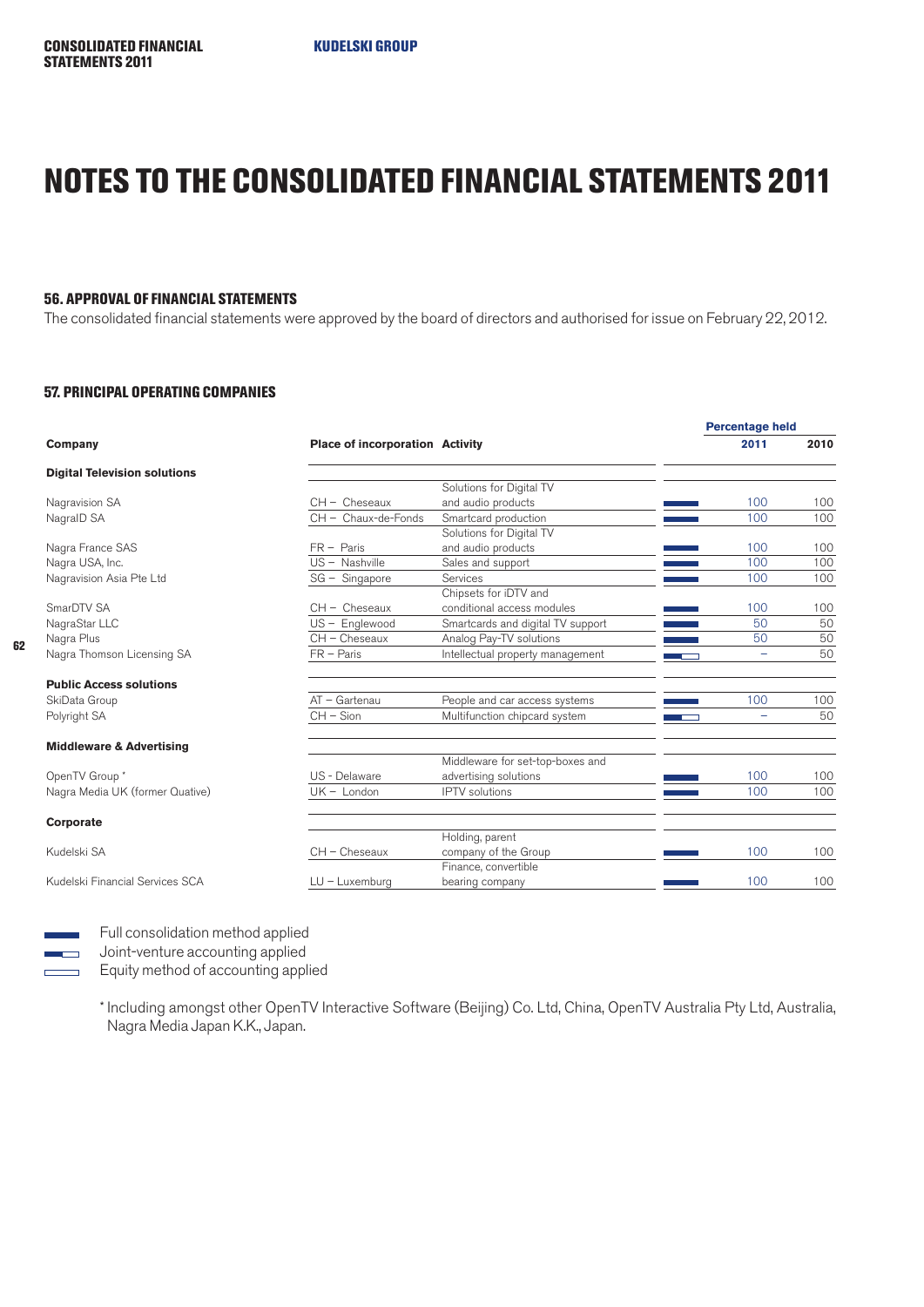#### 58. Risk assessment disclosures required by Swiss law

Risk assessment and management is an integral part of the Kudelski Groupwide enterprise risk management. The risk management approach is structured around a global risk assessment and management and the financial risk management. Both are governed by policies initiated by the Board of Directors. The internal control system is based on the COSO framework with a dedicated internal control team in place.

#### Global risk management

The global risk management process led to the identification and management of security, operational, strategic, asset and market risks. Daily management of the global risks is performed and monitored by the executive management. Risks related to market dynamic include foreign exchange movements, interest rate changes and financing risks. They are described in more detail in section 3 of this report.

#### Financial Risk Management

The major financial risks consist of the accounting complexity and the control environment. Risks related to the control environment include information systems complexity, timely review of results and the robustness of the documentation of processes. Executive management continues to address these risks with process documentation initiatives as well as establishment of process and entity level controls. Financial risk management is described in more details in Note 3.

The most critical accounting policies to address accounting complexity include revenue recognition, accounting for acquisitions and strategic alliances, intangible assets and impairments, tax provisions, equity based compensation and contingencies.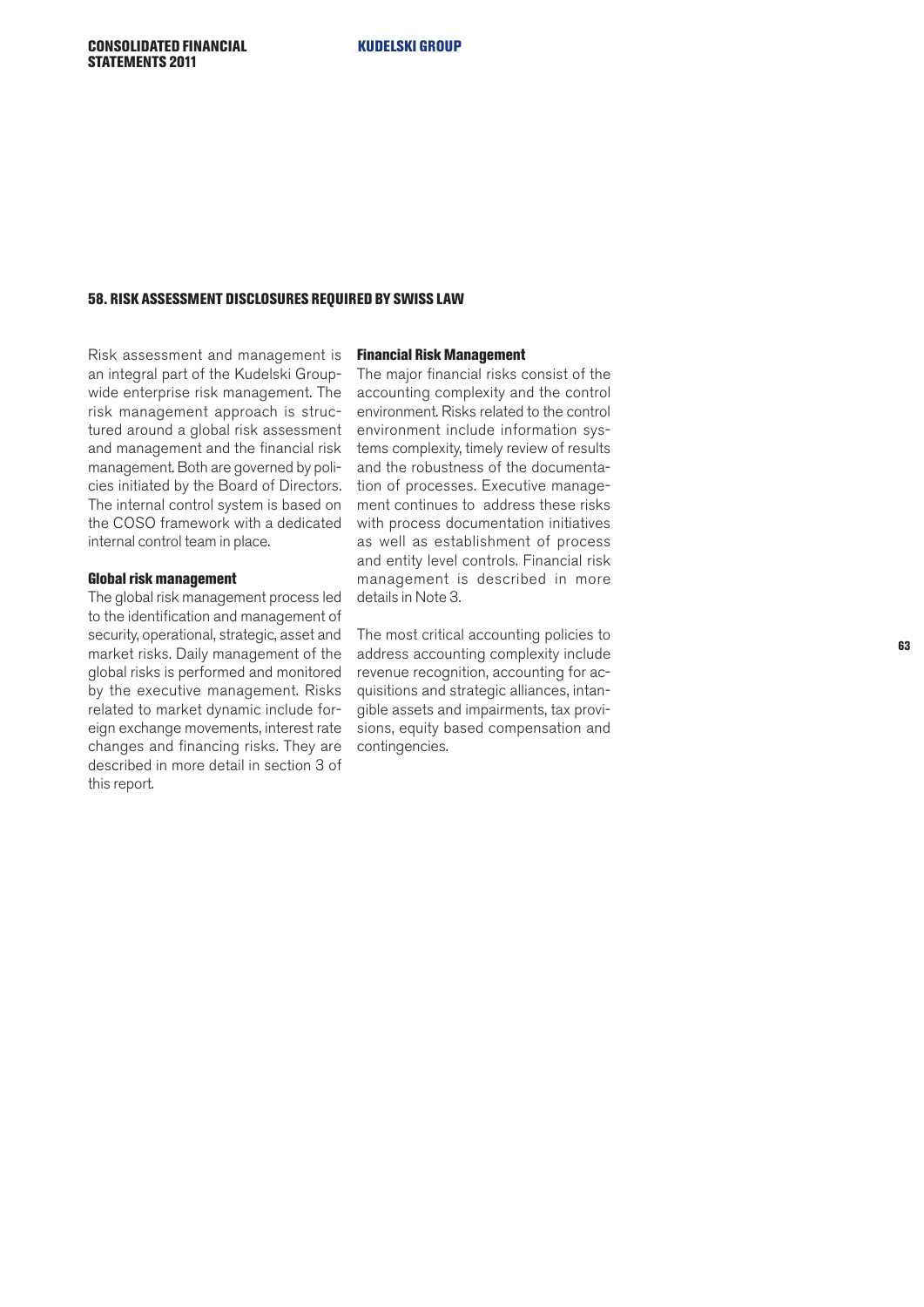### Report of the statutory auditor on the consolidated financial statements

#### to the general meeting of Kudelski SA, Cheseaux-sur-Lausanne

As statutory auditor, we have audited the consolidated financial statements of Kudelski SA, which comprise the income statement, statement of comprehensive income, balance sheet, cash flow statement, statement of changes in equity and notes (pages 4 to 63), for the year ended 31 December 2011.

#### **Board of Directors' Responsibility**

The Board of Directors is responsible for the preparation and fair presentation of the consolidated financial statements in accordance with the International Financial Reporting Standards (IFRS) and the requirements of Swiss law. This responsibility includes designing, implementing and maintaining an internal control system relevant to the preparation and fair presentation of consolidated financial statements that are free from material misstatement, whether due to fraud or error. The Board of Directors is further responsible for selecting and applying appropriate accounting policies and making accounting estimates that are reasonable in the circumstances.

#### **Auditor's Responsibility**

Our responsibility is to express an opinion on these consolidated financial statements based on our audit. We conducted our audit in accordance with Swiss law and Swiss Auditing Standards as well as the International Standards on Auditing. Those standards require that we plan and perform the audit to obtain reasonable assurance whether the consolidated financial statements are free from material misstatement.

An audit involves performing procedures to obtain audit evidence about the amounts and disclosures in the consolidated financial statements. The procedures selected depend on the auditor's judgment, including the assessment of the risks of material misstatement of the consolidated financial statements, whether due to fraud or error. In making those risk assessments, the auditor considers the internal control system relevant to the entity's preparation and fair presentation of the consolidated financial statements in order to design audit procedures that are appropriate in the circumstances, but not for the purpose of expressing an opinion on the effectiveness of the entity's internal control system. An audit also includes evaluating the appropriateness of the accounting policies used and the reasonableness of accounting estimates made, as well as evaluating the overall presentation of the consolidated financial statements. We believe that the audit evidence we have obtained is sufficient and appropriate to provide a basis for our audit opinion.

#### **Opinion**

In our opinion, the consolidated financial statements for the year ended 31 December 2011 give a true and fair view of the financial position, the results of operations and the cash flows in accordance with the International Financial Reporting Standards (IFRS) and comply with Swiss law.

#### **Report on other legal requirements**

We confirm that we meet the legal requirements on licensing according to the Auditor Oversight Act (AOA) and independence (article 728 CO and article 11 AOA) and that there are no circumstances incompatible with our independence.

In accordance with article 728a paragraph 1 item 3 CO and Swiss Auditing Standard 890, we confirm that an internal control system exists which has been designed for the preparation of consolidated financial statements according to the instructions of the Board of Directors.

We recommend that the consolidated financial statements submitted to you be approved.



PricewaterhouseCoopers SA

 $\angle$  kk

Corinne Pointet Stéphane Jaquet

Chambettaz Audit expert Audit expert Auditor in charge

Lausanne, February 22, 2012

64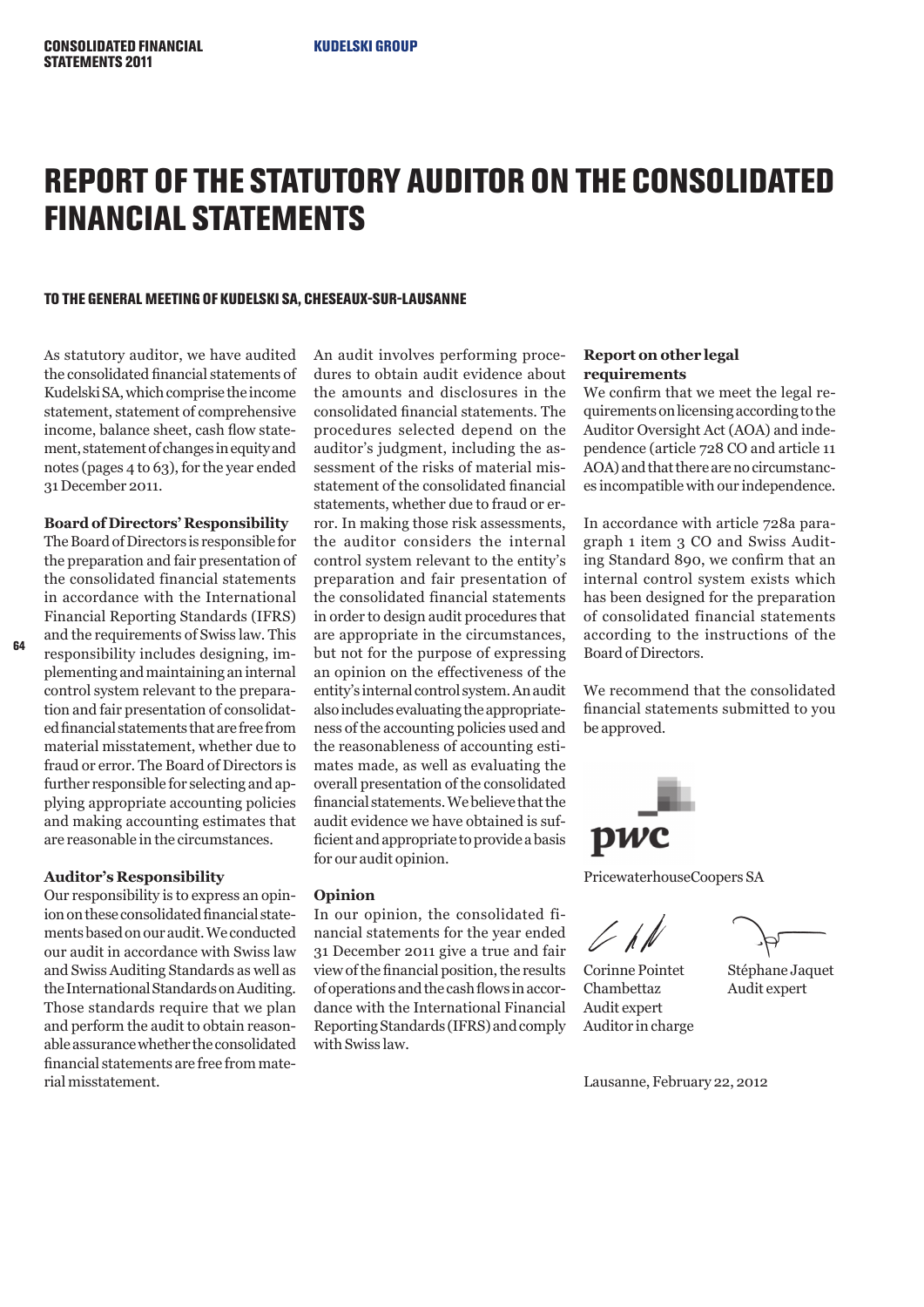### Balance sheets at December 31, 2011 and 2010

#### **ASSETS**

| <b>In CHF'000</b>                        |     | Notes 31.12.2011 31.12.2010 |           |
|------------------------------------------|-----|-----------------------------|-----------|
| <b>Fixed assets</b>                      |     |                             |           |
| Financial fixed assets                   |     |                             |           |
| Investments                              | 3.1 | 426816                      | 404 637   |
| Loans to Group companies                 |     | 706 292                     | 670 773   |
| <b>Total fixed assets</b>                |     | 1 133 108                   | 1 075 410 |
| <b>Current assets</b>                    |     |                             |           |
| Accounts receivable from Group companies |     | 34 038                      | 54 724    |
| Other accounts receivable and accruals   | 3.2 | 1 4 6 4                     | 1 0 5 8   |
| Treasury shares                          | 3.4 | 74                          |           |
| Cash and cash equivalents                | 3.3 | 10 992                      | 31 664    |
| <b>Total current assets</b>              |     | 46 568                      | 87 446    |
| <b>Total assets</b>                      |     | 1 179 676                   | 1 162 856 |

65

#### Shareholders' equity and liabilities

| <b>In CHF'000</b>                          | Notes 31.12.2011 31.12.2010 |                   |
|--------------------------------------------|-----------------------------|-------------------|
| <b>Shareholders' equity</b>                |                             |                   |
| Share capital                              | 533798                      | 533 683           |
| Legal reserve:                             |                             |                   |
| - General reserve                          | 45 349                      | 84 122            |
| - Capital contribution reserve             | 43 304                      |                   |
| - Reserve for treasury shares              | 326                         | 489               |
| Retained earnings<br>Net income            | 374 521<br>$-25930$         | 304 285<br>90 615 |
|                                            |                             |                   |
| <b>Total shareholders' equity</b>          | 971 368<br>3.4              | 1 013 194         |
| <b>Long-term liabilities</b>               |                             |                   |
| Loans from Group companies                 | 82 883                      | 97 4 20           |
| Bonds                                      | 110 000                     |                   |
|                                            |                             |                   |
| <b>Total long-term liabilities</b>         | 192 883                     | 97 420            |
| <b>Current liabilities</b>                 |                             |                   |
| Short-term loans from Group companies      | 14 3 9 5                    | 25 662            |
| Other liabilities and accruals             | 1 0 3 0                     | 543               |
| Bank, short term borrowings                | $\overline{\phantom{0}}$    | 24 3 10           |
| Bank overdraft                             | Ξ.                          | 1 727             |
| <b>Total current liabilities</b>           | 15 4 25                     | 52 242            |
| <b>Total liabilities</b>                   | 208 308                     | 149 662           |
| Total shareholders' equity and liabilities | 1 179 676                   | 1 162 856         |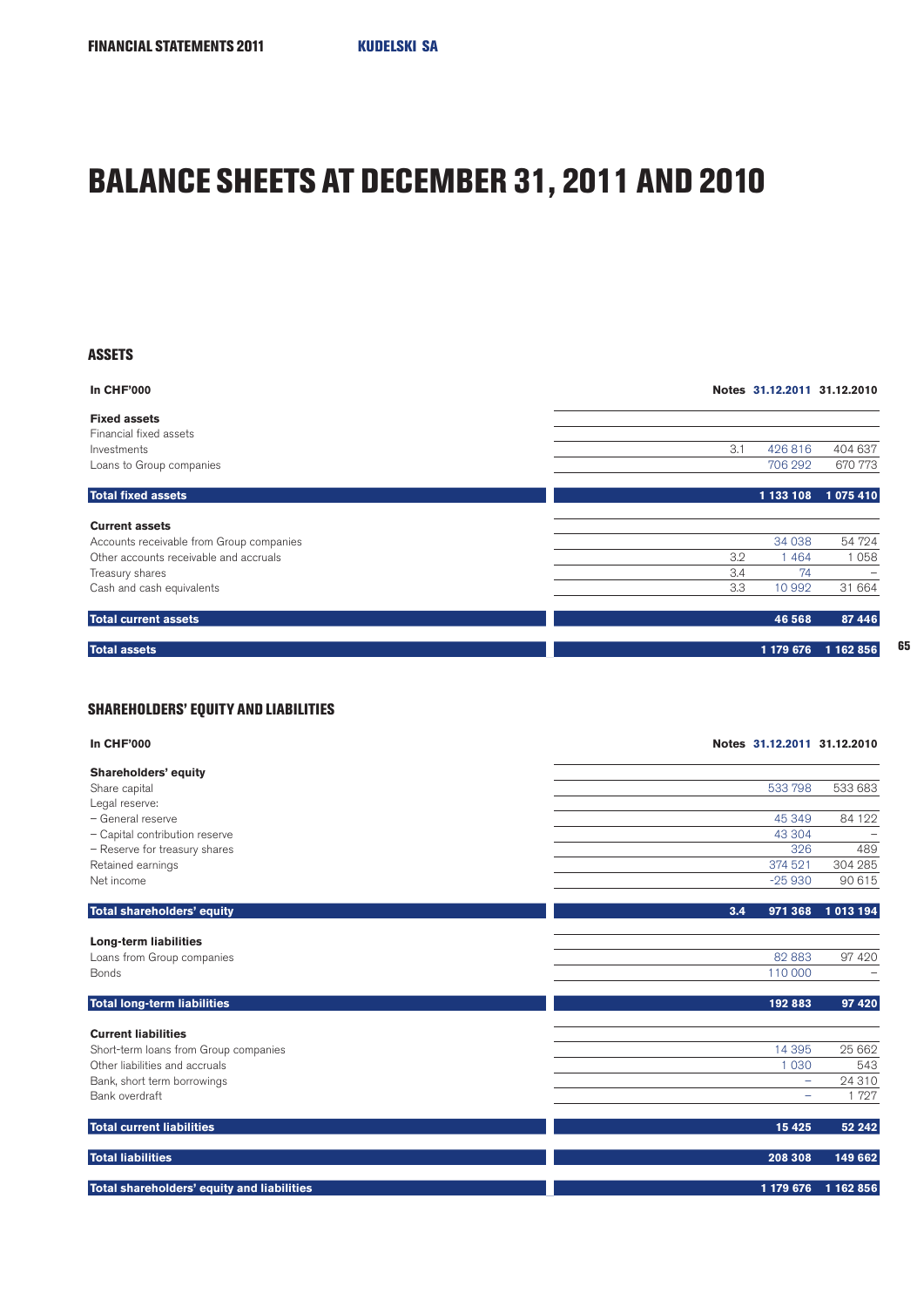### Income statements and proposal for appropriation of available earnings for the year 2011

#### Income statements for the years ended December 31, 2011 and 2010

| <b>In CHF'000</b>                                                            | <b>Notes</b> | 2011     | 2010     |
|------------------------------------------------------------------------------|--------------|----------|----------|
| Royalty income and other                                                     |              | 58       | 1 0 8 7  |
| Financial income                                                             | 4.1          | 85 684   | 122 857  |
| Gain/(Loss) on sale of investments                                           | 4.2          | $-425$   | 399      |
| Administrative and other expenses                                            | 4.3          | $-6326$  | $-6910$  |
| Financial expenses and exchange result                                       | 4.4          | $-9524$  | $-7630$  |
| Impairment of financial fixed assets and release of provision for impairment | 4.5          | $-95397$ | $-19123$ |
| (loss)/Income before tax                                                     |              | $-25930$ | 90 680   |
| Income tax                                                                   |              |          | $-65$    |
| <b>Net (loss)/income</b>                                                     |              | $-25930$ | 90 615   |

66

#### Proposal for appropriation of available earnings for the year 2011

|                                                     |                   | Capital      |          |
|-----------------------------------------------------|-------------------|--------------|----------|
|                                                     | General           | contribution | Retained |
| <b>In CHF'000</b>                                   | reserve           | reserve      | earnings |
| Balance brought forward from previous year          | 88 653            |              | 374 358  |
| Initial recognition of Capital contribution reserve | $-43304$          | 43 304       |          |
| Decrease of treasury shares reserve                 |                   |              | 163      |
| Net result                                          | $\qquad \qquad -$ |              | $-25930$ |
| Total available earnings                            | 45 349            | 43 304       | 348 591  |
| <b>Proposal of the Board of Directors:</b>          |                   |              |          |
| Ordinary dividend:                                  |                   |              |          |
| $-$ CHF 0.10 on 48'749'832* bearer shares           |                   | $-4875$      |          |
| - CHF 0.01 on 46'300'000 registered shares          |                   | $-463$       |          |
| General reserve allocation                          | 64 651            |              | $-64651$ |
| <b>Balance to be carried forward</b>                | 110 000           | 37966        | 283 940  |

\* This figure represents the number of bearer shares which are dividend bearing as of December 31, 2011 and may fluctuate upon exercise of options, conversion rights, issuance of additional share capital for the employees and for the Employee Share Program by utilization of the conditional share capital.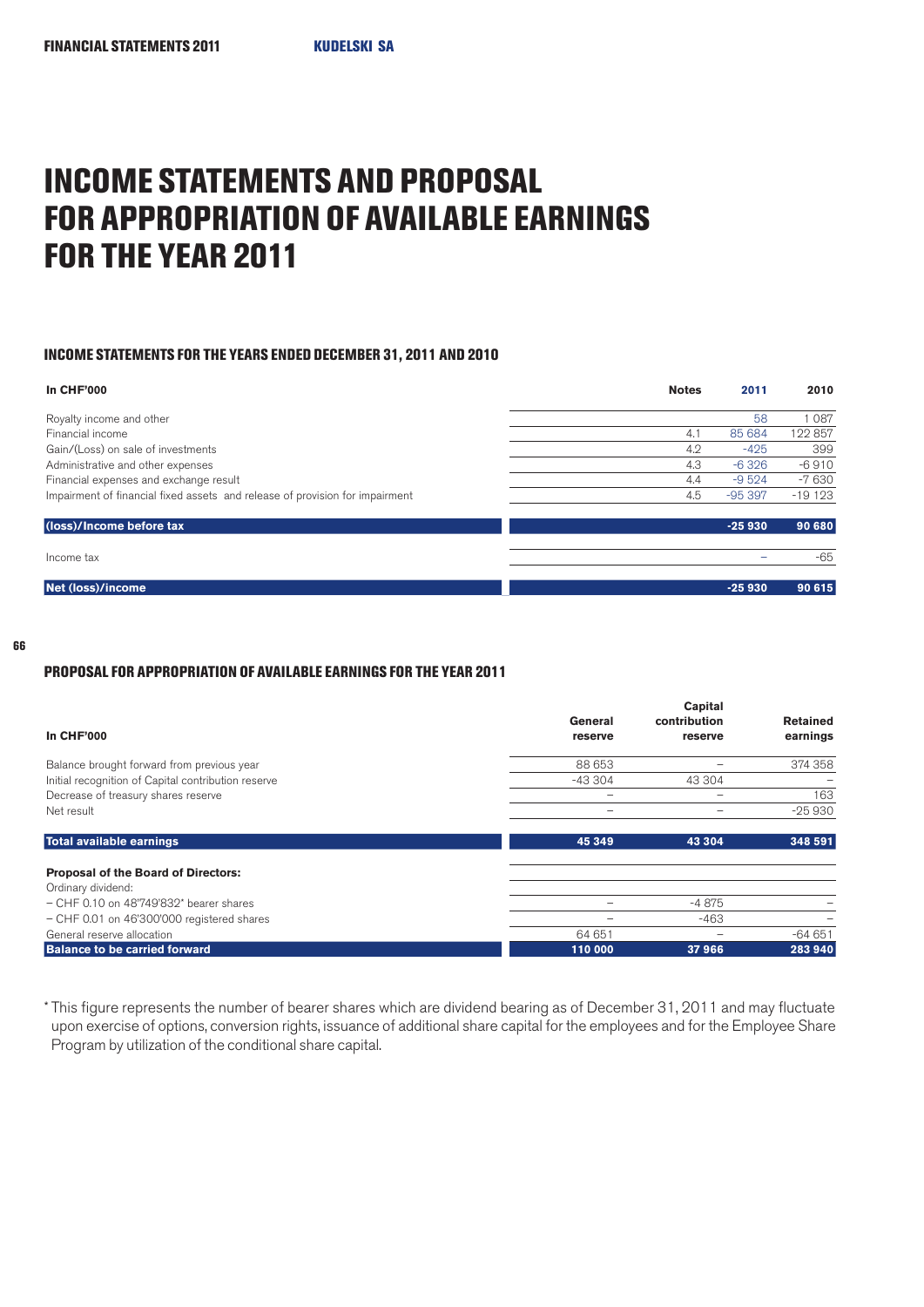### Notes to the financial statements 2011

#### 1. General Comments

Kudelski SA is the ultimate holding company of the Kudelski Group, which comprises subsidiaries and associated companies.

#### 2. Accounting Policies

#### BASIS OF PREPARATION

The statutory financial statements of Kudelski SA are prepared in accordance with the requirements of the Swiss Code of Obligations. These financial statements were prepared under the historical cost convention and on an accrual basis.

#### FINANCIAL FIXED ASSETS

Investments and loans to Group companies are accounted for at acquisition cost less adjustment for impairment of value.

#### CASH AND CASH EQUIVALENTS

Cash and cash equivalents include cash at bank and short-term deposits. Cash at bank consists of all funds in current accounts available within 48 hours. Short-term deposits generally include bank deposits and fixed term investments whose maturities are of three months or less from the transaction date.

#### EXCHANGE RATE DIFFERENCES

Transactions in foreign currencies are accounted for in Swiss francs (CHF) at the exchange rate prevailing at the date of the transaction. Assets and liabilities in foreign currencies are accounted for at year-end rates.

Any resulting exchange differences are included in the respective income statement caption depending upon the nature of the underlying transactions; the aggregate unrealized exchange difference is calculated by reference to original transaction date exchange rates and includes hedging transactions. Where this gives rise to a net loss, it is charged to the income statement, whilst a net gain is deferred.

#### TREASURY SHARES

Treasury shares are measured at the lesser of their acquisition cost and their stock market value. In compliance with Article 659 a para 2 of the Swiss Code of Obligations, the company allocated a total corresponding to the acquisition value of treasury shares to a separate reserve for shares held by the company and its affiliates.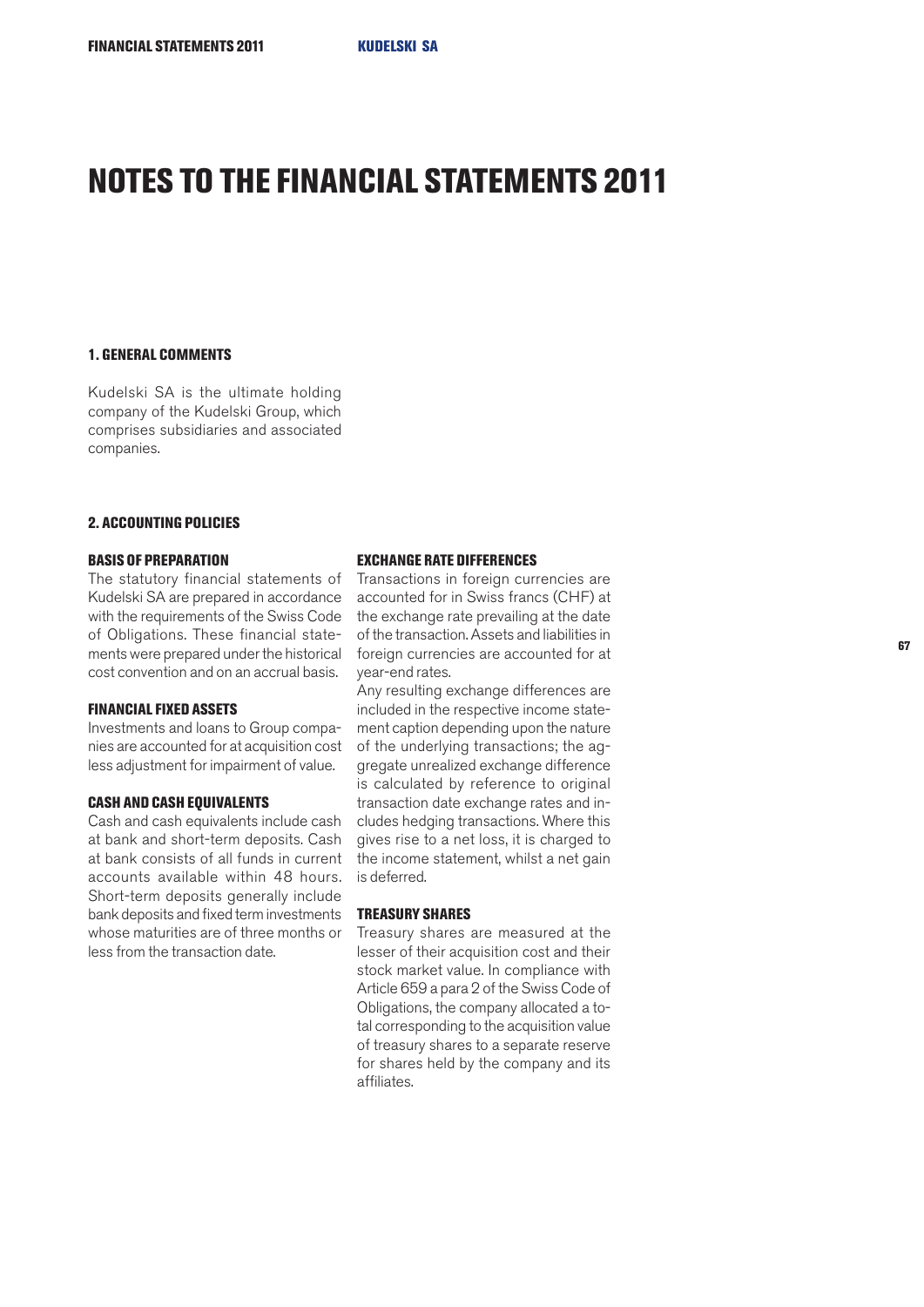### Notes to the financial statements 2011

### 3. Notes to the balance sheets

#### 3.1 Investments

68

|                                                      |                                              |                                                          |                      |              | <b>Percentage held</b> |                                                      |
|------------------------------------------------------|----------------------------------------------|----------------------------------------------------------|----------------------|--------------|------------------------|------------------------------------------------------|
| Company                                              | Location                                     | <b>Activity</b>                                          | <b>Share capital</b> |              | 2011                   | 2010                                                 |
|                                                      |                                              | Solutions for Digital TV                                 |                      |              |                        |                                                      |
| Nagravision SA                                       | CH - Cheseaux                                | and audio products                                       | <b>kCHF</b>          | 12 000       | 100                    | 100                                                  |
| Lysis SA                                             | CH - Cheseaux                                | No activity                                              | <b>kCHF</b>          | 100          | 100                    | 100                                                  |
| Nagravision Iberica SL                               | $ES - Madrid$                                | Sales and support Digital TV<br>Solutions for Digital TV | <b>kEUR</b>          | 3            | 100                    | 100                                                  |
| Nagra France SAS                                     | $FR - Paris$                                 | and audio products                                       | kEUR                 | 32 833       | 100                    | 100                                                  |
| Nagra Kudelski (GB) Ltd                              | UK - St. Albans                              | Sales and support                                        | kGBP                 | $\mathbf{1}$ | 100                    | 100                                                  |
| Nagravision GmbH                                     | $DE - Hildesheim$                            | Services                                                 | kEUR                 | 25           | 100                    | 100                                                  |
| Nagra USA, Inc.                                      | $US - Nashville$                             | Sales and support                                        | kUSD                 | 1010         | 100                    | 100                                                  |
| SkiData AG                                           | AU - Salzburg                                | Physical access                                          | kEUR                 | 3634         | 100                    | 100                                                  |
| Polyright SA                                         | CH - Sion                                    | Physical access                                          | <b>kCHF</b>          | 2000         | $\equiv$               | 50                                                   |
| Nagra Plus                                           | $CH -$ Cheseaux                              | Analog Pay-TV solutions                                  | <b>kCHF</b>          | 100          | 50                     | 50                                                   |
| NagraID SA                                           | CH - La Chaux-de-Fonds Smart card production |                                                          | kCHF                 | 4 0 0 0      | 100                    | 100                                                  |
|                                                      |                                              | Chipsets for iDTV and                                    |                      |              |                        |                                                      |
| SmarDTV SA                                           | $CH -$ Cheseaux                              | conditional access modules                               | <b>kCHF</b>          | 1 000        | 100                    | 100                                                  |
| Kudelski Financial                                   |                                              |                                                          |                      |              |                        |                                                      |
| Services Holding SCA                                 | $LU$ – Luxembourg                            | Finance                                                  | <b>kCHF</b>          | 37 050       | M                      | 100                                                  |
| Kudelski Luxembourg Sàrl                             | $LU$ – Luxembourg                            | Finance                                                  | <b>kEUR</b>          | 13           | L                      | 100                                                  |
| Kud SA                                               | $LU$ – Luxembourg                            | Finance                                                  | <b>kCHF</b>          | 63 531       | 100                    |                                                      |
| Leman Consulting SA                                  | $CH - Nyon$                                  | Intellectual property consulting                         | <b>kCHF</b>          | 100          | 100                    | 100                                                  |
| Nagravision Asia Pte Ltd                             | $SG - Singapore$                             | Services                                                 | kSGD                 | 100          | 100                    | 100                                                  |
| Kudelski Malaysia                                    |                                              |                                                          |                      |              |                        |                                                      |
| SDN. BHD.                                            | MA - Kuala Lumpur                            | Services                                                 | kMYR                 |              | L                      | 100                                                  |
|                                                      |                                              | Research & development                                   |                      |              |                        |                                                      |
| Abilis Systems Sàrl                                  | CH - Plan-les-Ouates                         | for mobile phones                                        | <b>kCHF</b>          | 20           | 100                    | 100                                                  |
| Nagravision Shanghaï Technical                       |                                              | Software integration                                     |                      |              |                        |                                                      |
| Services                                             | CN-Shanghaï                                  | for Digital TV                                           | <b>KCNY</b>          | 100          | 100                    | 100                                                  |
| Nagra Media UK (former Quative)                      | $UK - London$                                | <b>IPTV Solutions</b>                                    | <b>KGBP</b>          | 1 0 0 0      | 100                    | 100                                                  |
| <b>TESC Test Solution</b>                            |                                              |                                                          |                      |              |                        |                                                      |
| Center GmbH                                          | $DE -$ Munich                                | Services                                                 | kEUR                 | 25           | 100                    | 100                                                  |
| Nagravision Italy Srl                                | $IT - Bolzano$                               | Services                                                 | <b>kEUR</b>          | 10<br>50     | 100                    | 100                                                  |
| Nagra Travel Sàrl                                    | CH - Cheseaux                                | Travel agency                                            | <b>kCHF</b>          |              | 100                    | 100                                                  |
| NagralD Security SA                                  | CH - La Chaux-de-Fonds Display cards         |                                                          | <b>kCHF</b>          | 100          | 50                     | 50                                                   |
| EnMedia Software Technologies Pvt Ltd IN - Bangalore |                                              | Research & development<br>Digital broadcasting           | kINR                 | 100          | 100                    | $\overline{\phantom{a}}$                             |
| Acetel Co Ltd                                        | SK - Séoul                                   | solution provider                                        | kKRW                 | 1 460        | 17                     | 17                                                   |
| Nagra Media Private Limited                          | IN - Mumbai                                  | Sales and support                                        | kINR                 | 100          | 100                    | 100                                                  |
| Nagra Media Korea LLC                                | KR - Anyang                                  | Sales and support                                        | kKRW                 | 50 000       | 100                    | 100                                                  |
| Nagra Media Brasil LTDA                              | BR - São Paulo                               | Sales and support                                        | <b>kBRL</b>          | 553          | 100                    | $\overline{\phantom{m}}$                             |
| Nagravision (Beijing) Trading Co., Ltd               | CN - Beijing                                 | Trading for DTV                                          | kCNY                 | 5 0 0 0      | 100                    | $\overline{\phantom{m}}$                             |
| OpenTV Holdings BV (Netherlands)                     | NL - Amsterdam                               |                                                          | kUSD                 | 5 2 7 0      | 100                    | $\overline{\phantom{0}}$                             |
|                                                      | $UK - London$                                | Middleware and advertising                               | kGBP                 |              | 100                    | $\qquad \qquad -$                                    |
| OpenTV UK Ltd<br>OpenTV GmbH (Switzerland)           | CH - Stans                                   | Middleware and advertising<br>Middleware and advertising | CHF                  | 100<br>100   | 100                    |                                                      |
|                                                      | NL - Amsterdam                               |                                                          |                      |              |                        |                                                      |
| OpenTV Netherlands B.V.                              | JP - Tokyo                                   | Middleware and advertising                               | kEUR<br>kJPY         | 18<br>10 000 | 100<br>100             | $\overline{\phantom{a}}$<br>$\overline{\phantom{m}}$ |
| Nagra Media Japan K.K.                               |                                              | Middleware and advertising                               |                      |              |                        |                                                      |

 $M$  = merged company

 $L =$  liquidated company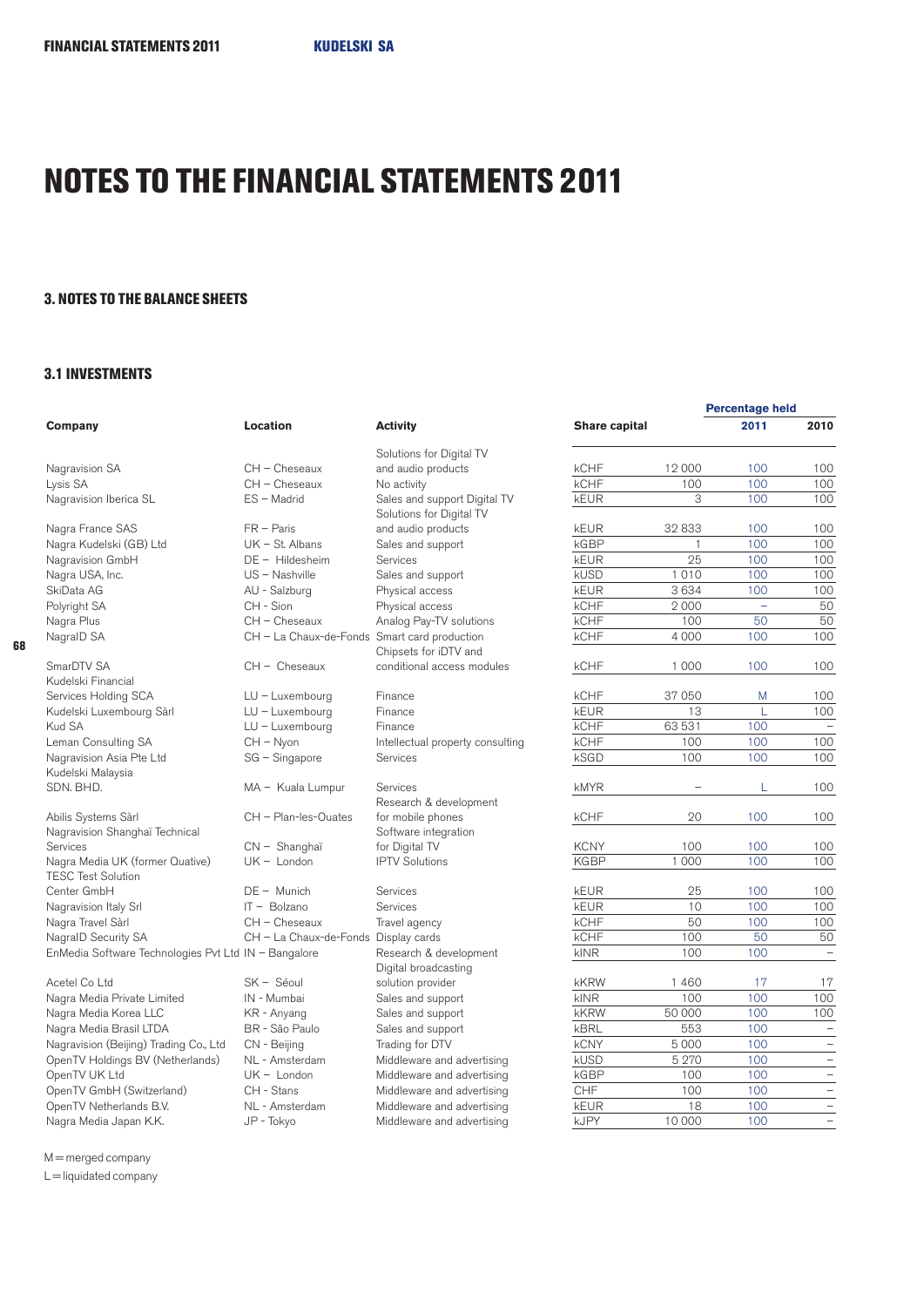#### 3.2 Other accounts receivables and accruals

| In $CHF'000$                        | 31.12.2011 31.12.2010 |      |
|-------------------------------------|-----------------------|------|
| Other accounts receivable           |                       | 417  |
| Prepaid expenses and accrued income | 1 3 4 1               | 602  |
| Withholding tax                     | 119                   | 39   |
|                                     | 1464                  | 1058 |

#### 3.3 Cash and cash equivalents

| In $CHF'000$             | 31.12.2011 31.12.2010 |        |
|--------------------------|-----------------------|--------|
| Cash at bank and in hand | 10 992                | 31 664 |
|                          | 10 992                | 31 664 |

#### 3.4 Change in shareholders' equity

|                                                        |                      |                        | Capital<br>bution        | contri-Reserve for<br>treasury | Available | <b>Total</b><br>Sharehold-<br>ers' |
|--------------------------------------------------------|----------------------|------------------------|--------------------------|--------------------------------|-----------|------------------------------------|
| <b>In CHF'000</b>                                      | <b>Share capital</b> | <b>General reserve</b> | reserve                  | shares                         | earnings  | equity                             |
| As of December 31, 2009                                | 531935               | 81 507                 | -                        | 380                            | 322 532   | 936 354                            |
| General reserve allocation                             |                      | 2 1 9 3                |                          |                                | $-2193$   |                                    |
| Dividend                                               |                      |                        |                          |                                | $-15958$  | $-15958$                           |
| Share capital increase                                 | 1748                 | 422                    |                          |                                |           | 2 1 7 0                            |
| Allocation to reserve for treasury shares              |                      |                        | $\overline{\phantom{0}}$ | 489                            | $-489$    | -                                  |
| Release of reserve for treasury shares                 |                      |                        | $\overline{\phantom{0}}$ | $-380$                         | 380       |                                    |
| Merger premium                                         |                      |                        |                          |                                | 13        | 13                                 |
| Net income                                             |                      |                        |                          |                                | 90 615    | 90 615                             |
| As of December 31, 2010                                | 533 683              | 84 122                 | ٠                        | 489                            | 394 900   | 1 013 194                          |
| General reserve allocation                             |                      | 4531                   |                          |                                | $-4531$   |                                    |
| Dividend                                               |                      |                        |                          |                                | $-16011$  | $-16011$                           |
| Share capital increase                                 | 115                  |                        |                          |                                |           | 115                                |
| Release of reserve for treasury shares                 |                      |                        |                          | $-163$                         | 163       |                                    |
| Transfer of general legal reserve to capital contribu- |                      |                        |                          |                                |           |                                    |
| tion reserve                                           |                      | $-43.304$              | 43 304                   |                                |           |                                    |
| Net loss                                               |                      |                        |                          |                                | $-25930$  | $-25930$                           |
| As of December 31, 2011                                | 533 798              | 45 349                 | 43 304                   | 326                            | 348 591   | 971 368                            |

As of January 1, 2011 a new Swiss tax regulation based on the Swiss Corporate Tax reform II became effective, allowing for payments free of Swiss withholding tax to shareholders out of new capital contribution reserve, created out of aditional paid in capital since January 1, 1997. The Federal Tax Administration has approved that CHF 43303914 capital contribution qualify under this law. As a consequence Kudelski SA reclassified such amounts from the general reserve to the capital contribution reserve.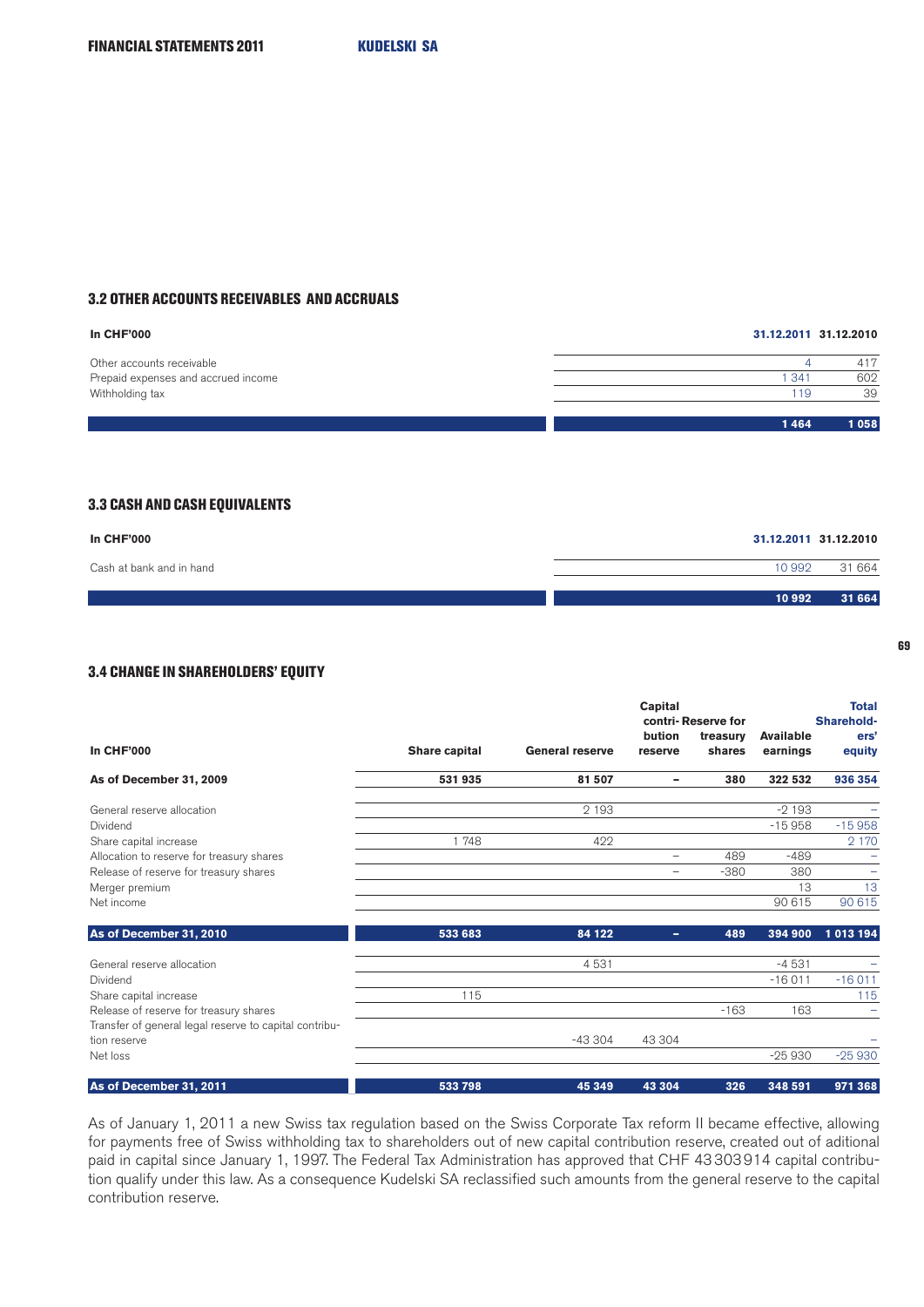## Notes to the financial statements 2011

#### Treasury shares

|                                                       | Number of for treas-<br>bearer shares ury shares | <b>Reserve</b>  |
|-------------------------------------------------------|--------------------------------------------------|-----------------|
|                                                       |                                                  | <b>CHF '000</b> |
| As of December 31, 2009                               | 20 155                                           | $-380$          |
| Sale of treasury shares (Kudelski SA)                 | $-20155$                                         | 380             |
| Acquisition of treasury shares (affiliated companies) | 16752                                            | -489            |
| As of December 31, 2010                               | 16752                                            | $-489$          |
| Treasury shares granted to employees                  | $-5584$                                          | 163             |
| As of December 31, 2011                               | 11 168                                           | $-326$          |

Reserve for treasury corresponds to the purchase consideration for the treasury shares purchased by Kudelski SA and its affiliates. As of December 31, 2011 8668 (2010: 0) treasury shares were owned by Kudelski SA and 2500 (2010: 16752) by affiliated companies for a purchase cost of kCHF 253 (2010: 0) and kCHF 73 (2010: kCHF 489) respectively.

The value for treasury shares presented under current assets in the Kudelski SA balance sheet has been impaired for kCHF 179 (2010: 0).

#### Composition of share capital

| In $CHF'000$                                          | 31.12.2011 31.12.2010 |         |
|-------------------------------------------------------|-----------------------|---------|
| 48'749'832 / 48'738'312 bearer shares, at CHF 10 each | 487 498               | 487 383 |
| 46'300'000 registered shares, at CHF 1 each           | 46 300                | 46 300  |
|                                                       | 533798                | 533 683 |

The Registered Shares are neither listed nor traded on any stock exchange. The Bearer Shares have been listed on the main market of the SIX since 2 August 1999 (ticker: KUD, security number: 1 226 836; ISIN CH0012268360).

#### Conditional share capital (article 6 of Articles of incorporation)

| <b>In CHF'000</b>                                                                                                  | 2011    | 2010    |
|--------------------------------------------------------------------------------------------------------------------|---------|---------|
| Conditional share capital as of January 1                                                                          | 107 755 | 109 503 |
| Employee share purchase plan                                                                                       | $-116$  | -88     |
| Exercise of options                                                                                                |         | $-7$    |
| Shares allotted to employees                                                                                       |         | $-1653$ |
| <b>Conditional share capital at December 31</b>                                                                    | 107 639 | 107 755 |
| Of which may be utilized as of December 31 for:                                                                    |         |         |
| - Convertible bonds:<br>10'000'000 bearer shares, at CHF 10 each<br>- Options or share subscriptions to employees: | 100 000 | 100 000 |
| 763'924 / 775'444 bearer shares, at CHF 10 each                                                                    | 7639    | 7755    |
|                                                                                                                    | 107 639 | 107 755 |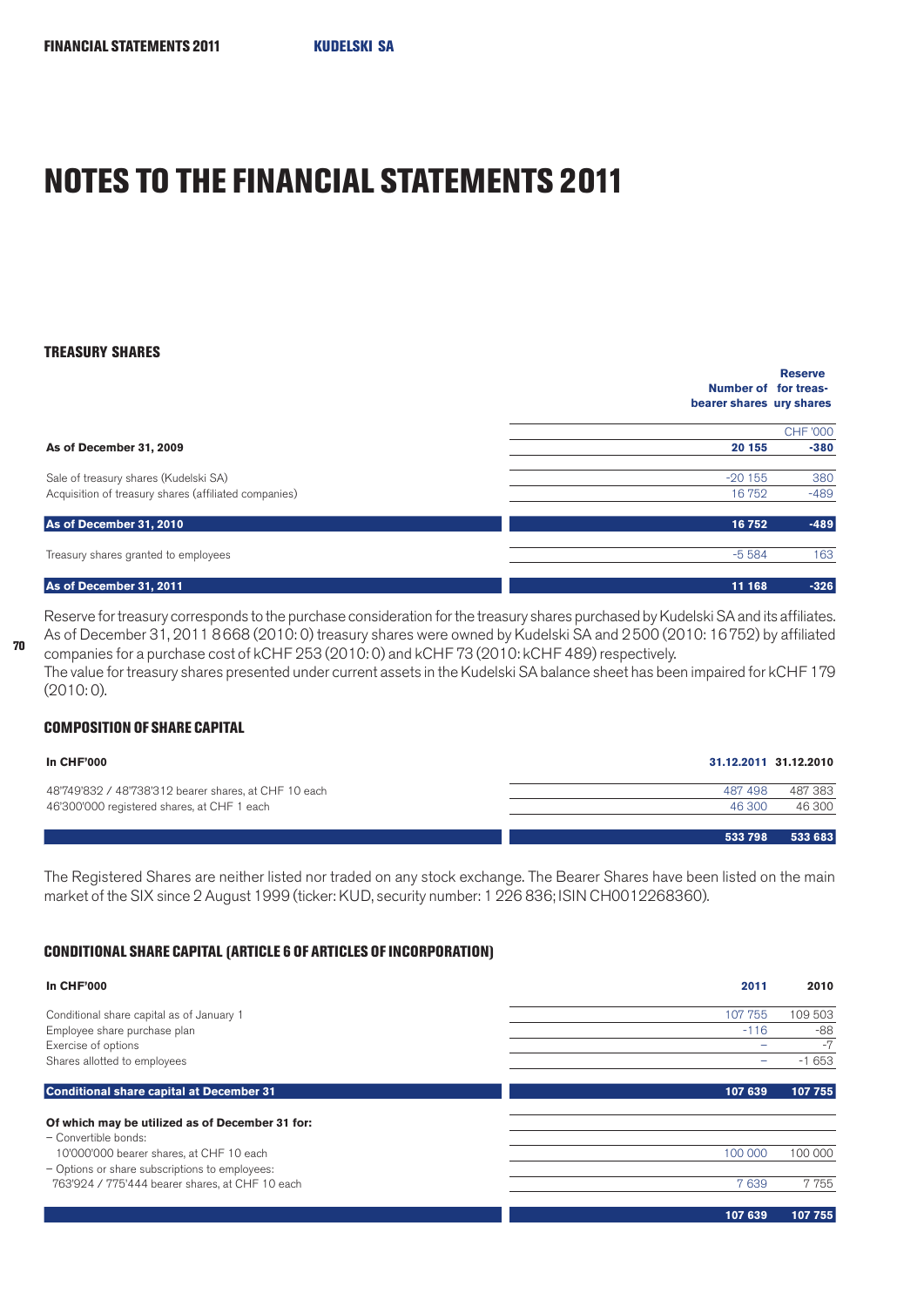The shareholders of Kudelski SA met in an Extraordinary General Meeting on September 30, 2005 and approved an increase of the conditional share capital of up to a total amount of CHF 100 million, through the issue of 10 000 000 bearer shares of a nominal value of CHF 10, to be issued as and when rights are exercised to convert the bonds of Kudelski SA and its subsidiaries. Furthermore the ordinary 2008 General Meeting approved an increase of the conditional share capital for options exercises or share subscriptions to employees up to a maximal amount of CHF 17 477 820 consisting of 1 747 782 bearer shares of a nominal value of CHF 10.

#### Authorized share capital (Article 7 of Articles of Incorporation)

| In $CHF'000$                               |         | 31.12.2011 31.12.2010 |
|--------------------------------------------|---------|-----------------------|
| 3'768'164 bearer shares, at CHF 10 each    | 37 682  | 37 682                |
| 3'200'000 registered shares, at CHF 1 each | 3.200   | 3 200                 |
| Authorized share capital as of December 31 | 40 8 82 | 40 8 82               |

The Board of Directors is authorized to increase the share capital in one or more stages until May 4, 2012, for the purpose of acquiring companies or parts of companies.

#### Major shareholders

|                      | <b>Voting rights</b> |                       |                       | <b>Shareholdings</b> |  |
|----------------------|----------------------|-----------------------|-----------------------|----------------------|--|
|                      |                      | 31.12.2011 31.12.2010 | 31.12.2011 31.12.2010 |                      |  |
| Kudelski family pool | 57%                  | 57%                   | 24%                   | 24%                  |  |

#### 3.5 BOND

On June 16, 2011 Kudelski SA issued a CHF 110 million bond with a subscription price of 100.284%, bearing an interest rate of 3% and maturing on December 16, 2016 with denominations of CHF 5 000 and multiples thereof.

#### 4. Notes to the income statements

#### 4.1 Financial income

| In $CHF'000$                               | 2011   | 2010   |
|--------------------------------------------|--------|--------|
| Dividends received from Group subsidiaries | 53 876 | 92 224 |
| Interest income third parties              | 733    | 664    |
| Interest on loans to Group subsidiaries    | 31 075 | 29 743 |
| Other financial income                     |        | 226    |

Other financial income relates to the gain on sales of treasury shares.

**85 684 122 857**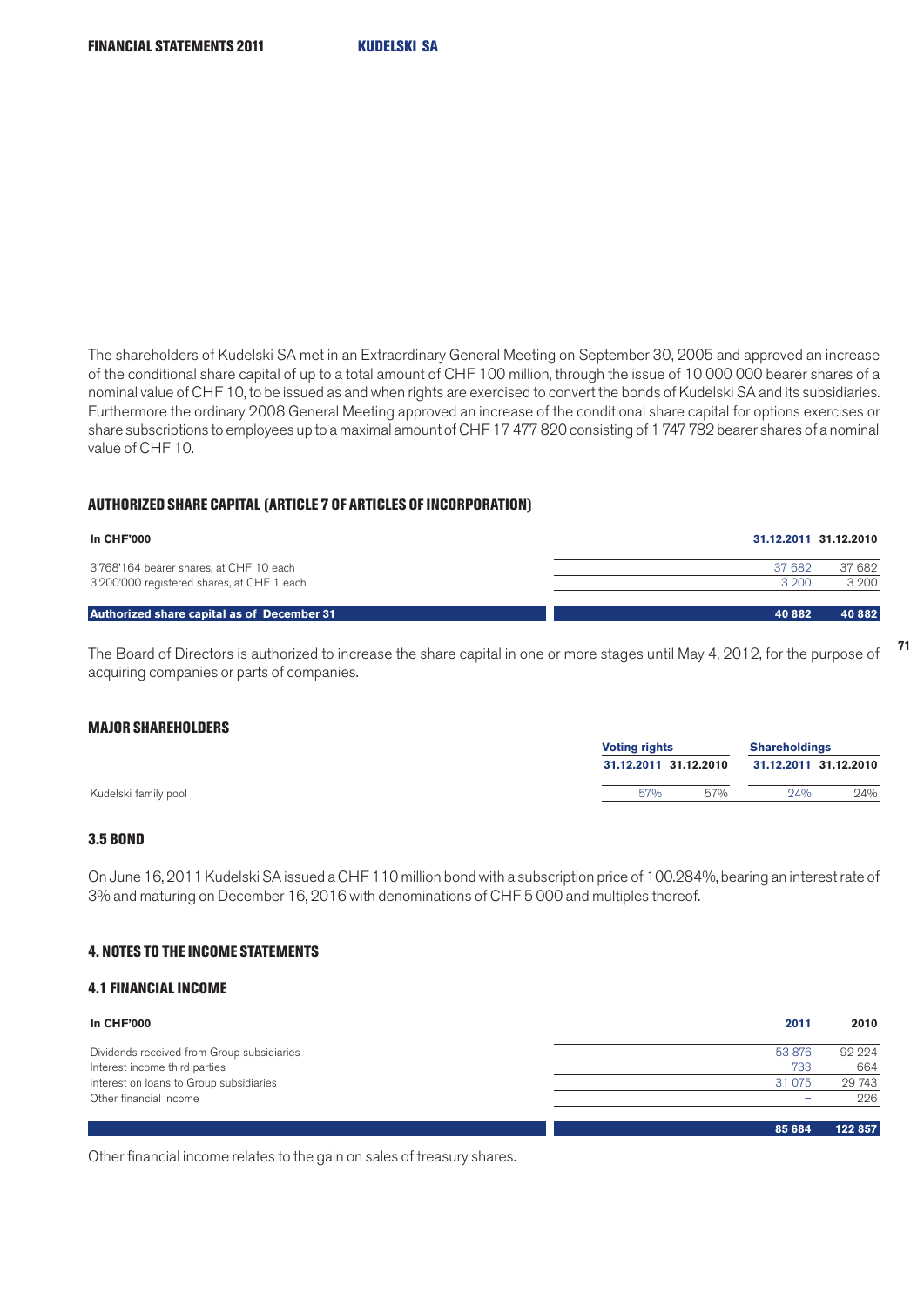### Notes to the financial statements 2011

#### 4.2 Gain/(LOSS) on sale of investments

Kudelski SA sold its 10% stake in Thema SAS in 2010, which resulted in a gain of kCHF 399. The 2011 loss relates to the sale of Polyright SA.

#### 4.3 Administrative and other expenses

| <b>In CHF'000</b>                                      | 2011               | 2010               |
|--------------------------------------------------------|--------------------|--------------------|
| Administrative expenses<br>Taxes other than income tax | $-4630$<br>$-1696$ | $-5120$<br>$-1790$ |
|                                                        | $-6326$            | -6 910             |

72

#### 4.4 Financial expenses and exchange results

| In CHF'000                                | 2011     | 2010     |
|-------------------------------------------|----------|----------|
| Net currency exchange result              | $-1.302$ | $-2209$  |
| Interest on loans from Group subsidiaries | $-4907$  | $-1.384$ |
| Interest expenses and bank charges        | $-3.315$ | $-4037$  |
|                                           |          |          |
|                                           | $-9524$  | $-7630$  |

#### 4.5 Impairment of financial fixed assets and release of provision for impairment

| <b>In CHF'000</b>                                       | 2011     | 2010      |
|---------------------------------------------------------|----------|-----------|
| Allocation to provisions on Group investments and loans | $-95218$ | -48 991   |
| Reversal of provisions on Group investments and loans   |          | 29 8 68   |
| Value adjustment on treasury shares                     | $-179$   |           |
|                                                         | $-95397$ | $-19$ 123 |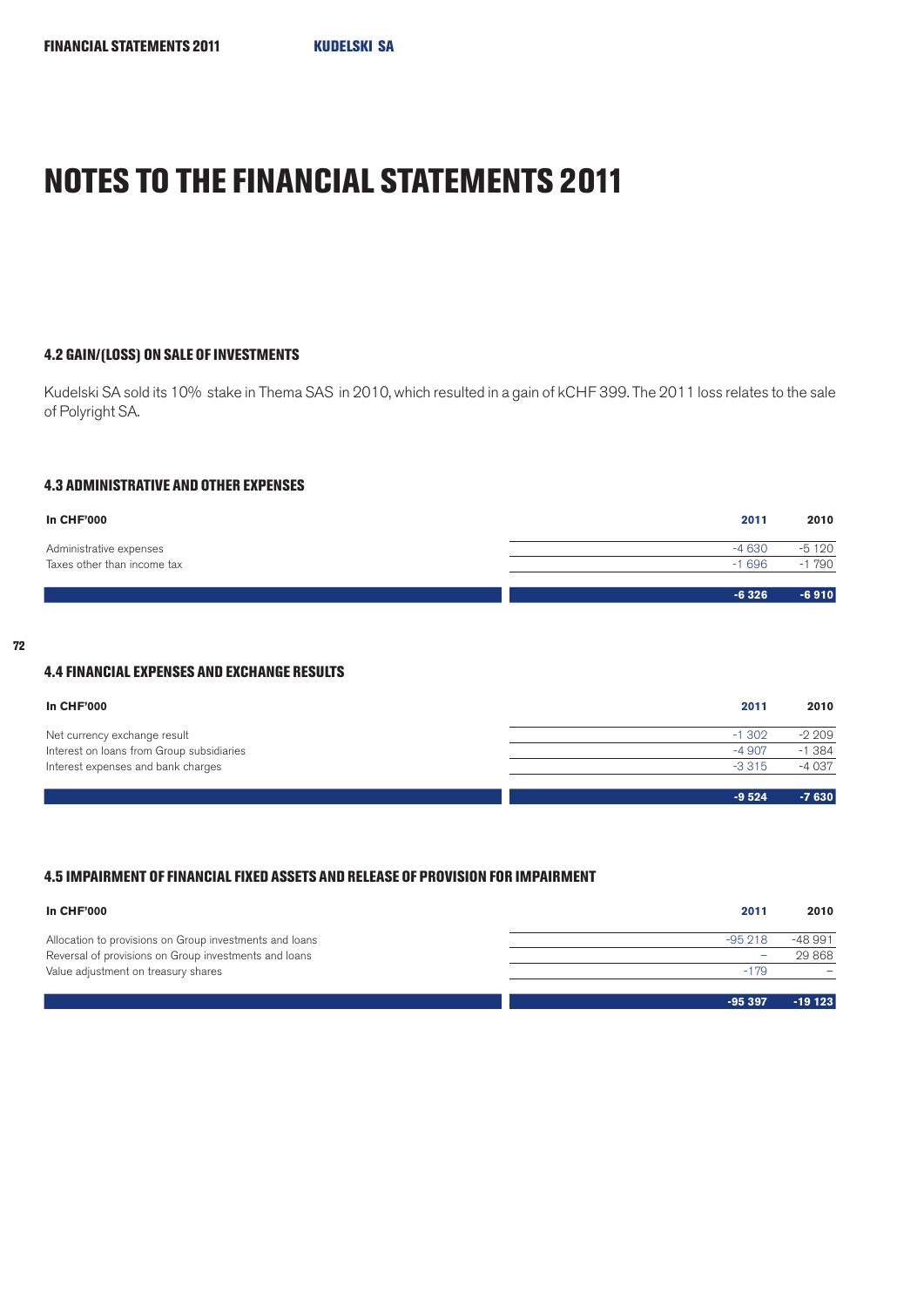# 5. Commitments and contingencies

| In CHF'000                                                                       |         | 31.12.2011 31.12.2010 |
|----------------------------------------------------------------------------------|---------|-----------------------|
| <b>Guarantee commitments</b>                                                     |         |                       |
| Guarantees for the repayment of the capital and interest of the convertible bond | 350 000 | 350 000               |
| Commitment in favor of third parties                                             | 1 666   | 385                   |
|                                                                                  | 351 666 | 350 385               |
| <b>Other commitments</b>                                                         |         |                       |
| Penalty risk for non-completion of contracts                                     | p.m.    | p.m.                  |
| Subordinated loans in favor of Group companies                                   | p.m.    | p.m.                  |
| Support letters and guarantees signed in favor of Group companies                | p.m.    | p.m.                  |
| Jointly responsible for VAT liabilities of Swiss subsidiaries (VAT Group)        | p.m.    | p.m.                  |

## 6. Board and Executive compensation disclosures

The disclosures required by article 663b bis of Swiss Code of Obligations on Board and Executive compensation are shown in the Kudelski Group consolidated financial statements.

# 7. RISK ASSESSMENT DISCLOSURES

Kudelski SA, as the ultimate parent company of the Kudelski Group, is fully integrated into the Group-wide internal risk assessment process. This group risk assessment process also addresses the nature and scope of business activities and the specific risks of Kudelski SA. Disclosure of the Group-wide risk assessment procedures are described in note 58 to the Group's consolidated financial statements.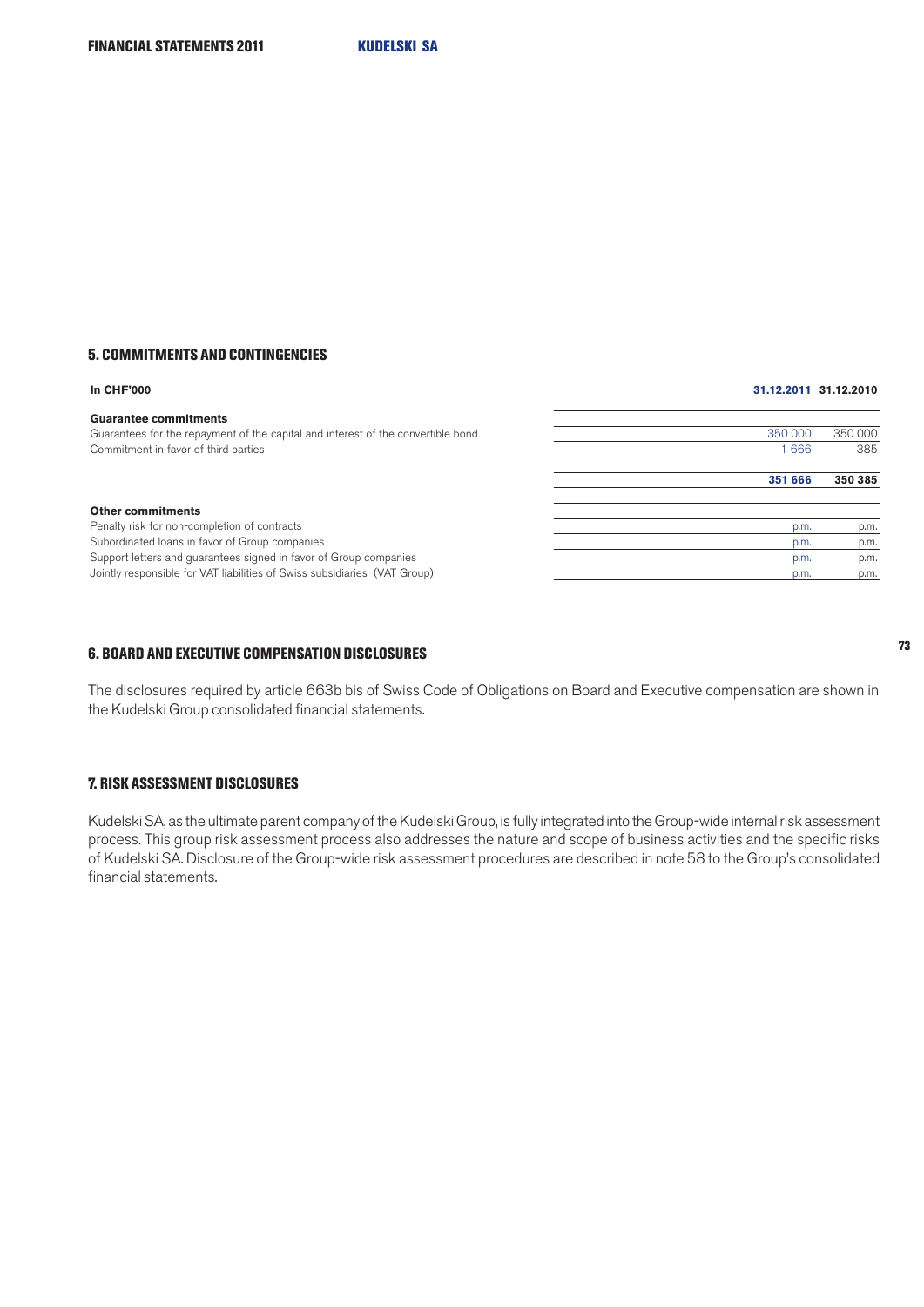# Report of the statutory auditor on the financial **STATEMENTS**

#### to the general meeting of Kudelski SA, Cheseaux-sur-Lausanne

As statutory auditor, we have audited the financial statements of Kudelski SA, which comprise the balance sheet, income statement and notes (pages 65 to 73), for the year ended 31 December 2011.

## **Board of Directors' Responsibility**

The Board of Directors is responsible for the preparation of the financial statements in accordance with the requirements of Swiss law and the company's articles of incorporation. This responsibility includes designing, implementing and maintaining an internal control system relevant to the preparation of financial statements that are free from material misstatement, whether due to fraud or error. The Board of Directors is further responsible for selecting and applying appropriate accounting policies and making accounting estimates that are reasonable in the circumstances.

#### **Auditor's Responsibility**

74

Our responsibility is to express an opinion on these financial statements based on our audit. We conducted our audit in accordance with Swiss law and Swiss Auditing Standards. Those standards require that we plan and perform the audit to obtain reasonable assurance whether the financial statements are free from material misstatement.

An audit involves performing procedures to obtain audit evidence about the amounts and disclosures in the financial statements. The procedures selected

depend on the auditor's judgment, including the assessment of the risks of material misstatement of the financial statements, whether due to fraud or error. In making those risk assessments, the auditor considers the internal control system relevant to the entity's preparation of the financial statements in order to design audit procedures that are appropriate in the circumstances, but not for the purpose of expressing an opinion on the effectiveness of the entity's internal control system. An audit also includes evaluating the appropriateness of the accounting policies used and the reasonableness of accounting estimates made, as well as evaluating the overall presentation of the financial statements. We believe that the audit evidence we have obtained is sufficient and appropriate to provide a basis for our audit opinion.

#### **Opinion**

In our opinion, the financial statements for the year ended 31 December 2011 comply with Swiss law and the company's articles of incorporation.

### **Report on other legal requirements**

We confirm that we meet the legal requirements on licensing according to the Auditor Oversight Act (AOA) and independence (article 728 CO and article 11 AOA) and that there are no circumstances incompatible with our independence. In accordance with article 728a paragraph 1 item 3 CO and Swiss Auditing Standard 890, we confirm that an internal control system exists which has been designed for the preparation of financial statements according to the instructions of the Board of Directors.

We further confirm that the proposed appropriation of available earnings complies with Swiss law and the company's articles of incorporation. We recommend that the financial statements submitted to you be approved.



PricewaterhouseCoopers SA

 $\ell$  kN

Chambettaz Audit expert Audit expert Auditor in charge

Corinne Pointet Stéphane Jaquet

Lausanne, February 22, 2012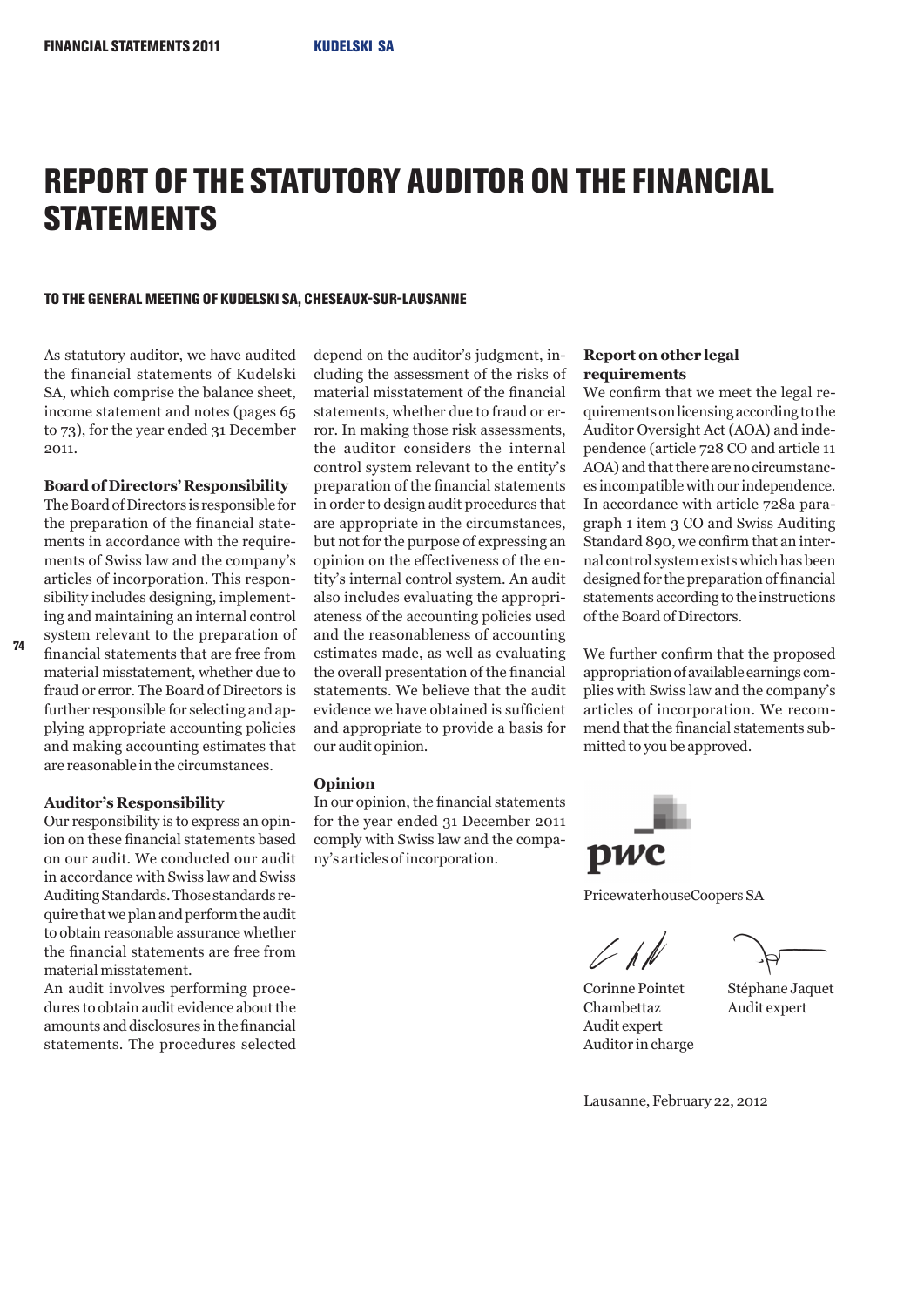financial statements 2011 Kudelski SA

75